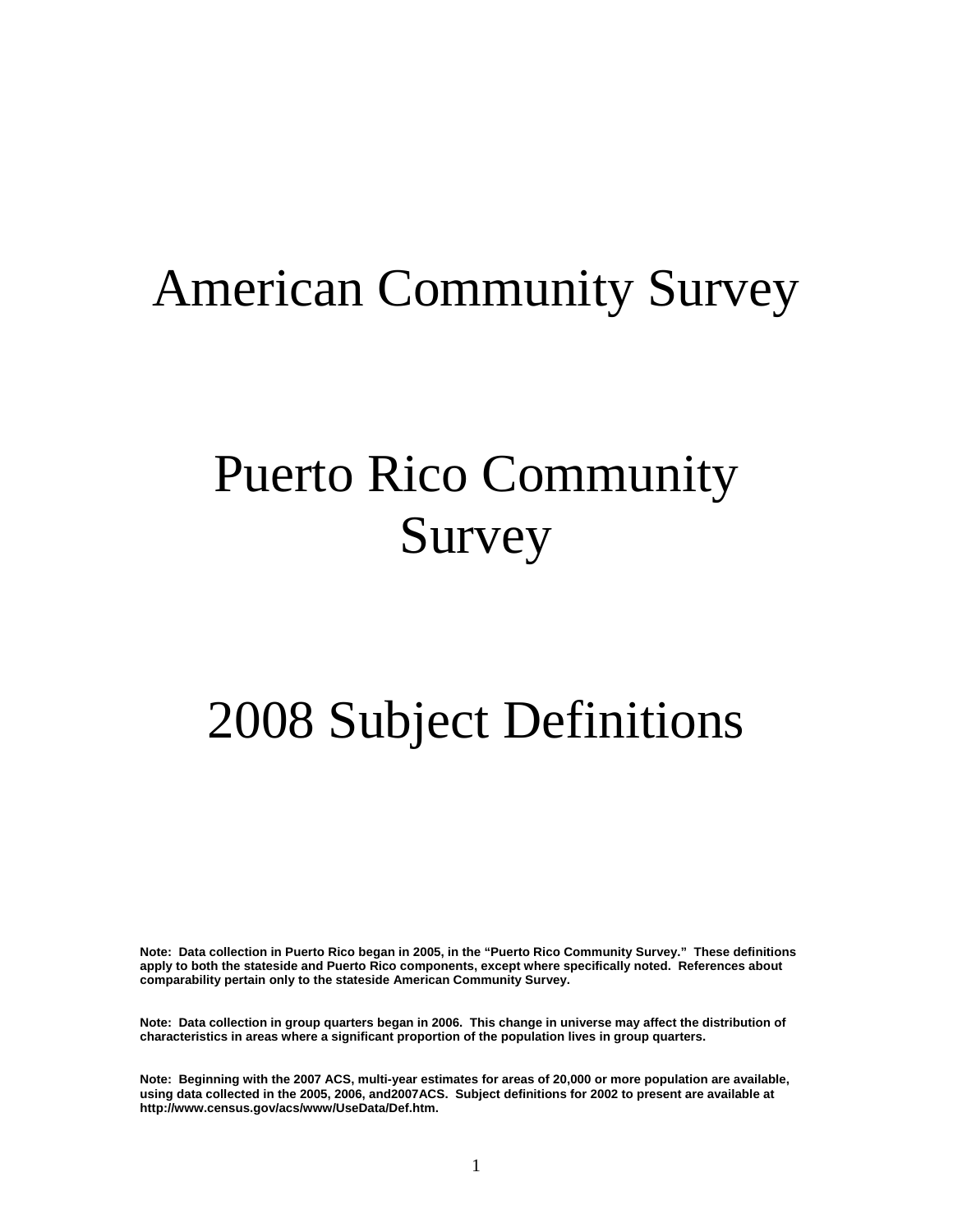## **Table of Contents**

| HOMEOWNER VACANCY RATE                                       |                |
|--------------------------------------------------------------|----------------|
|                                                              |                |
|                                                              |                |
|                                                              |                |
|                                                              |                |
|                                                              |                |
|                                                              |                |
|                                                              |                |
|                                                              |                |
| MONTHLY HOUSING COSTS AS A PERCENTAGE OF HOUSEHOLD INCOME_17 |                |
|                                                              |                |
|                                                              |                |
|                                                              |                |
|                                                              |                |
|                                                              |                |
|                                                              |                |
|                                                              |                |
|                                                              |                |
|                                                              |                |
|                                                              |                |
| RENTAL VACANCY RATE                                          |                |
|                                                              |                |
|                                                              | $\frac{1}{21}$ |
|                                                              |                |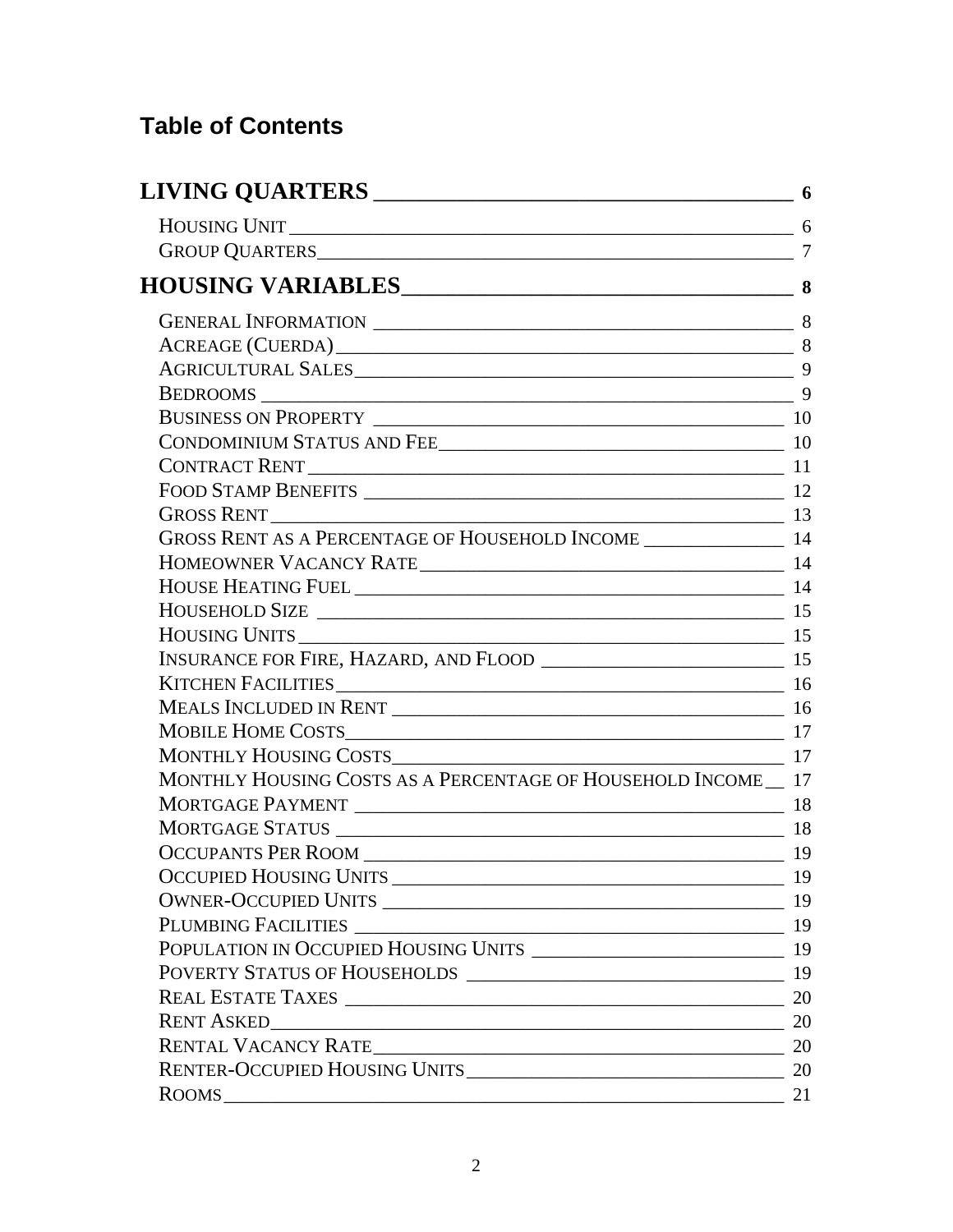| SECOND OR JUNIOR MORTGAGE PAYMENTS OR HOME EQUITY LOAN________ 21 |    |
|-------------------------------------------------------------------|----|
|                                                                   |    |
| SELECTED MONTHLY OWNER COSTS 22                                   |    |
| SELECTED MONTHLY OWNER COSTS AS A PERCENTAGE OF HOUSEHOLD         |    |
| $INCOME$ 23                                                       |    |
|                                                                   |    |
|                                                                   |    |
|                                                                   |    |
|                                                                   |    |
|                                                                   |    |
| UTILITIES 26                                                      |    |
|                                                                   |    |
|                                                                   |    |
|                                                                   |    |
|                                                                   |    |
|                                                                   |    |
|                                                                   |    |
|                                                                   |    |
|                                                                   |    |
|                                                                   |    |
|                                                                   |    |
|                                                                   |    |
| ANCESTRY 33                                                       |    |
|                                                                   |    |
|                                                                   |    |
|                                                                   |    |
|                                                                   |    |
| <b>EDUCATIONAL ATTAINMENT</b><br>$\overline{\phantom{a}}$ 41      |    |
|                                                                   | 43 |
|                                                                   |    |
|                                                                   |    |
|                                                                   |    |
|                                                                   |    |
|                                                                   |    |
|                                                                   |    |
|                                                                   |    |
|                                                                   |    |
| HISPANIC OR LATINO ORIGIN 49                                      |    |
| $HOUSEHOLD$ $51$                                                  |    |
|                                                                   |    |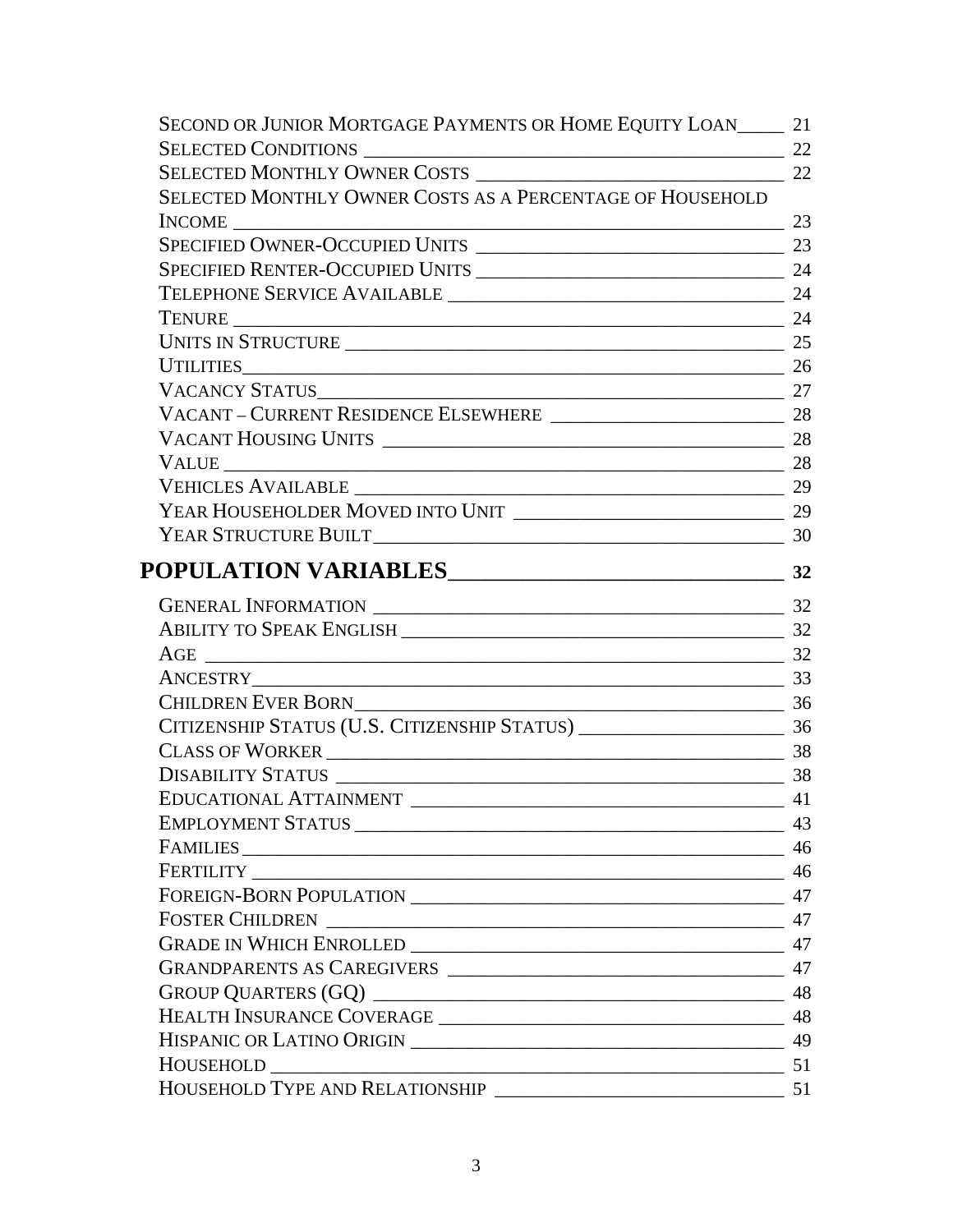| HOUSEHOLD SIZE                                          | 54 |
|---------------------------------------------------------|----|
| HOUSEHOLDER 55                                          |    |
| IMMIGRANTS 55                                           |    |
|                                                         |    |
| INDUSTRY, OCCUPATION, AND CLASS OF WORKER               |    |
|                                                         |    |
|                                                         |    |
| LANGUAGE SPOKEN AT HOME AND ABILITY TO SPEAK ENGLISH 69 |    |
|                                                         |    |
|                                                         |    |
|                                                         |    |
|                                                         |    |
| $NATIVITY$ 25                                           |    |
|                                                         |    |
|                                                         |    |
|                                                         | 76 |
|                                                         |    |
|                                                         |    |
|                                                         |    |
|                                                         |    |
|                                                         |    |
|                                                         |    |
|                                                         |    |
|                                                         |    |
|                                                         |    |
|                                                         |    |
|                                                         |    |
|                                                         |    |
| SEX<br>$\sim$ 92                                        |    |
|                                                         | 93 |
|                                                         |    |
|                                                         |    |
|                                                         |    |
|                                                         |    |
|                                                         |    |
|                                                         |    |
|                                                         |    |
|                                                         |    |
|                                                         |    |
|                                                         |    |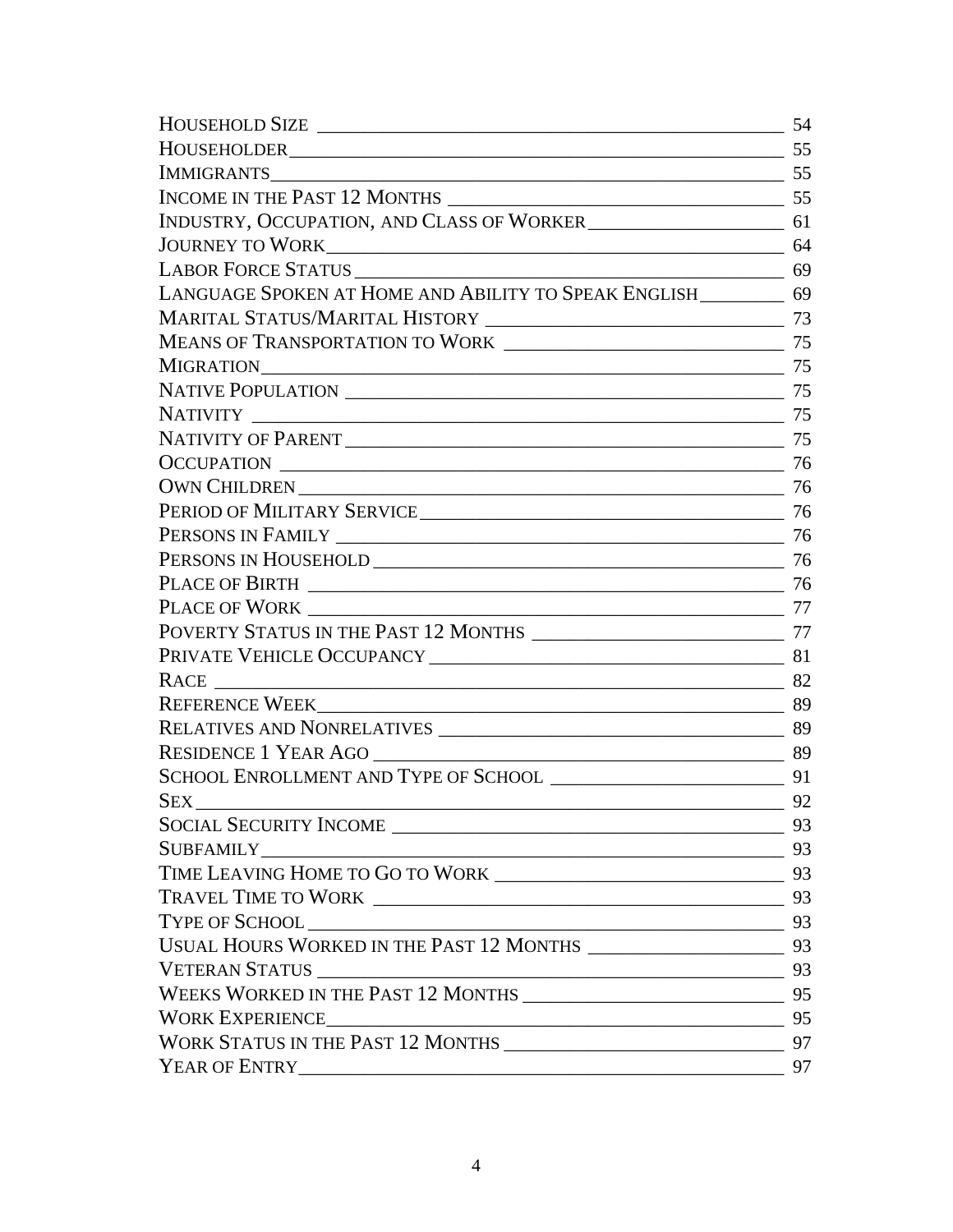| <b>QUALITY MEASURES</b>    | 99  |
|----------------------------|-----|
| <b>GENERAL INFORMATION</b> | 99  |
| <b>SAMPLE SIZE</b>         | 99  |
| COVERAGE RATES             | 99  |
| RESPONSE RATES             | 100 |
| <b>IMPUTATION RATES</b>    | 101 |
| <b>DERIVED MEASURES</b>    |     |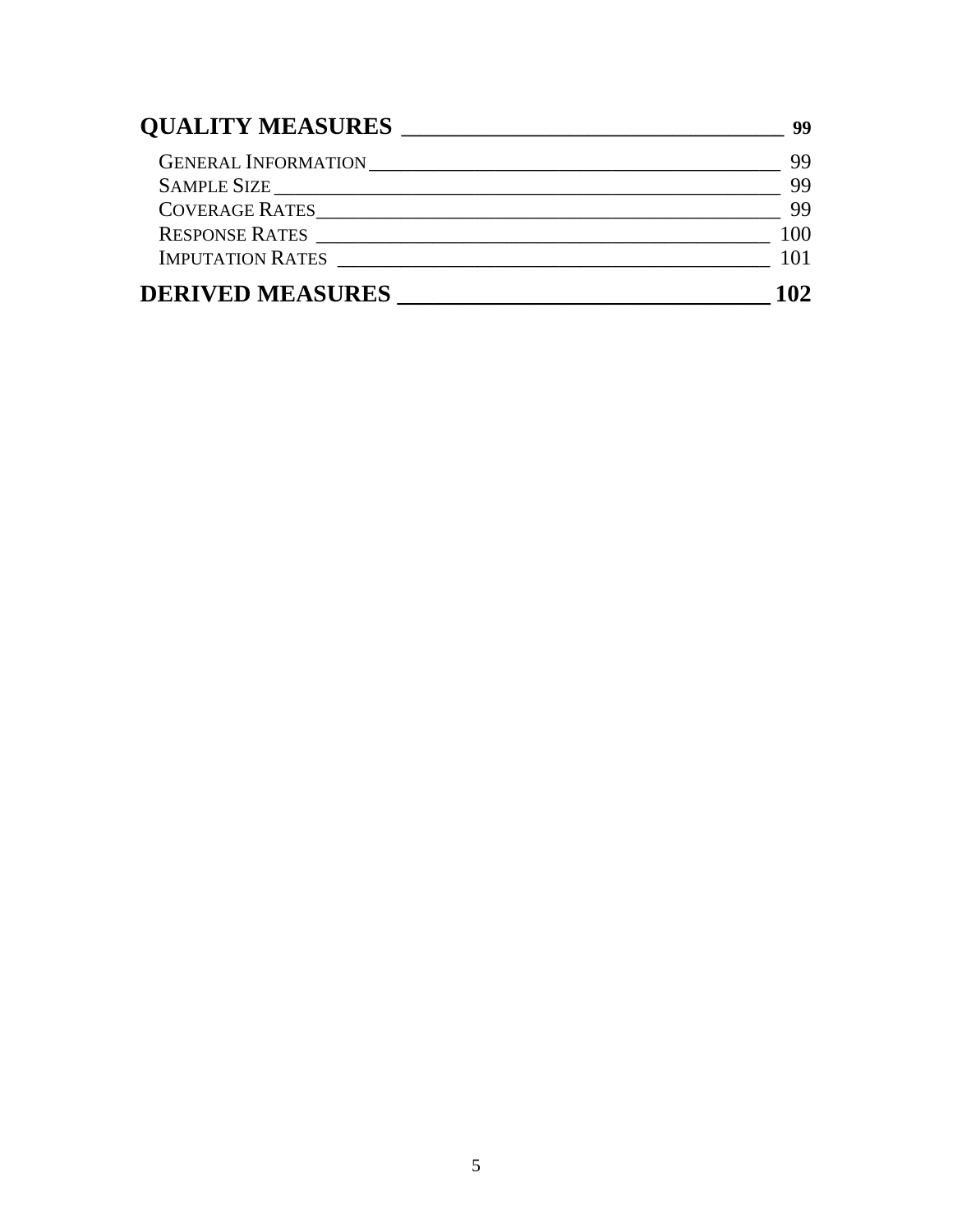### <span id="page-5-0"></span>**Living Quarters**

Living quarters are classified as either housing units or group quarters. Living quarters are usually found in structures intended for residential use, but also may be found in structures intended for nonresidential use as well as in places such as tents, vans, and emergency and transitional shelters.

#### *Housing Unit*

A housing unit may be a house, an apartment, a mobile home, a group of rooms or a single room that is occupied (or, if vacant, intended for occupancy) as separate living quarters. Separate living quarters are those in which the occupants live separately from any other individuals in the building and which have direct access from outside the building or through a common hall. For vacant units, the criteria of separateness and direct access are applied to the intended occupants whenever possible. If that information cannot be obtained, the criteria are applied to the previous occupants.

Both occupied and vacant housing units are included in the housing unit inventory. Boats, recreational vehicles (RVs), vans, tents, railroad cars, and the like are included only if they are occupied as someone's current place of residence. Vacant mobile homes are included provided they are intended for occupancy on the site where they stand. Vacant mobile homes on dealers' sales lots, at the factory, or in storage yards are excluded from the housing inventory. Also excluded from the housing inventory are quarters being used entirely for nonresidential purposes, such as a store or an office, or quarters used for the storage of business supplies or inventory, machinery, or agricultural products.

**Occupied Housing Unit** – A housing unit is classified as occupied if it is the current place of residence of the person or group of people living in it at the time of interview, or if the occupants are only temporarily absent from the residence for two months or less, that is, away on vacation or a business trip. If all the people staying in the unit at the time of the interview are staying there for two months or less, the unit is considered to be temporarily occupied and classified as "vacant." The occupants may be a single family, one person living alone, two or more families living together, or any other group of related or unrelated people who share living quarters. The living quarters occupied by staff personnel within any group quarters are separate housing units if they satisfy the housing unit criteria of separateness and direct access; otherwise, they are considered group quarters.

Occupied rooms or suites of rooms in hotels, motels, and similar places are classified as housing units only when occupied by permanent residents, that is, people who consider the hotel as their current place of residence or have no current place of residence elsewhere. If any of the occupants in rooming or boarding houses, congregate housing, or continuing care facilities live separately from others in the building and have direct access, their quarters are classified as separate housing units.

**Vacant Housing Unit –** A housing unit is vacant if no one is living in it at the time of interview. Units occupied at the time of interview entirely by persons who are staying two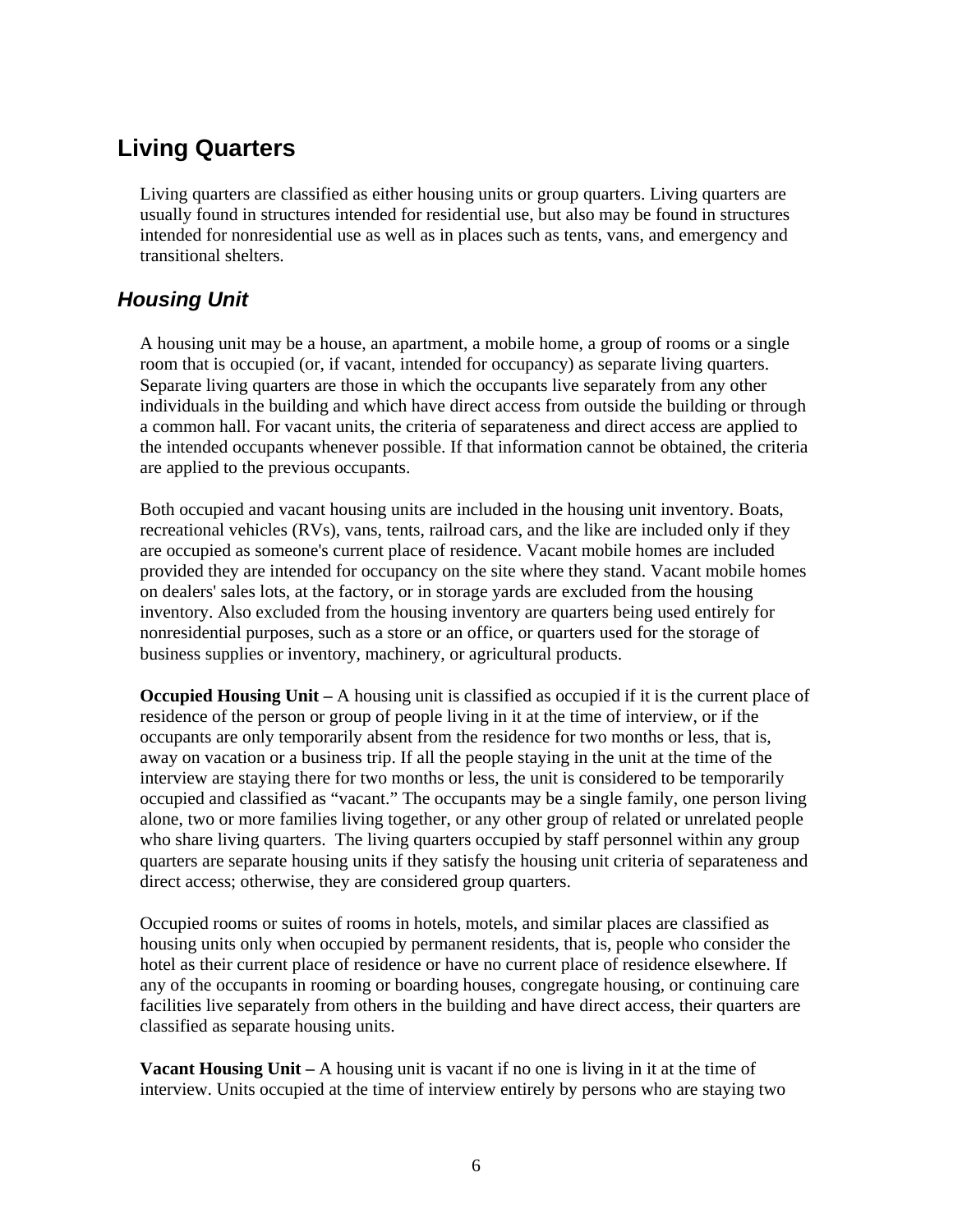<span id="page-6-0"></span>months or less and who have a more permanent residence elsewhere are considered to be temporarily occupied, and are classified as "vacant."

New units not yet occupied are classified as vacant housing units if construction has reached a point where all exterior windows and doors are installed and final usable floors are in place. Vacant units are excluded from the housing inventory if they are open to the elements, that is, the roof, walls, windows, and/or doors no longer protect the interior from the elements. Also, excluded are vacant units with a sign that they are condemned or they are to be demolished.

#### *Group Quarters*

A group quarters is a place where people live or stay, in a group living arrangement, that is owned or managed by an entity or organization providing housing and/or services for the residents. These services may include custodial or medical care as well as other types of assistance, and residency is commonly restricted to those receiving these services. This is not a typical household-type living arrangement. People living in group quarters usually are not related to each other. Group quarters include such places as college residence halls, residential treatment centers, skilled nursing facilities, group homes, military barracks, correctional facilities, and workers' dormitories.

**Institutional Group Quarters –** Includes facilities for people under formally authorized, supervised care or custody at the time of interview, such as correctional facilities, nursing facilities/skilled nursing facilities, in-patient hospice facilities, mental (psychiatric) hospitals, group homes for juveniles, and residential treatment centers for juveniles.

**Noninstitutional Group Quarters –** Includes facilities that are not classified as institutional group quarters, such as college/university housing, group homes intended for adults, residential treatment facilities for adults, workers' group living quarters and Job Corps centers, and religious group quarters.

A complete description of the types of group quarters included in the 2008 ACS is located on the U.S. Census Bureau's Internet site at www.census.gov/acs/www/UseData/GQ/def.htm.

*Comparability –* Collection of data from group quarters began in the 2006 American Community Survey. No data exist for prior ACS years.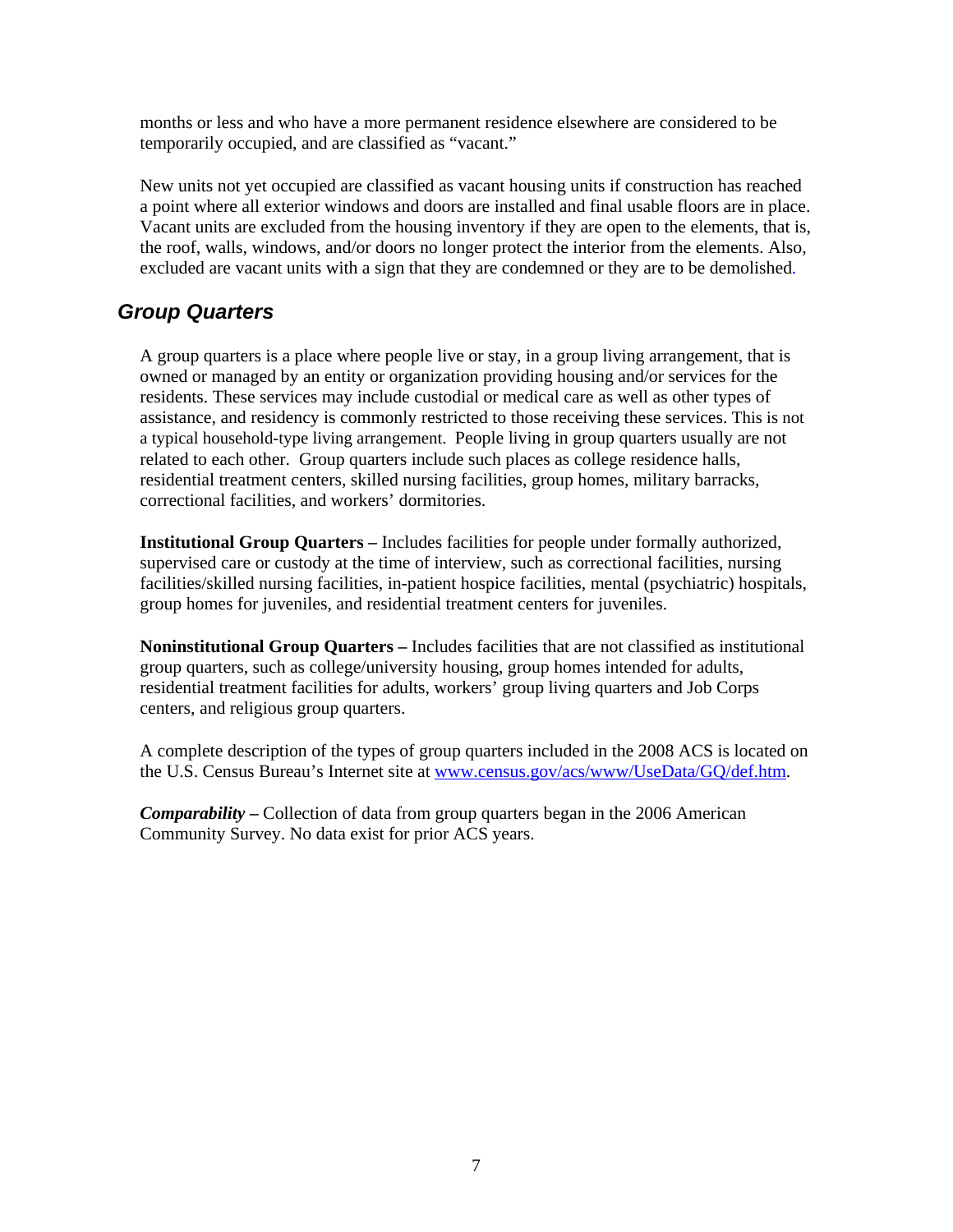## <span id="page-7-0"></span>**Housing Variables**

#### *General Information*

**Contact List:** To obtain additional information on these and other American Community Survey (ACS) subjects, see the list of Census 2000/2010 Contacts on the Internet at http://www.census.gov/contacts/www/c-census2000.html.

**Scope:** These definitions apply to the data collected in both the United States and Puerto Rico. The text specifically notes any differences. References about comparability to the previous ACS years refer only to the ACS in the United States. Beginning with the 2007 ACS, three-year period estimates for areas of 20,000 or more population are available.

**Historical Census Comparability:** For additional information about the data in previous decennial censuses, see http://www.census.gov/prod/cen2000/doc/sf4.pdf, Appendix B and subject definitions for American Community Survey years prior to 2005.

**Weighting Methodology:** The weighting methodology in the 2006 ACS was modified in order to ensure consistent estimates of occupied housing units, households, and householders. For more information on the 2006 weighting methodology changes see "User Notes." There are no significant changes to the 2007 or 2008 weighting methodology.

#### *Acreage (Cuerda)*

The data on acreage were obtained from Housing Question 4 in the 2008 American Community Survey. This question was asked at occupied and vacant one-family houses and mobile homes. The data for vacant units were obtained by asking a neighbor, real estate agent, building manager, or anyone else who had knowledge of the vacant unit in question.

This question determines a range of acres (cuerdas) on which the house or mobile home is located. A major purpose for this question, in conjunction with Housing Question 5 on agricultural sales, is to identify farm units. In previous American Community Surveys and in the 2000 Census, this question was used to determine single-family homes on 10 or more acres (cuerdas). The land may consist of more than one tract or plot. These tracts or plots are usually adjoining; however, they may be separated by a road, creek, another piece of land, etc.

In the American Community Surveys prior to 2004 and in Census 2000, acreage was one of the variables used to determine specified owner- and renter-occupied housing units.

*Question/Concept History –*The 1996-1998 question asked, "Is this house or mobile home on less than 1 acre, 1 to less than 10 acres, or 10 or more acres." Since 1999, the question wording was changed to ask, "How many acres is this house or mobile home on?" and the second response category was modified to "1 to 9.9 acres."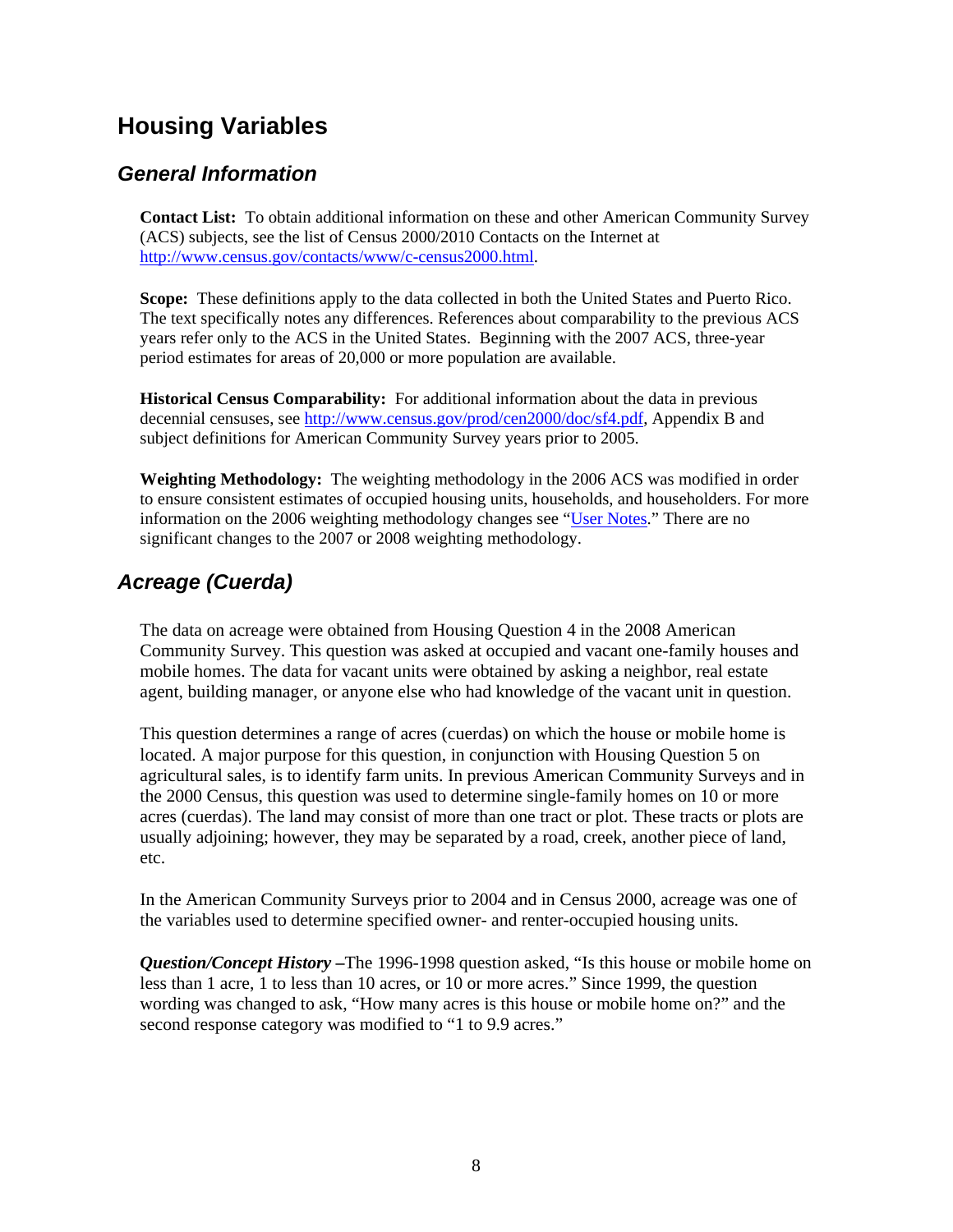#### <span id="page-8-0"></span>*Agricultural Sales*

Data on the sales of agricultural crops were obtained from Housing Question 5 in the 2008 American Community Survey. The question was asked at occupied one-family houses and mobile homes located on lots of 1 or more acres. Data for this question exclude units on lots of less than 1 acre, units located in structures containing two or more units, and all vacant units. This question refers to the total amount (before taxes and expenses) received in the 12 months prior to the interview, from the sale of crops, vegetables, fruits, nuts, livestock and livestock products, and nursery and forest products, produced on "this property." Respondents new to a unit were to estimate total agricultural sales from the 12 months prior to the interview even if some portion of the sales had been made by previous occupants of the unit.

This question is used mainly to classify housing units as farm or nonfarm residences, not to provide detailed information on the sale of agricultural products. Detailed information on the sale of agricultural products is provided by the Census of Agriculture, which is conducted by the U.S. Department of Agriculture/National Agricultural Statistics Service (see http://www.agcensus.usda.gov/).

*Question/Concept History – On the 1996-1998 American Community Survey questionnaires,* there were just two response categories to indicate whether or not the amount of sales was over \$1,000. Since 1999, the question has included a series of response categories for the amount of the agricultural sales.

#### *Bedrooms*

The data on bedrooms were obtained from Housing Question 7b in the 2008 American Community Survey. The question was asked at both occupied and vacant housing units. The number of bedrooms is the count of rooms designed to be used as bedrooms, that is, the number of rooms that would be listed as bedrooms if the house, apartment, or mobile home were on the market for sale or for rent. Included are all rooms intended to be used as bedrooms even if they currently are being used for some other purpose. A housing unit consisting of only one room is classified, by definition, as having no bedroom.

**Limitation of the Data** – The Census Bureau tested the changes introduced to the 2008 version of the bedrooms question in the 2006 ACS Content Test. The results of this testing show that the changes may introduce an inconsistency in the data produced for this question as observed from the years 2007 to 2008, see "2006 ACS Content Test Evaluation Report Covering Rooms and Bedrooms"

(http://www.census.gov/acs/www/AdvMeth/content\_test/H2\_Rooms\_Bedrooms.pdf).

*Question/Concept History* **–** The 1996-1998 American Community Survey question provided a response category for "None" and space for the respondent to enter a number of bedrooms. From 1999-2007, the question provided pre-coded response categories from "No bedroom" to "5 or more bedrooms." Starting in 2008, the question became the second part of a two-part question that linked the number of "rooms" and number of "bedrooms" questions together. In addition, the wording of the question was changed to ask, "How many of these rooms are bedrooms?" Additional changes introduced in 2008 included removing the pre-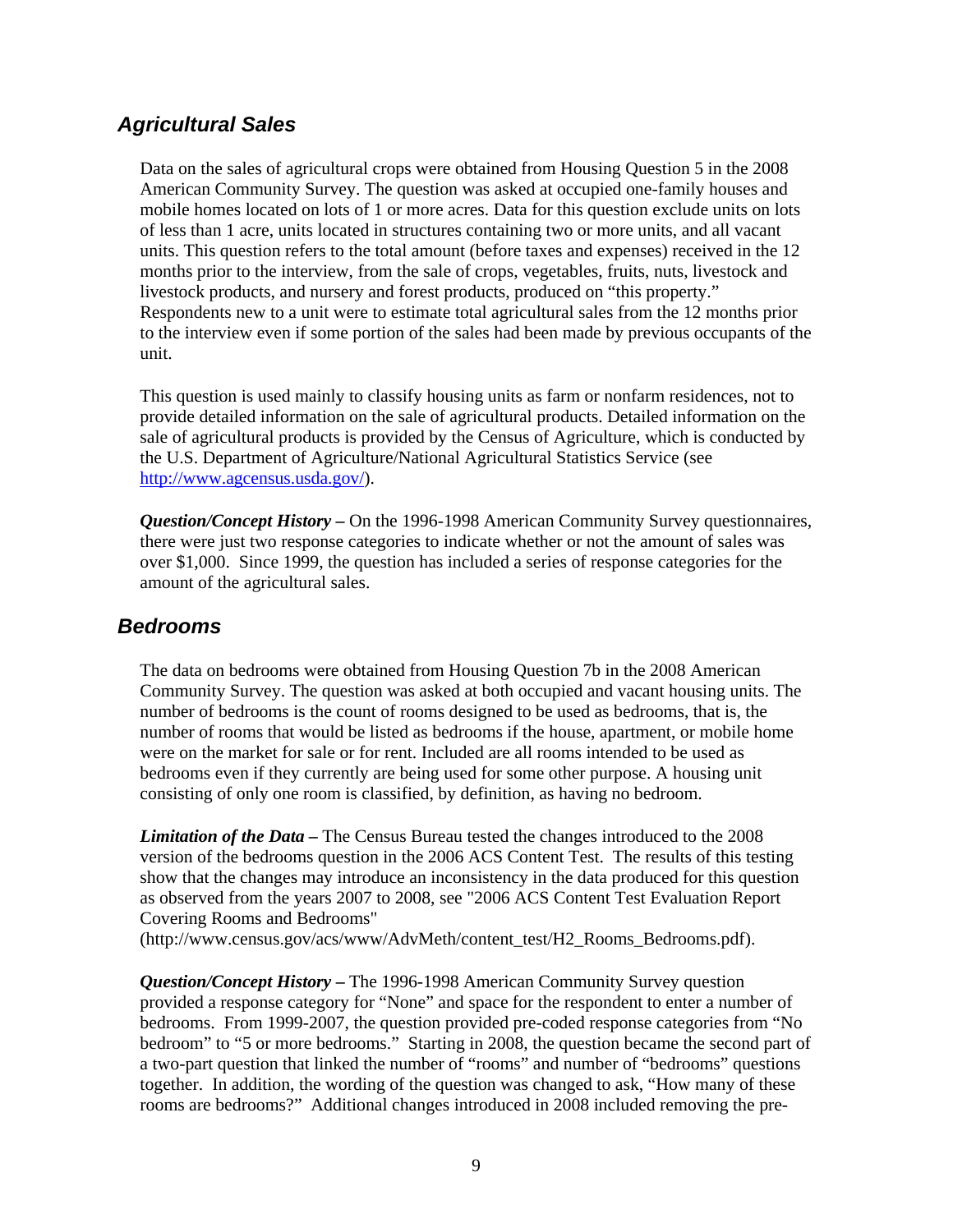<span id="page-9-0"></span>coded response categories and adding a write-in box for the respondent to enter the number of bedrooms, providing the rule to use for defining a "bedroom" as an instruction, and providing an additional instruction addressing efficiency and studio apartments - *"If this is an efficiency/studio apartment, print '0'.*"

#### *Business on Property*

The data for business on property were obtained from Housing Question 6 in the 2008 American Community Survey. The question was asked at occupied and vacant one-family houses and mobile homes. A business must be easily recognizable from the outside. It usually will have a separate outside entrance and have the appearance of a business, such as a grocery store, restaurant, or barbershop. It may be either attached to the house or mobile home or be located elsewhere on the property. Those housing units in which a room is used for business or professional purposes and have no recognizable alterations to the outside are not considered to have a business. Medical offices are considered businesses for tabulation purposes.

In American Community Surveys prior to 2004 and in Census 2000, business on property was one of the variables used to determine specified owner- and renter-occupied housing units.

*Question/Concept History* **–** Since 1999, the 1996-1998 ACS questions were changed to add parentheses to the question wording: "Is there a business (such as a store or barber shop) or a medical office on this property?"

#### *Condominium Status and Fee*

The data on condominium housing units were obtained from Housing Question 13 in the 2008 American Community Survey. The question was asked at both occupied and vacant housing units.

**Condominium Status –** Condominium is a type of ownership that enables a person to own an apartment or house in a development of similarly owned units and to hold a common or joint ownership in some or all of the common areas and facilities such as land, roof, hallways, entrances, elevators, swimming pool, etc. Condominiums may be single-family houses as well as units in apartment buildings. A unit does not need to be occupied by the owner to be counted as a condominium.

**Condominium Fee –** A condominium fee normally is charged monthly to the owners of the individual condominium units by the condominium owners' association to cover operating, maintenance, administrative, and improvement costs of the common property (grounds, halls, lobby, parking areas, laundry rooms, swimming pool, etc.). The costs for utilities and/or fuels may be included in the condominium fee if the units do not have separate meters.

Data on condominium fees may include real estate taxes and/or insurance payments for the common property, but do not include real estate taxes or fire, hazard, and flood insurance reported in Housing Questions 17 and 18 (in the 2008 American Community Survey) for the individual unit.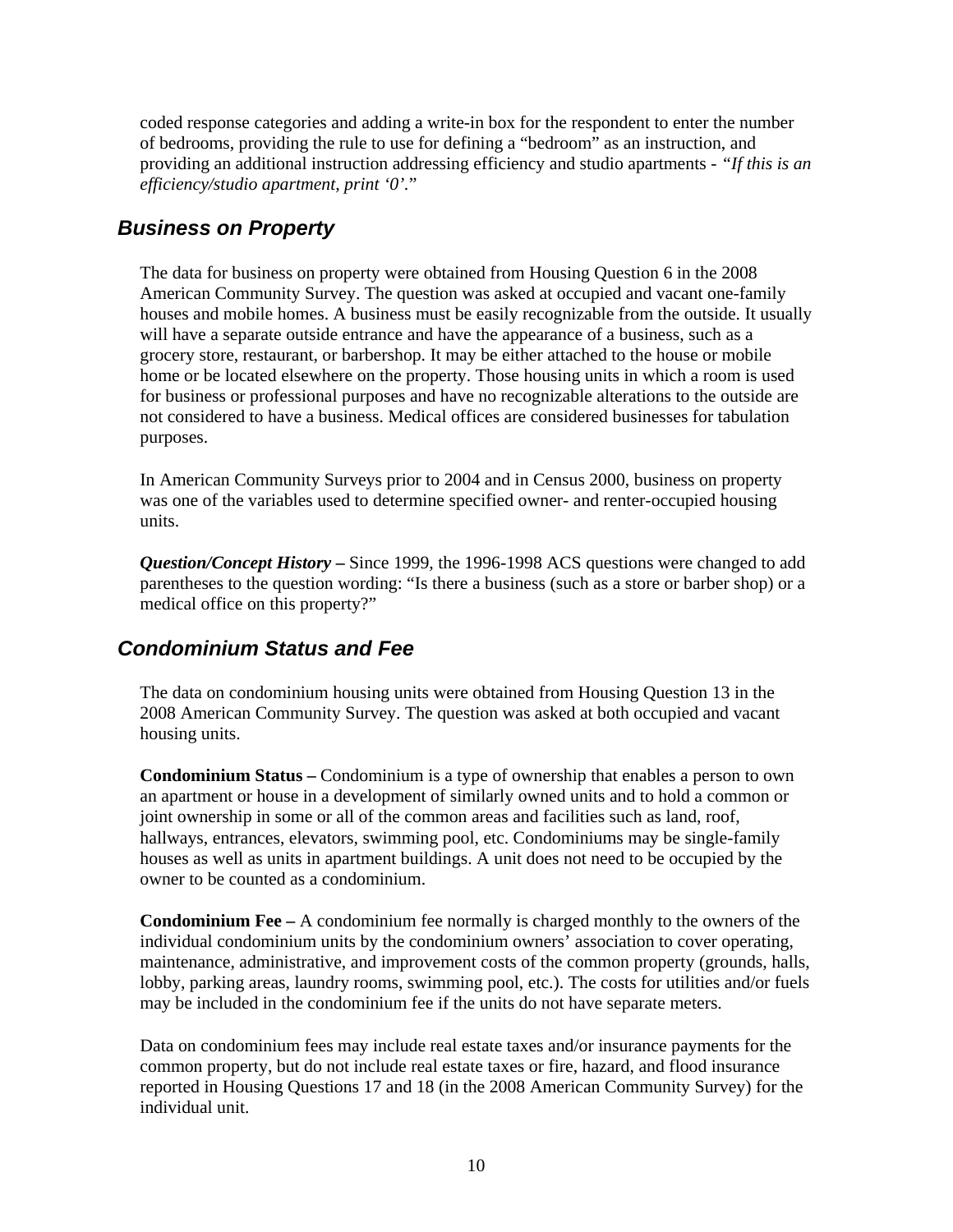<span id="page-10-0"></span>Amounts reported were the regular monthly payment, even if paid by someone outside the household or remain unpaid. Costs were estimated as closely as possible when exact costs were not known.

The data from this question were added to payments for mortgages (both first, second, home equity loans, and other junior mortgages); real estate taxes; fire hazard, and flood insurance payments; and utilities and fuels to derive "Selected Monthly Owner Costs" and "Selected Monthly Owner Costs as a Percentage of Household Income" for condominium owners.

*Question/Concept History* **–** Since 1996, the American Community Survey included the question on condominium status with one that asked for condominium fees. The words "or mobile home," and an instruction for renters to enter the amount of the condominium fee only if the fee was in addition to rent, were added starting in 1999.

#### *Contract Rent*

The data on contract rent (also referred to as "rent asked" for vacant units) were obtained from Housing Question 15a in the 2008 American Community Survey. The question was asked at occupied housing units that were for rent, vacant housing units that were for rent, and vacant units rented but not occupied at the time of interview.

Housing units that are renter occupied without payment of rent are shown separately as "No rent paid." The unit may be owned by friends or relatives who live elsewhere and who allow occupancy without charge. Rent-free houses or apartments may be provided to compensate caretakers, ministers, tenant farmers, sharecroppers, or others.

Contract rent is the monthly rent agreed to or contracted for, regardless of any furnishings, utilities, fees, meals, or services that may be included. For vacant units, it is the monthly rent asked for the rental unit at the time of interview.

If the contract rent includes rent for a business unit or for living quarters occupied by another household, only that part of the rent estimated to be for the respondent's unit was included. Excluded was any rent paid for additional units or for business premises.

If a renter pays rent to the owner of a condominium or cooperative, and the condominium fee or cooperative carrying charge also is paid by the renter to the owner, the condominium fee or carrying charge was included as rent.

If a renter receives payments from lodgers or roomers who are listed as members of the household, the rent without deduction for any payments received from the lodgers or roomers, was to be reported. The respondent was to report the rent agreed to or contracted for even if paid by someone else such as friends or relatives living elsewhere, a church or welfare agency, or the government through subsidies or vouchers.

**Median and Quartile Contract Rent –** The median divides the rent distribution into two equal parts: one-half of the cases falling below the median contract rent and one-half above the median. Quartiles divide the rent distribution into four equal parts. Median and quartile contract rent are computed on the basis of a standard distribution. (See the "Standard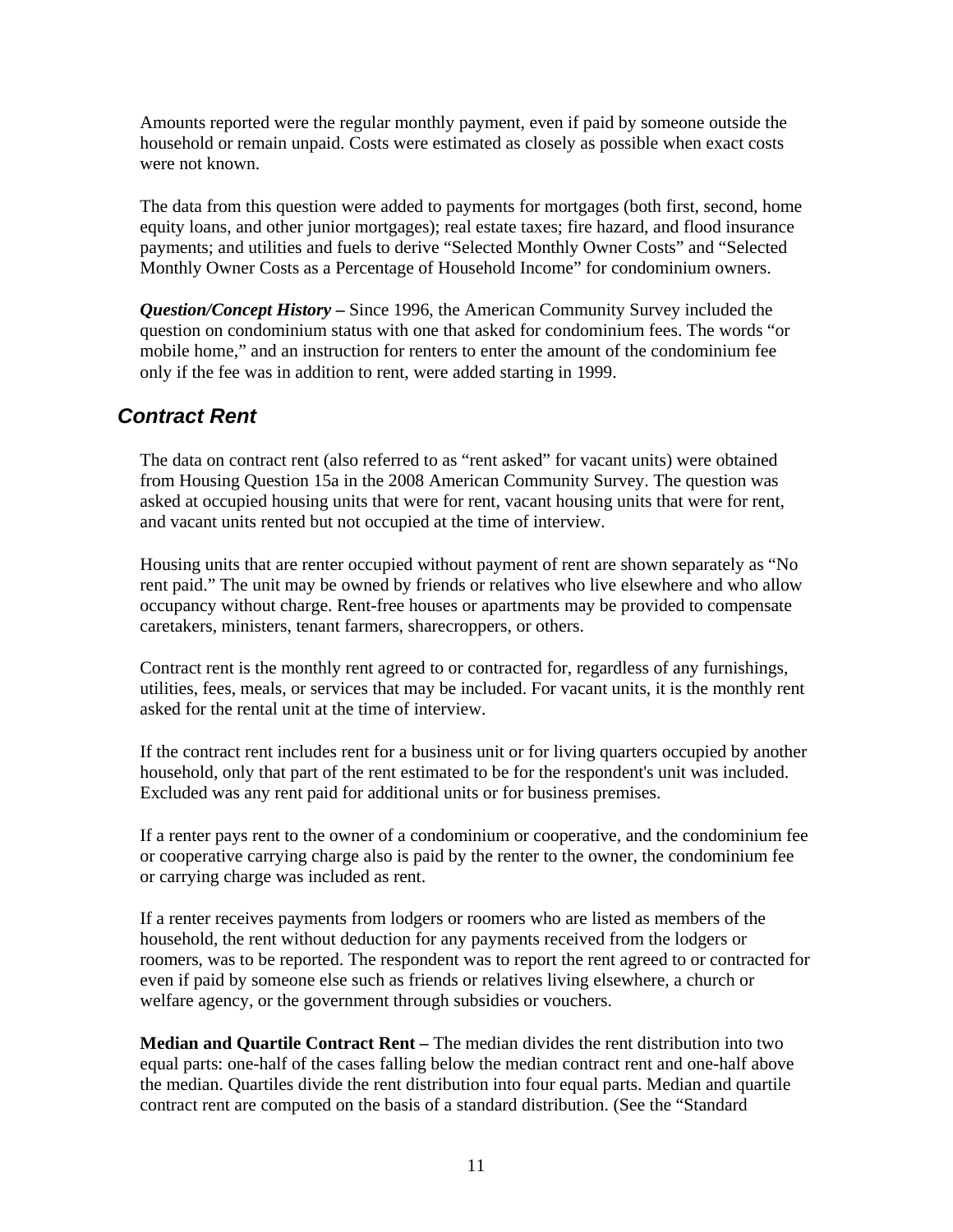<span id="page-11-0"></span>Distributions" section under "Derived Measures.") In computing median and quartile contract rent, units reported as "No rent paid" are excluded. Median and quartile rent calculations are rounded to the nearest whole dollar. Upper and lower quartiles can be used to note large rent differences among various geographic areas. (For more information on medians and quartiles, see "Derived Measures.")

**Aggregate Contract Rent –** Aggregate contract rent is calculated by adding all of the contract rents for occupied housing units in an area. Aggregate contract rent is subject to rounding, which means that all cells in a matrix are rounded to the nearest hundred dollars. (For more information, see "Aggregate" under "Derived Measures.")

**Aggregate Rent Asked** – Aggregate rent asked is calculated by adding all of the rents for vacant-for-rent housing units in an area. Aggregate rent asked is subject to rounding, which means that all cells in a matrix are rounded to the nearest hundred dollars. (For more information, see "Aggregate" under "Derived Measures.")

*Question/Concept History* **–** Since 1996, the American Community Survey questionnaires provided a space for the respondent to enter a dollar amount. The words "or mobile home" were added to the question starting in 1999 to be more inclusive of the structure type. Since 2004, contract rent has been shown for all renter-occupied housing units. In previous years (1996-2003), it was shown only for specified renter-occupied housing units.

#### *Food Stamp Benefits*

The data on Food Stamp benefits were obtained from Housing Question 12 in the 2008 American Community Survey. The Food Stamp Act of 1977 defines this federally-funded program as one intended to "permit low-income households to obtain a more nutritious diet" (from Title XIII of Public Law 95-113, The Food Stamp Act of 1977, declaration of policy). Food purchasing power is increased by providing eligible households with coupons or cards that can be used to purchase food. The Food and Nutrition

Service (FNS) of the U.S. Department of Agriculture (USDA) administers the Food Stamp Program through state and local welfare offices. The Food Stamp Program is the major national income support program to which all low-income and low-resource households, regardless of household characteristics, are eligible.

The questions on participation in the Food Stamp Program were designed to identify households in which one or more of the current members received food stamps during the past 12 months.

*Limitation of the Data* – Beginning in 2006, the population in group quarters (GQ) is included in the ACS. Many types of GQ populations have food stamp distributions that are very different from the household population. The inclusion of the GQ population could therefore have a noticeable impact on the food stamp distribution. This is particularly true for areas with a substantial GQ population.

The Census Bureau tested the changes introduced to the 2008 version of the Food Stamp benefits question in the 2006 ACS Content Test. The results of this testing show that the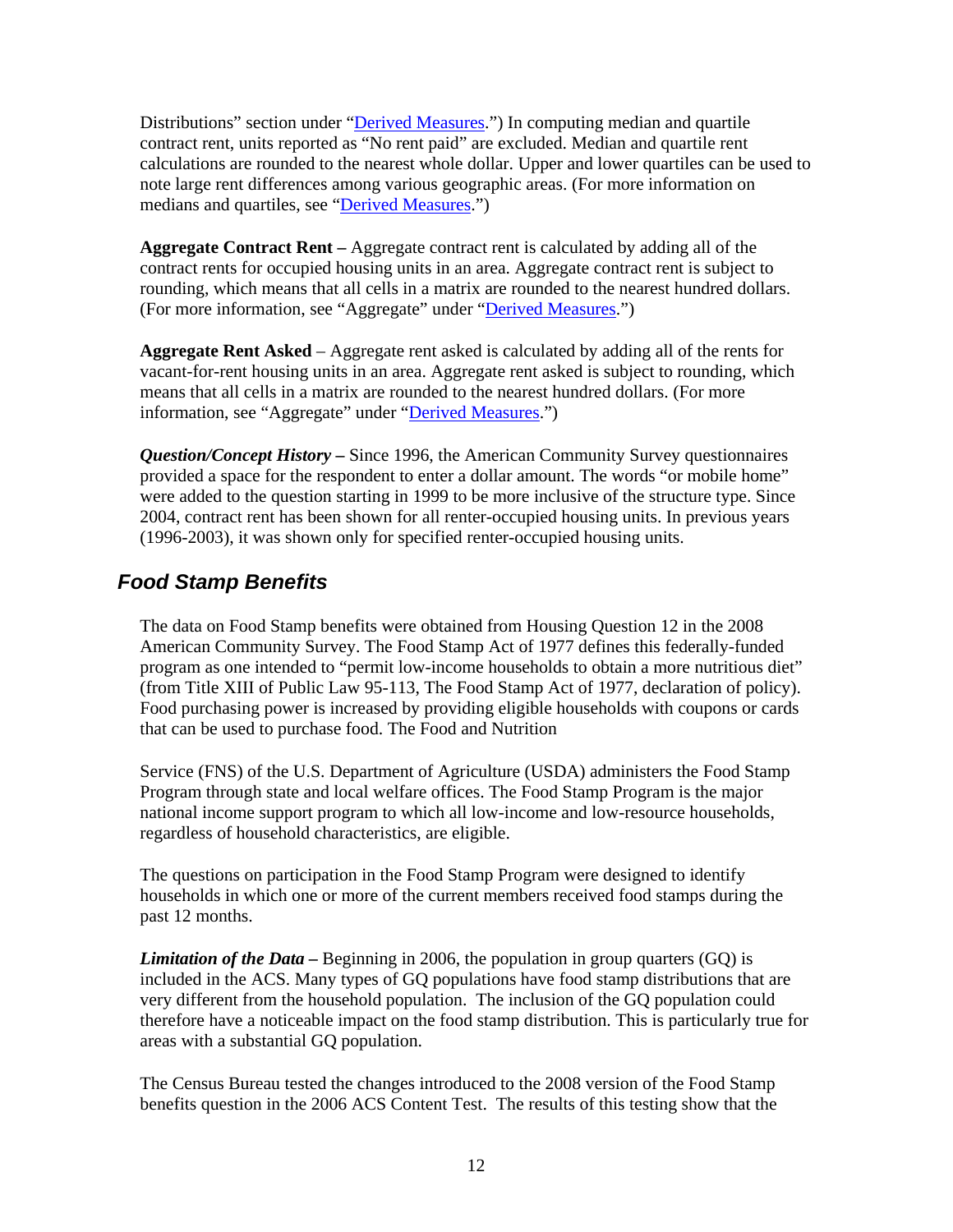<span id="page-12-0"></span>changes may introduce an inconsistency in the data produced for this question as observed from the years 2007 to 2008, see "2006 ACS Content Test Evaluation Report Covering Food Stamps" (http://www.census.gov/acs/www/AdvMeth/content\_test/H6\_Food\_Stamps.pdf).

*Question/Concept History –* The 1996-1998 American Community Survey asked for a 12 month amount for the value of the food stamps following the Yes response category. For the 1999-2002 ACS, the words "Food Stamps" were capitalized in the question following the Yes response category, and the instruction "Past 12 months' value – *Dollars"* was added. Since 2003, the words "received during the past 12 months" were added to the question following the Yes response category. Beginning in 2008, the value of food stamps received was no longer collected; the wording of the question was changed from "At anytime during the past 12 months" to "In the past 12 months," and the term "*food stamp benefit card*" was added.

#### *Gross Rent*

The data on gross rent were obtained from answers to Housing Questions 11a-d and 15a in the 2008 American Community Survey. Gross rent is the contract rent plus the estimated average monthly cost of utilities (electricity, gas, and water and sewer) and fuels (oil, coal, kerosene, wood, etc.) if these are paid by the renter (or paid for the renter by someone else). Gross rent is intended to eliminate differentials that result from varying practices with respect to the inclusion of utilities and fuels as part of the rental payment. The estimated costs of water and sewer, and fuels are reported on a 12-month basis but are converted to monthly figures for the tabulations. Renter units occupied without payment of rent are shown separately as "No rent paid" in the tabulations.

**Adjusting Gross Rent for Inflation –** To inflate gross rent amounts from previous years, the dollar values are inflated to the latest year's dollar values by multiplying by a factor equal to the average annual Consumer Price Index (CPI-U-RS) factor for the current year, divided by the average annual CPI-U-RS factor for the earlier/earliest year.

**Median Gross Rent** – Median gross rent divides the gross rent distribution into two equal parts: one-half of the cases falling below the median gross rent and one-half above the median. Median gross rent is computed on the basis of a standard distribution. (See the "Standard Distributions" section under "Derived Measures.") Median gross rent is rounded to the nearest whole dollar. (For more information on medians, see "Derived Measures.")

**Aggregate Gross Rent –** Aggregate gross rent is calculated by adding together all the gross rents for all specified housing units in an area. Aggregate gross rent is rounded to the nearest hundred dollars. (For more information, see "Aggregate" under "Derived Measures.")

*Question/Concept History* **–** Since 1996, the American Community Survey questions have remained the same.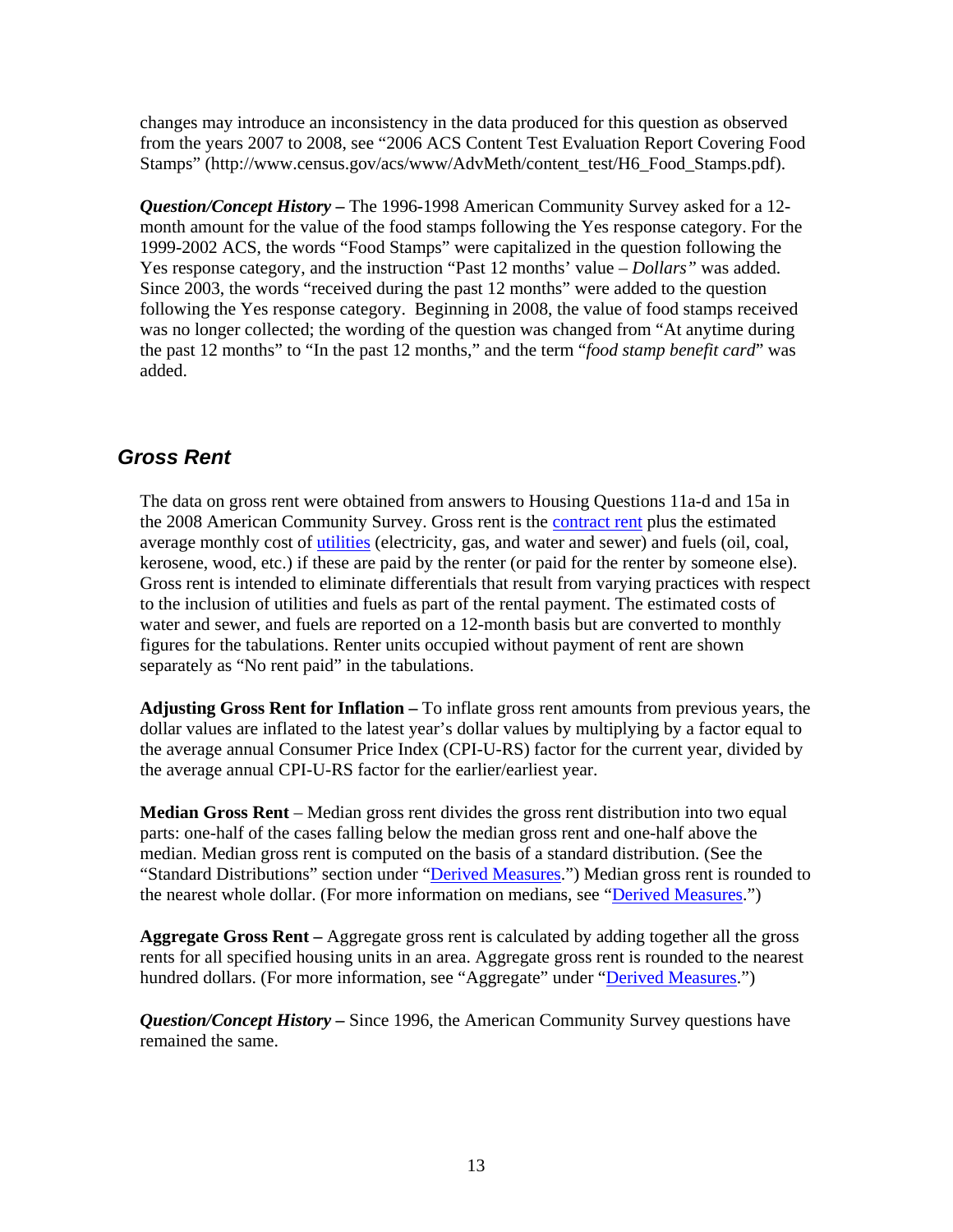#### <span id="page-13-0"></span>*Gross Rent as a Percentage of Household Income*

Gross rent as a percentage of household income is a computed ratio of monthly gross rent to monthly household income (total household income divided by 12). The ratio is computed separately for each unit and is rounded to the nearest tenth. Units for which no rent is paid and units occupied by households that reported no income or a net loss comprise the category, "Not computed."

**Median Gross Rent as a Percentage of Household Income –** This measure divides the gross rent as a percentage of household income distribution into two equal parts: one-half of the cases falling below the median gross rent as a percentage of household income and one-half above the median. Median gross rent as a percentage of household income is computed on the basis of a standard distribution. (See the "Standard Distributions" section under "Derived Measures.") Median gross rent as a percentage of household income is rounded to the nearest tenth. (For more information on medians, see "Derived Measures.")

#### *Homeowner Vacancy Rate*

See Vacancy Status

#### *House Heating Fuel*

The data on house heating fuel were obtained from Housing Question 10 in the 2008 American Community Survey. The question was asked at occupied housing units. The data show the type of fuel used most to heat the house, apartment, or mobile home.

**Utility Gas –** This category includes gas piped through underground pipes from a central system to serve the neighborhood.

**Bottled, Tank, or LP Gas** – This category includes liquid propane gas stored in bottles or tanks that are refilled or exchanged when empty.

**Electricity –** Electricity is generally supplied by means of above or underground electric power lines.

**Fuel Oil, Kerosene, etc. –** This category includes fuel oil, kerosene, gasoline, alcohol, and other combustible liquids.

**Coal or Coke –** This category includes coal or coke that is usually distributed by truck.

**Wood –** This category includes purchased wood, wood cut by household members on their property or elsewhere, driftwood, sawmill or construction scraps, or the like.

**Solar Energy** – This category includes heat provided by sunlight that is collected, stored, and actively distributed to most of the rooms.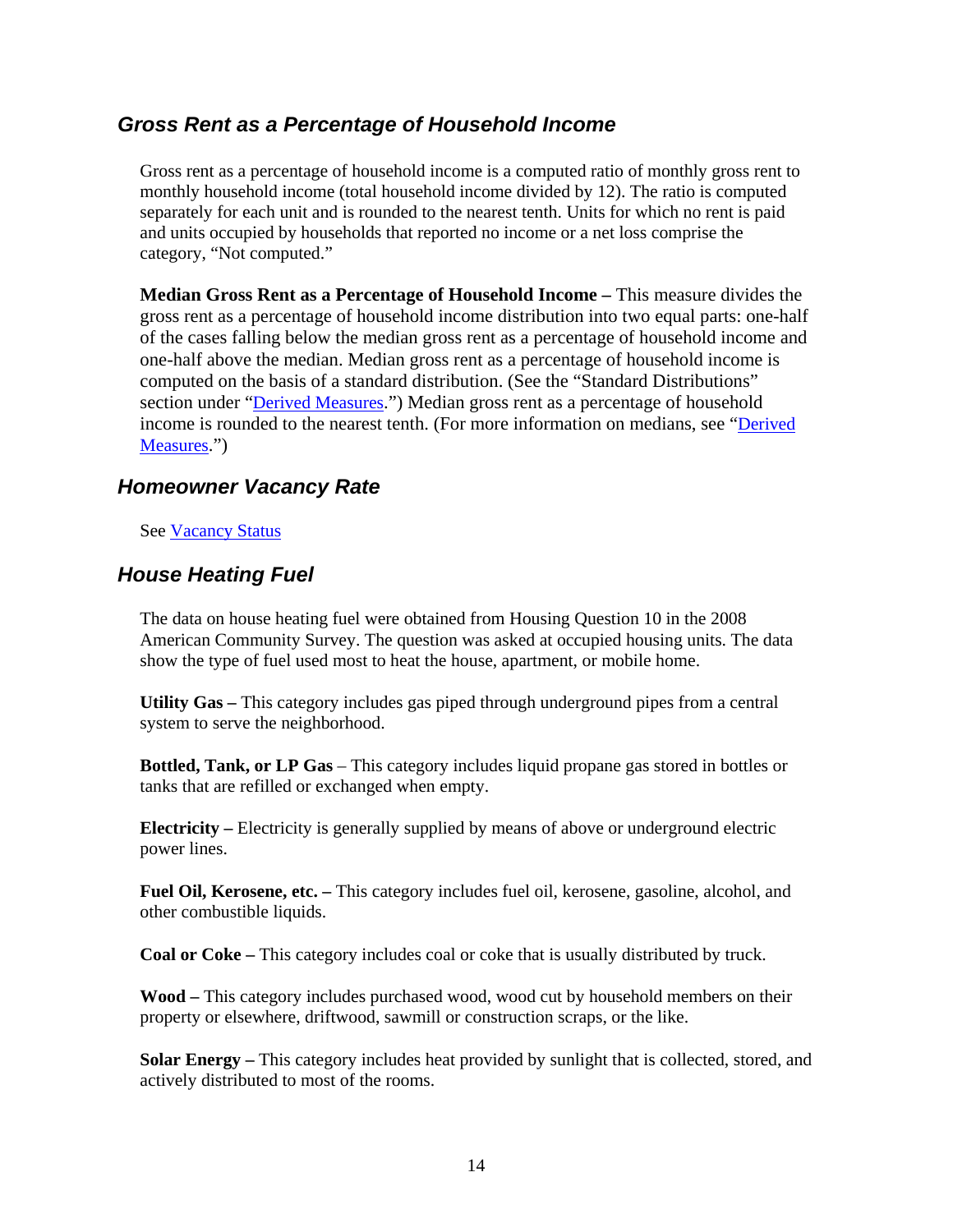<span id="page-14-0"></span>**Other Fuel –** This category includes all other fuels not specified elsewhere.

**No Fuel Used –** This category includes units that do not use any fuel or that do not have heating equipment.

*Question/Concept History* **–** Since 1996, the American Community Survey questions have remained the same.

#### *Household Size*

This question is based on the count of people in occupied housing units. All people occupying the housing unit are counted, including the householder, occupants related to the householder, and lodgers, roomers, boarders, and so forth.

**Average Household Size of Occupied Unit –** A measure obtained by dividing the number of people living in occupied housing units by the total number of occupied housing units. This measure is rounded to the nearest hundredth.

**Average Household Size of Owner-occupied Unit –** A measure obtained by dividing the number of people living in owner-occupied housing units by the total number of owneroccupied housing units. This measure is rounded to the nearest hundredth.

**Average Household Size of Renter-occupied Unit –** A measure obtained by dividing the number of people living in renter-occupied housing units by the total number of renteroccupied housing units. This measure is rounded to the nearest hundredth.

#### *Housing Units*

See Living Quarters

#### *Insurance for Fire, Hazard, and Flood*

The data on fire, hazard, and flood insurance were obtained from Housing Question 18 in the 2008 American Community Survey. The question was asked of owner-occupied units. The statistics for this question refer to the annual premium for fire, hazard, and flood insurance on the property (land and buildings), that is, policies that protect the property and its contents against loss due to damage by fire, lightning, winds, hail, flood, explosion, and so on.

Liability policies are included only if they are paid with the fire, hazard, and flood insurance premiums and the amounts for fire, hazard, and flood cannot be separated. Premiums are reported even if they have not been paid or are paid by someone outside the household. When premiums are paid on other than a yearly basis, the premiums are converted to a yearly basis.

The payment for fire, hazard, and flood insurance is added to payments for real estate taxes, utilities, fuels, and mortgages (both first, second, home equity loans, and other junior mortgages) to derive "Selected Monthly Owner Costs" and "Selected Monthly Owner Costs as a Percentage of Household Income."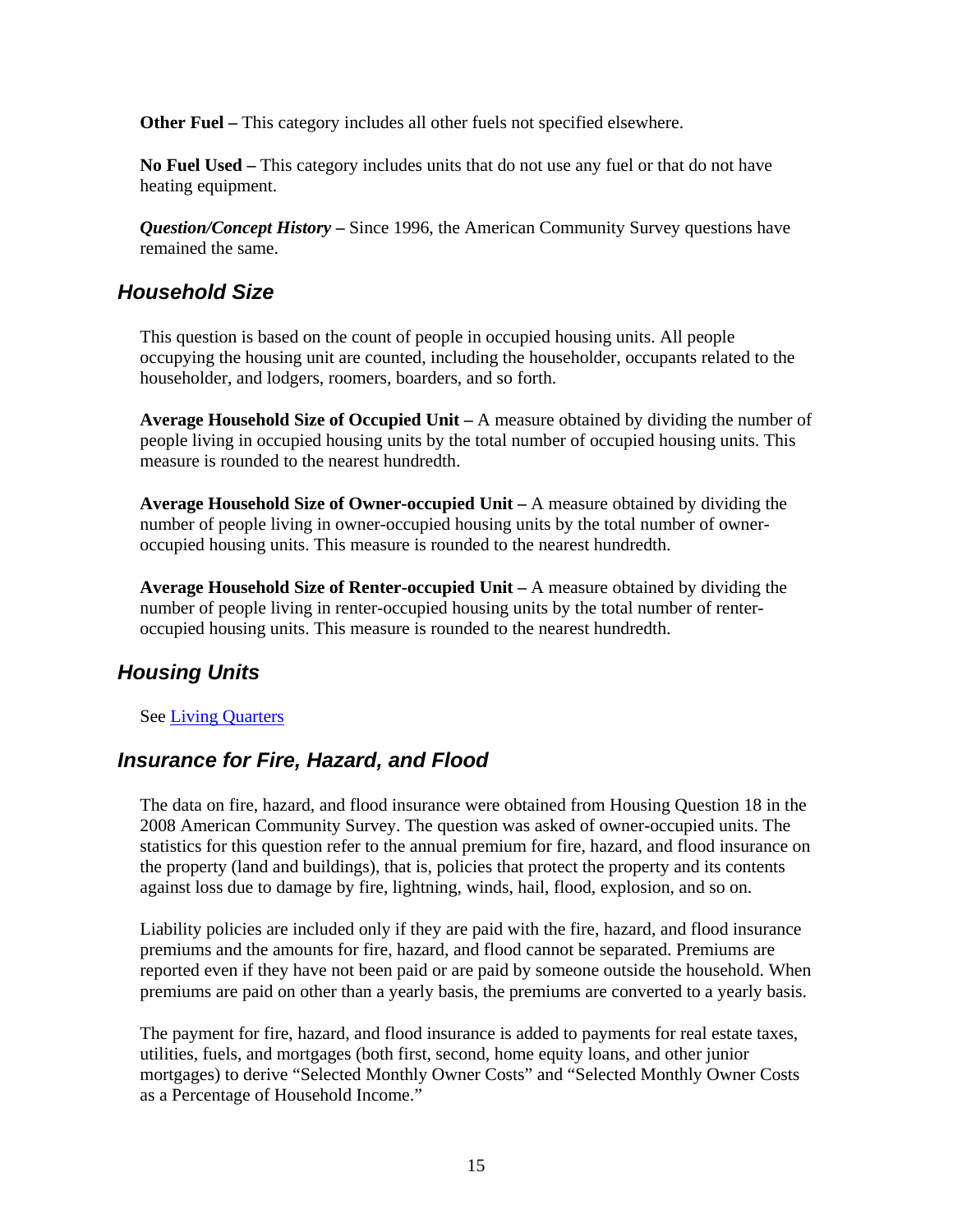<span id="page-15-0"></span>A separate question (19d in the 2008 American Community Survey) determines whether insurance premiums are included in the mortgage payment to the lender(s). This makes it possible to avoid counting these premiums twice in the computations.

**Median Fire, Hazard, and Flood Insurance –** Median fire, hazard, and flood insurance divides the fire, hazard, and flood insurance distribution into two equal parts: one-half of the cases falling below the median fire, hazard, and flood insurance and one-half above the median. Median fire, hazard, and flood insurance is computed on the basis of a standard distribution (see the "Standard Distributions" section under "Derived Measures.") Median fire, hazard, and flood insurance is rounded to the nearest whole dollar. (For more information on medians, see "Derived Measures.")

*Question/Concept History* **–** The American Community Survey questions have been the same since 1996.

#### *Kitchen Facilities*

Data on kitchen facilities were obtained from Housing Question 8d-f in the 2008 American Community Survey. The question was asked at both occupied and vacant housing units. A unit has complete kitchen facilities when it has all three of the following facilities: (d) a sink with a faucet, (e) a stove or range, and (f) a refrigerator. All kitchen facilities must be located in the house, apartment, or mobile home, but they need not be in the same room. A housing unit having only a microwave or portable heating equipment such as a hot plate or camping stove should not be considered as having complete kitchen facilities. An icebox is not considered to be a refrigerator.

*Question/Concept History* **–** The 1996-1998 American Community Survey questions asked whether the house or apartment had complete kitchen facilities, requiring that the three facilities all be in the same unit. In 1999, "mobile home" was added to the question, along with the capitalization of the word "COMPLETE" for emphasis. Starting in 2008, the structure of the question changed and combined kitchen facilities with plumbing facilities and telephone service availability into one question to ask, "Does this house, apartment, or mobile home have-" and provided the respondent with a "Yes" or "No" checkbox for each component needed for complete facilities. Also in 2008, the component "sink with piped water" was changed to "sink with a faucet."

#### *Meals Included in Rent*

The data on meals included in the rent were obtained from Housing Question 15b in the 2008 American Community Survey. The question was asked of occupied housing units that were rented and vacant housing units that were for rent at the time of enumeration.

*Question/Concept History* **–** Since 1996, the American Community Survey questions have been the same. Starting in 2004, meals included in rent is shown for all renter-occupied housing units. In previous years (1996-2003), it was shown only for specified renter-occupied housing units.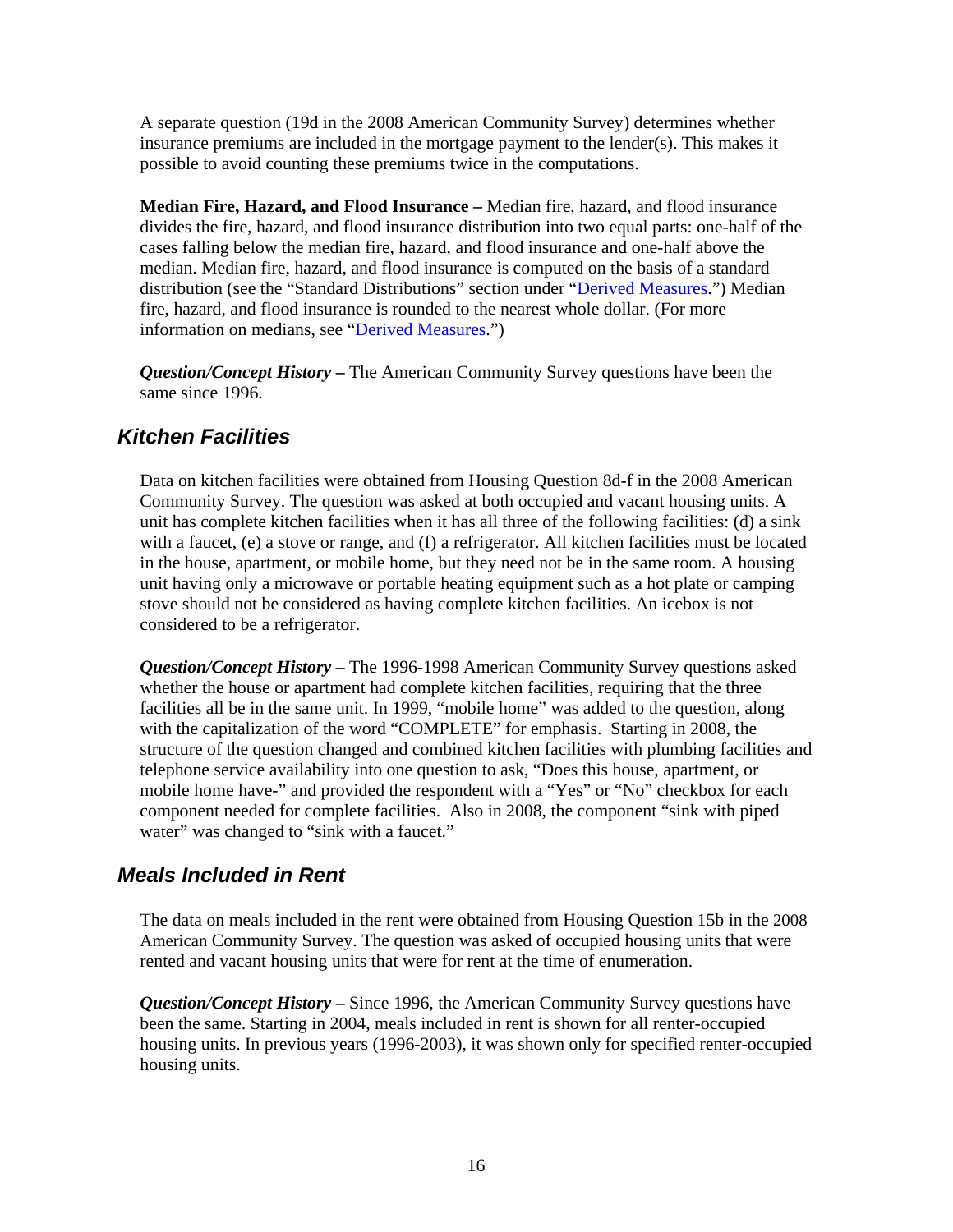#### <span id="page-16-0"></span>*Mobile Home Costs*

The data on mobile home costs were obtained from Housing Question 21 in the 2008 American Community Survey. The question was asked at owner-occupied mobile homes.

These data include the total yearly costs for personal property taxes, land or site rent, registration fees, and license fees on all owner-occupied mobile homes. The instructions are to exclude real estate taxes already reported in Question 17 in the 2008 American Community Survey.

Costs are estimated as closely as possible when exact costs are not known. Amounts are the total for an entire 12-month billing period, even if they are paid by someone outside the household or remain unpaid.

The data from this question are added to payments for mortgages; real estate taxes; fire, hazard, and flood insurance payments; utilities; and fuels to derive "Selected Monthly Owner Costs" and "Selected Monthly Owner Costs as a Percentage of Household Income" for mobile home owners.

*Question/Concept History* **–** The 1996-1998 American Community Survey questions were the same. Starting in 1999, the question had a lead-in question on whether the respondent had an installment loan or a contract on the mobile home. The question then asked for total costs including any installment loan.

#### *Monthly Housing Costs*

The data for monthly housing costs are developed from a distribution of "Selected Monthly Owner Costs" for owner-occupied units and "Gross Rent" for renter-occupied units. The owner-occupied categories are further separated into those with a mortgage and those without a mortgage. See the sections on "Selected Monthly Owner Costs" and "Gross Rent" for more details.

**Median Monthly Housing Costs –** This measure divides the monthly housing costs distribution into two equal parts: one-half of the cases falling below the median monthly housing costs and one-half above the median. Medians are shown separately for units "with a mortgage" and for units "not mortgaged." Median monthly housing costs are computed on the basis of a standard distribution. (See the "Standard Distributions" section under "Derived Measures.") Median monthly housing costs are rounded to the nearest whole dollar.

#### *Monthly Housing Costs as a Percentage of Household Income*

The data for monthly housing costs as a percentage of household income are developed from a distribution of "Selected Monthly Owner Costs as a Percentage of Household Income" for owner-occupied and "Gross Rent as a Percentage of Household Income" for renter-occupied units. The owner-occupied categories are further separated into those with a mortgage and those without a mortgage. See sections on "Selected Monthly Owner"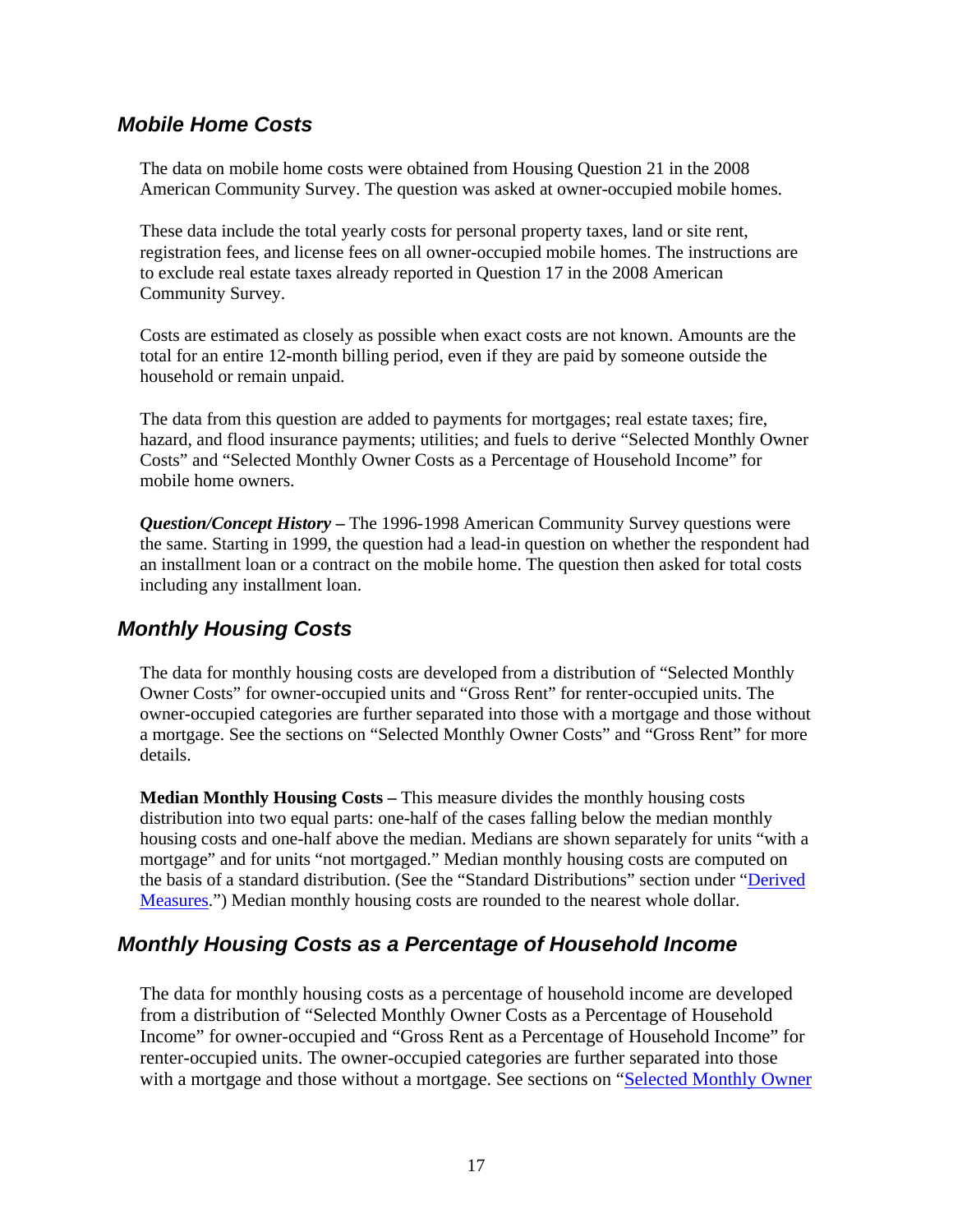Costs as a Percentage of Household Income" and "Gross Rent as a Percentage of Household Income" for more details.

#### *Mortgage Payment*

The data on mortgage payment were obtained from Housing Question 19b in the 2008 American Community Survey. The question was asked at owner-occupied units that have a mortgage, deed of trust, or similar debt; or contract to purchase. The question provides the regular monthly amount required to be paid to the lender for the first mortgage (deed of trust, contract to purchase, or similar debt) on the property. Amounts are included even if the payments are delinquent or paid by someone else. The amounts reported are included in the computation of "Selected Monthly Owner Costs" and "Selected Monthly Owner Costs as a Percentage of Household Income" for units with a mortgage.

The amounts reported include everything paid to the lender including principal and interest payments, real estate taxes, fire, hazard, and flood insurance payments, and mortgage insurance premiums. Separate questions determine whether real estate taxes and fire, hazard, and flood insurance payments are included in the mortgage payment to the lender. This makes it possible to avoid counting these components twice in the computation of "Selected Monthly Owner Costs."

*Question/Concept History* – Since 1996, the American Community Survey questions have been the same.

#### *Mortgage Status*

The data on mortgage status were obtained from Housing Questions 19a and 20a in the 2008 American Community Survey. The questions were asked at owner-occupied units. "Mortgage" refers to all forms of debt where the property is pledged as security for repayment of the debt, including deeds of trust; trust deeds; contracts to purchase; land contracts; junior mortgages; and home equity loans.

A mortgage is considered a first mortgage if it has prior claim over any other mortgage or if it is the only mortgage on the property. All other mortgages (second, third, etc.) are considered junior mortgages. A home equity loan is generally a junior mortgage. If no first mortgage is reported, but a junior mortgage or home equity loan is reported, then the loan is considered a first mortgage.

In most data products, the tabulations for "Selected Monthly Owner Costs" and "Selected Monthly Owner Costs as a Percentage of Household Income" usually are shown separately for units "with a mortgage" and for units "not mortgaged." The category "not mortgaged" is comprised of housing units owned free and clear of debt.

*Question/Concept History* **–** Since 1996, the American Community Survey questions have been the same.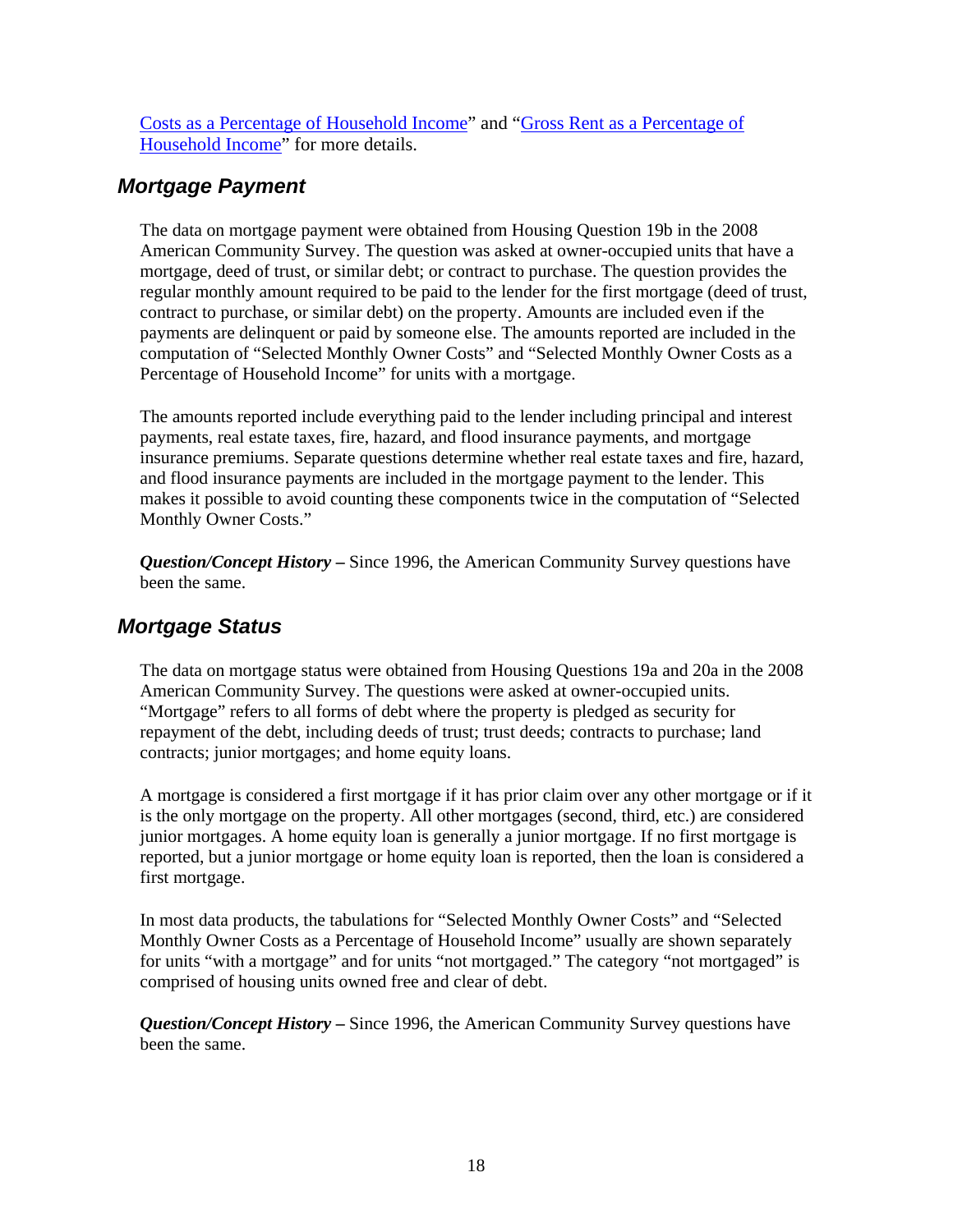#### *Occupants Per Room*

Occupants per room is obtained by dividing the number of people in each occupied housing unit by the number of rooms in the unit. The figures show the number of occupied housing units having the specified ratio of people per room. Although the Census Bureau has no official definition of crowded units, many users consider units with more than one occupant per room to be crowded. Occupants per room is rounded to the nearest hundredth.

#### *Occupied Housing Units*

See Living Quarters

#### *Owner-Occupied Units*

See Tenure

#### *Plumbing Facilities*

The data on plumbing facilities were obtained from Housing Question 8 a, b, and c in the 2008 American Community Survey. The question was asked at both occupied and vacant housing units. Complete plumbing facilities include: (a) hot and cold running water, (b) a flush toilet, and (c) a bathtub or shower. All three facilities must be located inside the house, apartment, or mobile home, but not necessarily in the same room. Housing units are classified as lacking complete plumbing facilities when any of the three facilities is not present.

*Question/Concept History –* The 1996-2007 American Community Survey questions were stand-alone questions that asked the respondent to answer either "Yes, has all three facilities" or "No" to the question of whether the housing unit had complete plumbing facilities, requiring that the facilities all be in the same unit. Starting in 2008, the structure of the question changed and combined plumbing facilities with kitchen facilities and telephone service availability into one question to ask, "Does this house, apartment, or mobile home have -" and provided the respondent with a "Yes" or "No" checkbox for each component needed for complete facilities. An additional change introduced in 2008 included changing the description of the component "hot and cold piped water" to "hot and cold running water."

#### *Population in Occupied Housing Units*

The data shown for population in occupied units is the total population minus any people living in group quarters. All people occupying the housing unit are counted, including the householder, occupants related to the householder, and lodgers, roomers, boarders, and so forth.

#### *Poverty Status of Households*

The data on poverty status of households were derived from answers to the income questions. Since poverty is defined at the family level and not the household level, the poverty status of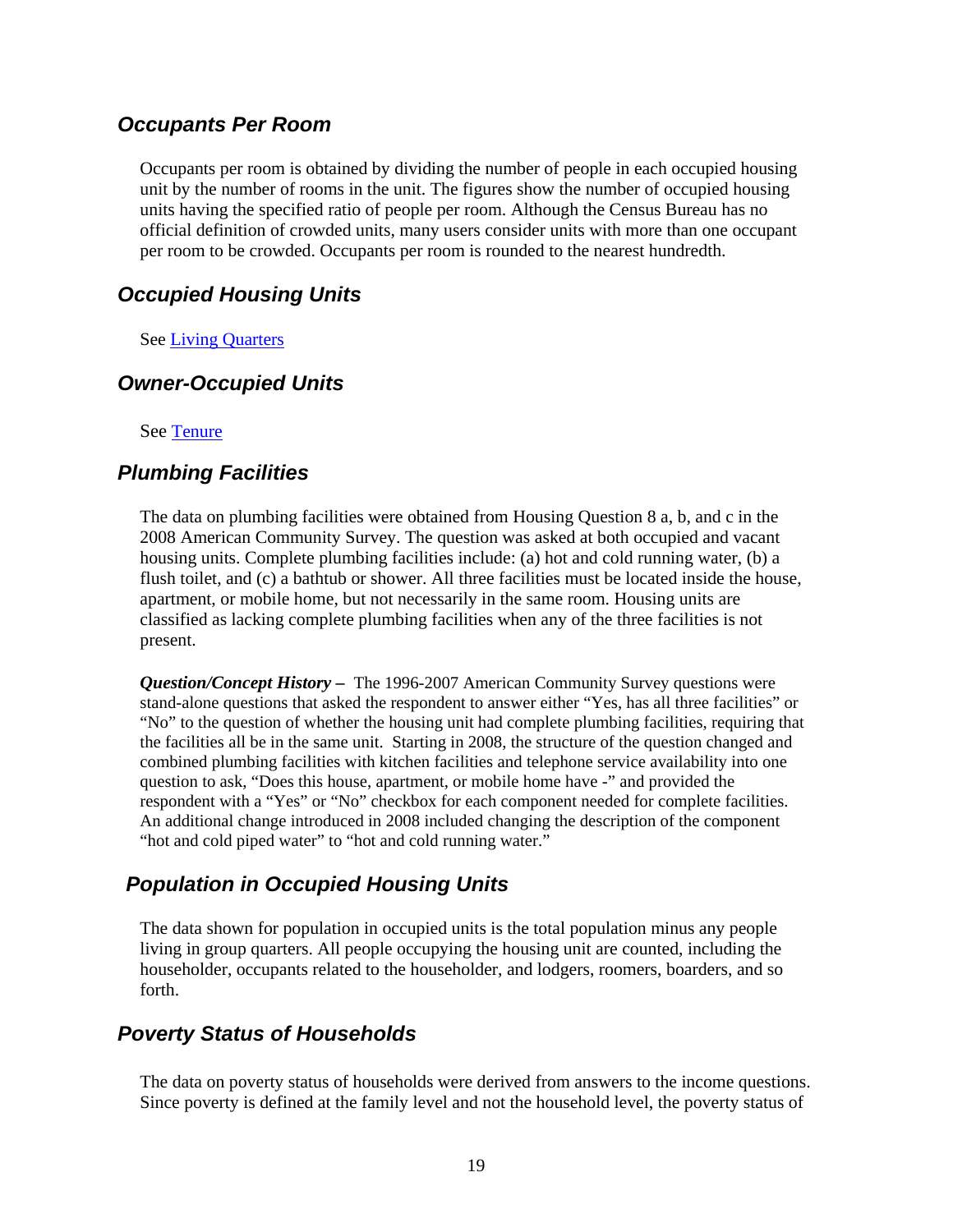the household is determined by the poverty status of the householder. Households are classified as poor when the total income of the householder's family is below the appropriate poverty threshold. (For nonfamily householders, their own income is compared with the appropriate threshold.) The income of people living in the household who are unrelated to the householder is not considered when determining the poverty status of a household, nor does their presence affect the family size in determining the appropriate threshold. The poverty thresholds vary depending on three criteria: size of family, number of related children, and, for 1- and 2-person families, age of householder. (For more information, see "Poverty Status" and "Income" under "Population Variables.")

#### *Real Estate Taxes*

The data on real estate taxes were obtained from Housing Question 17 in the 2008 American Community Survey. The question was asked at owner-occupied units. The statistics from this question refer to the total amount of all real estate taxes on the entire property (land and buildings) payable to all taxing jurisdictions, including special assessments, school taxes, county taxes, and so forth.

Real estate taxes include state, local, and all other real estate taxes even if delinquent, unpaid, or paid by someone who is not a member of the household. However, taxes due from prior years are not included. If taxes are paid on other than a yearly basis, the payments are converted to a yearly basis.

The payment for real estate taxes is added to payments for fire, hazard, and flood insurance; utilities and fuels; and mortgages (both first and second mortgages, home equity loans, and other junior mortgages) to derive "Selected Monthly Owner Costs" and "Selected Monthly Owner Costs as a Percentage of Household Income." A separate question (Question 19c in the 2008 American Community Survey) determines whether real estate taxes are included in the mortgage payment to the lender(s). This makes it possible to avoid counting taxes twice in the computations.

*Question/Concept History –* Since 1996, the American Community Survey questions have been the same.

#### *Rent Asked*

See Contract Rent

#### *Rental Vacancy Rate*

See Vacancy Status

#### *Renter-Occupied Housing Units*

See Tenure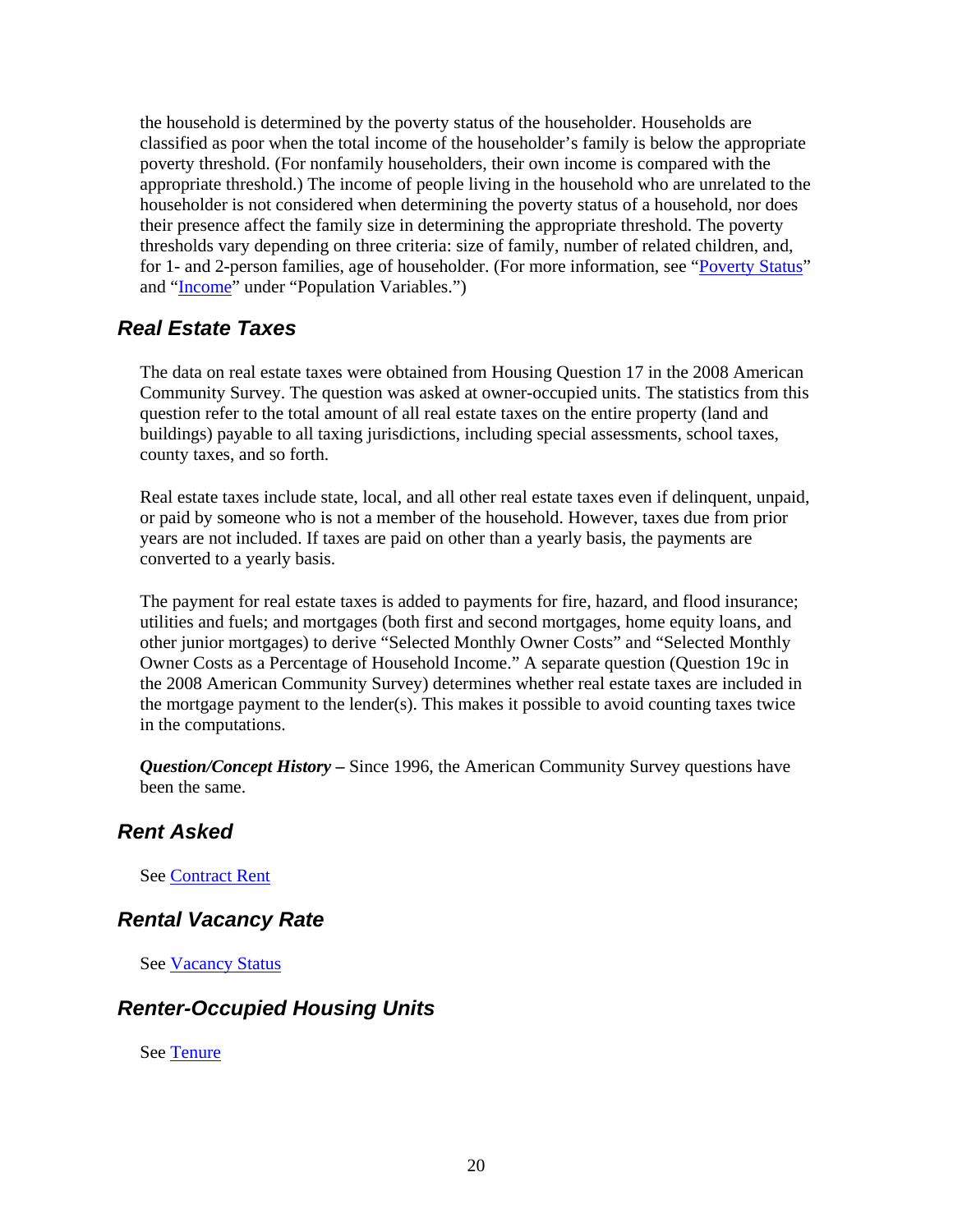#### *Rooms*

The data on rooms were obtained from Housing Question 7a in the 2008 American Community Survey. The question was asked at both occupied and vacant housing units. The statistics on rooms are in terms of the number of housing units with a specified number of rooms. The intent of this question is to count the number of whole rooms used for living purposes.

For each unit, rooms include living rooms, dining rooms, kitchens, bedrooms, finished recreation rooms, enclosed porches suitable for year-round use, and lodger's rooms. Excluded are strip or pullman kitchens, bathrooms, open porches, balconies, halls or foyers, halfrooms, utility rooms, unfinished attics or basements, or other unfinished space used for storage. A partially divided room is a separate room only if there is a partition from floor to ceiling, but not if the partition consists solely of shelves or cabinets.

**Median Rooms.** This measure divides the room distribution into two equal parts: one-half of the cases falling below the median number of rooms and one-half above the median. In computing median rooms, the whole number is used as the midpoint of the interval; thus, the category "3 rooms" is treated as an interval ranging from 2.5 to 3.5 rooms. Median rooms is rounded to the nearest tenth. (For more information on medians, see the discussion under "Derived Measures.")

**Aggregate Rooms.** Aggregate rooms is calculated by adding all of the rooms for housing units in an area. (For more information on aggregates, see "Derived Measures.")

**Limitation of the Data** – The Census Bureau tested the changes introduced to the 2008 version of the rooms question in the 2006 ACS Content Test. The results of this testing show that the changes may introduce an inconsistency in the data produced for this question as observed from the years 2007 to 2008, see "2006 ACS Content Test Evaluation Report Covering Rooms and Bedrooms"

(http://www.census.gov/acs/www/AdvMeth/content\_test/H2\_Rooms\_Bedrooms.pdf).

*Question/Concept History* – The 1996-1998 American Community Survey question provided a space for a write-in entry on the number of rooms. From 1999-2007 the question provided response categories from "1 room" to "9 or more rooms." Starting in 2008, the response categories were removed and a write-in box was added for the respondent to enter the number of rooms. Additional changes introduced in 2008 included adding the word "separate" to the question stem, adding an instruction that defines a "room," adding an inclusion instruction to include bedrooms and kitchens in the count of rooms, and changing the current exclusion instruction by removing the word "half-room" and adding the phrase "unfinished basements."

#### *Second or Junior Mortgage Payments or Home Equity Loan*

The data on second mortgages or home equity loan payments were obtained from Housing Questions 20a and 20b in the 2008 American Community Survey. The questions were asked at owner-occupied units. Question 20a asks whether a second mortgage or a home equity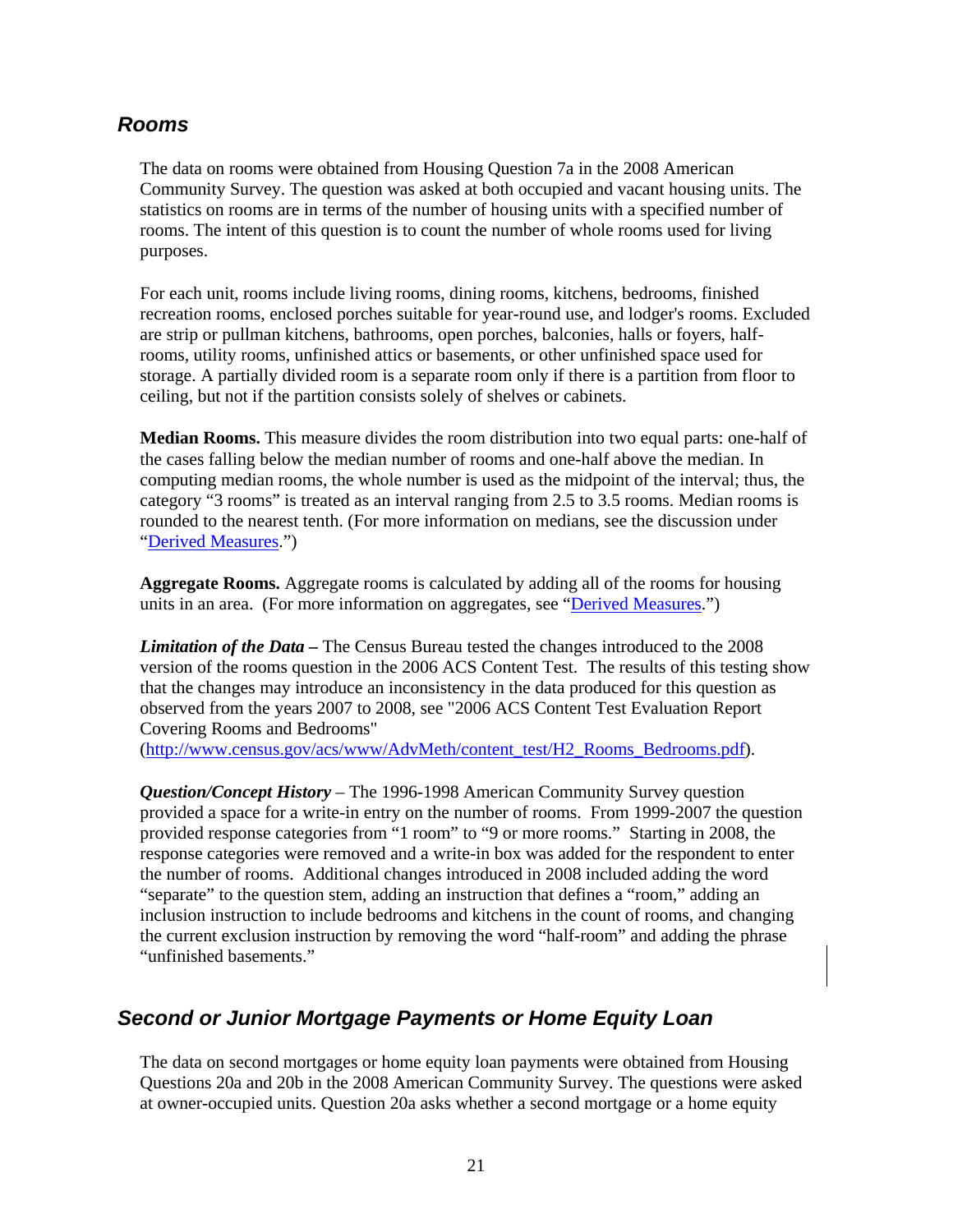loan exists on the property. Question 20b provides the regular monthly amount required to be paid to the lender on all second and junior mortgages and home equity loans. Amounts are included even if the payments are delinquent or paid by someone else. The amounts reported are included in the computation of "Selected Monthly Owner Costs" and "Selected Monthly Owner Costs as a Percentage of Household Income" for units with a mortgage.

All mortgages other than first mortgages (for example, second, third, etc.) are classified as "junior" mortgages. A second mortgage is a junior mortgage that gives the lender a claim against the property that is second to the claim of the holder of the first mortgage. Any other junior mortgage $(s)$  would be subordinate to the second mortgage. A home equity loan is a line of credit available to the borrower that is secured by real estate. It may be placed on a property that already has a first or second mortgage, or it may be placed on a property that is owned free and clear.

If the respondents answered that no first mortgage existed, but a second mortgage or a home equity loan did, a computer edit assigned the unit a first mortgage and made the first mortgage monthly payment the amount reported in the second mortgage. The second mortgage/home equity loan data were then made "No" in Question 20a and blank in Question 20b.

*Question/Concept History –* Since 1996, the American Community Survey questions remained the same.

#### *Selected Conditions*

The variable "Selected Conditions" is defined for owner- and renter-occupied housing units as having at least one of the following conditions: 1) lacking complete plumbing facilities, 2) lacking complete kitchen facilities, 3) with 1.01 or more occupants per room, 4) selected monthly owner costs as a percentage of household income greater than 30 percent, and 5) gross rent as a percentage of household income greater than 30 percent.

#### *Selected Monthly Owner Costs*

The data on selected monthly owner costs were obtained from Housing Questions 11 and Questions 17 through 21 in the 2008 American Community Survey. The data were obtained for owner-occupied units. Selected monthly owner costs are the sum of payments for mortgages, deeds of trust, contracts to purchase, or similar debts on the property (including payments for the first mortgage, second mortgages, home equity loans, and other junior mortgages); real estate taxes; fire, hazard, and flood insurance on the property; utilities (electricity, gas, and water and sewer); and fuels (oil, coal, kerosene, wood, etc.). It also includes, where appropriate, the monthly condominium fee for condominiums (Question 13) and mobile home costs (Question 21) (installment loan payments, personal property taxes, site rent, registration fees, and license fees). Selected monthly owner costs were tabulated for all owner-occupied units, and usually are shown separately for units "with a mortgage" and for units "not mortgaged."

**Adjusting Selected Monthly Owner Costs for Inflation –** To inflate selected monthly owner costs from previous years, the dollar values are inflated to the latest year's dollar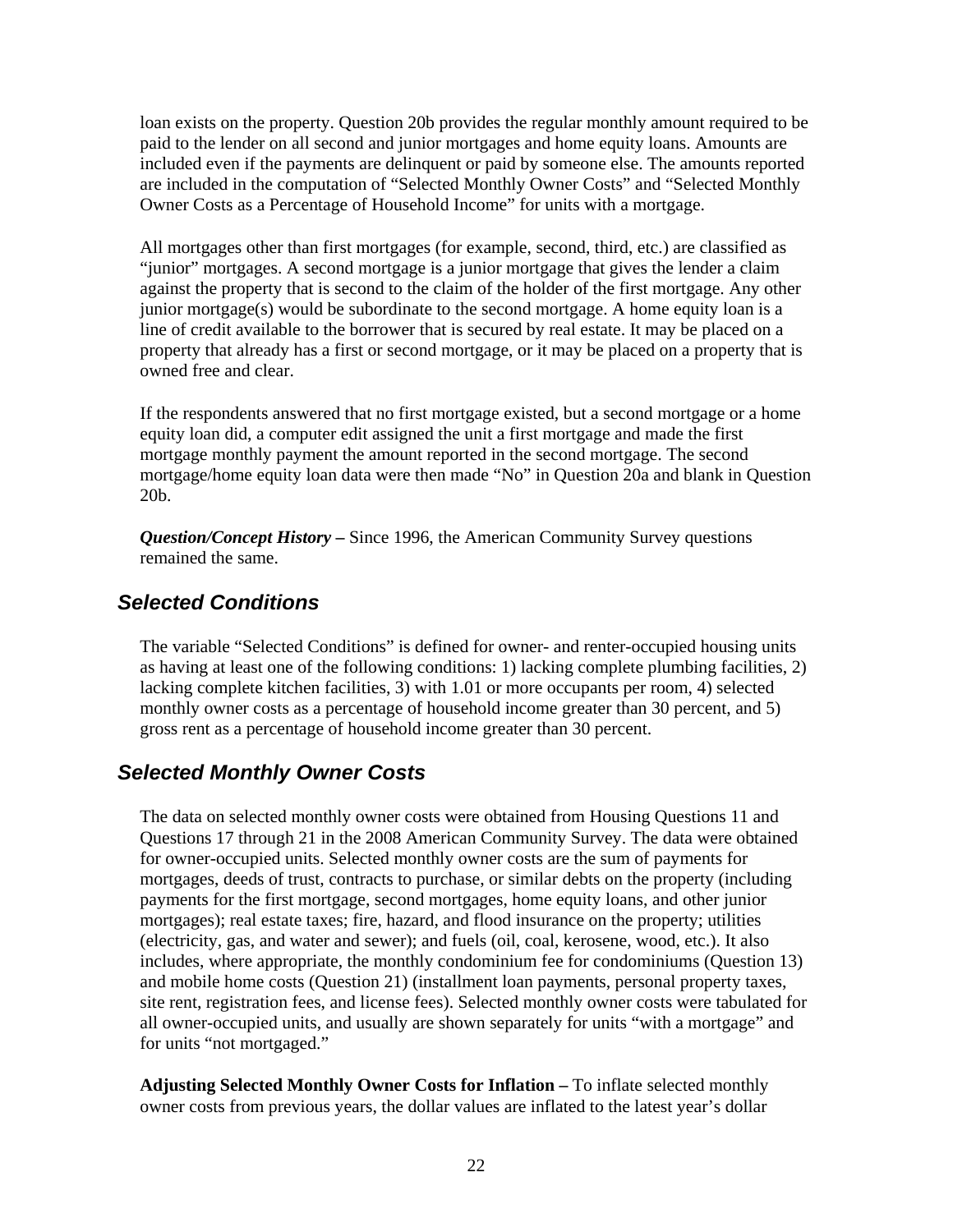values by multiplying by a factor equal to the average annual Consumer Price Index (CPI-U-RS) factor for the current year, divided by the average annual CPI-U-RS factor for the earlier/earliest year.

**Median Selected Monthly Owner Costs –** This measure divides the selected monthly owner costs distribution into two equal parts: one-half of the cases falling below the median selected monthly owner costs and one-half above the median. Medians are shown separately for units "with a mortgage" and for units "not mortgaged." Median selected monthly owner costs are computed on the basis of a standard distribution. (See the "Standard Distributions" section under "Derived Measures.") Median selected monthly owner costs are rounded to the nearest whole dollar.

*Question/Concept History –* Since 1996, the American Community Survey questions have been the same. The American Community Survey collected the monthly cost of electricity and gas, and the 12-month cost of water and sewer. Since 2004, selected monthly owner costs has been shown for all owner-occupied housing units. In previous years (1996-2003), the question was shown only for specified owner-occupied housing units.

#### *Selected Monthly Owner Costs as a Percentage of Household Income*

The information on selected monthly owner costs as a percentage of household income is the computed ratio of selected monthly owner costs to monthly household income. The ratio was computed separately for each unit and rounded to the nearest whole percentage. The data are tabulated only for owner-occupied units.

Separate distributions are often shown for units "with a mortgage" and for units "not mortgaged." Units occupied by households reporting no income or a net loss are included in the "not computed" category. (For more information, see the discussion under "Selected Monthly Owner Costs.")

**Median Selected Monthly Owner Costs as a Percentage of Household Income.** This measure divides the selected monthly owner costs as a percentage of household income distribution into two equal parts: one-half of the cases falling below the median selected monthly owner costs as a percentage of household income and one-half above the median. Median selected monthly owner costs as a percentage of household income is computed on the basis of a standard distribution. (See the "Standard Distributions" section under "Derived Measures.") Median selected monthly owner costs as a percentage of household income is rounded to the nearest tenth. (For more information on medians, see "Derived Measures.")

#### *Specified Owner-Occupied Units*

Specified owner-occupied units include only 1-family houses on less than 10 acres (cuerdas) without a business or medical office on the property. The data for "specified units" exclude mobile homes, houses with a business or medical office, houses on 10 or more acres (cuerdas), and housing units in multiunit buildings.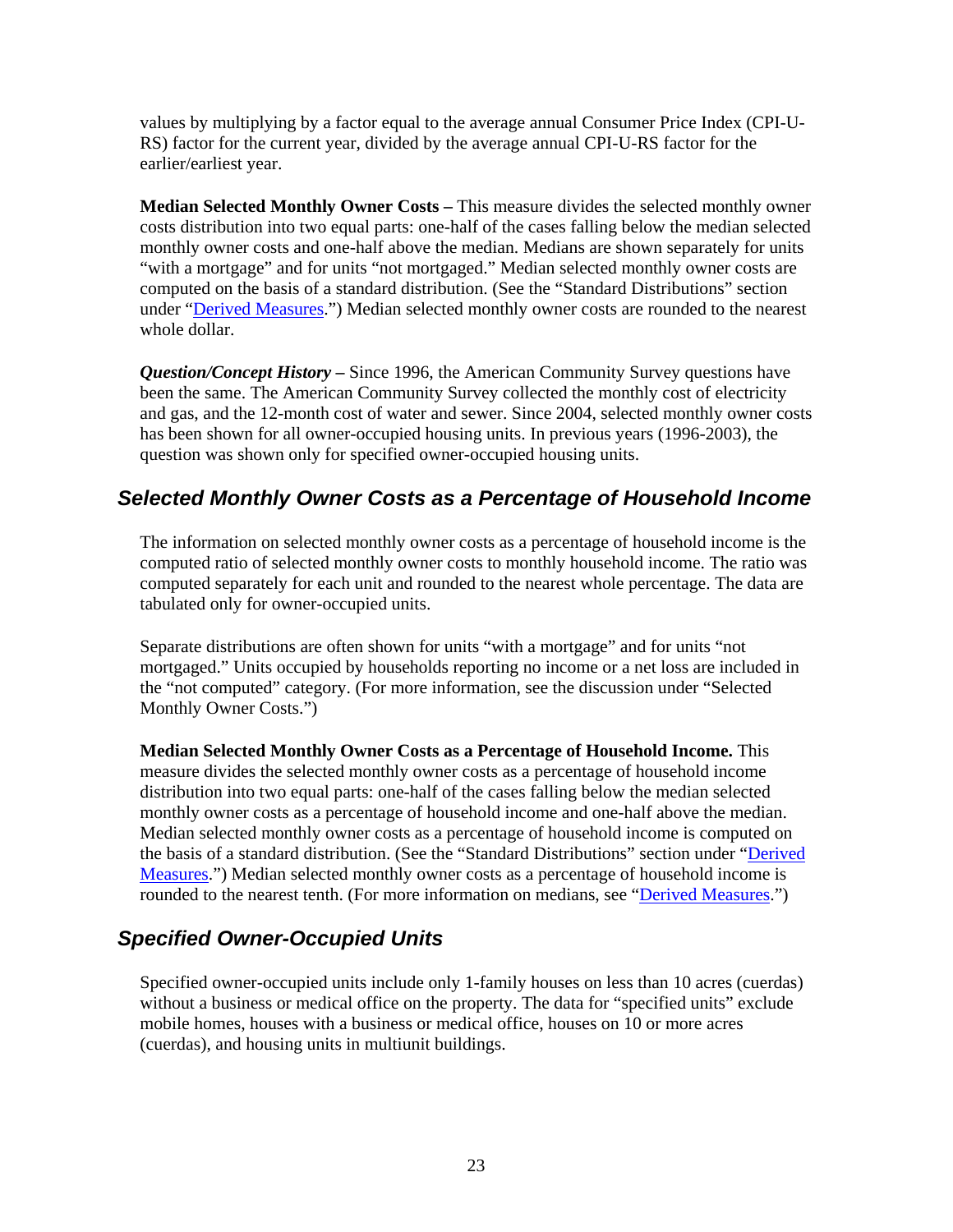#### *Specified Renter-Occupied Units*

Specified renter-occupied units are renter-occupied units that exclude 1-family houses on 10 or more acres (cuerdas).

#### *Telephone Service Available*

The data on telephones were obtained from Housing Question 8g in the 2008 American Community Survey. The question was asked at occupied housing units.

The question asked whether telephone service was available in the house, apartment, or mobile home. A telephone must be in working order and service available in the house, apartment, or mobile home that allows the respondent to both make and receive calls. Households whose service has been discontinued for nonpayment or other reasons are not counted as having telephone service available.

**Limitation of the Data** – The Census Bureau tested the changes introduced to the 2008 version of the telephone service available question in the 2006 ACS Content Test. The results of this testing show that the changes may introduce an inconsistency in the data produced for this question as observed from the years 2007 to 2008, see "2006 ACS Content Test Evaluation Report Covering Facilities"

(http://www.census.gov/acs/www/AdvMeth/content\_test/H3\_Facilities.pdf).

*Question/Concept History – For the 1996-1998 American Community Survey, the question* asked whether there was a telephone in the house or apartment. A telephone must be inside the house or apartment for the unit to be classified as having a telephone and units where the respondent used a telephone located inside the building but not in the respondent's living quarters were classified as having no telephone. In 1999, the words "or mobile home" were added question to be more inclusive of the structure type. In 2004, instructions that accompanied the ACS mail questionnaire advised respondents that if the household members used cell phones to answer that the house, apartment, or mobile home had telephone service. Starting in 2008, the structure of the question changed and combined telephone service availability with plumbing facilities and kitchen facilities into one question to ask, "Does this house, apartment, or mobile home have -" and provided the respondent with a "Yes" or "No" checkbox for each component needed for complete facilities. In 2008 the instruction "*Include cell phones*" was added.

#### *Tenure*

The data for tenure were obtained from Housing Question 14 in the 2008 American Community Survey. The question was asked at occupied housing units. Occupied housing units are classified as either owner occupied or renter occupied.

**Owner Occupied** – A housing unit is owner occupied if the owner or co-owner lives in the unit even if it is mortgaged or not fully paid for. The owner or co-owner must live in the unit and usually is Person 1 on the questionnaire. The unit is "Owned by you or someone in this household with a mortgage or loan" if it is being purchased with a mortgage or some other debt arrangement such as a deed of trust, trust deed, contract to purchase, land contract, or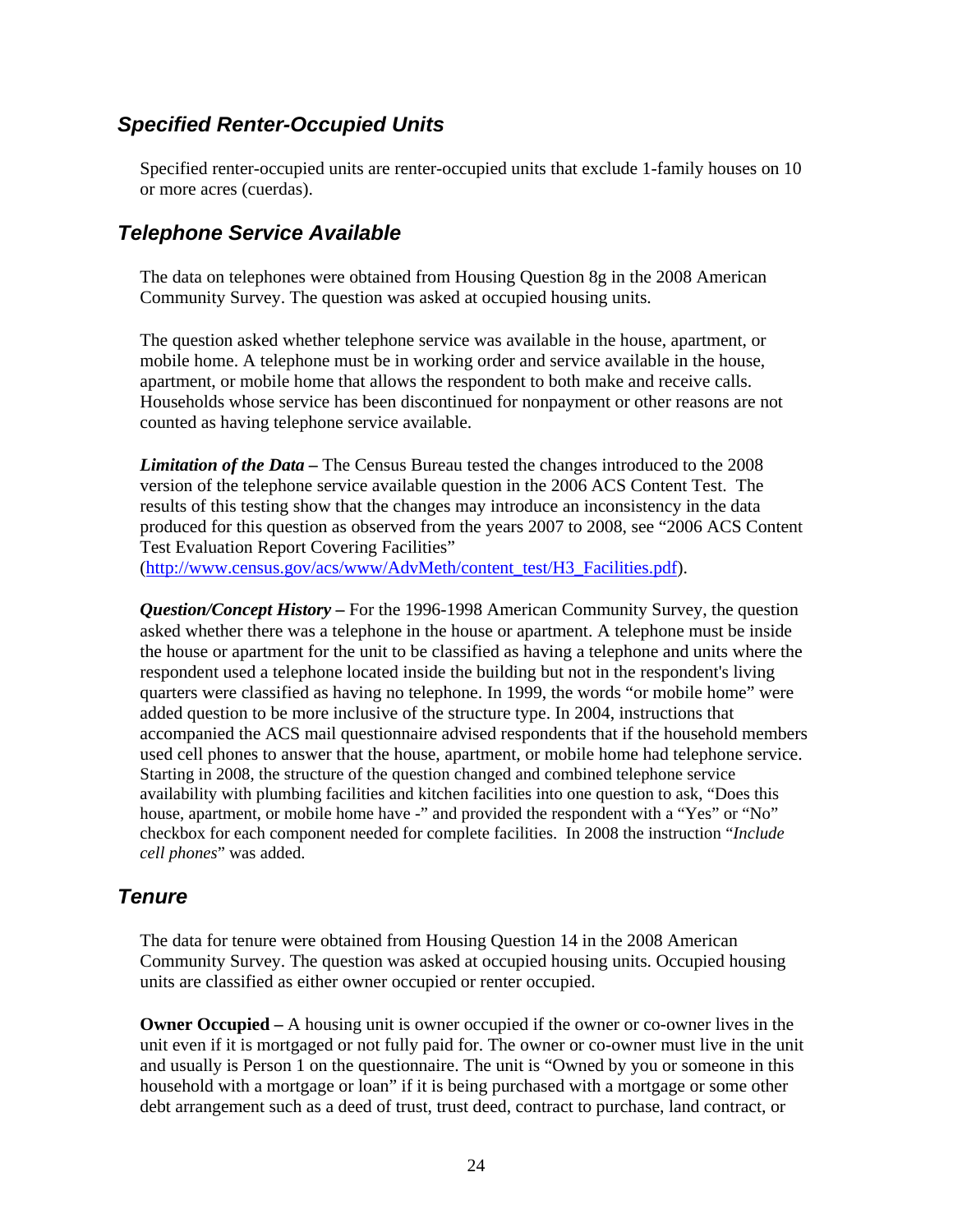purchase agreement. The unit also is considered owned with a mortgage if it is built on leased land and there is a mortgage on the unit. Mobile homes occupied by owners with installment loan balances also are included in this category.

A housing unit is "Owned by you or someone in this household free and clear (without a mortgage or loan)" if there is no mortgage or other similar debt on the house, apartment, or mobile home including units built on leased land if the unit is owned outright without a mortgage.

**Renter Occupied – All occupied housing units which are not owner occupied, whether they** are rented or occupied without payment of rent, are classified as renter occupied. "No rent paid" units are separately identified in the rent tabulations. Such units are generally provided free by friends or relatives or in exchange for services such as resident manager, caretaker, minister, or tenant farmer. Housing units on military bases also are classified in the "No rent paid" category. "Rented" includes units in continuing care, sometimes called life care arrangements. These arrangements usually involve a contract between one or more individuals and a health services provider guaranteeing the individual shelter, usually a house or apartment, and services, such as meals or transportation to shopping or recreation. (For more information, see "Meals Included in Rent.")

*Question/Concept History – From 1996-2007* the American Community Survey questions were the same. Starting in 2008, the instruction "*Mark (X) ONE box.*" was added following the question, and the instruction "*Include home equity loans.*" was added following the response category "Owned by you or someone in this household with a mortgage or loan?" Additional changes introduced in 2008 included revising the wording of two of the response categories from "Rented for cash rent?" to "Rented?" and "Occupied without payment of cash rent?" to "Occupied without payment of rent?"

#### *Units in Structure*

The data on units in structure (also referred to as "type of structure") were obtained from Housing Question 1 in the 2008 American Community Survey. The question was asked at occupied and vacant housing units. A structure is a separate building that either has open spaces on all sides or is separated from other structures by dividing walls that extend from ground to roof. In determining the number of units in a structure, all housing units, both occupied and vacant, are counted. Stores and office space are excluded. The data are presented for the number of housing units in structures of specified type and size, not for the number of residential buildings.

**Mobile Home –** Both occupied and vacant mobile homes to which no permanent rooms have been added are counted in this category. Mobile homes used only for business purposes or for extra sleeping space and mobile homes for sale on a dealer's lot, at the factory, or in storage are not counted in the housing inventory.

**1-Unit, Detached –** This is a 1-unit structure detached from any other house, that is, with open space on all four sides. Such structures are considered detached even if they have an adjoining shed or garage. A one-family house that contains a business is considered detached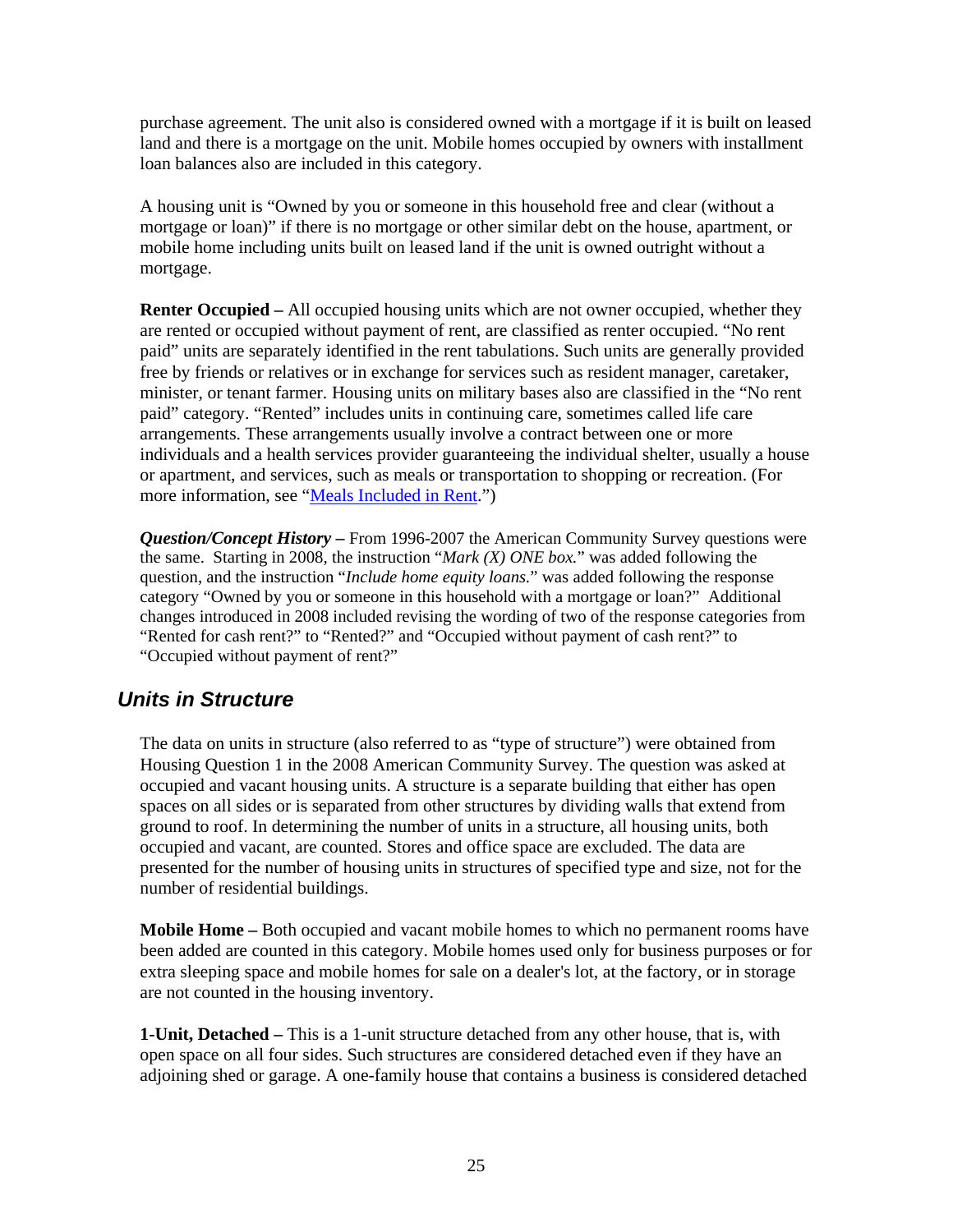as long as the building has open space on all four sides. Mobile homes to which one or more permanent rooms have been added or built also are included.

**1-Unit, Attached –** This is a 1-unit structure that has one or more walls extending from ground to roof separating it from adjoining structures. In row houses (sometimes called townhouses), double houses, or houses attached to nonresidential structures, each house is a separate, attached structure if the dividing or common wall goes from ground to roof.

**2 or More Apartments –** These are units in structures containing 2 or more housing units, further categorized as units in structures with 2, 3 or 4, 5 to 9, 10 to 19, 20 to 49, and 50 or more apartments.

**Boat, RV, Van, Etc. –** This category is for any living quarters occupied as a housing unit that does not fit the previous categories. Examples that fit this category are houseboats, railroad cars, campers, and vans. Recreational vehicles, boats, vans, tents, railroad cars, and the like are included only if they are occupied as someone's current place of residence.

*Question/Concept History –* The 1996-1998 American Community Survey question provided the response category, "a mobile home or trailer." Starting in 1999, the ACS response category dropped "or trailer" to read as "a mobile home."

#### *Utilities*

The data on utility costs were obtained from Housing Questions 11a through 11d in the 2008 American Community Survey. The questions were asked of occupied housing units. The questions about electricity and gas asked for the monthly costs, and the questions about water/sewer and other fuels (oil, coal, wood, kerosene, etc.) asked for the yearly costs.

Costs are recorded if paid by or billed to occupants, a welfare agency, relatives, or friends. Costs that are paid by landlords, included in the rent payment, or included in condominium or cooperative fees are excluded.

**Limitation of the Data** – Research has shown that respondents tended to overstate their expenses for electricity and gas when compared to utility company records. There is some evidence that this overstatement is reduced when yearly costs are asked rather than monthly costs. Caution should be exercised in using these data for direct analysis because costs are not reported for certain kinds of units such as renter-occupied units with all utilities included in the rent and owner-occupied condominium units with utilities included in the condominium fee.

*Question/Concept History –* The American Community Survey questions ask for monthly costs for electricity and gas, and yearly costs for water/sewer and other fuels. Since 1999, the words "or mobile home" were added to each question, and Question 11b, which asked "Last month, what was the cost of gas for this house, apartment, or mobile home?" had an additional response category, "included in electricity payment entered above."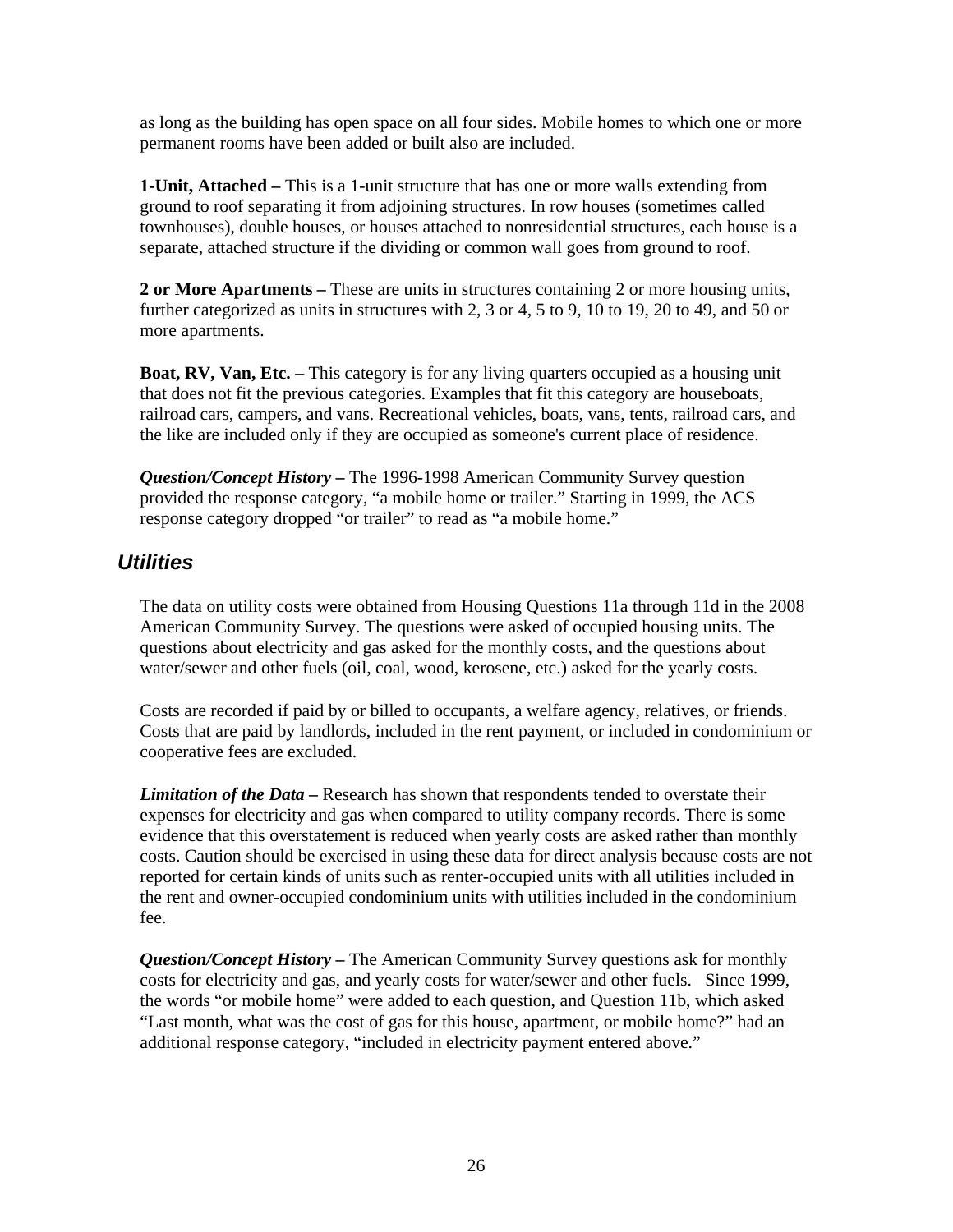#### *Vacancy Status*

The data on vacancy status were obtained only for a sample of cases in the computer-assisted personal interview (known as "CAPI") follow-up by field representatives. Data on vacancy status were obtained at the time of the personal visit. Vacancy status and other characteristics of vacant units were determined by field representatives obtaining information from landlords, owners, neighbors, rental agents, and others. Vacant units are subdivided according to their housing market classification as follows:

**For Rent –** These are vacant units offered "for rent," and vacant units offered either "for rent" or "for sale."

**Rented, Not Occupied** – These are vacant units rented but not yet occupied, including units where money has been paid or agreed upon, but the renter has not yet moved in.

**For Sale Only –** These are vacant units being offered "for sale only," including units in cooperatives and condominium projects if the individual units are offered "for sale only." If units are offered either "for rent" or "for sale" they are included in the "for rent" classification.

**Sold, Not Occupied** – These are vacant units sold but not yet occupied, including units that have been sold recently, but the new owner has not yet moved in.

**For Seasonal, Recreational, or Occasional Use –** These are vacant units used or intended for use only in certain seasons or for weekends or other occasional use throughout the year. Seasonal units include those used for summer or winter sports or recreation, such as beach cottages and hunting cabins. Seasonal units also may include quarters for such workers as herders and loggers. Interval ownership units, sometimes called shared-ownership or timesharing condominiums, also are included here.

**For Migrant Workers –** These include vacant units intended for occupancy by migratory workers employed in farm work during the crop season. (Work in a cannery, a freezer plant, or a food-processing plant is not farm work.)

**Other Vacant –** If a vacant unit does not fall into any of the categories specified above, it is classified as "Other vacant." For example, this category includes units held for occupancy by a caretaker or janitor, and units held for personal reasons of the owner.

**Homeowner Vacancy Rate –** The homeowner vacancy rate is the proportion of the homeowner inventory that is vacant "for sale." It is computed by dividing the number of vacant units "for sale only" by the sum of the owner-occupied units, vacant units that are "for sale only," and vacant units that have been sold but not yet occupied, and then multiplying by 100. This measure is rounded to the nearest tenth.

**Rental Vacancy Rate** – The rental vacancy rate is the proportion of the rental inventory that is vacant "for rent." It is computed by dividing the number of vacant units "for rent" by the sum of the renter-occupied units, vacant units that are "for rent," and vacant units that have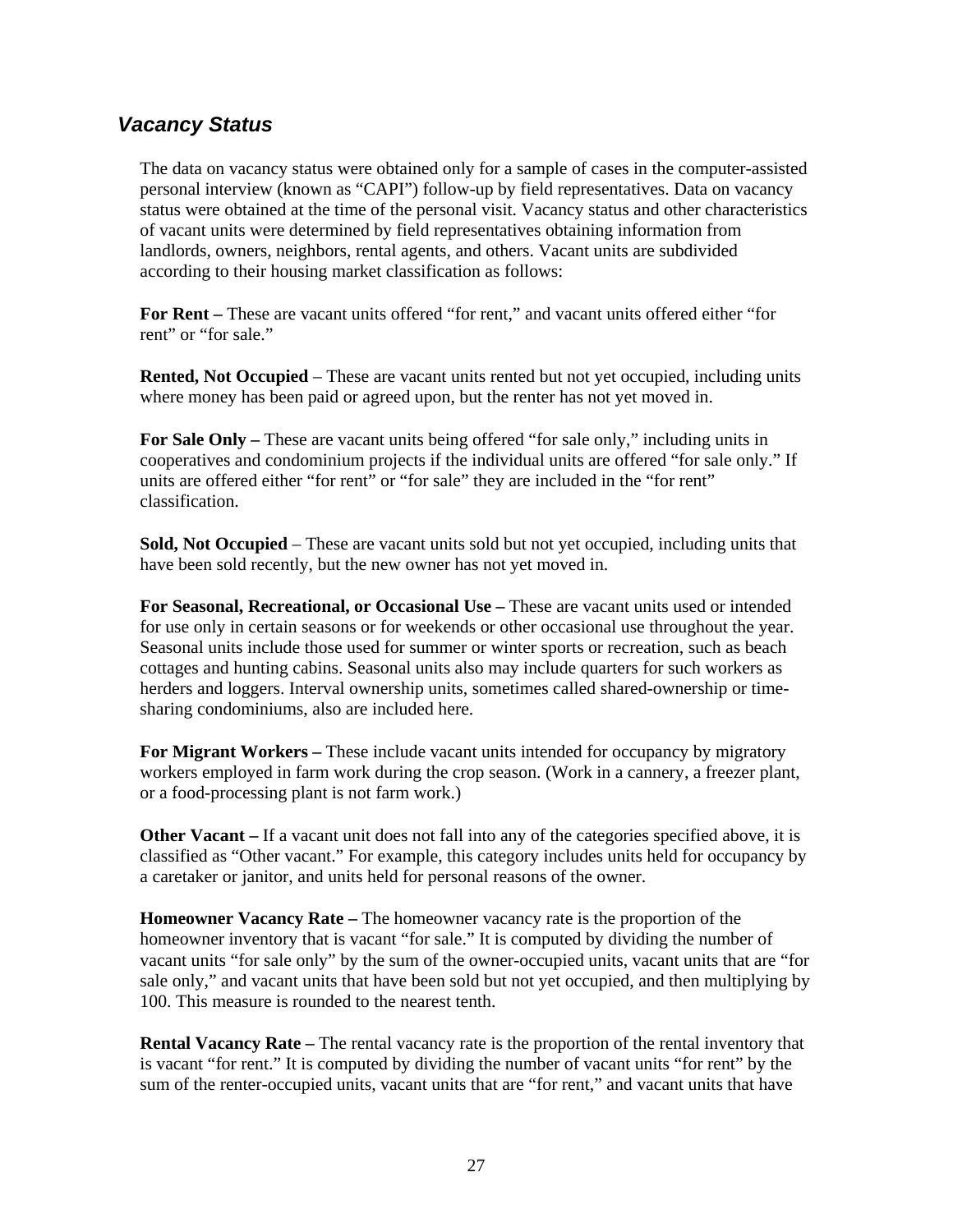been rented but not yet occupied, and then multiplying by 100. This measure is rounded to the nearest tenth.

**Available Housing Vacancy Rate –** The proportion of the housing inventory that is vacantfor-sale only and vacant-for-rent. It is computed by dividing the sum of vacant-for-sale only housing units and vacant-for-rent housing units, by the sum of occupied units, vacant-for-sale only housing units, vacant-sold-not occupied housing units, vacant-for-rent housing units, and vacant-rented-not-occupied housing units, and then multiplying by 100. This measure is rounded to the nearest tenth.

*Question/Concept History –* The 1996-2004 American Community Survey and Census 2000 used a single vacancy status category for units that were either "Rented or sold, not occupied." Since the 2005 ACS, there have been two separate categories, "Rented, not occupied" and "Sold, not occupied." This change created consistency among the ACS, the Housing Vacancy Survey, and the proposed 2010 Census vacancy status response options. The revised categories were incorporated in the calculations of the rental vacancy rate and the homeowner vacancy rate.

#### *Vacant – Current Residence Elsewhere*

A housing unit occupied at the time of interview entirely by people who will be there for 2 months or less.

#### *Vacant Housing Units*

See Housing Unit

#### *Value*

The data on value (also referred to as "price asked" for vacant units) were obtained from Housing Question 16 in the 2008 American Community Survey. The question was asked at housing units that were owned, being bought, vacant for sale, or sold not occupied at the time of the survey. Value is the respondent's estimate of how much the property (house and lot, mobile home and lot, or condominium unit) would sell for if it were for sale. If the house or mobile home was owned or being bought, but the land on which it sits was not, the respondent was asked to estimate the combined value of the house or mobile home and the land. For vacant units, value was the price asked for the property. Value was tabulated separately for all owner-occupied and vacant-for-sale housing units, as well as owneroccupied and vacant-for-sale mobile homes.

**Adjusting Value for Inflation –** Since value collected before 2008 is the only dollar amount captured on the questionnaire in specified intervals, the category boundaries for previous years are not adjusted for inflation. In the comparison profiles, however, the median value is adjusted for inflation by multiplying a factor equal to the average annual CPI-U-RS factor for the current year, divided by the average annual CPI-U-RS factor for the earlier/earliest year.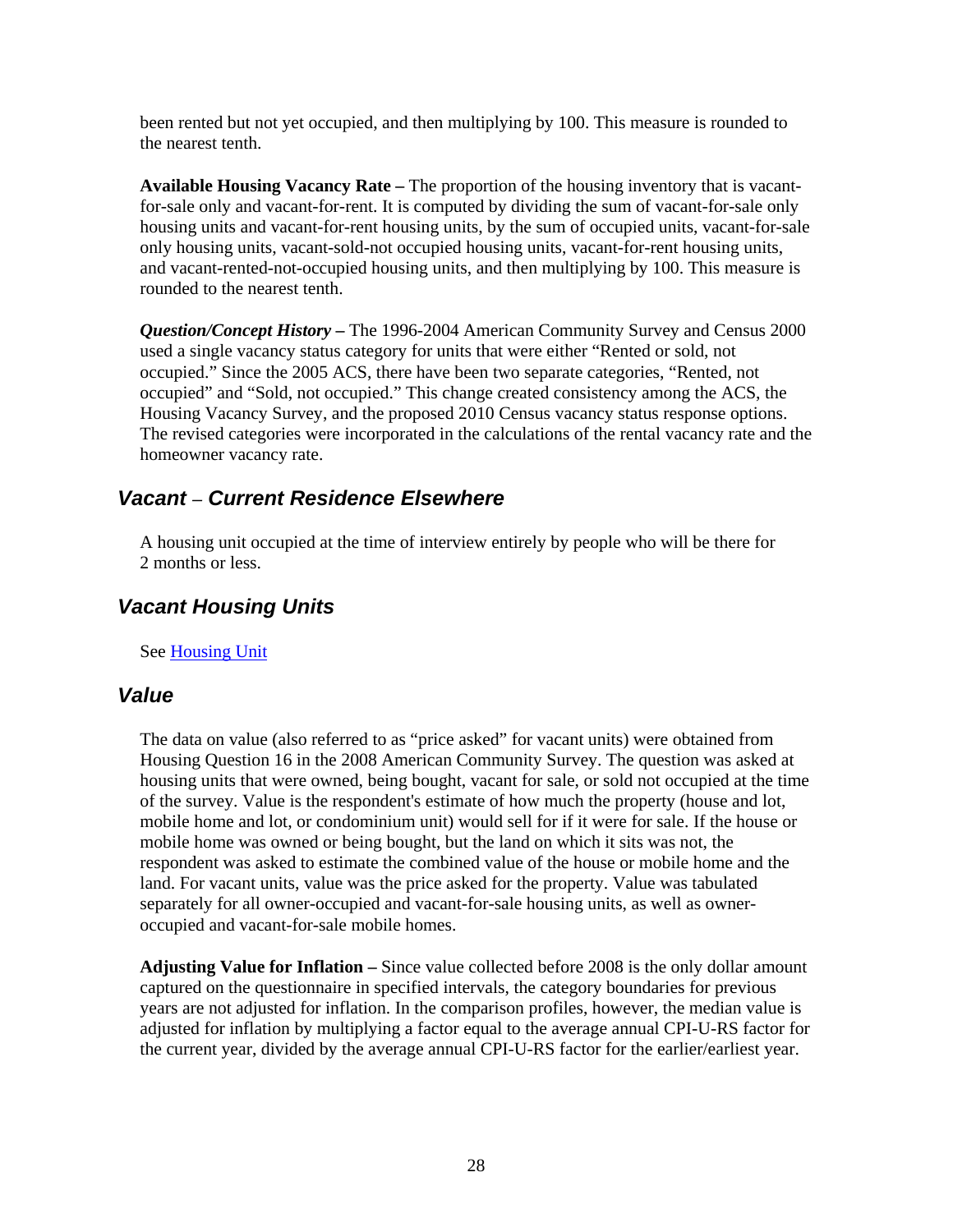**Median and Quartile Value –** The median divides the value distribution into two equal parts: one-half of the cases falling below the median value of the property (house and lot, mobile home and lot, or condominium unit) and one-half above the median. Quartiles divide the value distribution into four equal parts. Median and quartile value are computed on the basis of a standard distribution. (See the "Standard Distributions" section under "Derived Measures.") Median and quartile value calculations are rounded to the nearest hundred dollars. Upper and lower quartiles can be used to note large value differences among various geographic areas. (For more information on medians and quartiles, see "Derived Measures.")

**Aggregate Value –**Aggregate value is calculated by adding all of the value estimates for owner occupied housing units in an area. Aggregate value is rounded to the nearest hundred dollars. (For more information on aggregates, see "Derived Measures.")

*Limitation of the Data* – The Census Bureau tested the changes introduced to the 2008 version of the value question in the 2006 ACS Content Test. The results of this testing show that the changes may introduce an inconsistency in the data produced for this question as observed from the years 2007 to 2008, see "2006 ACS Content Test Evaluation Report Covering Property Value"

(http://www.census.gov/acs/www/AdvMeth/content\_test/H7\_Property\_Value.pdf).

*Question/Concept History –* The 1996-1998 American Community Survey question provided a space for the respondent to enter a dollar amount. From 1999-2007 the question provided 19 pre-coded response categories from "Less than \$10,000" to "\$250,000 or more – *Specify*." Starting in 2004, value was shown for all owner-occupied housing units, unlike from1996-2003 in which value was shown only for specified owner-occupied housing units. Changes introduced in 2008 were removing the pre-coded response categories and adding a write-in box for the respondent to enter the property value amount in dollars, and revising the wording of the question to ask, "About how much do you think this house and lot, apartment, or mobile home (and lot, if owned) would sell for if it were for sale?"

#### *Vehicles Available*

The data on vehicles available were obtained from Housing Question 9 in the 2008 American Community Survey. The question was asked at occupied housing units. These data show the number of passenger cars, vans, and pickup or panel trucks of one-ton capacity or less kept at home and available for the use of household members. Vehicles rented or leased for one month or more, company vehicles, and police and government vehicles are included if kept at home and used for non-business purposes. Dismantled or immobile vehicles are excluded. Vehicles kept at home but used only for business purposes also are excluded.

*Question/Concept History –* The 1996-1998 American Community Survey question provided a space for the respondent to enter the number of vehicles. Since 1999, the American Community Survey question provided pre-coded response categories.

#### *Year Householder Moved into Unit*

The data on year householder moved into unit were obtained from answers to Housing Question 3 in the 2008 American Community Survey, which was asked at occupied housing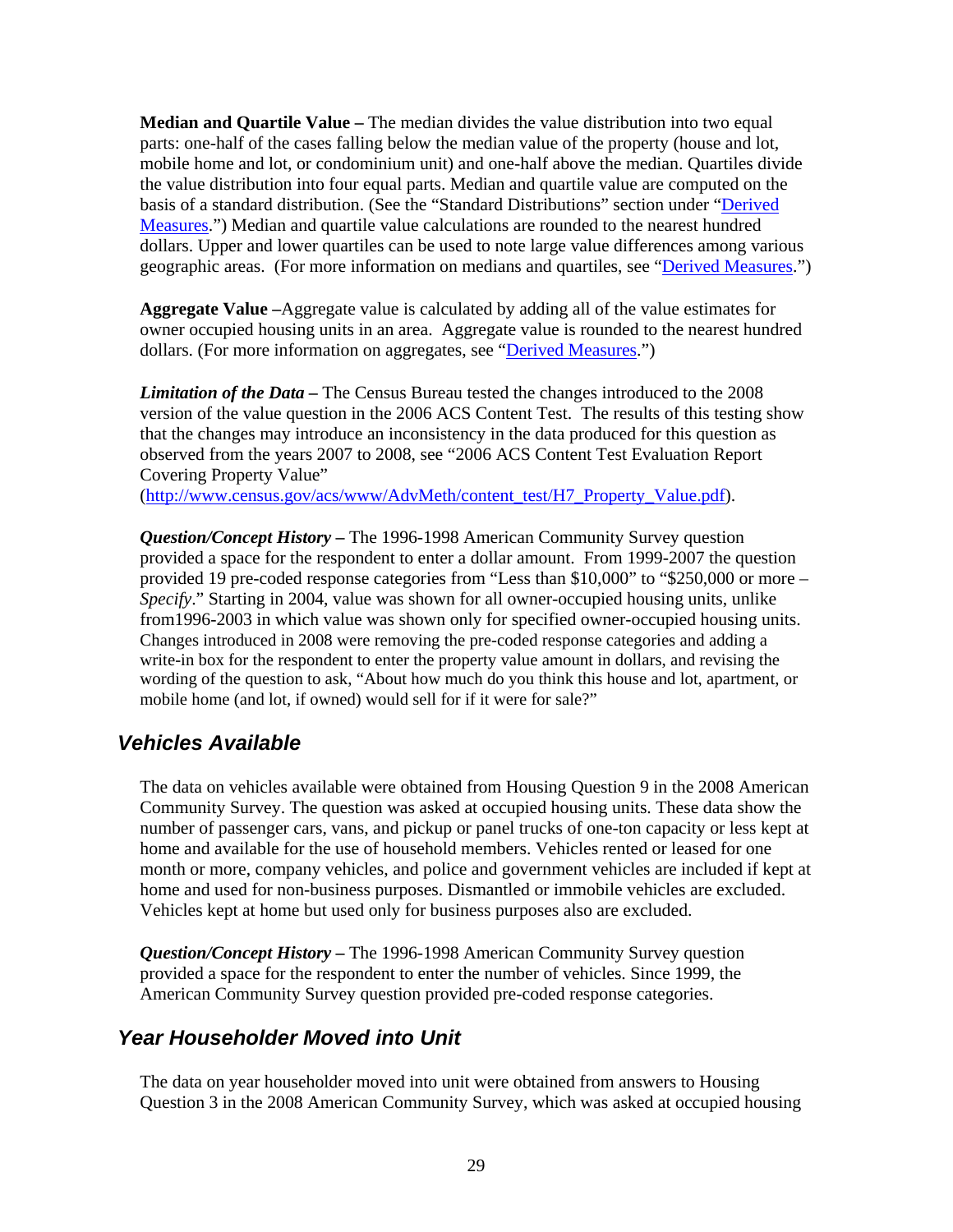units. These data refer to the year of the latest move by the householder. If the householder moved back into a housing unit he or she previously occupied, the year of the latest move was reported. If the householder moved from one apartment to another within the same building, the year the householder moved into the present apartment was reported. The intent is to establish the year the present occupancy by the householder began. The year that the householder moved in is not necessarily the same year other members of the household moved in, although in the great majority of cases an entire household moves at the same time.

**Median Year Householder Moved into Unit –** Median year householder moved into unit divides the distribution into two equal parts: one-half of the cases falling below the median year householder moved into unit and one-half above the median. Median year householder moved into unit is computed on the basis of a standard distribution. (See the "Standard Distributions" section under "Derived Measures.") Median year householder moved into unit is rounded to the nearest calendar year. (For more information on medians, see "Derived Measures.")

*Question/Concept History –* Since 1996, the question provided two write-in spaces for the respondent to enter month and year the householder (person 1) moved into the house, apartment, or mobile home.

#### *Year Structure Built*

The data on year structure built were obtained from Housing Question 2 in the 2008 American Community Survey. The question was asked at both occupied and vacant housing units. Year structure built refers to when the building was first constructed, not when it was remodeled, added to, or converted. Housing units under construction are included as vacant housing if they meet the housing unit definition, that is, all exterior windows, doors, and final usable floors are in place. For mobile homes, houseboats, RVs, etc., the manufacturer's model year was assumed to be the year built. The data relate to the number of units built during the specified periods that were still in existence at the time of interview.

**Median Year Structure Built –** Median year structure built divides the distribution into two equal parts: one-half of the cases falling below the median year structure built and one-half above the median. Median year structure built is computed on the basis of a standard distribution (See the "Standard Distributions" section under "Derived Measures.") The median is rounded to the nearest calendar year. Median age of housing can be obtained by subtracting median year structure built from survey year. For example, if the median year structure built is 1968, the median age of housing in that area is 40 years (2008 minus 1968). (For more information on medians, see "Derived Measures.")

*Limitation of the Data* **–** Data on year structure built are more susceptible to errors of response and non-reporting than data for many other questions because respondents must rely on their memory or on estimates by people who have lived in the neighborhood a long time.

*Question/Concept History –* The 1996-1998 American Community Survey question provided a write-in space for the respondent to enter a year the structure was built. From 1999-2007 the question provided 9 pre-coded response categories, which showed ranges of years, and from 2003-2007 the response categories were updated to provide detail for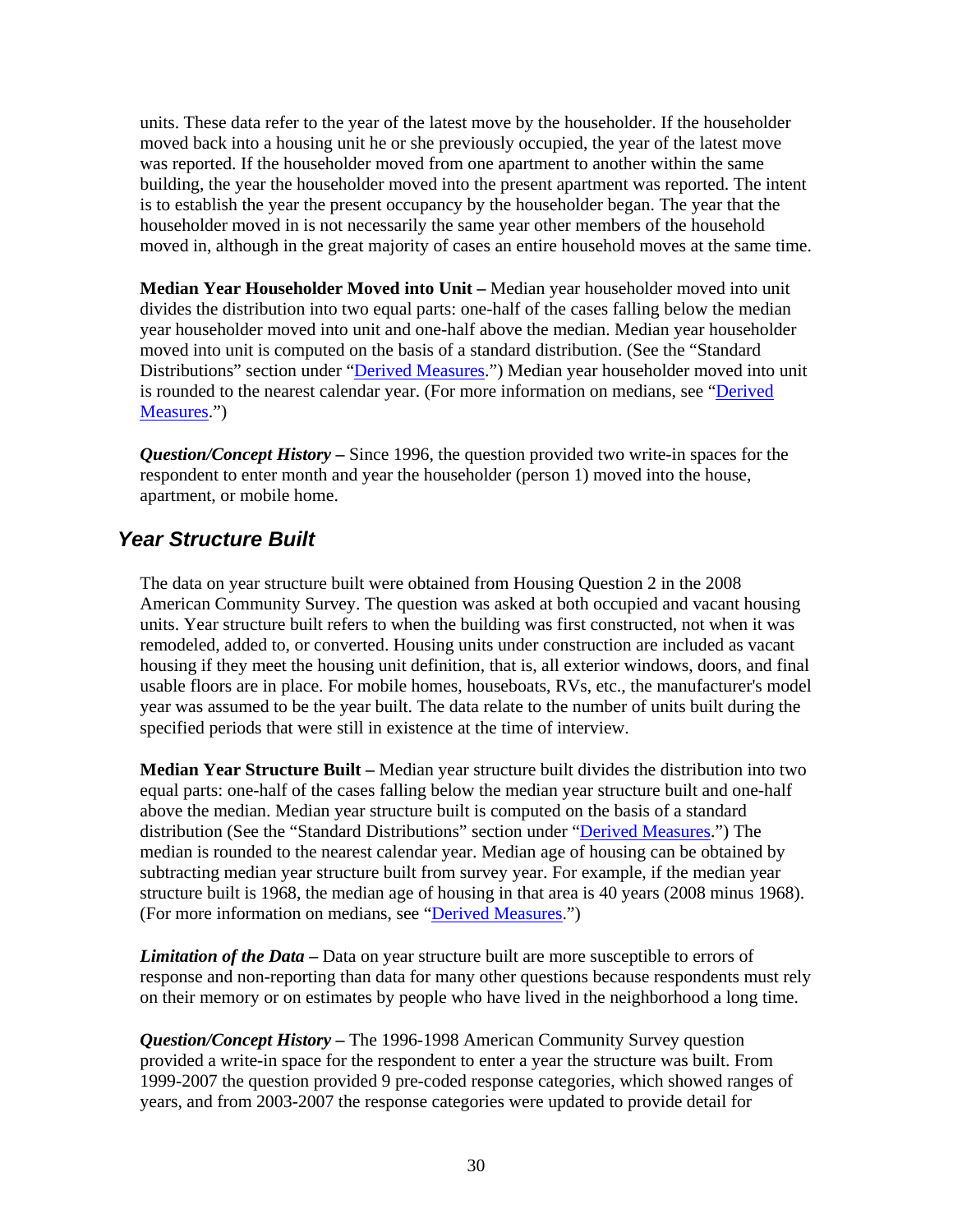recently built structures. Starting in 2008, the response category "2000 or later" and the instruction "*Specify year*" with a write-in box replaced the two categories "2000 to 2004" and "2005 or later."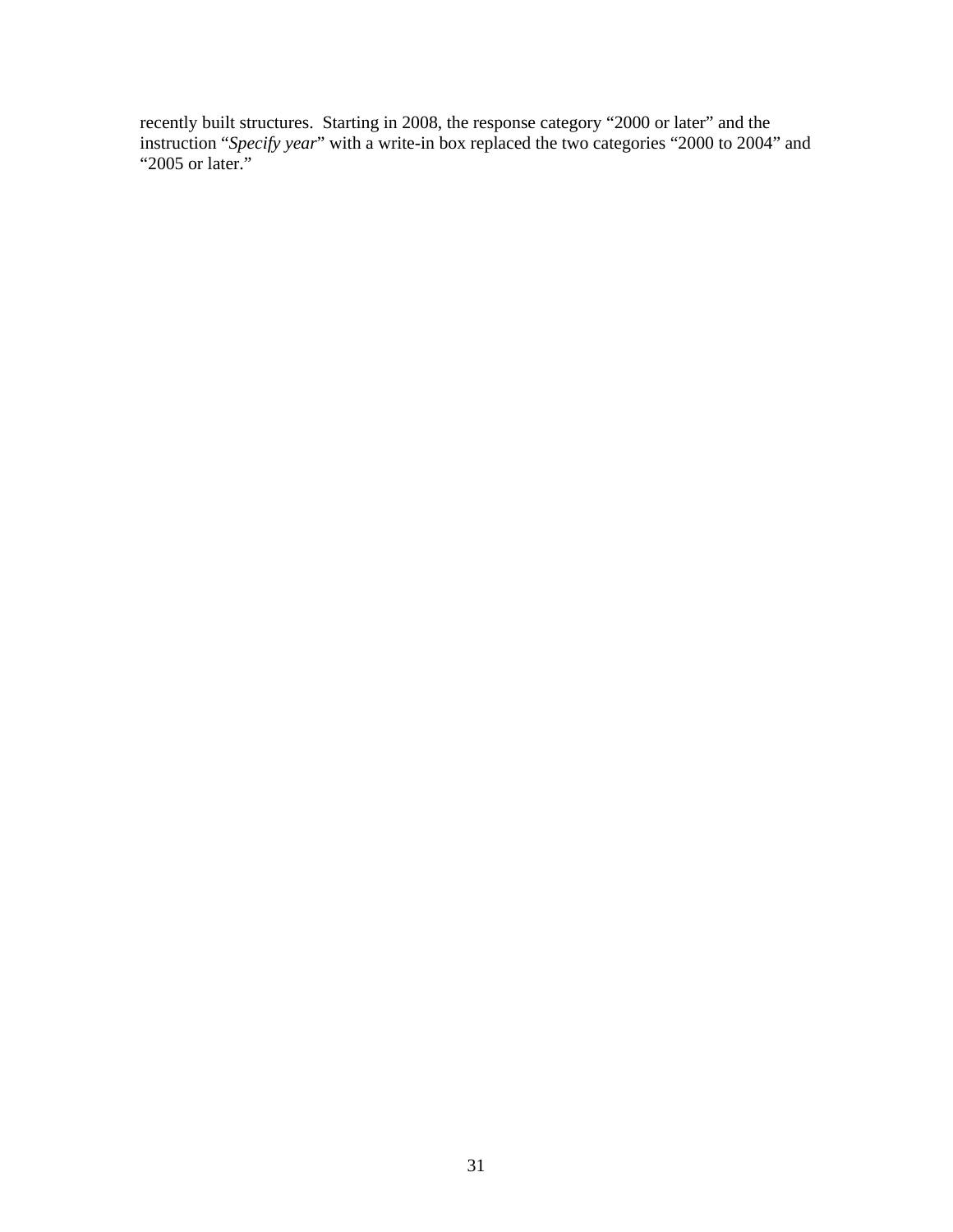## **Population Variables**

#### *General Information*

**Contact List:** To obtain additional information on these and other American Community Survey subjects, see the list of Census 2000/2010 Contacts on the Internet at http://www.census.gov/contacts/www/c-census2000.html.

**Scope:** These definitions apply to the data collected in both the United States and Puerto Rico. The text specifically notes any differences. References about comparability to the previous ACS years refer only to the ACS in the United States. Beginning in 2006, the population in group quarters is included in the data tabulations. Beginning with the 2007 ACS, three-year estimates for areas of 20,000 or more population are available, using data collected in the 2006, 2007, and 2008 ACS.

**Historical Census Comparability:** For additional information about the data in previous decennial censuses, see http://www.census.gov/prod/cen2000/doc/sf4.pdf, Appendix B and subject definitions for American Community Survey years prior to 2005.

**Weighting Methodology:** The weighting methodology in the 2006 ACS was modified in order to ensure consistent estimates of occupied housing units, households, and householders. For more information on the 2006 weighting methodology changes see "User Notes." There are no significant changes to the 2007 or 2008 weighting methodology.

### *Ability to Speak English*

See Language Spoken at Home and Ability to Speak English

#### *Age*

The data on age were derived from answers to Question 4. The age classification is based on the age of the person in complete years at the time of interview. Both age and date of birth are used in combination to calculate the most accurate age at the time of the interview. Inconsistently reported and missing values are assigned or imputed based on the values of other variables for that person, from other people in the household, or from people in other households ("hot deck" imputation).

Data on age are used to determine the applicability of other questions for a particular individual and to classify other characteristics in tabulations. Age data are needed to interpret most social and economic characteristics used to plan and analyze programs and policies. Therefore, age data are tabulated by many different age groupings, such as 5-year age groups.

**Median Age** – The median age is the age that divides the population into two equal-size groups. Half of the population is older than the median age and half is younger. Median age is based on a standard distribution of the population by single years of age and is shown to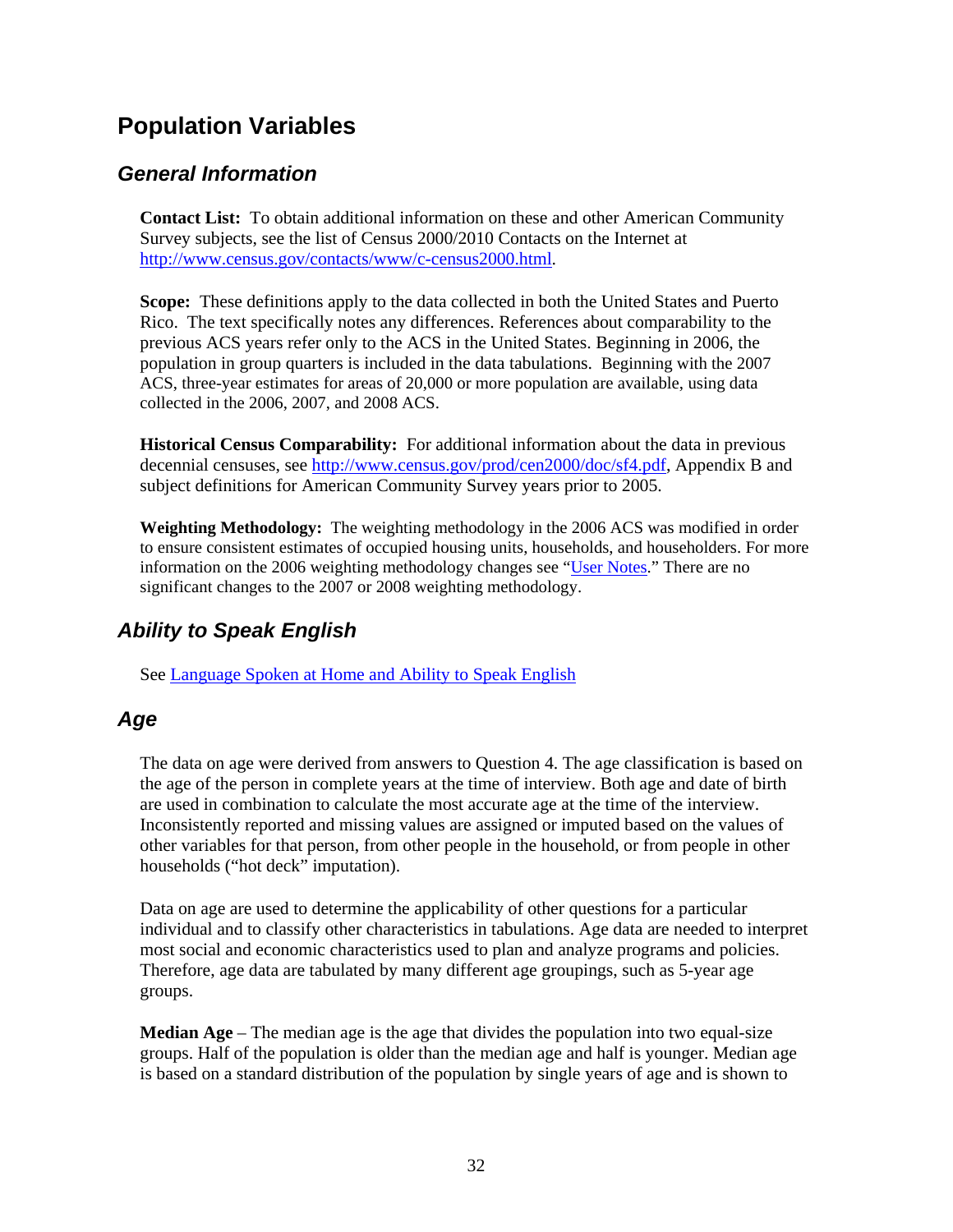the nearest tenth of a year. (See the sections on "Standard Distributions" and "Medians" under "Derived Measures.")

**Age Dependency Ratio –** The age dependency ratio is derived by dividing the combined under-18 and 65-and-over populations by the 18-to-64 population and multiplying by 100.

**Old-Age Dependency Ratio** – The old-age dependency ratio is derived by dividing the population 65 years and over by the 18-to-64 population and multiplying by 100.

**Child Dependency Ratio** – The child dependency ratio is derived by dividing the population under 18 years by the 18-to-64 population, and multiplying by 100.

*Limitation of the Data* – Caution should be taken when comparing population in age groups across time. The entire population continually ages into older age groups over time and babies fill in the youngest age group. Therefore, the population of a certain age is made up of a completely different group of people in 2000 and 2008. Since populations occasionally experience booms/increases and busts/decreases in births, deaths, or migration (for example, the postwar Baby Boom from 1946-1964), one should not necessarily expect that the population in an age group in Census 2000 should be similar in size or proportion to the population in the same age group in the 2008 ACS. For example, Baby Boomers were age 36 to 54 in Census 2000 while they were age 44 to 62 in the 2008 ACS. Therefore, the age group 55 to 59 would show a considerable increase in population when comparing Census 2000 data with the 2008 ACS data.

Beginning in 2006, the population in group quarters (GQ) is included in the ACS. Some types of GQ populations have age distributions that are very different from the household population. The inclusion of the GQ population could therefore have a noticeable impact on the age distribution. This is particularly true for areas with a substantial GQ population.

*Question/Concept History –* The 1996-2002 American Community Survey question asked for month, day, and year of birth before age. Since 2003, the American Community Survey question asked for age, followed by month, day, and year of birth. In 2008, an additional instruction was provided with the age and date of birth question on the American Community Survey questionnaire to report babies as age 0 when the child was less than 1 year old. The addition of this instruction occurred after 2005 National Census Test results indicated increased accuracy of age reporting for babies less than one year old.

#### *Ancestry*

The data on ancestry were derived from answers to Question 12. The question was based on self-identification; the data on ancestry represent self-classification by people according to the ancestry group(s) with which they most closely identify. Ancestry refers to a person's ethnic origin or descent, "roots," or heritage; or the place of birth of the person, the person's parents, or ancestors before their arrival in the United States. Some ethnic identities, such as "Egyptian" or "Polish" can be traced to geographic areas outside the United States, while other ethnicities such as "Pennsylvania German" or "Cajun" evolved in the United States.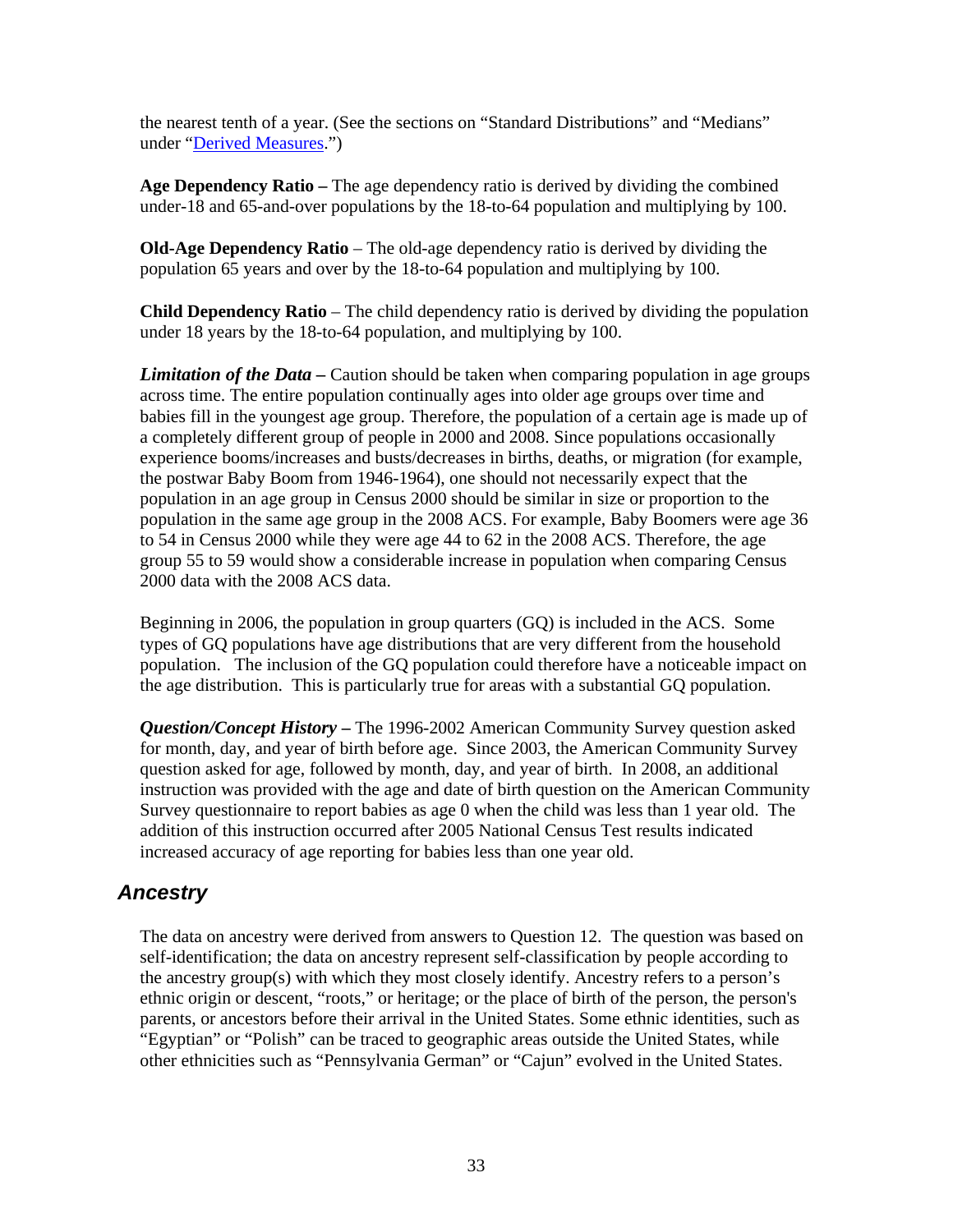The intent of the ancestry question was not to measure the degree of attachment the respondent had to a particular ethnicity, but simply to establish that the respondent had a connection to and self-identified with a particular ethnic group. For example, a response of "Irish" might reflect total involvement in an Irish community or only a memory of ancestors several generations removed from the individual.

The Census Bureau coded the responses into a numeric representation of over 1,000 categories. To do so, responses initially were processed through an automated coding system; then, those that were not automatically assigned a code were coded by individuals trained in coding ancestry responses. The code list reflects the results of the Census Bureau's own research and consultations with many ethnic experts. Many decisions were made to determine the classification of responses. These decisions affected the grouping of the tabulated data. For example, the "Indonesian" category includes the responses of "Indonesian," "Celebesian," "Moluccan," and a number of other responses.

The ancestry question allowed respondents to report one or more ancestry groups. Generally, only the first two responses reported were coded. If a response was in terms of a dual ancestry, for example, "Irish English," the person was assigned two codes, in this case one for Irish and another for English. However, in certain cases, multiple responses such as "French Canadian," "Scotch-Irish," "Greek Cypriot," and "Black Dutch" were assigned a single code reflecting their status as unique groups. If a person reported one of these unique groups in addition to another group, for example, "Scotch-Irish English," resulting in three terms, that person received one code for the unique group (Scotch-Irish) and another one for the remaining group (English). If a person reported "English Irish French," only English and Irish were coded. For certain combinations of ancestries where the ancestry group is a part of another, such as "German Bavarian," the responses were coded as a single ancestry using the more detailed group (Bavarian). Also, responses such as "Polish-American" or "Italian-American" were coded and tabulated as a single entry (Polish or Italian).

The Census Bureau accepted "American" as a unique ethnicity if it was given alone, with an ambiguous response, or with state names. If the respondent listed any other ethnic identity such as "Italian American," generally the "American" portion of the response was not coded. However, distinct groups such as "American Indian," "Mexican American," and "African American" were coded and identified separately because they represented groups who may consider themselves different from those who reported as "Indian," "Mexican," or "African," respectively.

In all tabulations, when respondents provided an unclassifiable ethnic identity (for example, "multi-national," "adopted," or "I have no idea"), the answer was included in "Unclassified or not reported."

The tabulations on ancestry use two types of data presentations – one used total people as the base, and the other used total responses as the base. The following are categories shown in the two data presentations.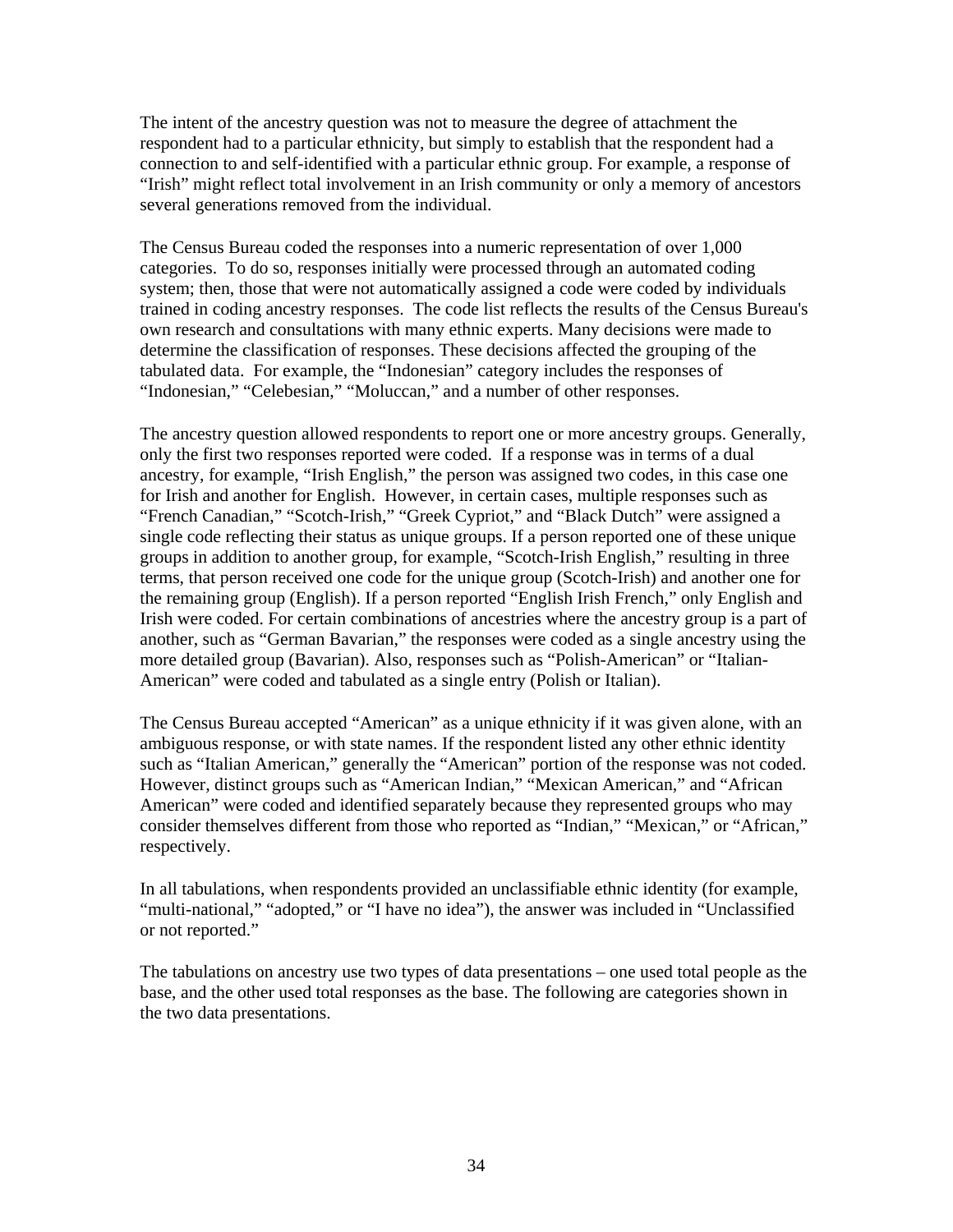#### **Presentations Based on People**

**People Reporting Single Ancestry –** Includes all people who reported only one ethnic group such as "German." Also included in this category are people with multiple-term responses such as "Scotch-Irish" who are assigned a single code because they represent one distinct group.

**People Reporting Multiple Ancestries –** Includes all people who reported more than one group, such as "German" and "Irish" and were assigned two ancestry codes.

**People Reporting Ancestry –** Includes all people who reported each ancestry, regardless of whether it was their first or second ancestry, or part of a single or multiple response.

#### **Presentations Based on Responses**

**First Ancestry Reported –** Includes the first response of all people who reported at least one codeable entry. For example, in this category, the count for Danish would include all those who reported only Danish and those who reported Danish first and then some other group.

**Second Ancestry Reported –** Includes the second response of all people who reported a multiple ancestry. Thus, the count for Danish in this category includes all people who reported Danish as the second response, regardless of the first response provided.

**Total Ancestries Reported –** Includes the total number of ancestries reported and coded. If a person reported a multiple ancestry such as "French Danish," that response was counted twice in the tabulations--once in the French category and again in the Danish category. Thus, the sum of the counts in this type of presentation is not the total population but the total of all responses.

*Limitation of the Data* **–** Although some experts consider religious affiliation a component of ethnic identity, the ancestry question was not designed to collect any information concerning religion. The Census Bureau is prohibited from collecting information on religion. Thus, if a religion was given as an answer to the ancestry question, it was coded as an "Other" response.

Beginning in 2006, the population in group quarters (GQ) is included in the ACS. Some types of GQ populations may have ancestry distributions that are different from the household population. The inclusion of the GQ population could therefore have a noticeable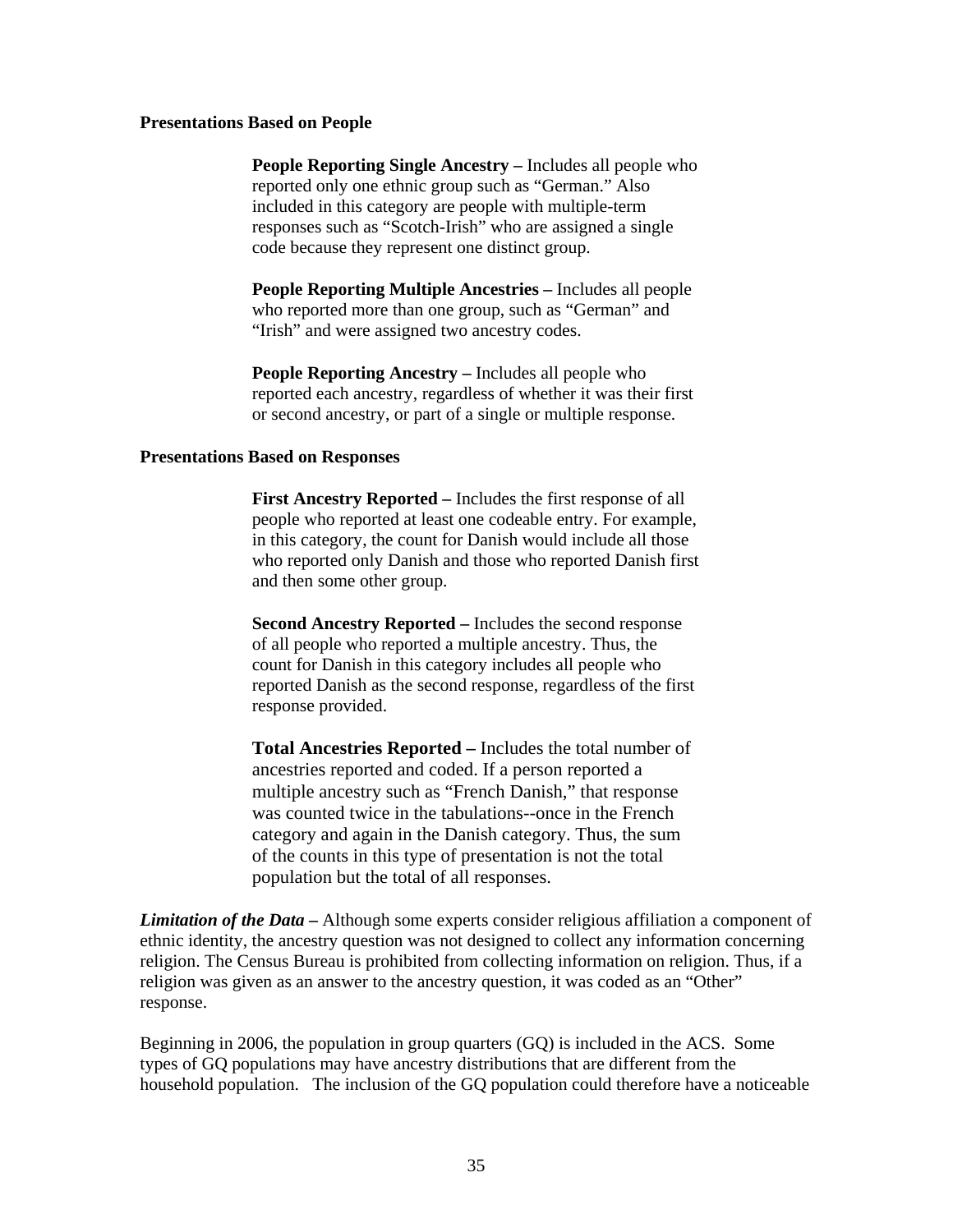impact on the ancestry distribution. This is particularly true for areas with a substantial GQ population.

*Question/Concept History –* The 1996-1999 American Community Survey system for coding required consistency checks with answers to other questions when the write-in response to ancestry was "Indian." The coding in 2000 and subsequent years involved consistency checks for those respondents writing "Indian" and for two-word ancestries containing the word "Black," such as "Black Irish." Since 1999, the list of examples differed from those used for the 1996-1998 ACS.

#### *Children Ever Born*

For the 1996-1998 American Community Survey, the data on fertility (also referred to as "children ever born") were derived from answers to Question 17, which was asked of all women 15 years old and over regardless of marital status. Stillbirths, stepchildren, and adopted children were excluded from the number of children ever born. Ever-married women were instructed to include all children born to them before and during their most recent marriage, children no longer living, and children living away from home, as well as children who were still living in the home. Never-married women were instructed to include all children born to them.

Data were most frequently presented in terms of the aggregate number of children ever born to women in the specified category and in terms of the rate per 1,000 women.

Beginning in 1999, American Community Survey data on fertility were derived from questions that asked if the person had given birth in the past 12 months. See the section on "Fertility" for more information.

*Question/Concept History –* The 1996-1998 American Community Survey used a write-in space for the number and a response category for "None." No question addressed "children ever born" after 1998.

### *Citizenship Status (U.S. Citizenship Status)*

The data on citizenship status were derived from answers to Question 8. The responses to this question were used to determine the U.S. citizen and non-U.S. citizen populations as well as to determine the native and foreign-born populations.

Respondents were asked to select one of five categories: (1) born in the United States, (2) born in Puerto Rico, Guam, the U.S. Virgin Islands, or Northern Marianas, (3) born abroad of U.S. citizen parent or parents, (4) U.S. citizen by naturalization, or (5) not a U.S citizen. Respondents indicating they are a U.S. citizen by naturalization are also asked to print their year of naturalization. People born in American Samoa, although not explicitly listed, are included in the second response category.

For the Puerto Rico Community Survey, respondents were asked to select one of five categories: (1) born in Puerto Rico, (2) born in a U.S. state, District of Columbia, Guam, the U.S. Virgin Islands, or Northern Marianas, (3) born abroad of U.S. citizen parent or parents,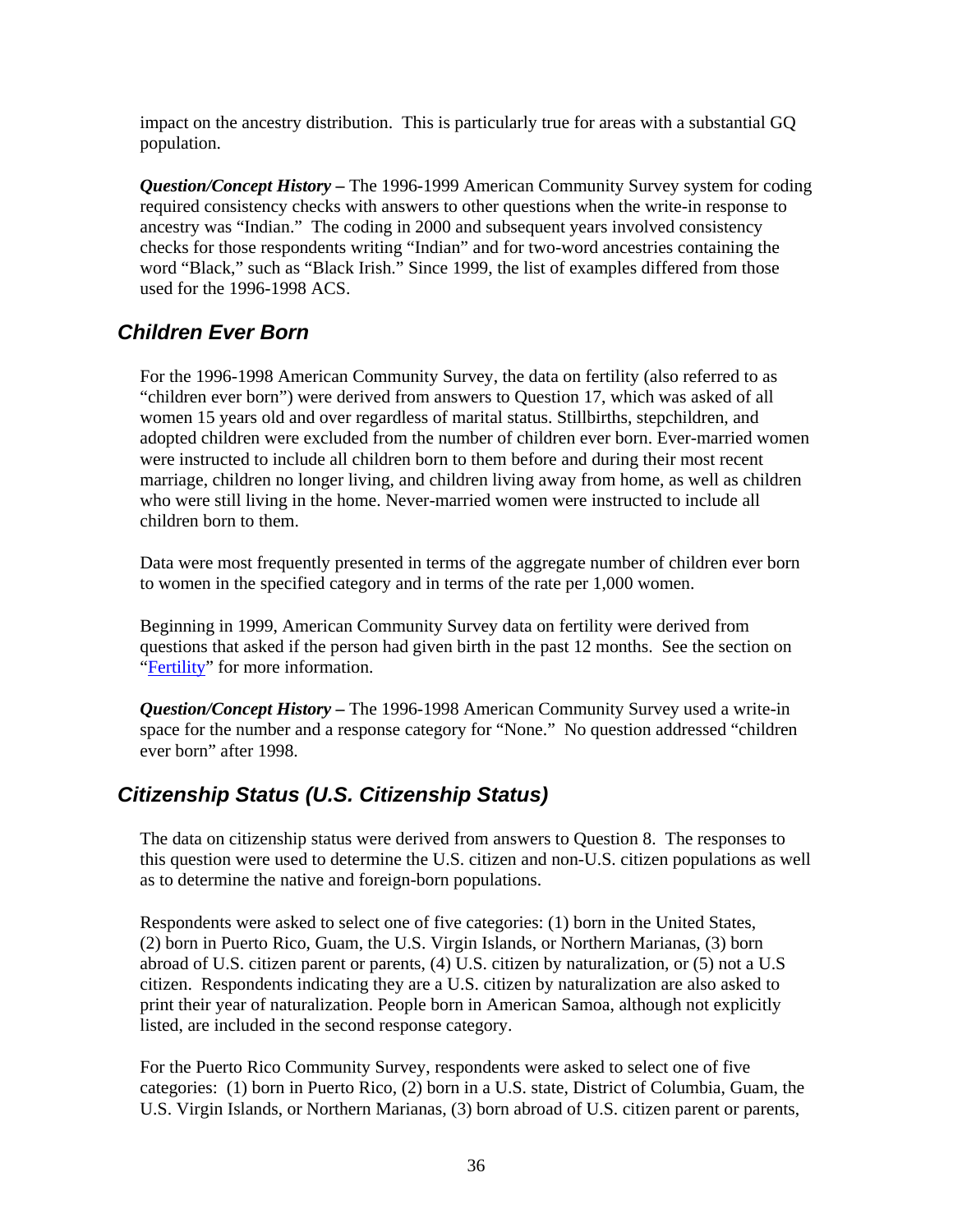(4) U.S. citizen by naturalization, or (5) not a U.S. citizen. Respondents indicating they are a U.S. citizen by naturalization are also asked to print their year of naturalization. People born in American Samoa, although not explicitly listed, are included in the second response category.

When no information on citizenship status was reported for a person, information for other household members, if available, was used to assign a citizenship status to the respondent. All cases of nonresponse that were not assigned a citizenship status based on information from other household members were allocated the citizenship status of another person with similar characteristics who provided complete information. In cases of conflicting responses, place of birth information is used to edit citizenship status. For example, if a respondent states he or she was born in Puerto Rico but was not a U.S. citizen, the edits use the response to the place of birth question to change the respondent's status to "U.S. citizen at birth."

**U.S. Citizen –** Respondents who indicated that they were born in the United States, Puerto Rico, a U.S. Island Area (such as Guam), or abroad of American (U.S. citizen) parent or parents are considered U.S. citizens at birth. Foreign-born people who indicated that they were U.S. citizens through naturalization also are considered U.S. citizens.

**Not a U.S. Citizen –** Respondents who indicated that they were not U.S. citizens at the time of the survey.

**Native –** The native population includes anyone who was a U.S. citizen or a U.S. national at birth. This includes respondents who indicated they were born in the United States, Puerto Rico, a U.S. Island Area (such as Guam), or abroad of American (U.S. citizen) parent or parents.

**Foreign born –** The foreign-born population includes anyone who was not a U.S. citizen or a U.S. national at birth. This includes respondents who indicated they were a U.S. citizen by naturalization or not a U.S. citizen.

The American Community Survey questionnaires do not ask about immigration status. The population surveyed includes all people who indicated that the United States was their usual place of residence on the survey date. The foreign-born population includes naturalized U.S. citizens, Lawful Permanent Residents (immigrants), temporary migrants (e.g., foreign students), humanitarian migrants (e.g., refugees), and unauthorized migrants (people illegally present in the United States).

*Limitation of the Data* – Beginning in 2006, the population in group quarters (GQ) is included in the ACS. Some types of GQ populations may have citizenship status distributions that are different from the household population. The inclusion of the GQ population could therefore have a noticeable impact on the citizenship status distribution. This is particularly true for areas with a substantial GQ population.

*Question/Concept History –* In the 1996-1998 American Community Survey, the third response category was "Yes, born abroad of American parent(s)." However, since 1999 in the American Community Surveys and since the 2005 Puerto Rico Community Surveys, the response category was "Yes, born abroad of American parent or parents." In 2008,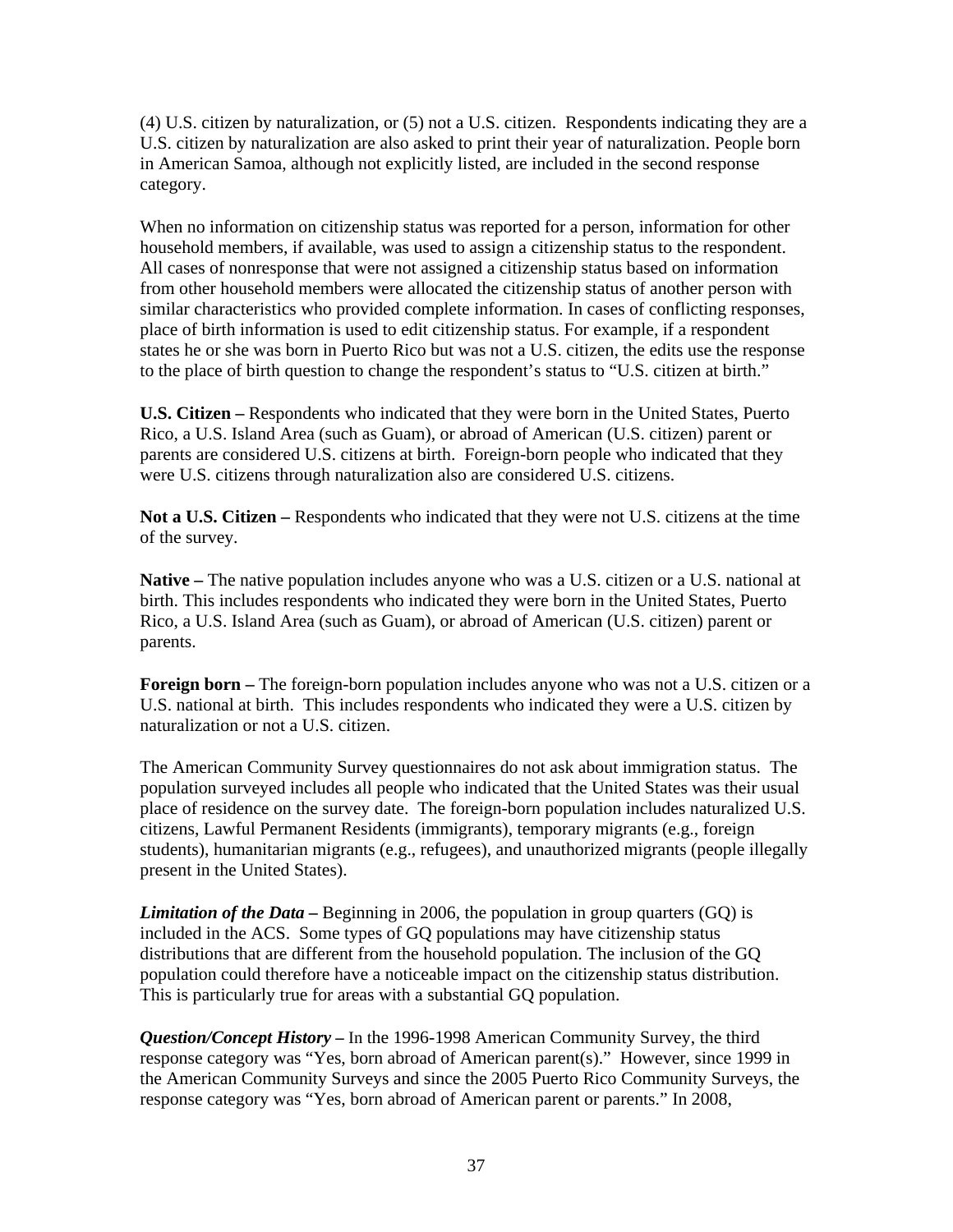respondents who indicated that they were a U.S. citizen by naturalization were also asked to print their year of naturalization. Also in 2008, modifications in wording were made to both the third response category (changed from "Yes, born abroad of American parent or parents." to ""Yes, born abroad of U.S. citizen parent or parents.") and the fifth response category (changed from "No, not a citizen of the United States" to "No, not a U.S. citizen").

# *Class of Worker*

See Industry, Occupation, and Class of Worker

# *Disability Status*

Using models of disability from the Institute of Medicine and the International Classification of Functioning, disability is defined as the restriction in participation that results from a lack of fit between the individual's functional limitations and the characteristics of the physical and social environment. So while the disability is not seen as intrinsic to the individual, the way to capture it in a survey is to measure components that make up the process.

The American Community Survey identifies serious difficulty in four basic areas of functioning: vision, hearing, ambulation, and cognition. Described below, the ACS asks respondents about serious difficulty and the resulting data can be used individually or combined. The ACS also includes two questions to identify people with difficulties that might impact their ability to live independently. In the 2008 American Community Survey, there are three disability questions, two with subparts totaling six questions in all, as described below.

*Limitation of the Data* – The 2008 American Community Survey questions on disability represent a conceptual and empirical break from earlier years of the ACS. Hence, the Census Bureau does not recommend any comparisons to disability data from the 2007 ACS and earlier. For additional information on the differences between the 2008 ACS disability questions and prior ACS disability questions, see "2006 ACS Content Test Evaluation Report Covering Disability"

(http://www.census.gov/acs/www/AdvMeth/content\_test/P4\_Disability.pdf).

The universe for most disability data tabulations is the civilian noninstitutionalized population. Some types of GQ populations have disability distributions that are different from the household population. The inclusion of the noninstitutionalized GQ population could therefore have a noticeable impact on the disability distribution. This is particularly true for areas with a substantial noninstitutionalized GQ population. For a discussion of the effect of group quarters data has on estimates of disability status, see "Disability Status and the Characteristics of People in Group Quarters: A Brief Analysis of Disability Prevalence among the Civilian Noninstitutionalized and Total Populations in the American Community Survey" (http://www.census.gov/hhes/www/disability/GQdisability.pdf).

### **Hearing and Vision Limitations**

The data on hearing and vision limitations were derived from answers to Questions 16a and 16b. Question 16a asked respondents if they were "deaf or … [had] serious difficulty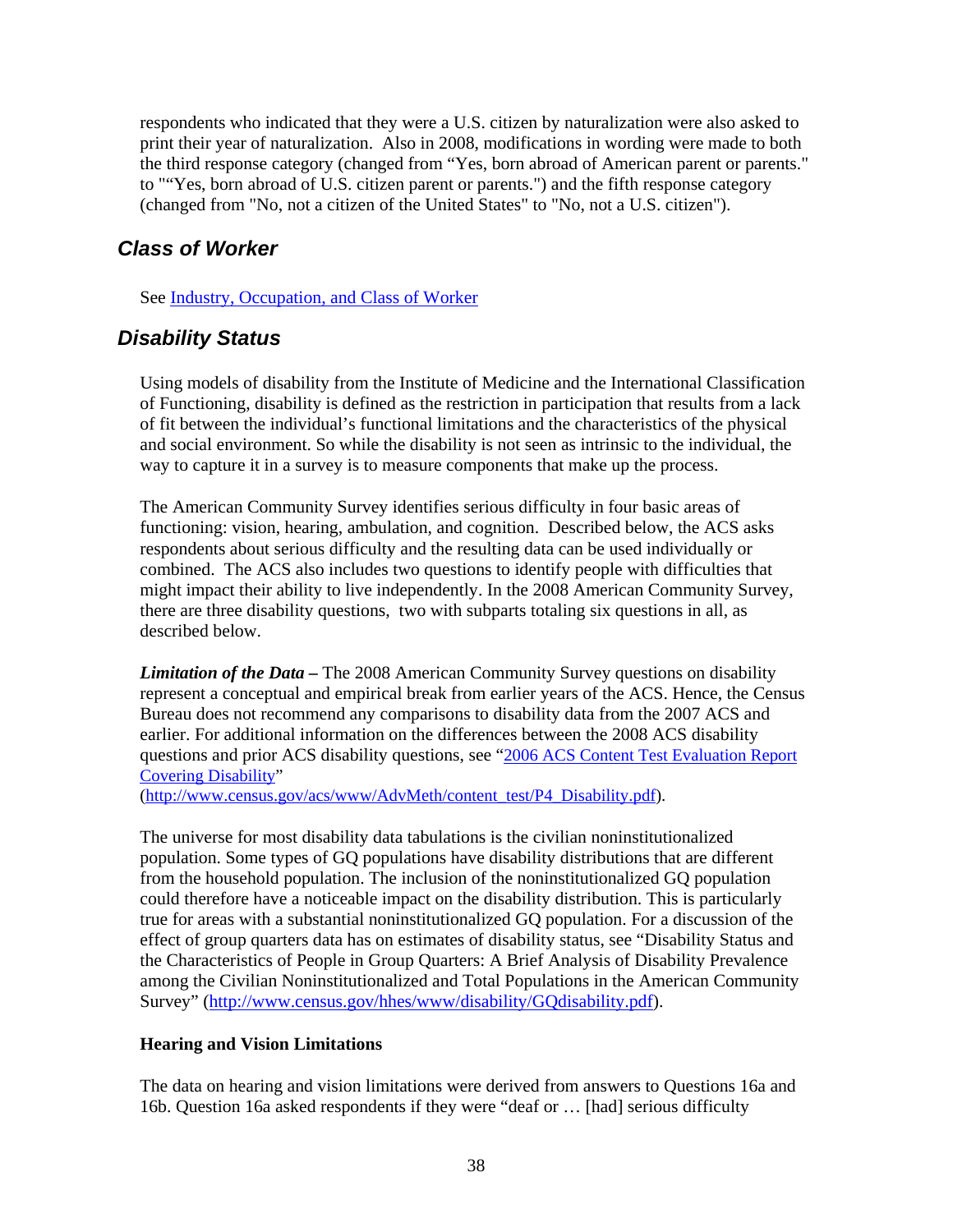hearing." Question 16b asked if respondents were "blind or ... [had] serious difficulty seeing even when wearing glasses." Respondents were instructed to mark "yes" or "no" for each question. Question 16a is labeled as "Hearing difficulty" and Question 16b as "Vision difficulty" for some of the disability data products such as the ACS Detailed Tables.

*Limitation of the Data –* The Census Bureau does not recommend trend analysis using the 2008 data with years prior to 2008 due to the questionnaire change.

*Question/Concept History –* The 2008 American Community Survey marks a break in the series of disability data. In the 1999 – 2007 American Community Surveys, hearing and vision limitations were captured with one question, referred in data products as "Sensory disability". As such, parsing out which limitation respondents identified with was impossible. In addition, research has showed that combining the two new measures to replicate a similar measure as the old one proved not comparable. For additional information on the differences between the 2008 ACS disability questions and prior ACS disability questions, see "2006 ACS Content Test Evaluation Report Covering Disability" (http://www.census.gov/acs/www/AdvMeth/content\_test/P4\_Disability.pdf).

#### **Limitations in Cognitive Functioning**

The data on cognitive functioning were derived from answers to Question 17a, which was asked of people 5 years old and over. The question asked respondents if due to physical, mental, or emotional condition, they had "serious difficulty concentrating, remembering, or making decisions." Respondents were instructed to mark "yes" or "no." Question 17a is labeled as "Cognitive difficulty" for some disability data products such as the ACS Detailed Tables.

*Limitation of the Data –* The Census Bureau does not recommend trend analysis using the 2008 data with years prior to 2008 due to the questionnaire change.

*Question/Concept History –* The 2008 American Community Survey marks a break in the series of disability data. In prior American Community Surveys, a similar question about difficulty "learning, remembering, and concentrating" was asked. However, the change in activities on which cognitive limitations are based suggest that the 2008 measure is not comparable with the "Mental disability" estimates from prior years. For additional information on the differences between the 2008 ACS disability questions and prior ACS disability questions, see "2006 ACS Content Test Evaluation Report Covering Disability" (http://www.census.gov/acs/www/AdvMeth/content\_test/P4\_Disability.pdf).

#### **Ambulatory Limitations**

The data on ambulatory functioning were derived from answers to Question 17b, which was asked of people 5 years old and over. The question asked respondents if they had "serious difficulty walking or climbing stairs." Respondents were instructed to mark "yes" or "no." Question 17b is labeled as "Ambulatory difficulty" for some disability data products such as the ACS Detailed Tables.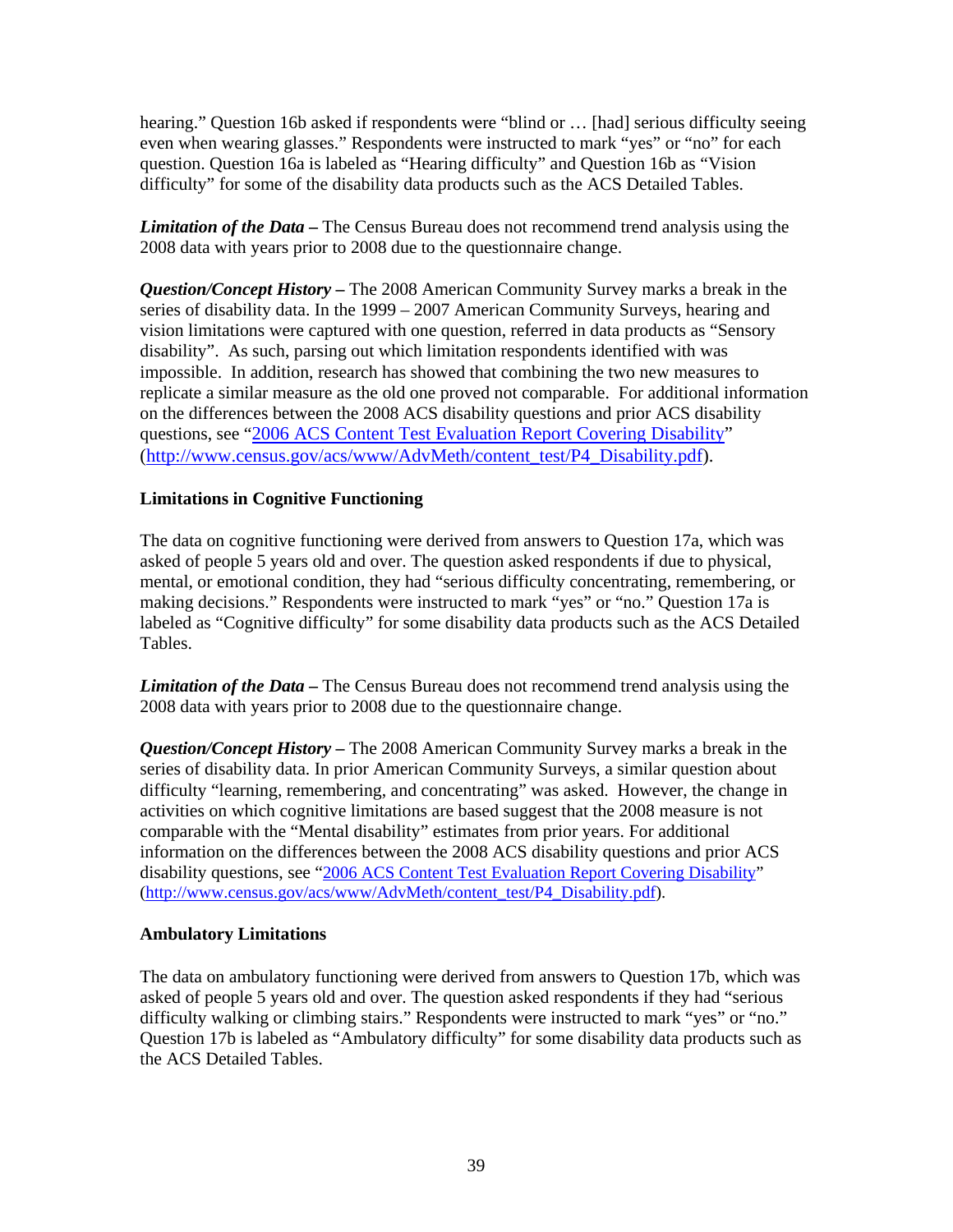*Limitation of the Data –* The Census Bureau does not recommend trend analysis using the 2008 data with years prior to 2008 due to the questionnaire change.

*Question/Concept History –* The 2008 American Community Survey marks a break in the series of disability data. In prior American Community Surveys, a similar question about "conditions that limit one or more basic physical activities such as walking, climbing stairs, reaching, lifting, or carrying" was asked However, the changes to the wording and tailoring of the list of activities on which the limitation is based suggest that the 2008 measure is not comparable with the "Physical disability" estimates from prior years. For additional information on the differences between the 2008 ACS disability questions and prior ACS disability questions, see "2006 ACS Content Test Evaluation Report Covering Disability" (http://www.census.gov/acs/www/AdvMeth/content\_test/P4\_Disability.pdf).

### **Self-Care Limitations**

The data on self-care limitations were derived from answers to Question 17c, which was asked of people 5 years and over. The question asked respondents if they had "difficulty dressing or bathing." Respondents were instructed to mark "yes" or "no." Question 17c is labeled as "Self-care difficulty" for some disability data products such as the ACS Detailed Tables.

*Limitation of the Data –* The Census Bureau does not recommend trend analysis using the 2008 data with years prior to 2008 due to the questionnaire change.

*Question/Concept History –* The 2008 American Community Survey marks a break in the series of disability data. In prior American Community Surveys, a similar question about difficulty "dressing, bathing, or getting around inside the home" was asked. However, the changes to the wording and tailoring of the list of activities on which the limitation is based suggest that the 2008 measure is not comparable with the "Self-care disability" estimates from prior years. For additional information on the differences between the 2008 ACS disability questions and prior ACS disability questions, see "2006 ACS Content Test Evaluation Report Covering Disability"

(http://www.census.gov/acs/www/AdvMeth/content\_test/P4\_Disability.pdf).

### **Independent Living Limitations**

The data on independent living limitations were derived from answers to Question 18, asked of people 15 years and over. The question asked respondents if due to a physical, mental, or emotional condition, they had difficulty "doing errands alone such as visiting a doctor's office or shopping." Respondents were instructed to mark "yes" or "no." Question 18 is labeled as "Independent living difficulty" for some disability products such as the ACS Detailed Tables.

*Limitation of the Data –* The Census Bureau does not recommend trend analysis using the 2008 data with years prior to 2008 due to the questionnaire change.

*Question/Concept History –* The 2008 American Community Survey marks a break in the series of disability data. In prior American Community Surveys, a similar question about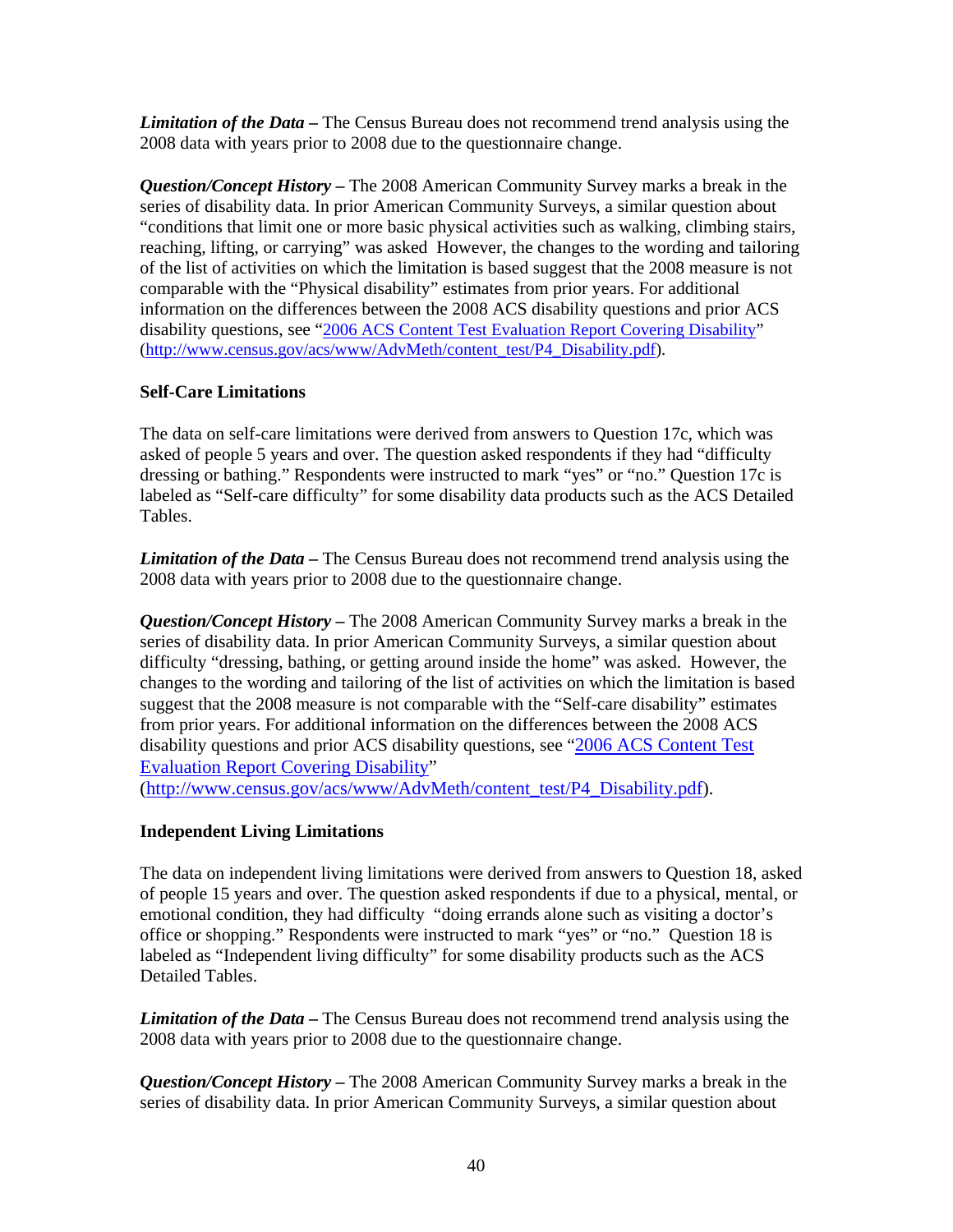difficulty "going outside the home alone to shop or visit a doctor's office" was asked. However, the changes to the wording of the question suggest that the 2008 measure is not comparable with the "Going-outside-home disability" estimates from prior years. For additional information on the differences between the 2008 ACS disability questions and prior ACS disability questions, see "2006 ACS Content Test Evaluation Report Covering Disability" (http://www.census.gov/acs/www/AdvMeth/content\_test/P4\_Disability.pdf).

#### **Disability Status**

The Census Bureau uses the six disability questions above to determine an individual's disability status in some of its data products such as in the ACS Detailed Tables and the Disability Profile. People under 5 years were classified as having a disability if they were reported to have either a hearing or vision difficulty. People aged 5 to 14 were classified as having a disability if they were reported to have any one of the five limitations: hearing difficulty, vision difficulty, cognitive difficulty, ambulatory difficulty, or self-care difficulty. People aged15 and over were classified as having a disability if they reported any one of the six limitations described above.

*Limitation of the Data – Limitation of the Data – The Census Bureau does not recommend* trend analysis using the 2008 data with years prior to 2008 due to the 2008 questionnaire change. For information on the differences between the 2008 ACS disability questions and prior ACS disability questions, see "2006 ACS Content Test Evaluation Report Covering Disability" (http://www.census.gov/acs/www/AdvMeth/content\_test/P4\_Disability.pdf).

## *Educational Attainment*

Data on educational attainment were derived from answers to Question 11, which was asked of all respondents. Educational attainment data are tabulated for people 18 years old and over. Respondents are classified according to the highest degree or the highest level of school completed. The question included instructions for persons currently enrolled in school to report the level of the previous grade attended or the highest degree received.

The educational attainment question included a response category that allowed people to report completing the 12th grade without receiving a high school diploma. Respondents who received a regular high school diploma and did not attend college were instructed to report "Regular high school diploma." Respondents who received the equivalent of a high school diploma (for example, passed the test of General Educational Development (G.E.D.)), and did not attend college, were instructed to report "GED or alternative credential." "Some college" is in two categories: "Some college credit, but less than 1 year of college credit" and "1 or more years of college credit, no degree." The category "Associate's degree" included people whose highest degree is an associate's degree, which generally requires 2 years of college level work and is either in an occupational program that prepares them for a specific occupation, or an academic program primarily in the arts and sciences. The course work may or may not be transferable to a bachelor's degree. Master's degrees include the traditional MA and MS degrees and field-specific degrees, such as MSW, MEd, MBA, MLS, and MEng. Instructions included in the respondent instruction guide for mailout/mailback respondents only provided the following examples of professional school degrees: Medicine, dentistry, chiropractic, optometry, osteopathic medicine, pharmacy, podiatry, veterinary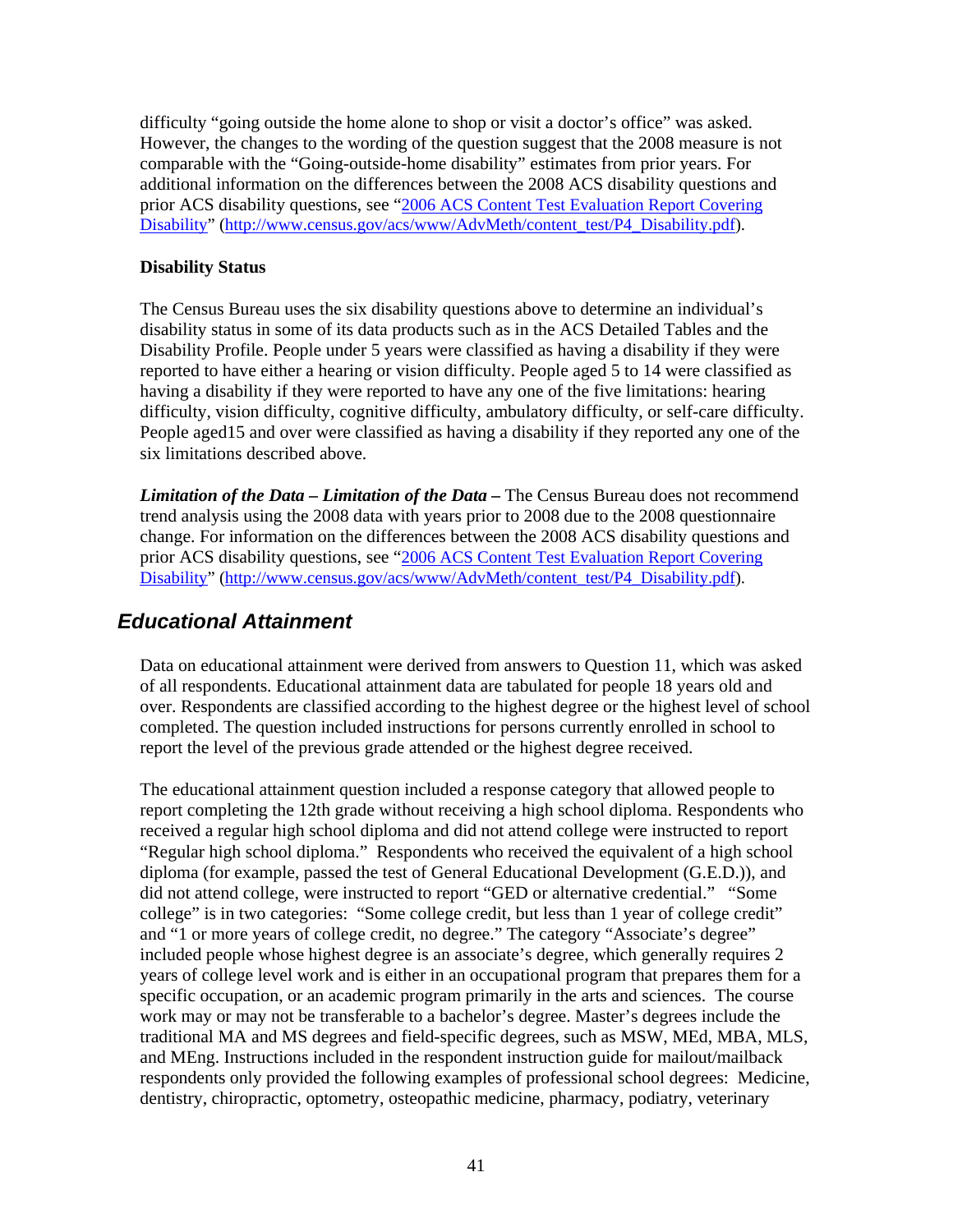medicine, law, and theology. The order in which degrees were listed suggested that doctorate degrees were "higher" than professional school degrees, which were "higher" than master's degrees. If more than one box was filled, the response was edited to the highest level or degree reported.

The instructions further specified that schooling completed in foreign or ungraded school systems should be reported as the equivalent level of schooling in the regular American system. The instructions specified that certificates or diplomas for training in specific trades or from vocational, technical or business schools were not to be reported. Honorary degrees awarded for a respondent's accomplishments were not to be reported.

**High School Graduate or Higher –** This category includes people whose highest degree was a high school diploma or its equivalent, people who attended college but did not receive a degree, and people who received an associate's, bachelor's, master's, or professional or doctorate degree. People who reported completing the 12th grade but not receiving a diploma are not included.

**Not Enrolled, Not High School Graduate –** This category includes people of compulsory school attendance age or above who were not enrolled in school and were not high school graduates. These people may be referred to as "high school dropouts." There is no restriction on when they "dropped out" of school; therefore, they may have dropped out before high school and never attended high school.

*Limitation of the Data* – Beginning in 2006, the population in group quarters (GQ) is included in the ACS. Some types of GQ populations may have educational attainment distributions that are different from the household population. The inclusion of the GQ population could therefore have a noticeable impact on the educational attainment distribution. This is particularly true for areas with a substantial GQ population.

The Census Bureau tested the changes introduced to the 2008 version of the educational attainment question in the 2006 ACS Content Test. The results of this testing show that the changes may introduce an inconsistency in the data produced for this question as observed from the years 2007 to 2008, see "2006 ACS Content Test Evaluation Report Covering Educational Attainment"

(http://www.census.gov/acs/www/AdvMeth/content\_test/P2b\_Educational\_Attainment.pdf).

*Question/Concept History –* Since 1999, the American Community Survey question does not have the response category for "Vocational, technical, or business school degree" that the 1996-1998 American Community Surveys question had. Starting in 1999, the American Community Survey question had two categories for some college: "Some college credit, but less than 1 year" and "1 or more years of college, no degree." The 1996-1998 American Community Survey question had one category: "Some college but no degree."

In the 1996-1998 American Community Survey, the educational attainment question was used to estimate level of enrollment. Since 1999, a question regarding grade of enrollment was included.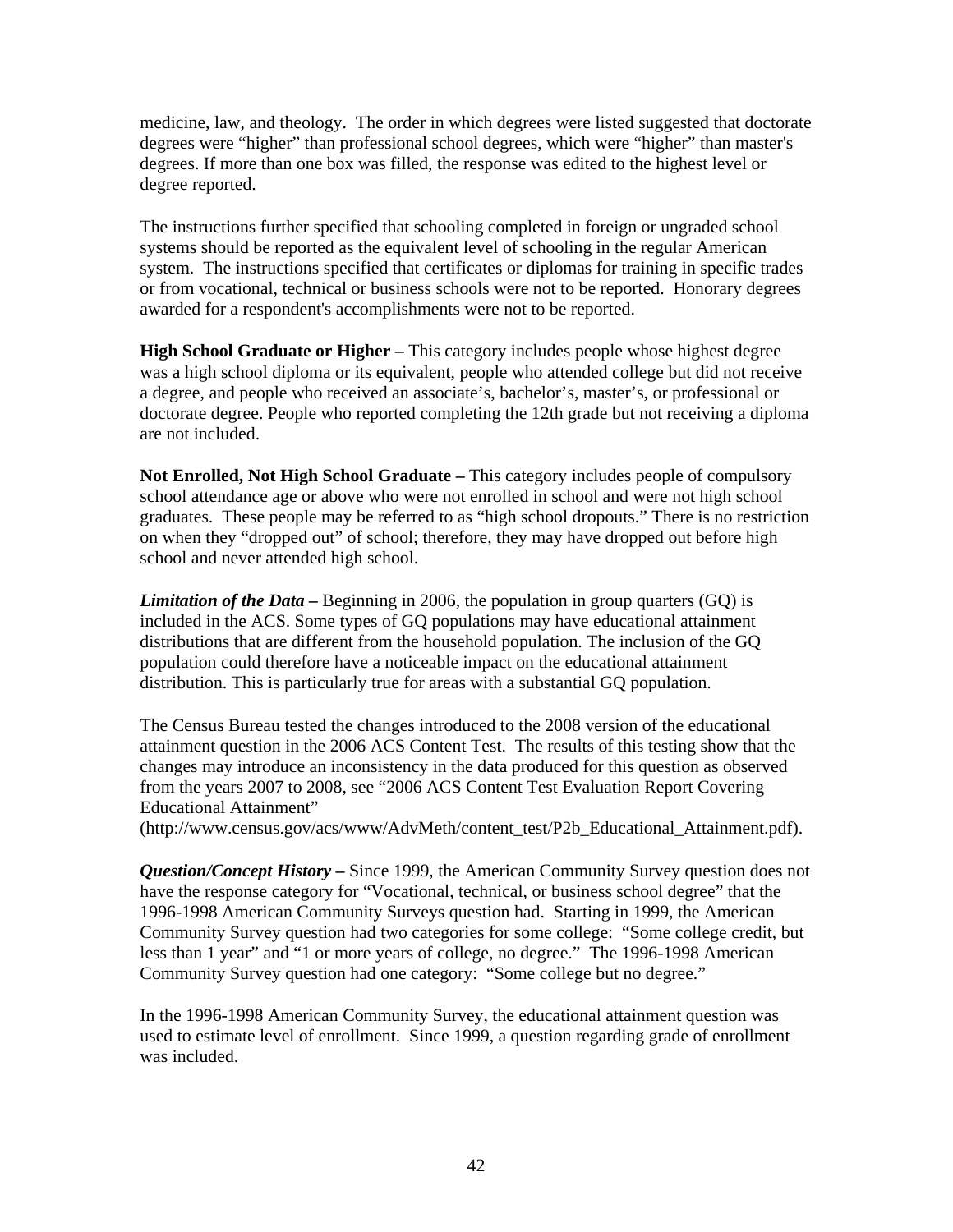The 1999-2007 American Community Survey attainment question grouped grade categories below high school into the following three categories: "Nursery school to  $4<sup>th</sup>$  grade," "5<sup>th</sup> grade or  $6<sup>th</sup>$  grade," and "7<sup>th</sup> grade or  $8<sup>th</sup>$  grade." The 1996-1998 American Community Survey question allowed a write-in for highest grade completed for grades 1-11 in addition to "Nursery or preschool" and "Kindergarten."

Beginning in 2008, the American Community Survey attainment question was changed to the following categories for levels up to "Grade 12, no diploma": "Nursery school," "Kindergarten," "Grade 1 through grade 11," and " $12<sup>th</sup>$  grade, no diploma." The survey question allowed a write-in for the highest grade completed for grades 1-11. In addition, the category that was previously "High school graduate (including GED)" was broken into two categories: "Regular high school diploma" and "GED or alternative credential." The term "*credit*" for the two some college categories was emphasized. The phrase "*beyond a bachelor's degree*" was added to the professional degree category.

# *Employment Status*

The data on employment status were derived from Questions 28 and 34 to 36 in the 2008 American Community Survey. (In the 1999-2002 American Community Survey, data were derived from Questions 22 and 28 to 30; in the 1996-1998 American Community Survey, data were derived from Questions 21 and 28 to 30.) The questions were asked of all people 15 years old and over. The series of questions on employment status was designed to identify, in this sequence: (1) people who worked at any time during the reference week; (2) people on temporary layoff who were available for work; (3) people who did not work during the reference week but who had jobs or businesses from which they were temporarily absent (excluding layoff); (4) people who did not work during the reference week, but who were looking for work during the last four weeks and were available for work during the reference week; and (5) people not in the labor force. (For more information, see the discussion under "Reference Week.")

The employment status data shown in American Community Survey tabulations relate to people 16 years old and over.

**Employed –** This category includes all civilians 16 years old and over who either (1) were "at work," that is, those who did any work at all during the reference week as paid employees, worked in their own business or profession, worked on their own farm, or worked 15 hours or more as unpaid workers on a family farm or in a family business; or (2) were "with a job but not at work," that is, those who did not work during the reference week but had jobs or businesses from which they were temporarily absent due to illness, bad weather, industrial dispute, vacation, or other personal reasons. Excluded from the employed are people whose only activity consisted of work around the house or unpaid volunteer work for religious, charitable, and similar organizations; also excluded are all institutionalized people and people on active duty in the United States Armed Forces.

**Civilian Employed –** This term is defined exactly the same as the term "employed" above.

**Unemployed –** All civilians 16 years old and over are classified as unemployed if they (1) were neither "at work" nor "with a job but not at work" during the reference week, and (2)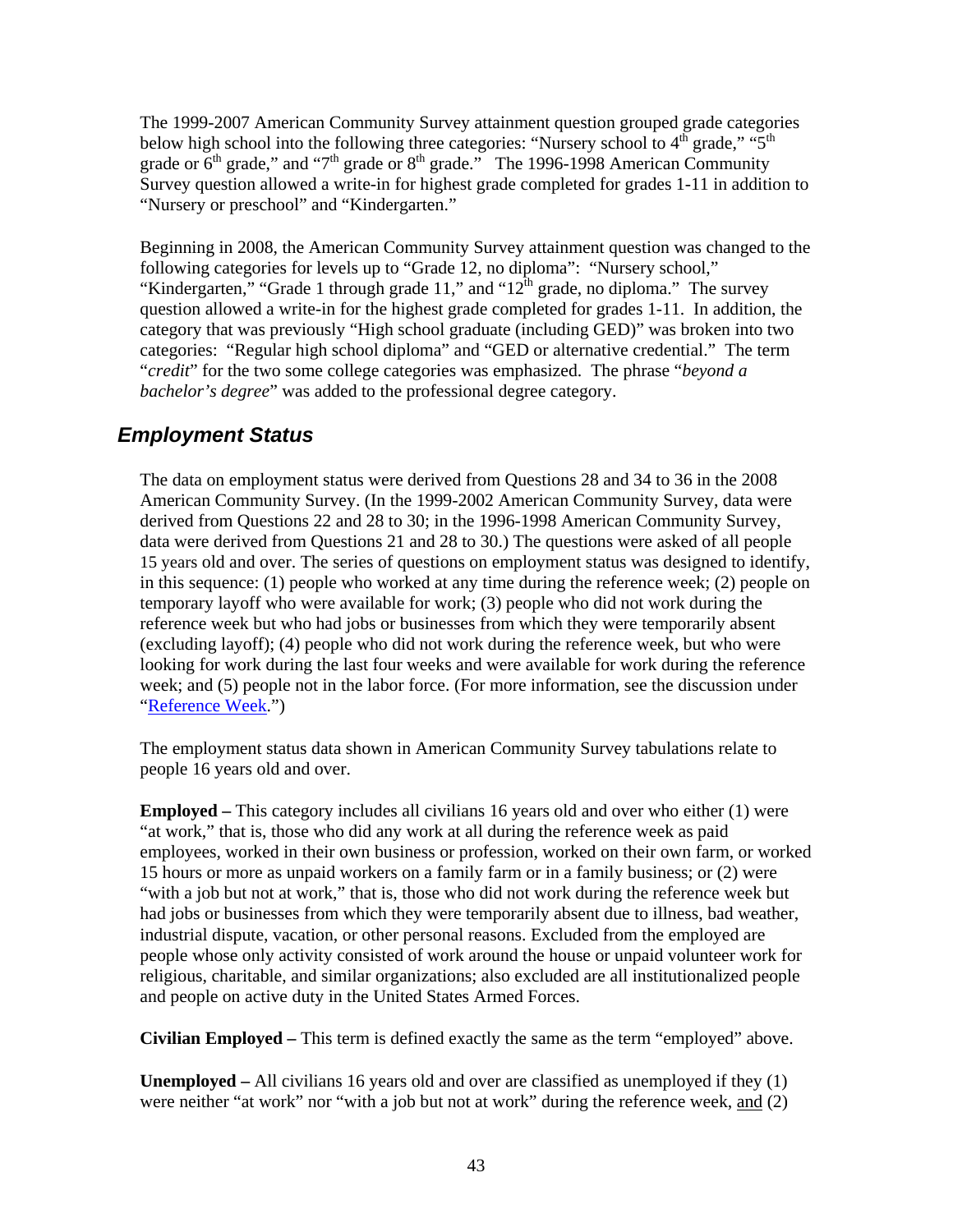were looking for work during the last 4 weeks, and (3) were available to start a job. Also included as unemployed are civilians who did not work at all during the reference week, were waiting to be called back to a job from which they had been laid off, and were available for work except for temporary illness. Examples of job seeking activities are:

- Registering at a public or private employment office
- Meeting with prospective employers
- Investigating possibilities for starting a professional practice or opening a business
- Placing or answering advertisements
- Writing letters of application
- Being on a union or professional register

**Civilian Labor Force –** Consists of people classified as employed or unemployed in accordance with the criteria described above.

**Unemployment Rate** – The unemployment rate represents the number of unemployed people as a percentage of the civilian labor force. For example, if the civilian labor force equals 100 people and 7 people are unemployed, then the unemployment rate would be 7 percent.

**Labor Force –** All people classified in the civilian labor force plus members of the U.S. Armed Forces (people on active duty with the United States Army, Air Force, Navy, Marine Corps, or Coast Guard).

**Labor Force Participation Rate** – The labor force participation rate represents the proportion of the population that is in the labor force. For example, if there are 100 people in the population 16 years and over, and 64 of them are in the labor force, then the labor force participation rate for the population 16 years and over would be 64 percent.

**Not in Labor Force –** All people 16 years old and over who are not classified as members of the labor force. This category consists mainly of students, homemakers, retired workers, seasonal workers interviewed in an off season who were not looking for work, institutionalized people, and people doing only incidental unpaid family work (less than 15 hours during the reference week).

**Worker –** This term appears in connection with several subjects: employment status, journey-to-work questions, class of worker, weeks worked in the past 12 months, and number of workers in family in the past 12 months. Its meaning varies and, therefore, should be determined in each case by referring to the definition of the subject in which it appears. When used in the concepts "workers in family" and "full-time, year-round workers," the term "worker" relates to the meaning of work defined for the "work experience" subject.

*Limitation of the Data* – The data may understate the number of employed people because people who have irregular, casual, or unstructured jobs sometimes report themselves as not working. The number of employed people "at work" is probably overstated in the data (and conversely, the number of employed "with a job, but not at work" is understated) since some people on vacation or sick leave erroneously reported themselves as working. This problem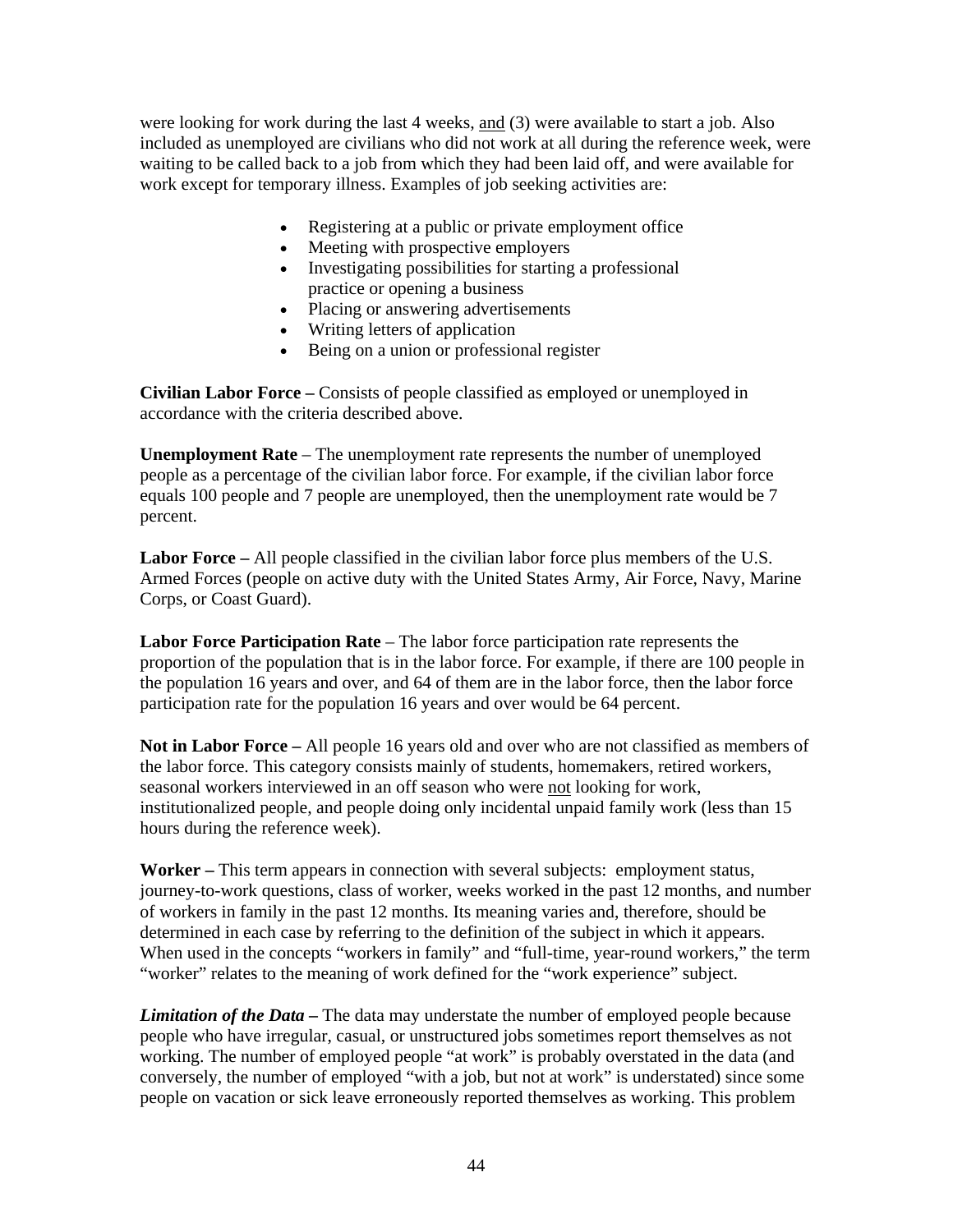has no effect on the total number of employed people. The reference week for the employment data is not the same for all people. Since people can change their employment status from one week to another, the lack of a uniform reference week may mean that the employment data do not reflect the reality of the employment situation of any given week. (For more information, see the discussion under "Reference Week.")

Beginning in 2006, the population in group quarters (GQ) is included in the ACS. Some types of GQ populations have employment status distributions that are different from the household population. All institutionalized people are placed in the "not in labor force category." The inclusion of the GQ population could therefore have a noticeable impact on the employment status distribution. This is particularly true for areas with a substantial GQ population. For example, in areas having a large state prison population, the employment rate would be expected to *decrease* because the base of the percentage, which now includes the population in correctional institutions, is larger.

The Census Bureau tested the changes introduced to the 2008 version of the employment status questions in the 2006 ACS Content Test. The results of this testing show that the changes may introduce an inconsistency in the data produced for these questions as observed from the years 2007 to 2008, see "2006 ACS Content Test Evaluation Report Covering Employment Status"

(http://www.census.gov/acs/www/AdvMeth/content\_test/P6a\_Employment\_Status.pdf).

*Comparability –* Since employment data from the American Community Survey are obtained from respondents in households, they differ from statistics based on reports from individual business establishments, farm enterprises, and certain government programs. People employed at more than one job are counted only once in the American Community Survey and are classified according to the job at which they worked the greatest number of hours during the reference week. In statistics based on reports from business and farm establishments, people who work for more than one establishment may be counted more than once. Moreover, some tabulations may exclude private household workers, unpaid family workers, and self-employed people, but may include workers less than 16 years of age.

An additional difference in the data arises from the fact that people who had a job but were not at work are included with the employed in the American Community Survey statistics, whereas many of these people are likely to be excluded from employment figures based on establishment payroll reports. Furthermore, the employment status data in tabulations include people on the basis of place of residence regardless of where they work, whereas establishment data report people at their place of work regardless of where they live. This latter consideration is particularly significant when comparing data for workers who commute between areas.

For several reasons, the unemployment figures of the Census Bureau are not comparable with published figures on unemployment compensation claims. For example, figures on unemployment compensation claims exclude people who have exhausted their benefit rights, new workers who have not earned rights to unemployment insurance, and people losing jobs not covered by unemployment insurance systems (including some workers in agriculture, domestic services, and religious organizations, and self-employed and unpaid family workers). In addition, the qualifications for drawing unemployment compensation differ from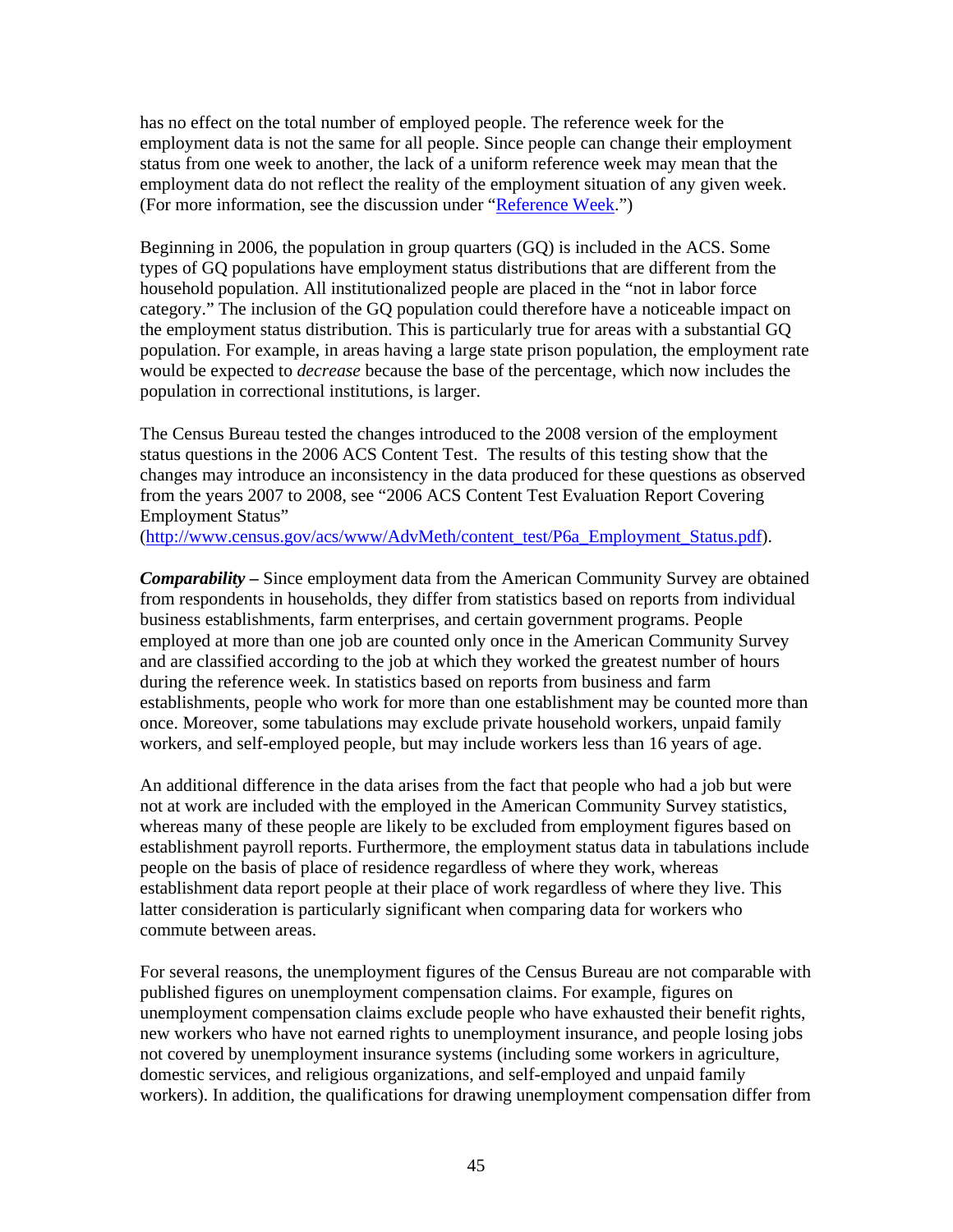the definition of unemployment used by the Census Bureau. People working only a few hours during the week and people with a job but not at work are sometimes eligible for unemployment compensation but are classified as "Employed" in the American Community Survey. Differences in the geographical distribution of unemployment data arise because the place where claims are filed may not necessarily be the same as the place of residence of the unemployed worker.

For guidance on differences in employment and unemployment estimates from different sources, go to http://www.census.gov/hhes/www/laborfor/laborguidance082504.html.

### *Question/Concept History –*

**Worked Last Week (Question 28):** From 1999-2007, an italicized instruction was added to the question to help respondents determine what to count as work. Starting in 2008, the instruction was removed and the question was separated into two parts in an effort to give respondents – particularly people with irregular kinds of work arrangements – two opportunities to grasp and respond to the correct intent of the question.

**On Layoff (Question 34a):** Starting in 1999, the "Yes, on temporary layoff from most recent job" and "Yes, permanently laid off from most recent job" response categories were condensed into a single "Yes" category. An additional question (Q34b) was added to determine the temporary/permanent layoff distinction.

**Temporarily Absent (Question 34b):** Starting in 2008, the temporarily absent question included a revised list of examples of work absences.

**Recalled to Work (Question 34c):** This question was added in the 1999 American Community Survey to determine if a respondent who reported being on layoff from a job had been informed that he or she would be recalled to work within 6 months or been given a date to return to work.

**Available to Work (Question 36):** Starting in 1999, the "Yes, if a job had been offered" and "Yes, if recalled from layoff" response categories were condensed into one category, "Yes, could have gone to work." Starting in 2008, the actively looking for work question was modified to emphasize 'active' job-searching activities.

# *Families*

See Household Type and Relationship

# *Fertility*

The data on fertility were derived from Question 17 in 1999-2002, Question 18 in 2003- 2007, and question 23 in 2008 . The question asked if the person had given birth in the past 12 months, and was asked of all women 15 to 50 years old regardless of marital status.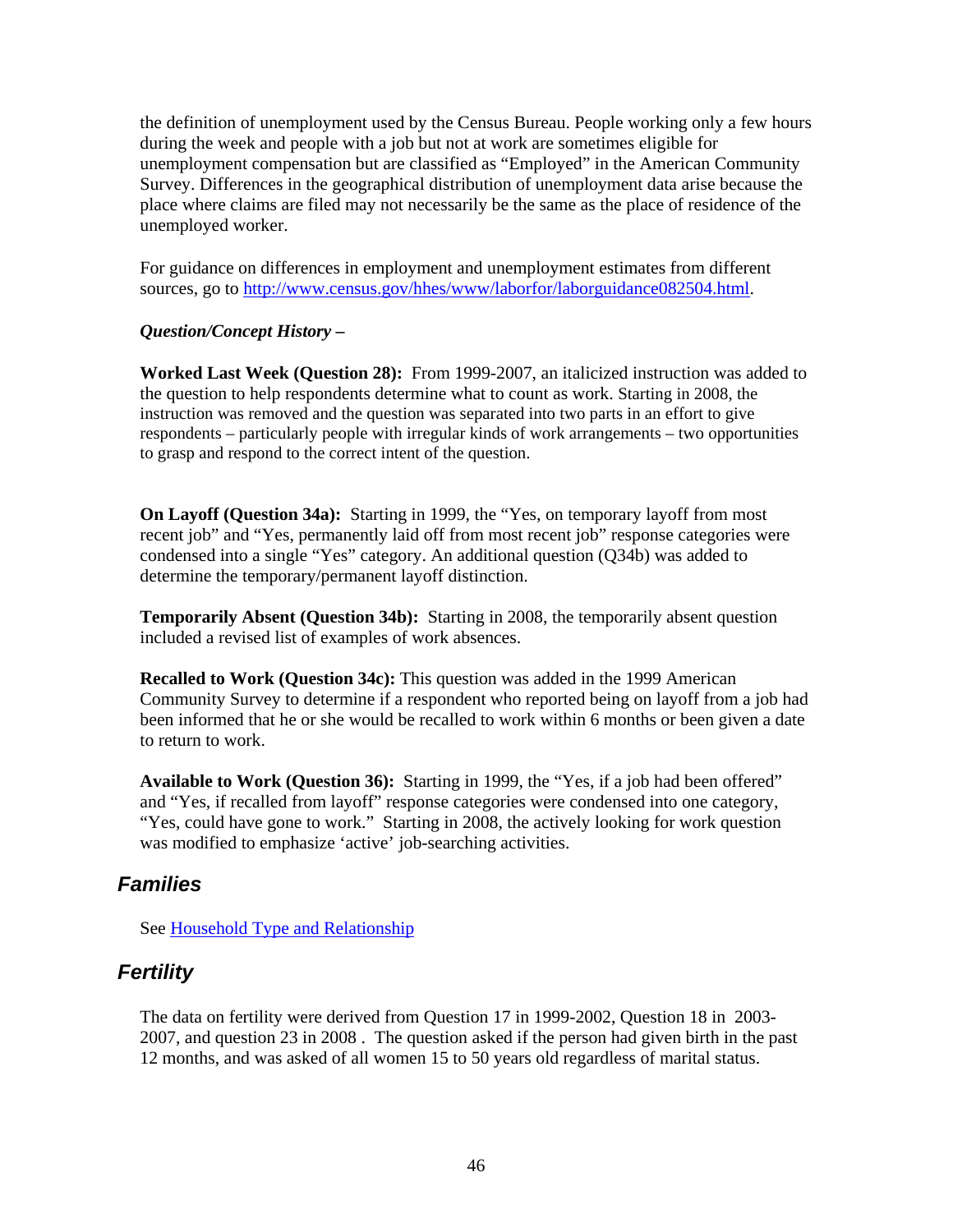Data are most frequently presented in terms of the aggregate number of women who had a birth in the past 12 months in the specified category, and in terms of the rate per 1,000 women.

*Limitation of the Data* – Beginning in 2006, the population in group quarters (GQ) is included in the ACS. Some types of GQ populations may have fertility distributions that are different from the household population. The inclusion of the GQ population could therefore have a noticeable impact on the fertility distribution. This is particularly true for areas with a substantial GQ population.

*Question/Concept History –* The 1996-1998 American Community Survey collected data on "children ever born." (See the section on "Children Ever Born" for more information.) In 1999, the American Community Survey began collecting data on children born in the last 12 months.

## *Foreign-Born Population*

The foreign-born population includes anyone who was not a U.S. citizen or a U.S. national at birth. This includes respondents who indicated they were a U.S. citizen by naturalization or not a U.S. citizen. See Citizenship Status.

# *Foster Children*

See Household Type and Relationship

## *Grade in Which Enrolled*

See School Enrollment and Type of School

## *Grandparents as Caregivers*

Data on grandparents as caregivers were derived from Questions 24a through 24c. Data were collected on whether a grandchild lives with a grandparent in the household, whether the grandparent has responsibility for the basic needs of the grandchild, and the duration of that responsibility.

**Existence of a Grandparent Living with a Grandchild in the Household – This was** determined by a "Yes" answer to the question, "Does this person have any of his/her own grandchildren under the age of 18 living in this house or apartment?" This question was asked of people 15 years of age and over. Because of the low numbers of persons under 30 years old living with their grandchildren, data were only tabulated for people 30 and over.

**Responsibility for Basic Needs –** This question determines if the grandparent is financially responsible for food, shelter, clothing, day care, etc., for any or all grandchildren living in the household. In selected tabulations, grandparent responsibility is further classified by presence of parent (of the grandchild).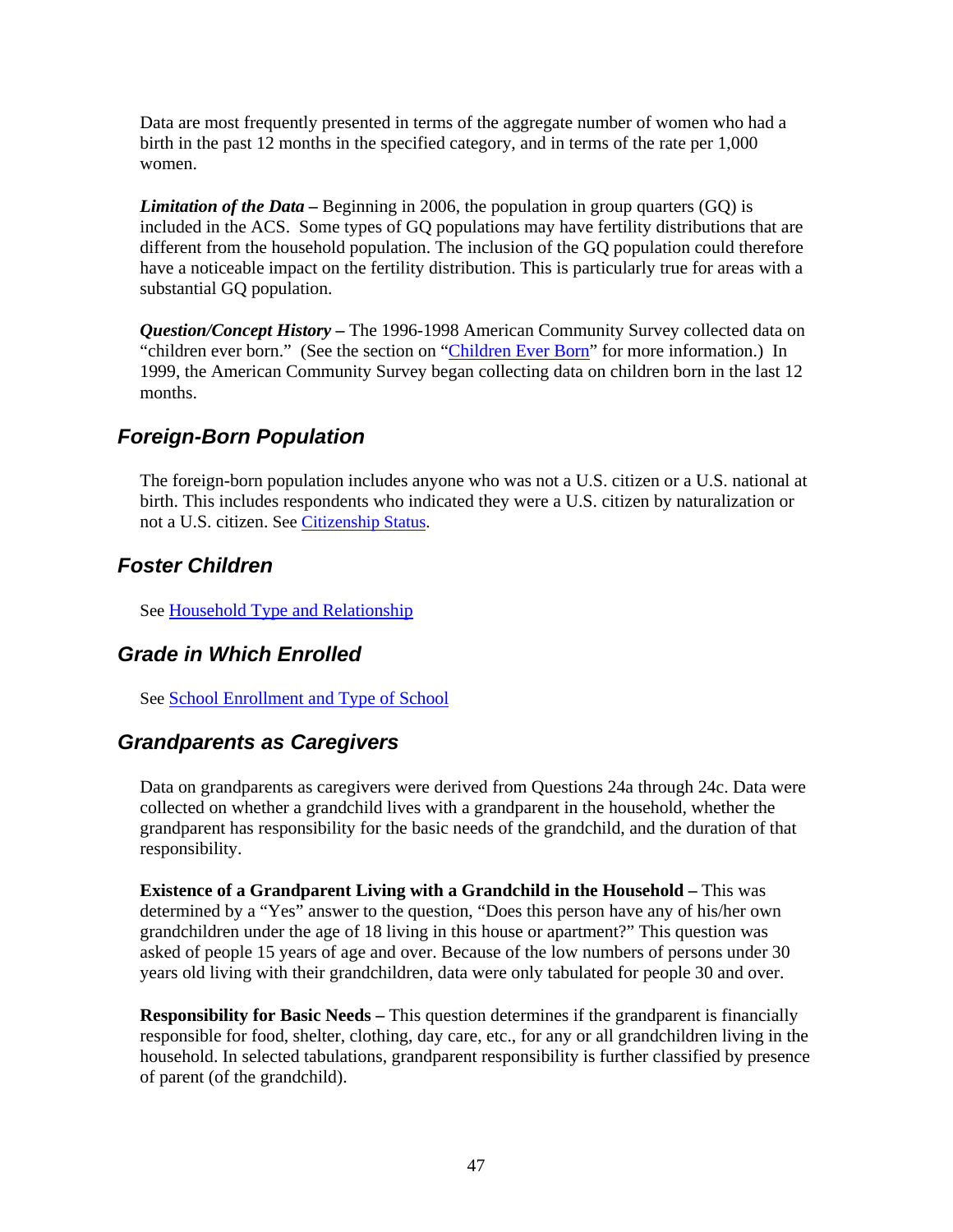**Duration of Responsibility** – The answer refers to the grandchild for whom the grandparent has been responsible for the longest period of time. Duration categories ranged from less than 6 months to 5 or more years.

*Limitation of the Data* – Beginning in 2006, the population in group quarters (GQ) is included in the ACS. Some types of GQ populations may have grandparents as caregivers distributions that are different from the household population. The inclusion of the GQ population could therefore have a noticeable impact on the grandparents as caregivers distribution. This is particularly true for areas with a substantial GQ population.

*Question/Concept History* – These questions are included starting in the 1999 American Community Survey. The response categories for length of time caring for grandchildren were modified slightly between the 1999 and 2000 American Community Survey questionnaires to match the 2000 decennial census questionnaire.

# *Group Quarters (GQ)*

See Living Quarters

# *Health Insurance Coverage*

In 2008, the American Community Survey began asking about current health insurance coverage. Data on health insurance coverage were derived from answers to Question 15, which was asked of all respondents. Respondents were instructed to report their current coverage and to mark "yes" or "no" for each of the eight types listed (labeled as parts 15a to 15h).

a. Insurance through a current or former employer or union (of this person or another family member)

b. Insurance purchased directly from an insurance company (by this person or another family member)

c. Medicare, for people 65 and older, or people with certain disabilities

d. Medicaid, Medical Assistance, or any kind of government-assistance plan for those with low incomes or a disability

e. TRICARE or other military health care

f. VA (including those who have ever used or enrolled for VA health care)

g. Indian Health Service

h. Any other type of health insurance or health coverage plan

During the editing process, write-in answers describing or naming the type of other health insurance or health coverage plan in part h were classified into one of the first seven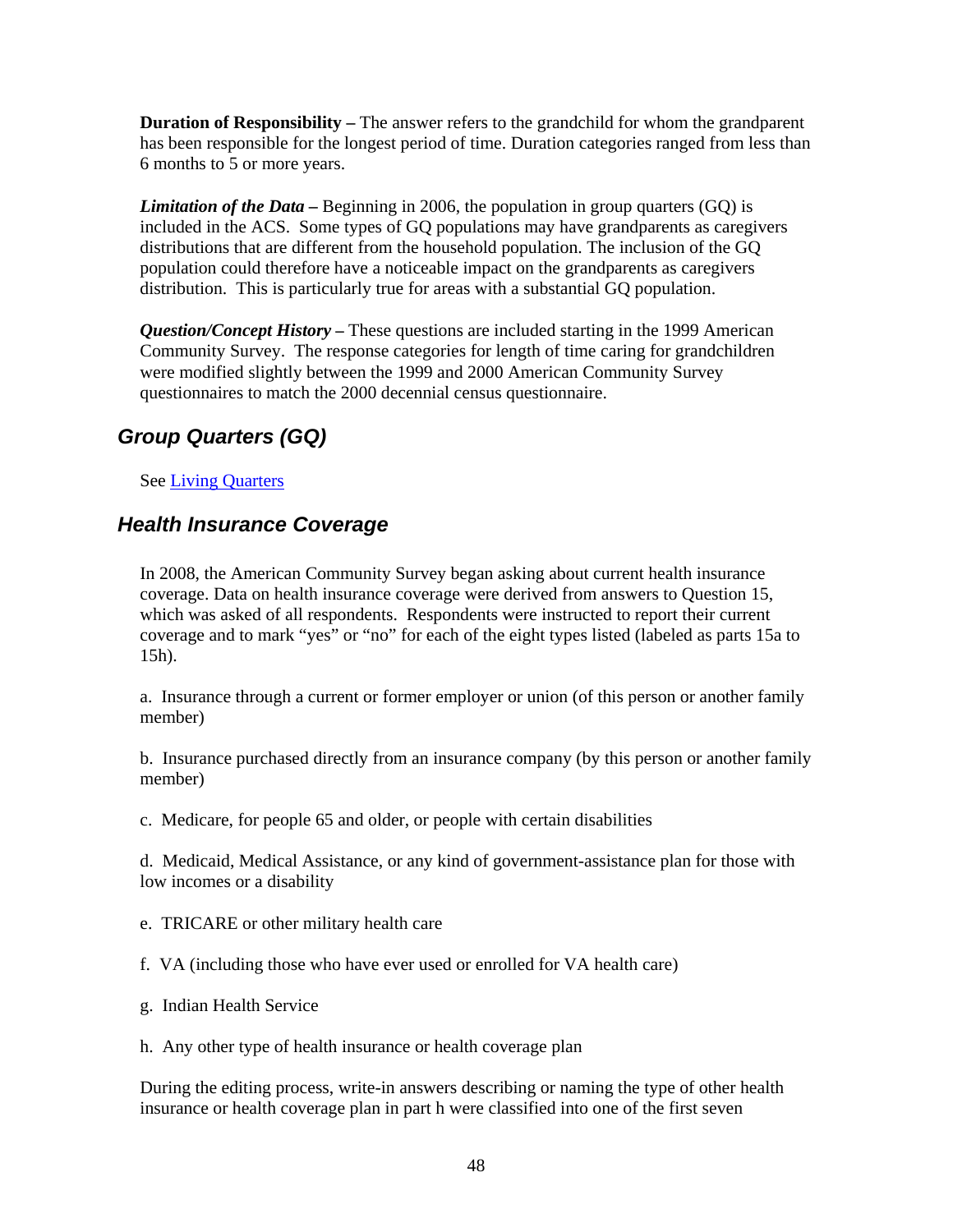categories. Hence, only the first seven types of health coverage are part of the microdata file. All write-in responses were classified using an automated computer system. This automated procedure compared write-in responses with a master computer code list and then assigned a code to each write-in response. The computerized matching assured that identical alphabetic entries received the same code. Clerical coding categorized any write-in responses that did not match the computer dictionary. The computer dictionary was then updated with the results of the clerical coding. A computer edit was used for the following types of write-in responses: the type of coverage could not be determined, but coverage by a family member was indicated; coverage was indicated, but a determination between private and public could not be made; and responses of "no coverage." If the write-in could not be coded to one of the coverage types or assigned with the computer edit, or was determined to not be coverage (i.e. dental or vision), the write-in was treated as blank.

People were considered insured if they were reported to have at least one "yes" to Questions 15a to 15f. People who had no reported health coverage or those whose only health coverage was Indian Health Service were considered uninsured.

For reporting purposes, the Census Bureau broadly classifies health insurance coverage as private coverage or public coverage. Private health insurance is a plan provided through an employer or union; a plan purchased by an individual from a private company; or TRICARE or other military health care. Respondents reporting a "yes" to the types listed in parts a, b, or e were considered to have private health insurance. Public health coverage includes the federal programs Medicare, Medicaid, and the Department of Veterans Affairs (VA); the State Children's Health Insurance Program (SCHIP); and individual state health plans. Respondents reporting a "yes" to the types listed in c, d, or f were considered to have public health coverage. The types of health insurance are not mutually exclusive; people may be covered by more than one at the same time.

*Limitation of the Data* – Health insurance coverage is a new question on the 2008 American Community Survey. Hence the limitations are not fully known. However, the 2006 Content Test of the American Community Survey provides useful information. The evaluation of that test data demonstrated the viability of asking questions on health insurance coverage in the ACS. See "2006 American Community Survey Content Test Report P.8: Evaluation Report Covering Health Insurance"

(http://www.census.gov/acs/www/AdvMeth/content\_test/P8\_Health\_Insurance.pdf).

For consistency with other surveys describing the health insurance status of the population, the universe for most health insurance data tabulations is the civilian noninstitutionalized population. Because some types of group quarters populations may have health insurance coverage distributions that are different from the household population, the distributions in the published tables may differ slightly from how they would look if the total population were represented.

# *Hispanic or Latino Origin*

The data on the Hispanic or Latino population, which was asked of all people, were derived from answers to Question 5. The terms "Hispanic," "Latino," and "Spanish" are used interchangeably. Some respondents identify with all three terms, while others may identify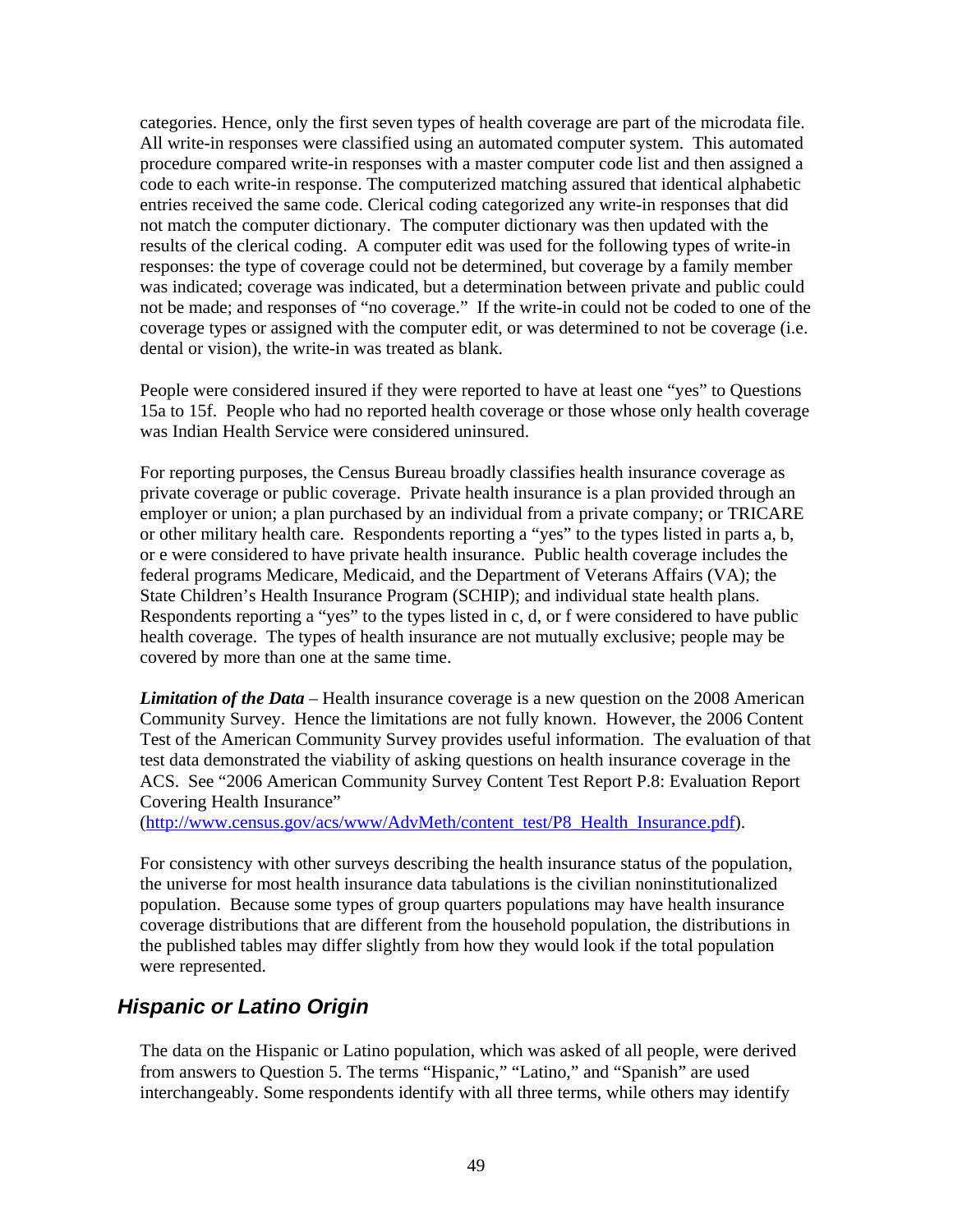with only one of these three specific terms. Hispanics or Latinos who identify with the terms "Hispanic," "Latino," or "Spanish" are those who classify themselves in one of the specific Hispanic or Latino categories listed on the questionnaire *–* "Mexican," "Puerto Rican," or "Cuban" *–* as well as those who indicate that they are of "another Hispanic, Latino, or Spanish origin." People who do not identify with one of the specific origins listed on the questionnaire but indicate that they are of "another Hispanic, Latino, or Spanish origin" are those whose origins are from Spain, the Spanish-speaking countries of Central or South America, the Dominican Republic, or people identifying themselves generally as Spanish, Spanish-American, Hispanic, Hispano, Latino, and so on. Up to two write-in responses to the "another Hispanic, Latino, or Spanish" category were coded.

Origin can be viewed as the heritage, nationality group, lineage, or country of birth of the person or the person's parents or ancestors before their arrival in the United States. People who identify their origin as Hispanic, Latino, or Spanish may be of any race.

Some tabulations are shown by the origin of the householder. In all cases where the origin of households, families, or occupied housing units is classified as Hispanic, Latino, or Spanish, the origin of the householder is used. (For more information, see the discussion of householder under "Household Type and Relationship.")

**Coding of Hispanic Origin Write-in Responses –** The coding of Hispanic write-in entries included an automated review, computer edit, and coding operation. There were two types of coding operations: (1) automated coding where a write-in response was automatically coded if it matched a write-in response already contained in a database known as the "master file," and (2) expert coding, which took place when a write-in response did not match an entry already on the master file, and was sent to expert coders familiar with the subject matter. During the coding process, subject-matter specialists reviewed and coded written entries from a single write-in response category on the Hispanic origin question: "Yes, Another Hispanic, Latino or Spanish origin."

*Limitation of the Data* – Beginning in 2006, the population in group quarters (GQ) is included in the ACS. Some types of GQ populations may have Hispanic or Latino origin distributions that are different from the household population. The inclusion of the GQ population could therefore have a noticeable impact on the Hispanic or Latino origin distribution. This is particularly true for areas with a substantial GQ population.

*Question/Concept History – Beginning in 1996, the American Community Survey question* was worded "Is this person Spanish/Hispanic/Latino?" In 2008, the question wording changed to "Is this person of Hispanic, Latino, or Spanish origin?" From 1999 to 2007, the Hispanic origin question provided an instruction, "Mark (X) the " **No** " box if **not**  Spanish/Hispanic/Latino." The 2008 question, as well as the 1996 to 1998 questions, did not have this instruction. In addition, in 2008, the "Yes, another Hispanic, Latino, or Spanish" category provided examples of other Hispanic origin groups (such as "Argentinean," "Dominican," "Salvadoran"). Results from the 2003 National Census Test showed that adding the term "origin" to the Hispanic origin question and adding examples to the "Other Hispanic" category reduced reporting of generic responses such as Hispanic, Latino, and Spanish thus improving the reporting of detailed Hispanic origins. The percentage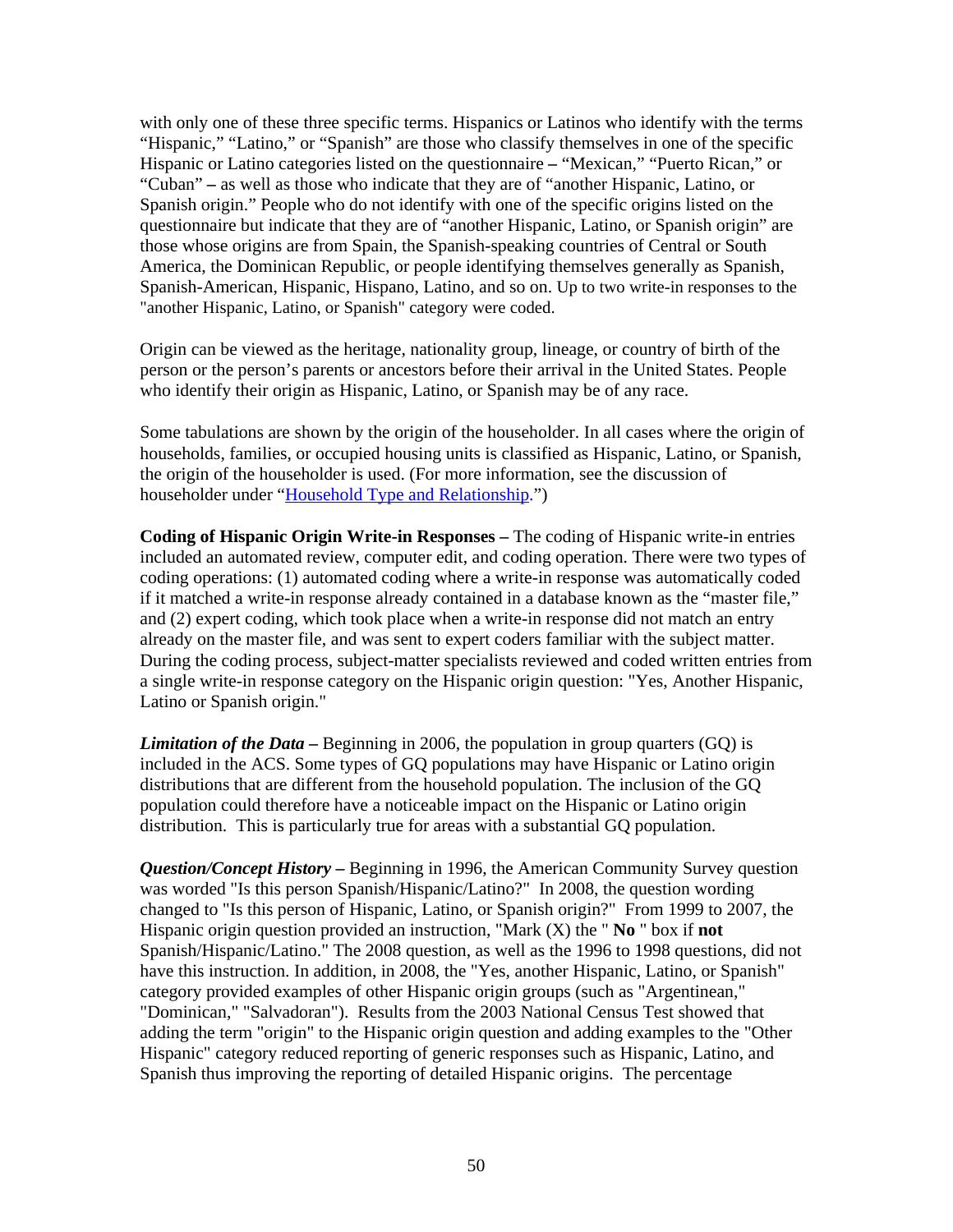identifying as Hispanic was not affected, see "2003 National Census Test" http://www.census.gov/srd/papers/pdf/rsm2007-34.pdf.

# *Household*

See Household Type and Relationship

# *Household Type and Relationship*

**Household –** A household includes all the people who occupy a housing unit. (People not living in households are classified as living in group quarters.) A housing unit is a house, an apartment, a mobile home, a group of rooms, or a single room that is occupied (or if vacant, is intended for occupancy) as separate living quarters. Separate living quarters are those in which the occupants live separately from any other people in the building and which have direct access from the outside of the building or through a common hall. The occupants may be a single family, one person living alone, two or more families living together, or any other group of related or unrelated people who share living arrangements.

**Average Household Size –** A measure obtained by dividing the number of people in households by the number of households. In cases where people in households are crossclassified by race or Hispanic origin, people in the household are classified by the race or Hispanic origin of the householder rather than the race or Hispanic origin of each individual. Average household size is rounded to the nearest hundredth.

### **Relationship to Householder**

**Householder –** The data on relationship to householder were derived from answers to Question 2, which was asked of all people in housing units. One person in each household is designated as the householder. In most cases, this is the person, or one of the people, in whose name the home is owned, being bought, or rented and who is listed on line one of the survey questionnaire. If there is no such person in the household, any adult household member 15 years old and over could be designated as the householder.

Households are classified by type according to the sex of the householder and the presence of relatives. Two types of householders are distinguished: a family householder and a nonfamily householder. A family householder is a householder living with one or more individuals related to him or her by birth, marriage, or adoption. The householder and all people in the household related to him or her are family members. A non-family householder is a householder living alone or with non-relatives only.

**Spouse –** Includes a person married to and living with a householder who is of the opposite sex of the householder. The category "husband or wife" includes people in formal marriages, as well as people in common-law marriages. For federal definitions, it does not include same-sex married couples even if the marriage was performed in a state issuing marriage certificates for same-sex couples.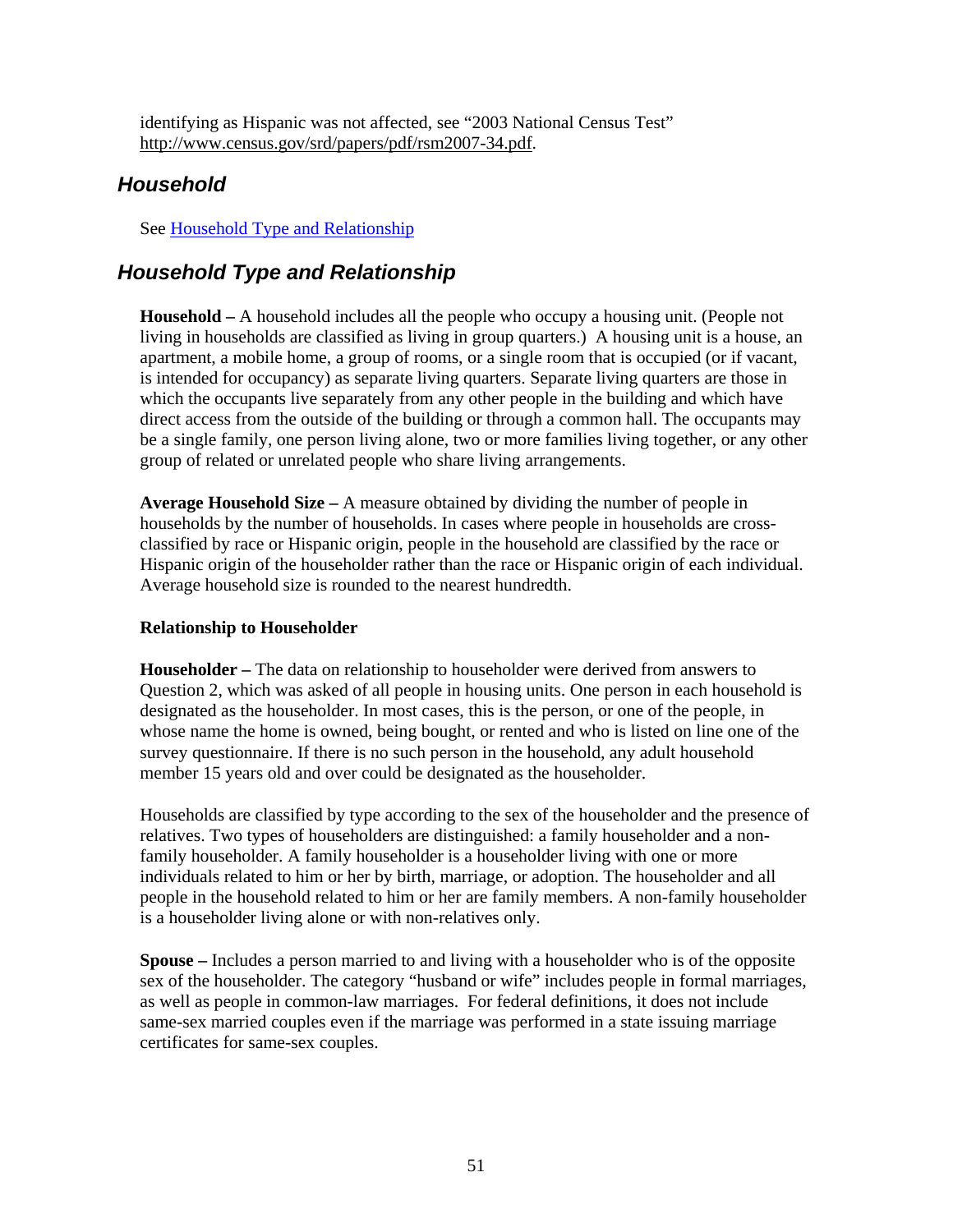**Child –** Includes a son or daughter by birth, a stepchild, or adopted child of the householder, regardless of the child's age or marital status. The category excludes sons-in-law, daughtersin-law, and foster children.

- **Biological son or daughter** The son or daughter of the householder by birth.
- **Adopted son or daughter** The son or daughter of the householder by legal adoption. If a stepson or stepdaughter has been legally adopted by the householder, the child is then classified as an adopted child.
- **Stepson or stepdaughter** The son or daughter of the householder through marriage but not by birth, excluding sons-in-law and daughters-in-law. If a stepson or stepdaughter of the householder has been legally adopted by the householder, the child is then classified as an adopted child.

**Own Child –** A never-married child under 18 years who is a son or daughter by birth, a stepchild, or an adopted child of the householder. In certain tabulations, own children are further classified as living with two parents or with one parent only. Own children of the householder living with two parents are by definition found only in married-couple families. (Note: When used in "EMPLOYMENT STATUS" tabulations, own child refers to a never married child under the age of 18 in a family or a subfamily who is a son or daughter, by birth, marriage, or adoption, of a member of the householder's family, but not necessarily of the householder.)

**Related Child –** Any child under 18 years old who is related to the householder by birth, marriage, or adoption. Related children of the householder include ever-married as well as never-married children. Children, by definition, exclude persons under 18 years who maintain households or are spouses or unmarried partners of householders.

**Other Relatives –** In tabulations, the category "other relatives" includes any household member related to the householder by birth, marriage, or adoption, but not included specifically in another relationship category. In certain detailed tabulations, the following categories may be shown:

- **Grandchild** The grandson or granddaughter of the householder.
- **Brother/Sister** The brother or sister of the householder, including stepbrothers, stepsisters, and brothers and sisters by adoption. Brothers-in-law and sisters-in-law are included in the "Other Relative" category on the questionnaire.
- **Parent** The father or mother of the householder, including a stepparent or adoptive parent. Fathers-in-law and mothers-in-law are included in the "Parent-in-law" category on the questionnaire.
- **Parent-in-law** The mother-in-law or father-in-law of the householder.
- **Son-in-law or daughter-in-law –** The spouse of the child of the householder.
- **Other Relatives** Anyone not listed in a reported category above who is related to the householder by birth, marriage, or adoption (brother-in-law, grandparent, nephew, aunt, cousin, and so forth).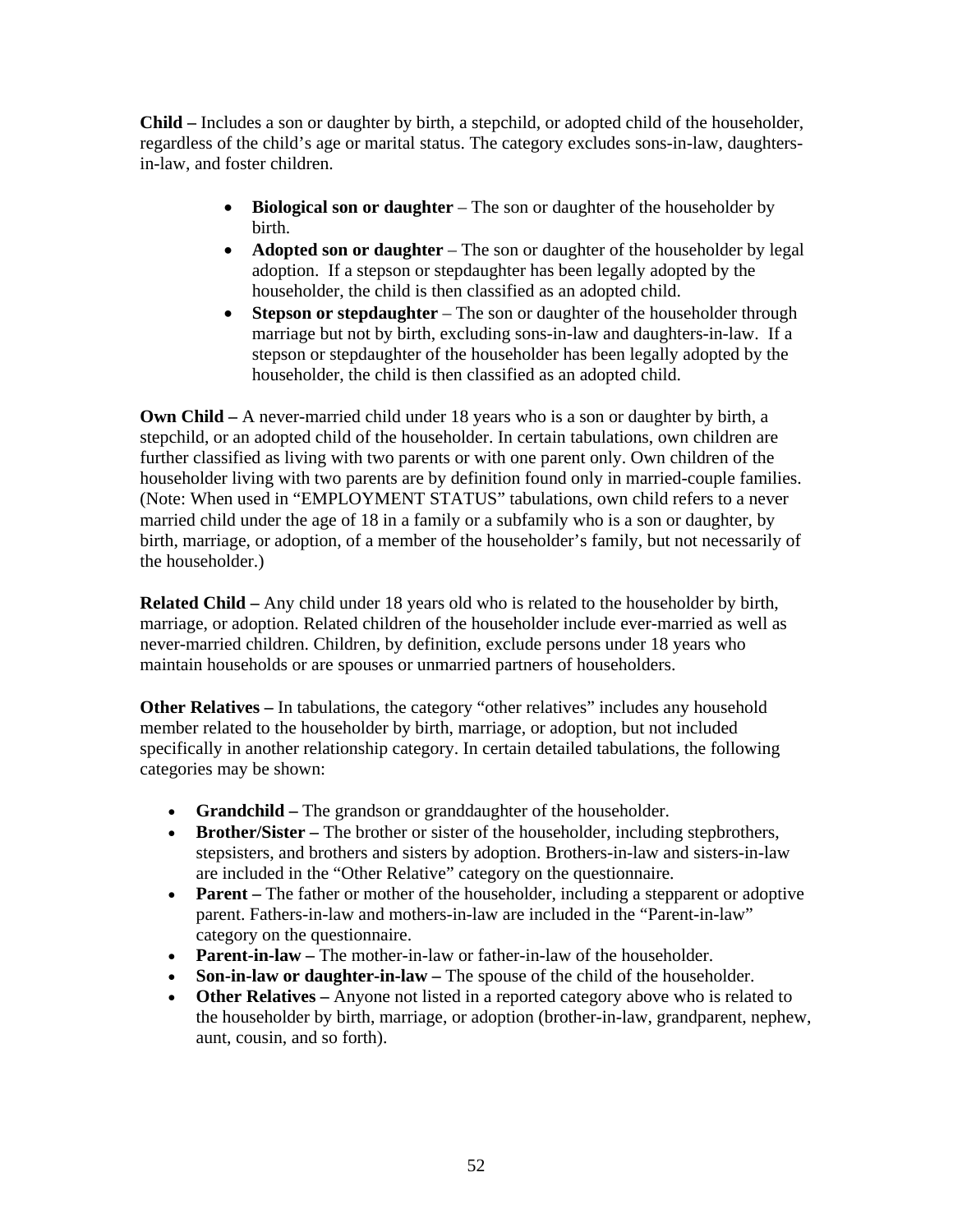**Nonrelatives –** This category includes any household member, including foster children, not related to the householder by birth, marriage, or adoption. The following categories may be presented in more detailed tabulations:

- **Roomer or Boarder** A roomer or boarder is a person who lives in a room in the household of the householder. Some sort of cash or noncash payment (e.g., chores) is usually made for their living accommodations.
- **Housemate or Roommate** A housemate or roommate is a person age 15 years and over, who is not related to the householder, and who shares living quarters primarily in order to share expenses.
- **Unmarried Partner** An unmarried partner is a person age 15 years and over, who is not related to the householder, who shares living quarters, and who has a close personal relationship with the householder.
- **Foster Child** A foster child is a person who is under 21 years old placed by the local government in a household to receive parental care. Foster children may be living in the household for just a brief period or for several years. Foster children are nonrelatives of the householder. If the foster child is also related to the householder, the child is classified as that specific relative.
- **Other Nonrelatives –** Anyone who is not related by birth, marriage, or adoption to the householder and who is not described by the categories given above.

When relationship is not reported for an individual, it is imputed according to the responses for age, sex, and marital status for that person while maintaining consistency with responses for other individuals in the household.

**Unrelated Individual –** An unrelated individual is: (1) a householder living alone or with nonrelatives only, (2) a household member who is not related to the householder, or (3) a person living in group quarters who is not an inmate of an institution.

**Family Type –** A family consists of a householder and one or more other people living in the same household who are related to the householder by birth, marriage, or adoption. All people in a household who are related to the householder are regarded as members of his or her family. A family household may contain people not related to the householder, but those people are not included as part of the householder's family in tabulations. Thus, the number of family households is equal to the number of families, but family households may include more members than do families. A household can contain only one family for purposes of tabulations. Not all households contain families since a household may be comprised of a group of unrelated people or of one person living alone – these are called nonfamily households.

Families are classified by type as either a "married-couple family" or "other family" according to the sex of the householder and the presence of relatives. The data on family type are based on answers to questions on sex and relationship that were asked of all people.

- **Married-Couple Family** A family in which the householder and his or her spouse are listed as members of the same household.
- **Other Family:**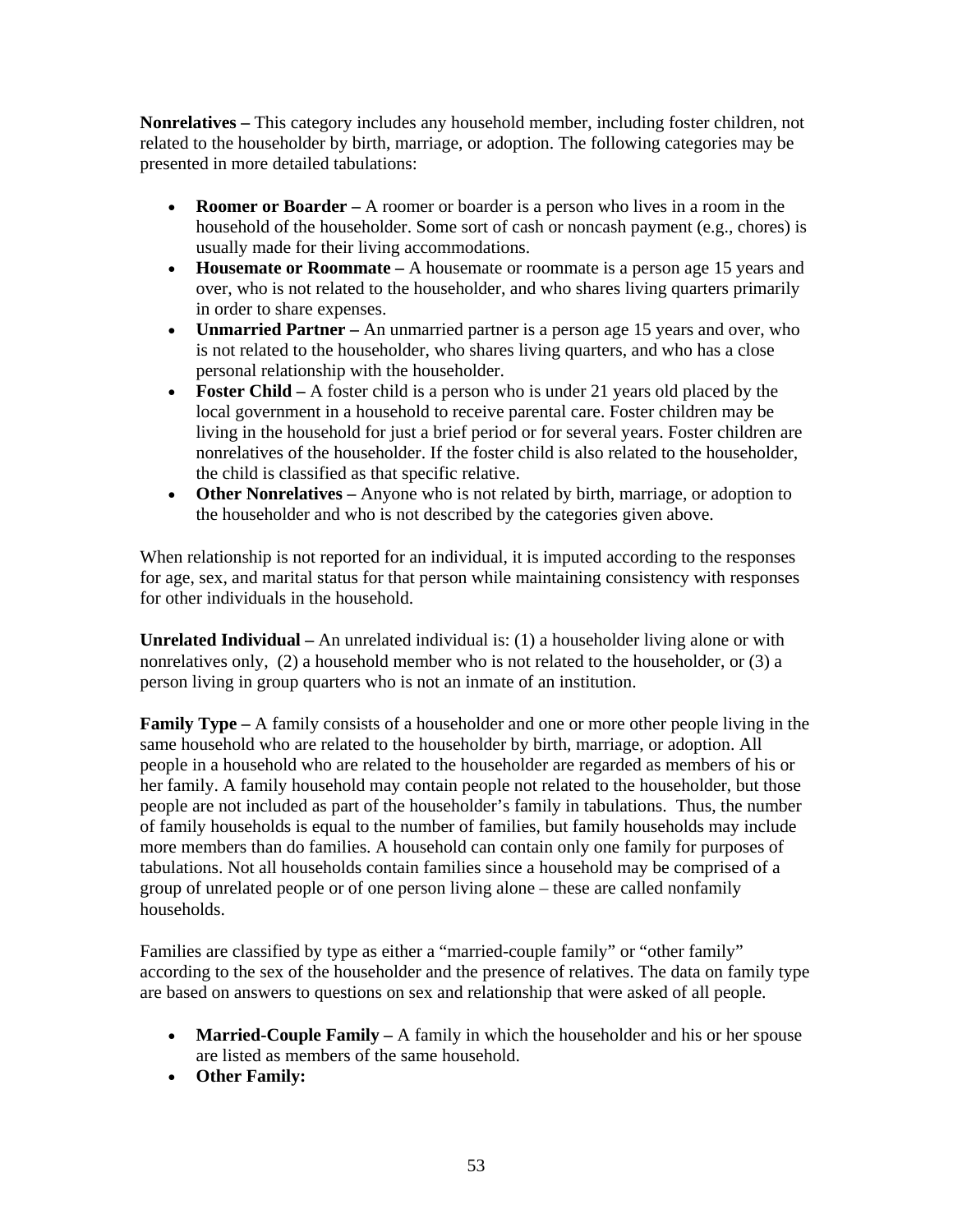- o **Male Householder, No Wife Present –** A family with a male householder and no spouse of householder present.
- o **Female Householder, No Husband Present –** A family with a female householder and no spouse of householder present.

**Average Family Size –** A measure obtained by dividing the number of people in families by the total number of families (or family householders). In cases where the measures, "people in family" or "people per family" are cross-tabulated by race or Hispanic origin, the race or Hispanic origin refers to the householder rather than the race or Hispanic origin of each individual. Average family size is rounded to the nearest hundredth.

**Subfamily –** A subfamily is a married couple (husband and wife interviewed as members of the same household) with or without never-married children under 18 years old, or one parent with one or more never-married children under 18 years old. A subfamily does not maintain its own household, but lives in a household where the householder or householder's spouse is a relative. The number of subfamilies is not included in the count of families, since subfamily members are counted as part of the householder's family. Subfamilies are defined during processing of data.

In selected tabulations, subfamilies are further classified by type: married-couple subfamilies, with or without own children; mother-child subfamilies; and father-child subfamilies.

In some labor force tabulations, children in both one-parent families and one-parent subfamilies are included in the total number of children living with one parent, while children in both married-couple families and married-couple subfamilies are included in the total number of children living with two parents.

**Unmarried-Partner Household –** An unmarried-partner household is a household other than a "married-couple household" that includes a householder and an "unmarried partner." An "unmarried partner" can be of the same sex or of the opposite sex as the householder. An "unmarried partner" in an "unmarried-partner household" is an adult who is unrelated to the householder, but shares living quarters and has a close personal relationship with the householder. An unmarried-partner household also may be a family household or a nonfamily household, depending on the presence or absence of another person in the household who is related to the householder. There may be only one unmarried partner per household, and an unmarried partner may not be included in a married-couple household, as the householder cannot have both a spouse and an unmarried partner.

*Question/Concept History –* Between 1996 and 2007, the question response categories remained the same. In 2008, the "Son or daughter" category was expanded to "Biological son or daughter," "Adopted son or daughter," and "Stepson or stepdaughter." Also "In-law" was expanded to "Parent-in-law" and "Son-inlaw or daughter-in-law."

# *Household Size*

See Household Type and Relationship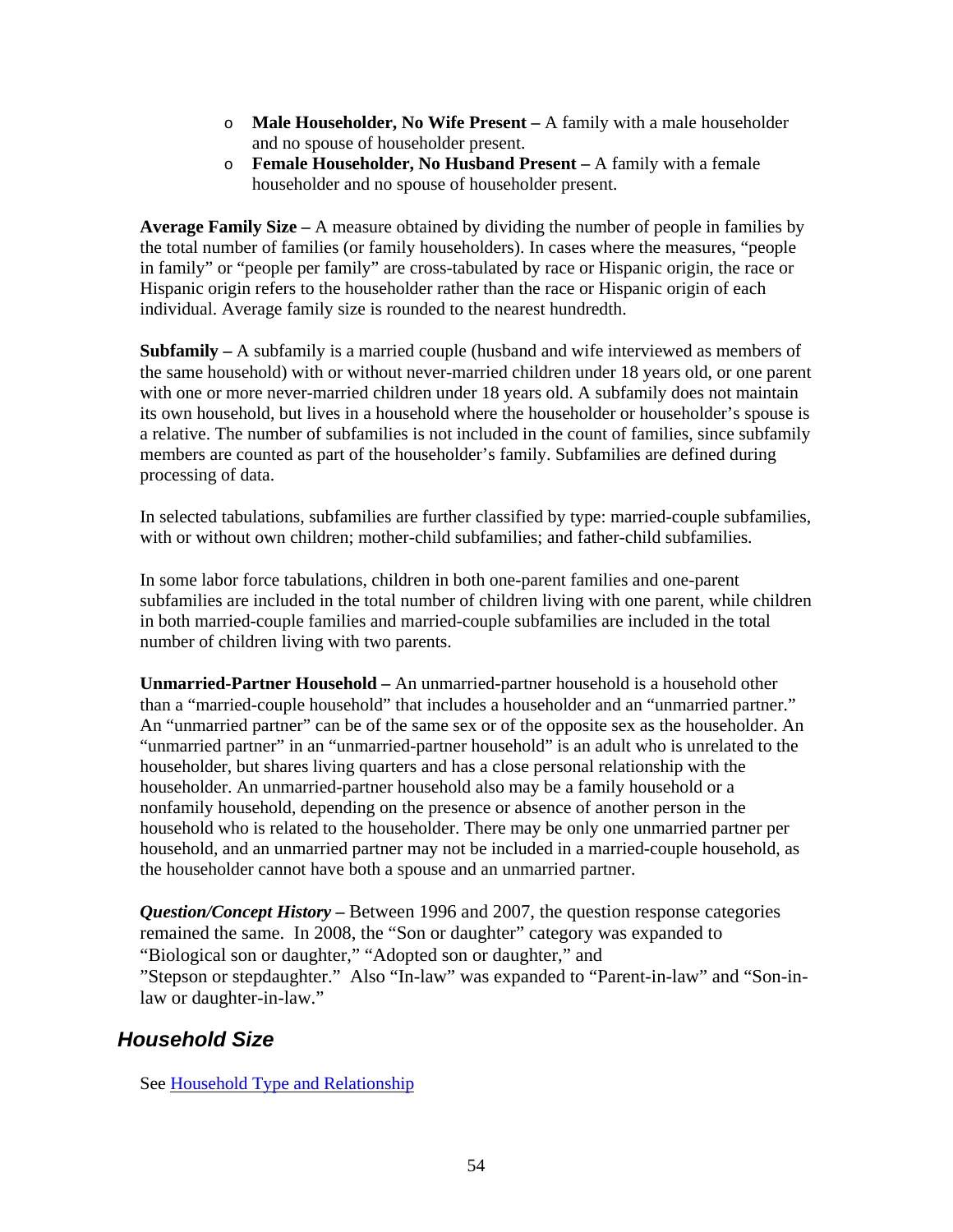## *Householder*

See Household Type and Relationship

## *Immigrants*

See Foreign-Born Population

## *Income in the Past 12 Months*

The data on income were derived from answers to Questions 46 and 47, which were asked of the population 15 years old and over. "Total income" is the sum of the amounts reported separately for wage or salary income; net self-employment income; interest, dividends, or net rental or royalty income or income from estates and trusts; Social Security or railroad retirement income; Supplemental Security Income (SSI); public assistance or welfare payments; retirement, survivor, or disability pensions; and all other income.

Receipts from the following sources are not included as income: capital gains, money received from the sale of property (unless the recipient was engaged in the business of selling such property); the value of income "in kind" from food stamps, public housing subsidies, medical care, employer contributions for individuals, etc.; withdrawal of bank deposits; money borrowed; tax refunds; exchange of money between relatives living in the same household; gifts and lump-sum inheritances, insurance payments, and other types of lumpsum receipts.

### **Income Type in the Past 12 Months**

The eight types of income reported in the American Community Survey are defined as follows:

1. **Wage or salary income:** Wage or salary income includes total money earnings received for work performed as an employee during the past 12 months. It includes wages, salary, Armed Forces pay, commissions, tips, piece-rate payments, and cash bonuses earned before deductions were made for taxes, bonds, pensions, union dues, etc.

2. **Self-employment income:** Self-employment income includes both farm and non-farm self-employment income.

*Farm self-employment income* includes net money income (gross receipts minus operating expenses) from the operation of a farm by a person on his or her own account, as an owner, renter, or sharecropper. Gross receipts include the value of all products sold, government farm programs, money received from the rental of farm equipment to others, and incidental receipts from the sale of wood, sand, gravel, etc. Operating expenses include cost of feed, fertilizer, seed, and other farming supplies, cash wages paid to farmhands, depreciation charges, rent, interest on farm mortgages, farm building repairs, farm taxes (not state and federal personal income taxes), etc. The value of fuel, food, or other farm products used for family living is not included as part of net income.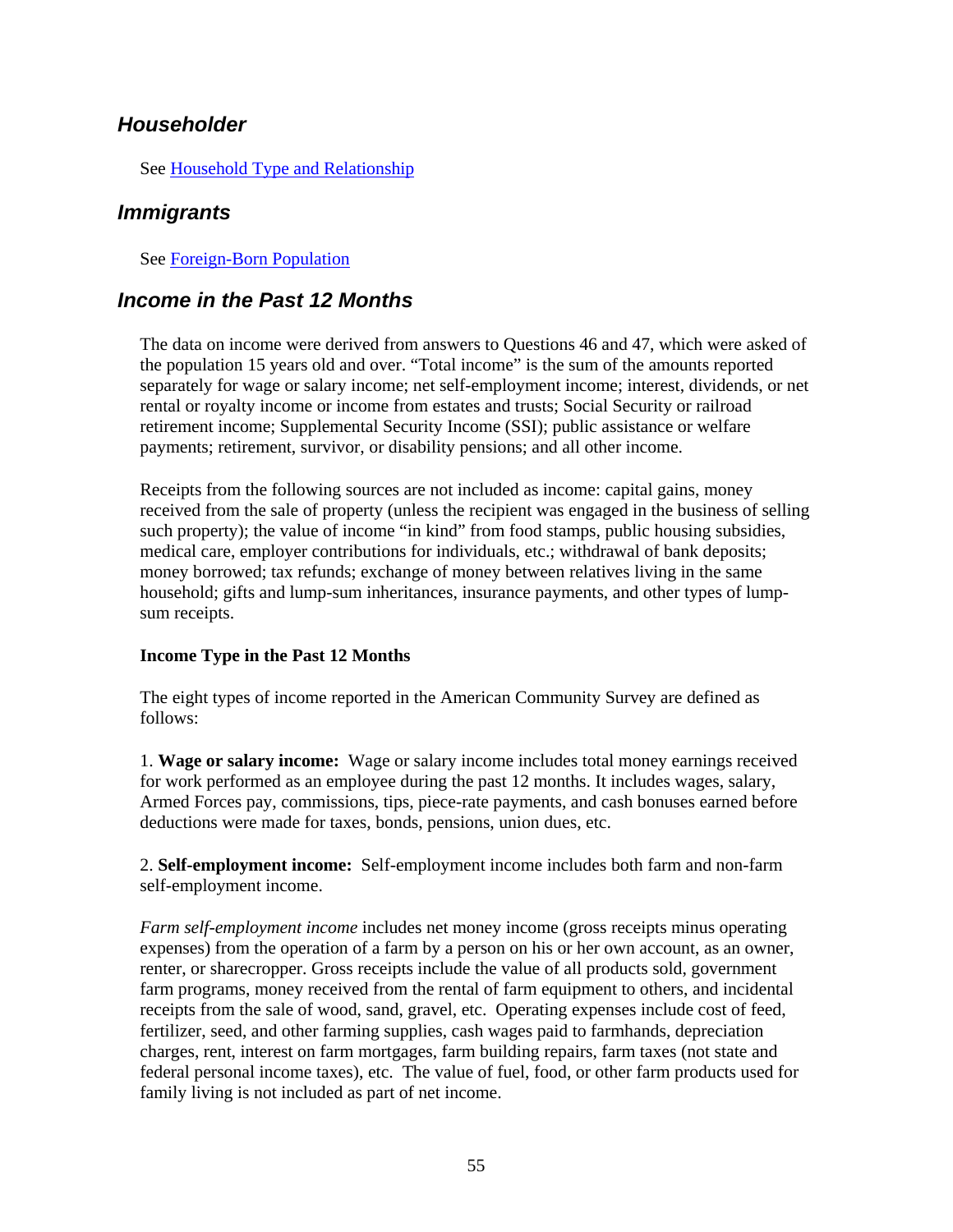*Non-farm self-employment income* includes net money income (gross receipts minus expenses) from one's own business, professional enterprise, or partnership. Gross receipts include the value of all goods sold and services rendered. Expenses include costs of goods purchased, rent, heat, light, power, depreciation charges, wages and salaries paid, business taxes (not personal income taxes), etc.

3. **Interest, dividends, or net rental income:** Interest, dividends, or net rental income includes interest on savings or bonds, dividends from stockholdings or membership in associations, net income from rental of property to others and receipts from boarders or lodgers, net royalties, and periodic payments from an estate or trust fund.

4. **Social Security income:** Social Security income includes Social Security pensions and survivor benefits, permanent disability insurance payments made by the Social Security Administration prior to deductions for medical insurance, and railroad retirement insurance checks from the U.S. government. Medicare reimbursements are not included.

5. **Supplemental Security Income (SSI):** Supplemental Security Income (SSI) is a nationwide U.S. assistance program administered by the Social Security Administration that guarantees a minimum level of income for needy aged, blind, or disabled individuals. The Puerto Rico Community Survey questionnaire asks about the receipt of SSI; however, SSI is not a federally-administered program in Puerto Rico. Therefore, it is probably not being interpreted by most respondents in the same manner as SSI in the United States. The only way a resident of Puerto Rico could have appropriately reported SSI would have been if they lived in the United States at any time during the past 12-month reference period and received SSI.

6. **Public assistance income:** Public assistance income includes general assistance and Temporary Assistance to Needy Families (TANF). Separate payments received for hospital or other medical care (vendor payments) are excluded. This does not include Supplemental Security Income (SSI) or noncash benefits such as Food Stamps. The terms "public assistance income" and "cash public assistance" are used interchangeably in the 2008 ACS data products.

7. **Retirement, survivor, or disability income:** Retirement income includes: (1) retirement pensions and survivor benefits from a former employer; labor union; or federal, state, or local government; and the U.S. military; (2) disability income from companies or unions; federal, state, or local government; and the U.S. military; (3) periodic receipts from annuities and insurance; and (4) regular income from IRA and Keogh plans. This does not include Social Security income.

8. **All other income:** All other income includes unemployment compensation, Department of Veterans Affairs (VA) payments, alimony and child support, contributions received periodically from people not living in the household, military family allotments, and other kinds of periodic income other than earnings.

**Cash Public Assistance –** See "Public assistance income."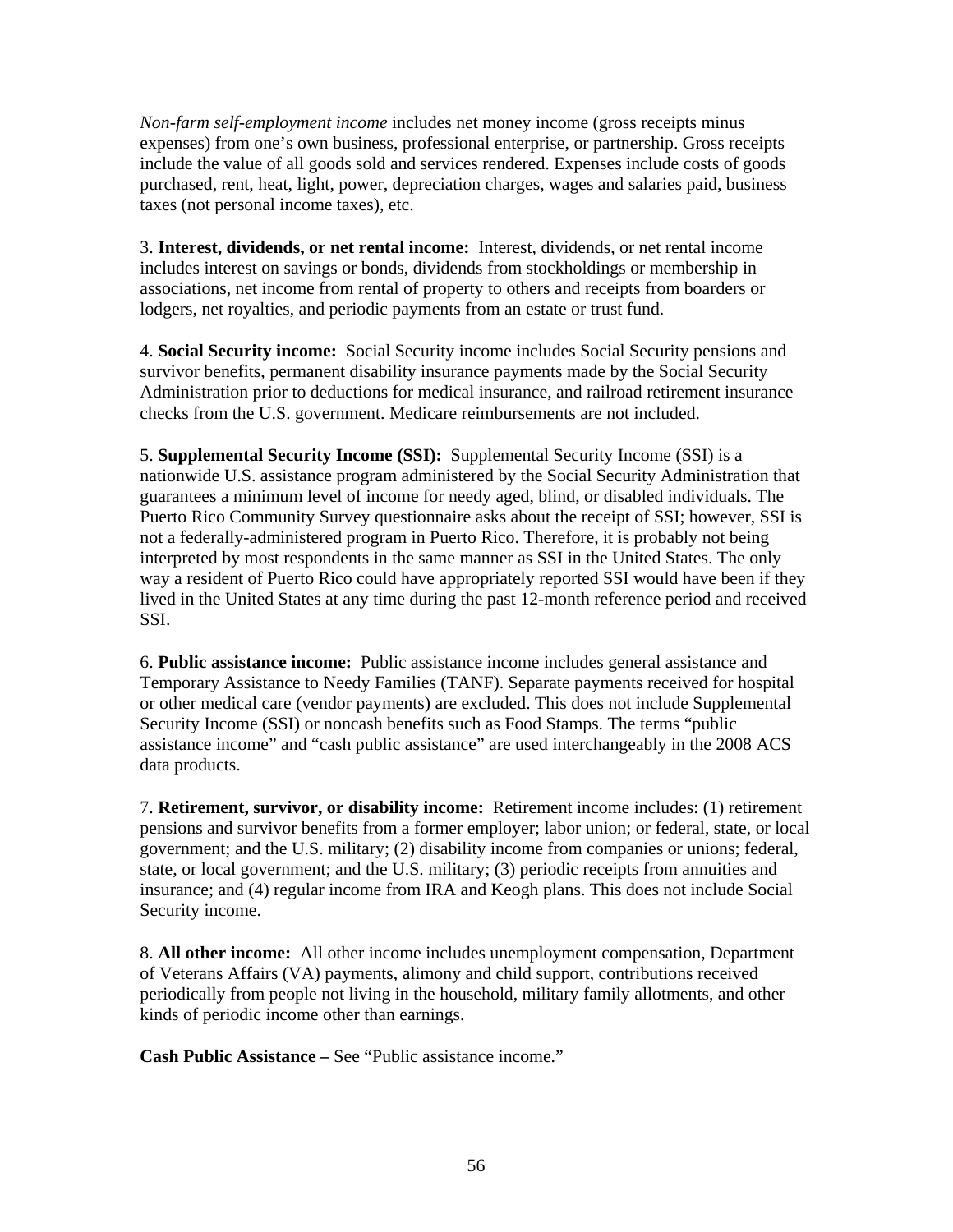**Income of Households –** This includes the income of the householder and all other individuals 15 years old and over in the household, whether they are related to the householder or not. Because many households consist of only one person, average household income is usually less than average family income. Although the household income statistics cover the past 12 months, the characteristics of individuals and the composition of households refer to the time of interview. Thus, the income of the household does not include amounts received by individuals who were members of the household during all or part of the past 12 months if these individuals no longer resided in the household at the time of interview. Similarly, income amounts reported by individuals who did not reside in the household during the past 12 months but who were members of the household at the time of interview are included. However, the composition of most households was the same during the past 12 months as at the time of interview.

**Income of Families –** In compiling statistics on family income, the incomes of all members 15 years old and over related to the householder are summed and treated as a single amount. Although the family income statistics cover the past 12 months, the characteristics of individuals and the composition of families refer to the time of interview. Thus, the income of the family does not include amounts received by individuals who were members of the family during all or part of the past 12 months if these individuals no longer resided with the family at the time of interview. Similarly, income amounts reported by individuals who did not reside with the family during the past 12 months but who were members of the family at the time of interview are included. However, the composition of most families was the same during the past 12 months as at the time of interview.

**Income of Individuals –** Income for individuals is obtained by summing the eight types of income for each person 15 years old and over. The characteristics of individuals are based on the time of interview even though the amounts are for the past 12 months.

**Median Income –** The median divides the income distribution into two equal parts: one-half of the cases falling below the median income and one-half above the median. For households and families, the median income is based on the distribution of the total number of households and families including those with no income. The median income for individuals is based on individuals 15 years old and over with income. Median income for households, families, and individuals is computed on the basis of a standard distribution. (See the "Standard Distributions" section under "Derived Measures.") Median income is rounded to the nearest whole dollar. Median income figures are calculated using linear interpolation if the width of the interval containing the estimate is \$2,500 or less. If the width of the interval containing the estimate is greater than \$2,500, Pareto interpolation is used. (For more information on medians and interpolation, see "Derived Measures.")

**Aggregate Income –** Aggregate income is the sum of all incomes for a particular universe. Aggregate income is subject to rounding, which means that all cells in a matrix are rounded to the nearest hundred dollars. (For more information, see "Aggregate" under "Derived Measures.")

**Mean Income –** Mean income is the amount obtained by dividing the aggregate income of a particular statistical universe by the number of units in that universe. For example, mean household income is obtained by dividing total household income by the total number of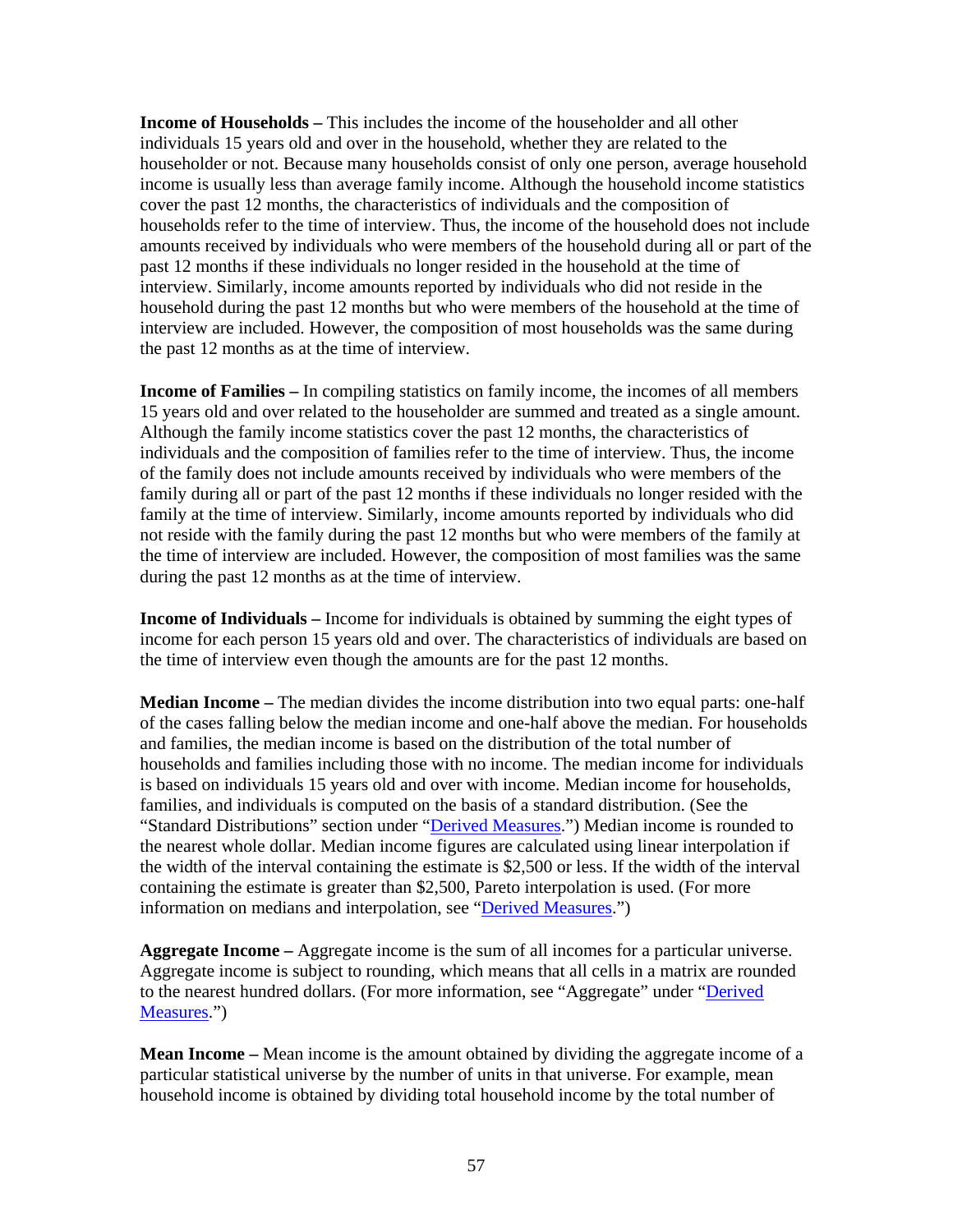households. (The aggregate used to calculate mean income is rounded. For more information, see "Aggregate income.")

For the various types of income, the means are based on households having those types of income. For household income and family income, the mean is based on the distribution of the total number of households and families including those with no income. The mean income for individuals is based on individuals 15 years old and over with income. Mean income is rounded to the nearest whole dollar.

Care should be exercised in using and interpreting mean income values for small subgroups of the population. Because the mean is influenced strongly by extreme values in the distribution, it is especially susceptible to the effects of sampling variability, misreporting, and processing errors. The median, which is not affected by extreme values, is, therefore, a better measure than the mean when the population base is small. The mean, nevertheless, is shown in some data products for most small subgroups because, when weighted according to the number of cases, the means can be computed for areas and groups other than those shown in Census Bureau tabulations. (For more information on means, see "Derived Measures.")

**Income Quintile Upper Limits –** Negative incomes are converted to zero for these measures. These measures are the quintile cutoffs, along with the  $95<sup>th</sup>$  percentile of the distribution. (For more information on quintiles, see "Derived Measures.")

**Means of Household Income by Quintiles –** Means of household income by quintiles are calculated by dividing aggregate household income in each quintile by the number of households in each quintile (one-fifth of the total number of households). (For more information on aggregates, see "Aggregate Income." For more information on quintiles, see "Derived Measures.")

**Shares of Household Income by Quintiles –** Negative incomes are converted to zero for these measures. These measures are the aggregate household income in each quintile as a percentage of the total aggregate household income. (For more information on aggregates, see "Aggregate income." For more information on quintiles, see "Derived Measures.")

**Gini Index of Income Inequality –** Negative incomes are converted to zero. The Gini index of income inequality measures the dispersion of the household income distribution. (For more information on the Gini index, see "Derived Measures.")

**Earnings –** Earnings are defined as the sum of wage or salary income and net income from self-employment. "Earnings" represent the amount of income received regularly for people 16 years old and over before deductions for personal income taxes, Social Security, bond purchases, union dues, Medicare deductions, etc. An individual with earnings is one who has either wage/salary income or self-employment income, or both. Respondents who "break even" in self-employment income and therefore have zero self-employment earnings also are considered "individuals with earnings."

**Median Earnings –** The median divides the earnings distribution into two equal parts: onehalf of the cases falling below the median and one-half above the median. Median earnings is restricted to individuals 16 years old and over with earnings and is computed on the basis of a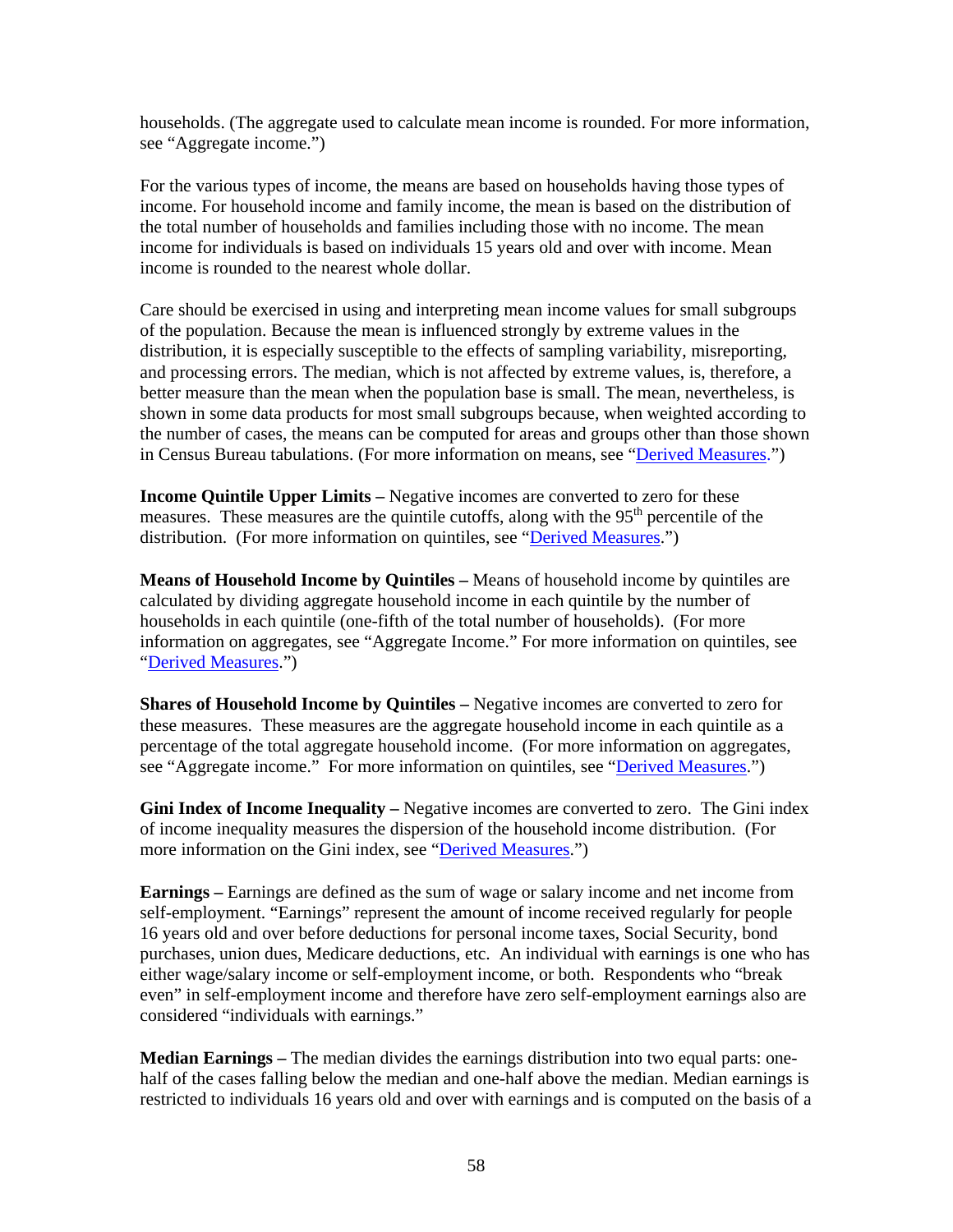standard distribution. (See the "Standard Distributions" section under "Derived Measures.") Median earnings figures are calculated using linear interpolation if the width of the interval containing the estimate is \$2,500 or less. If the width of the interval containing the estimate is greater than \$2,500, Pareto interpolation is used. (For more information on medians and interpolation, see "Derived Measures.")

**Aggregate Earnings –** Aggregate earnings are the sum of wage/salary and net selfemployment income for a particular universe of people 16 years old and over. Aggregate earnings are rounded to the nearest hundred dollars. (For more information, see "Aggregate" under "Derived Measures.")

**Mean Earnings –** Mean earnings is calculated by dividing aggregate earnings by the population 16 years old and over with earnings. (The aggregate used to calculate mean earnings is rounded. For more information, see ''Aggregate earnings.'') Mean earnings is rounded to the nearest whole dollar. (For more information on means, see "Derived Measures.")

**Women's Earnings as a Percentage of Men's Earnings –** Women's earnings as a percentage of men's earnings is defined as median earnings for females who worked fulltime, year-round divided by median earnings for males who worked full-time, year-round, multiplied by 100. (For more information see "full-time, year-round workers" under "Usual hours worked per weeks worked in the past 12 months" and "Median earnings.")

**Per Capita Income** – Per capita income is the mean income computed for every man, woman, and child in a particular group including those living in group quarters. It is derived by dividing the aggregate income of a particular group by the total population in that group. (The aggregate used to calculate per capita income is rounded. For more information, see "Aggregate" under "Derived Measures.") Per capita income is rounded to the nearest whole dollar. (For more information on means, see "Derived Measures.")

**Adjusting Income for Inflation –** Income components were reported for the 12 months preceding the interview month. Monthly Consumer Price Indices (CPI) factors were used to inflation-adjust these components to a reference calendar year (January through December). For example, a household interviewed in March 2008 reports their income for March 2007 through February 2008. Their income is adjusted to the 2008 reference calendar year by multiplying their reported income by 2008 average annual CPI (January-December 2008) and then dividing by the average CPI for March 2007-February2008.

In order to inflate income amounts from previous years, the dollar values on individual records are inflated to the latest year's dollar values by multiplying by a factor equal to the average annual CPI-U-RS factor for the current year, divided by the average annual CPI-U-RS factor for the earlier/earliest year.

*Limitation of the Data* – Since answers to income questions are frequently based on memory and not on records, many people tend to forget minor or sporadic sources of income and, therefore, underreport their income. Underreporting tends to be more pronounced for income sources that are not derived from earnings, such as public assistance, interest, dividends, and net rental income.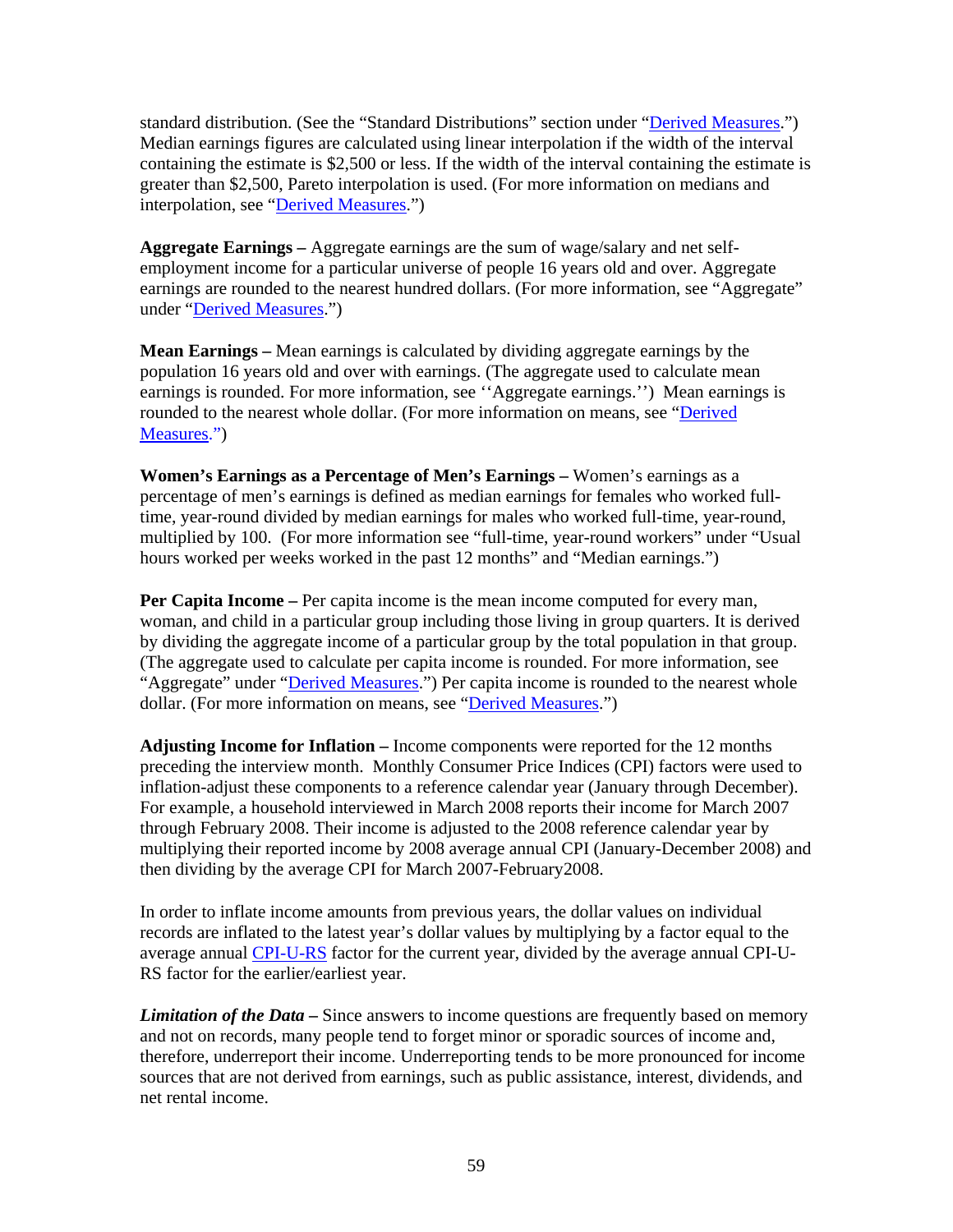Extensive computer editing procedures were instituted in the data processing operation to reduce some of these reporting errors and to improve the accuracy of the income data. These procedures corrected various reporting deficiencies and improved the consistency of reported income questions associated with work experience and information on occupation and class of worker. For example, if people reported they were self employed on their own farm, not incorporated, but had reported only wage and salary earnings, the latter amount was shifted to self-employment income. Also, if any respondent reported total income only, the amount was generally assigned to one of the types of income questions according to responses to the work experience and class-of-worker questions. Another type of problem involved non-reporting of income data. Where income information was not reported, procedures were devised to impute appropriate values with either no income or positive or negative dollar amounts for the missing entries. (For more information on imputation, see "Accuracy of the Data.")

In income tabulations for households and families, the lowest income group (for example, less than \$10,000) includes units that were classified as having no income in the past 12 months. Many of these were living on income "in kind," savings, or gifts, were newly created families, or were families in which the sole breadwinner had recently died or left the household. However, many of the households and families who reported no income probably had some money income that was not reported in the American Community Survey.

Users should exercise caution when comparing income and earnings estimates for individuals from the 2006, 2007, or 2008 ACS to earlier years because of the introduction of group quarters. Household and family income estimates are not affected by the inclusion of group quarters.

*Comparability* – The income data shown in ACS tabulations are not directly comparable with those that may be obtained from statistical summaries of income tax returns. Income, as defined for federal tax purposes, differs somewhat from the Census Bureau concept. Moreover, the coverage of income tax statistics is different because of the exemptions for people having small amounts of income and the inclusion of net capital gains in tax returns. Furthermore, members of some families file separate returns and others file joint returns; consequently, the tax reporting unit is not consistent with the census household, family, or person units.

The earnings data shown in ACS tabulations are not directly comparable with earnings records of the Social Security Administration (SSA). The earnings record data for SSA excludes the earnings of some civilian government employees, some employees of nonprofit organizations, workers covered by the Railroad Retirement Act, and people not covered by the program because of insufficient earnings. Because ACS data are obtained from household questionnaires, they may differ from SSA earnings record data, which are based upon employers' reports and the federal income tax returns of self-employed people.

The Commerce Department's Bureau of Economic Analysis (BEA) publishes annual data on aggregate and per-capita personal income received by the population for states, metropolitan areas, and selected counties. Aggregate income estimates based on the income statistics shown in ACS products usually would be less than those shown in the BEA income series for several reasons. The ACS data are obtained from a household survey, whereas the BEA income series is estimated largely on the basis of data from administrative records of business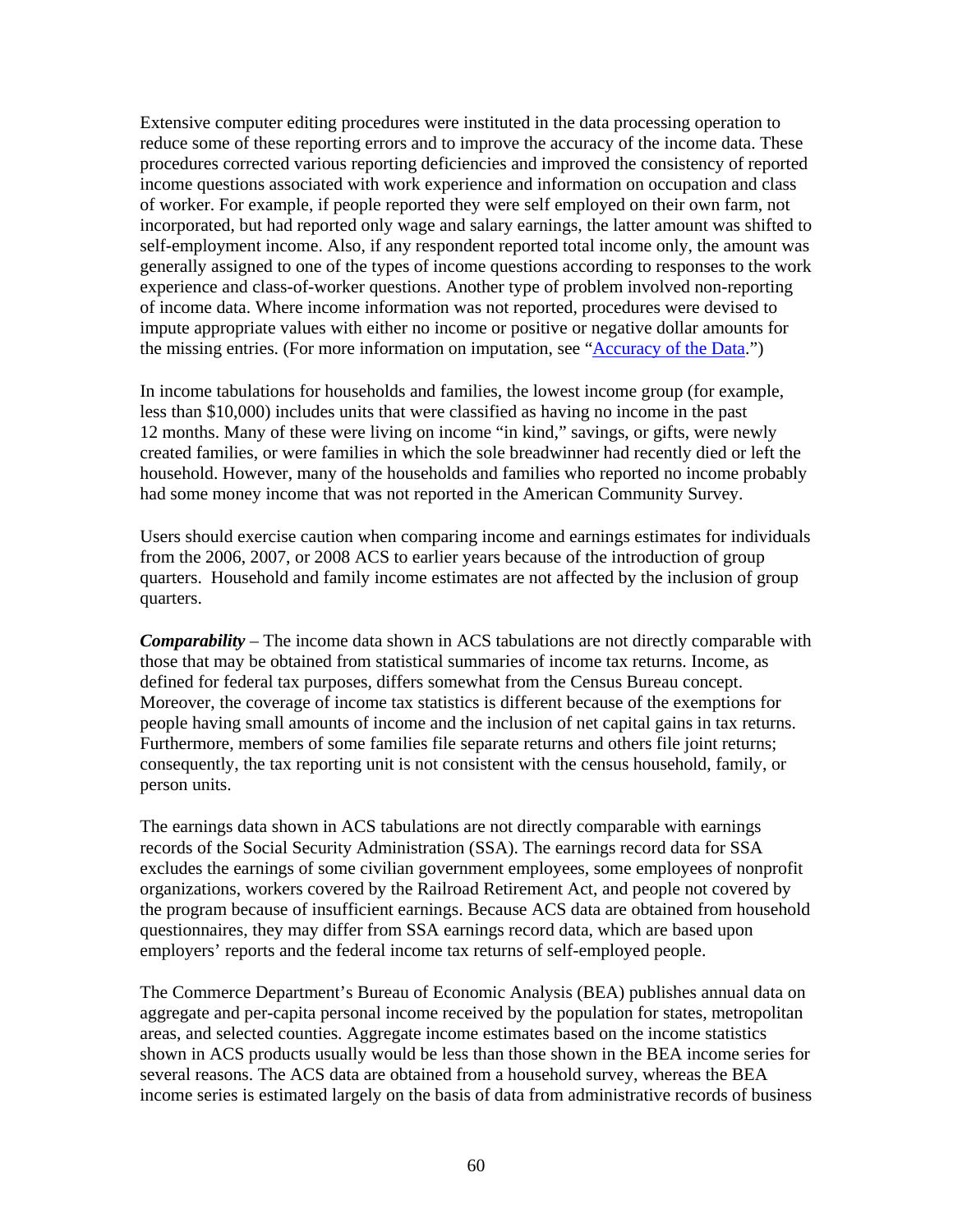and governmental sources. Moreover, the definitions of income are different. The BEA income series includes some questions not included in the income data shown in ACS publications, such as income "in kind," income received by nonprofit institutions, the value of services of banks and other financial intermediaries rendered to people without the assessment of specific charges, and Medicare payments. On the other hand, the ACS income data include contributions for support received from people not residing in the same household if the income is received on a regular basis.

In comparing income for the most recent year with income from earlier years, users should note that an increase or decrease in money income does not necessarily represent a comparable change in real income, unless adjusted for inflation.

*Question/Concept History –* The 1998 ACS questionnaire deleted references to Aid to Families with Dependent Children (AFDC) because of welfare law reforms.

In 1999, the ACS questions were changed to be consistent with the questions for the Census 2000. The instructions are slightly different to reflect differences in the reference periods. The ACS asks about the past 12 months, and the questions for the decennial census ask about the previous calendar year.

# *Industry, Occupation, and Class of Worker*

The data on industry, occupation, and class of worker were derived from answers to Questions 40 through 45. These questions were asked of all people 15 years old and over who had worked in the past 5 years. Information on industry relates to the kind of business conducted by a person's employing organization; occupation describes the kind of work the person does on the job; and class of worker categorizes people according to the type of ownership of the employing organization.

For employed people, the data refer to the person's job during the previous week. For those who worked two or more jobs, the data refer to the job where the person worked the greatest number of hours. For unemployed people and people who are not currently employed but report having a job within the last five years, the data refer to their last job. Occupation statistics are compiled from data that are coded based on the detailed classification systems developed for Census 2000 and modified in 2002. The industry classification system was developed for Census 2000 and modified in 2002 and again in 2007. The class of worker statistics are derived from data coded the same as in previous censuses.

Respondents provided the data for the tabulations by writing on the questionnaires descriptions of their kind of business or industry and the kind of work or occupation they are doing. A clerical staff in the National Processing Center in Jeffersonville, Indiana, converted the written questionnaire descriptions to codes by comparing these descriptions to entries in the *Alphabetical Index of Industries and Occupations*  http://www.census.gov/hhes/www/ioindex/ioindex02/view02.html*.*

**Industry –** The data on industry were derived from answers to Questions 41 through 43. Written responses to the industry questions are coded using the industry classification system developed for Census 2000 and modified in 2002 and again in 2007. This system consists of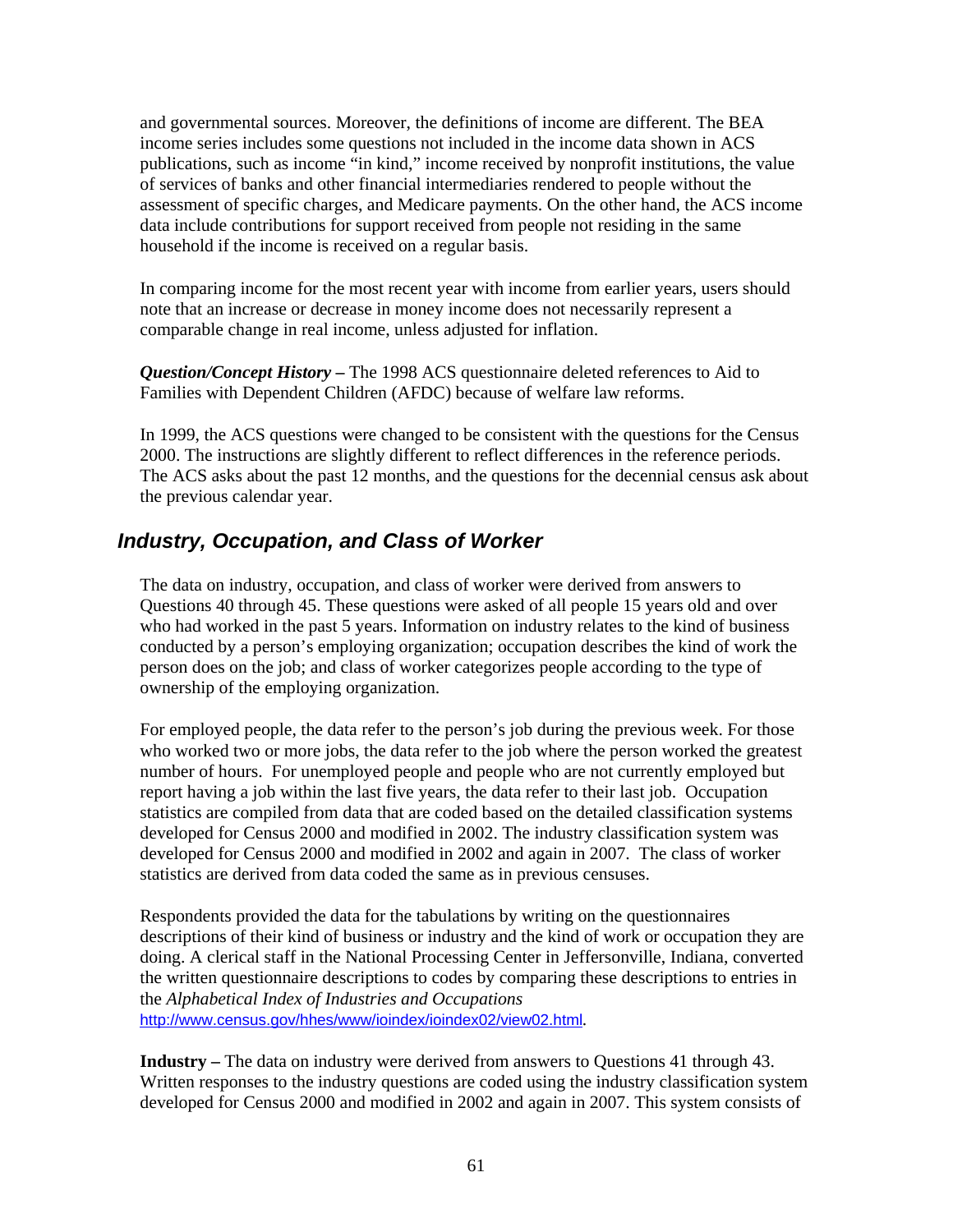269 categories for employed people, including military, classified into 20 sectors. The modified 2007 census industry classification was developed from the 2007 North American Industry Classification System (NAICS) published by the Executive Office of the President, Office of Management and Budget. The NAICS was developed to increase comparability in industry definitions between the United States, Mexico, and Canada. It provides industry classifications that group establishments into industries based on the activities in which they are primarily engaged. The NAICS was created for establishment designations and provides detail about the smallest operating establishment, while the American Community Survey data are collected from households and differ in detail and nature from those obtained from establishment surveys. Because of potential disclosure issues, the census industry classification system, while defined in NAICS terms, cannot reflect the full detail for all categories.

The industry category, "Public administration," is limited to regular government functions such as legislative, judicial, administrative, and regulatory activities. Other government organizations such as public schools, public hospitals, and bus lines are classified by industry according to the activity in which they are engaged.

**Occupation –** The data on occupation were derived from answers to Questions 44 and 45. Written responses to the occupation questions are coded using the occupational classification system developed for the 2000 census and modified in 2002. This system consists of 509 specific occupational categories, for employed people, including military, arranged into 23 major occupational groups. This classification was developed based on the *Standard Occupational Classification (SOC) Manual: 2000*, published by the Executive Office of the President, Office of Management and Budget. Some occupation groups are related closely to certain industries. Operators of transportation equipment, farm operators and workers, and healthcare providers account for major portions of their respective industries of transportation, agriculture, and health care. However, the industry categories include people in other occupations. For example, people employed in agriculture include truck drivers and bookkeepers; people employed in the transportation industry include mechanics, freight handlers, and payroll clerks; and people employed in the health care profession include janitors, security guards, and secretaries.

**Class of Worker –** The data on class of worker were derived from answers to Question 40. The information on class of worker refers to the same job as a respondent's industry and occupation and categorizes people according to the type of ownership of the employing organization. The class of worker categories are defined as follows:

**Private wage and salary workers –** Includes people who worked for wages, salary, commission, tips, pay-in-kind, or piece rates for a private for-profit employer or a private not-for-profit, tax-exempt or charitable organization. Self-employed people whose business was incorporated are included with private wage and salary workers because they are paid employees of their own companies.

ACS tabulations present data separately for these subcategories: "Employee of private company workers," "Private not-for-profit wage and salary workers," and "Self-employed in own incorporated business workers."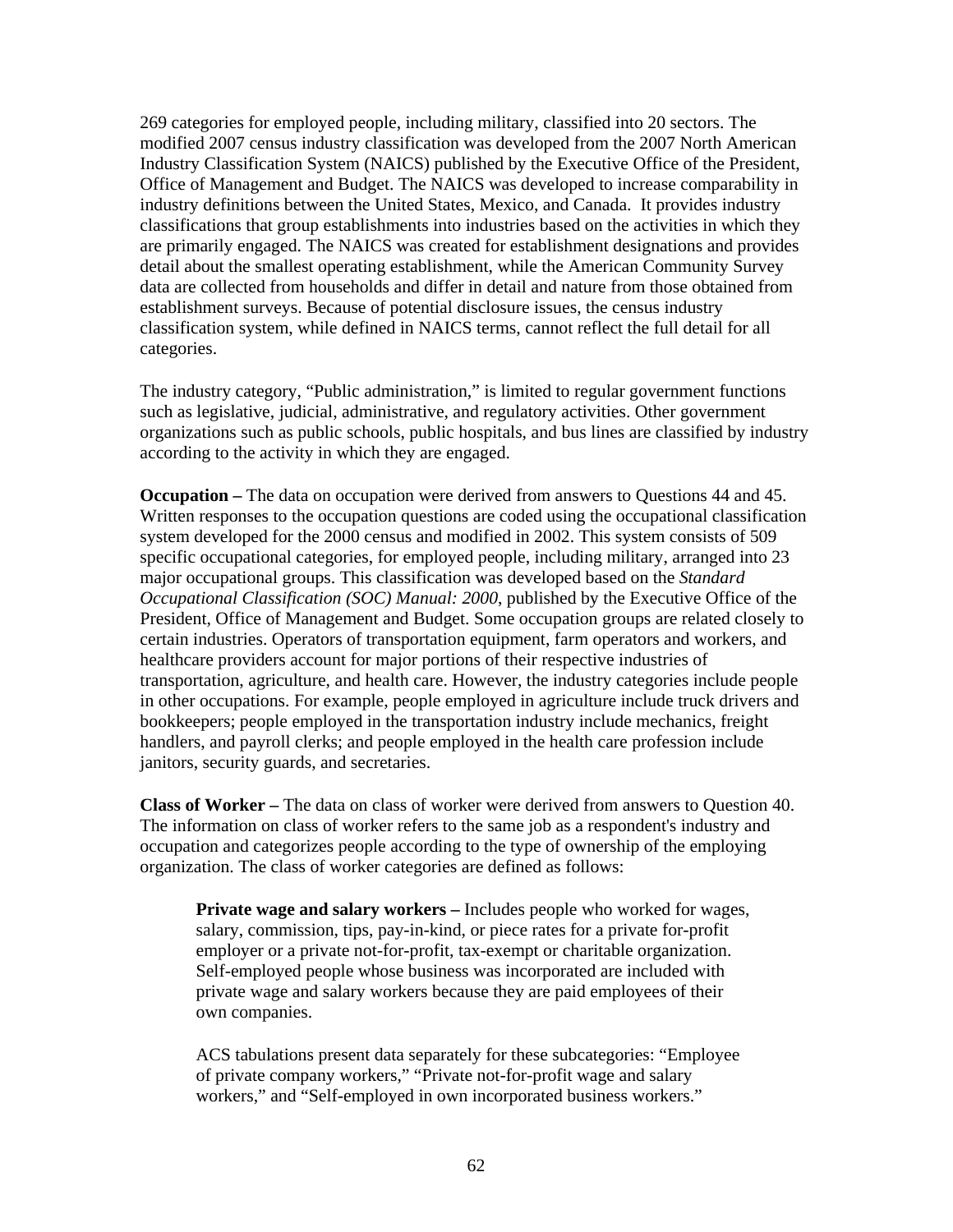**Government workers –** Includes people who were employees of any local, state, or federal governmental unit, regardless of the activity of the particular agency. For ACS tabulations, the data are presented separately for the three levels of government.

Employees of foreign governments, the United Nations, or other formal international organizations controlled by governments were classified as "federal government workers."

The government categories include all government workers, though government workers may work in different industries. For example, people who work in a public elementary school or city owned bus line are coded as local government class of workers.

**Self-employed in own not incorporated business workers** *–* Includes people who worked for profit or fees in their own unincorporated business, profession, or trade, or who operated a farm.

**Unpaid family workers** *–* Includes people who worked without pay in a business or on a farm operated by a relative.

*Editing Procedures –* Following the coding operation, a computer edit and allocation process excludes all responses that should not be included in the universe, and evaluates the consistency of the remaining responses. The codes for the three variables (industry, occupation, and class of worker) are then checked to ensure they are valid and consistent with the other codes returned for that respondent. Occasionally respondents supplied industry, occupation, or class of worker descriptions that are not sufficiently specific for precise classification, or they did not report on these questions at all. Certain types of incomplete entries are corrected using the *Alphabetical Index of Industries and Occupations*.

If one or more of the three codes is blank after the edit, a code is assigned from a donor respondent who is a "similar" person based on questions such as age, sex, education, and weeks worked. If all of the labor force and income data are blank, all of these economic questions are assigned from a "similar" person who had provided all the necessary data.

*Comparability –* Comparability of industry and occupation data was affected by a number of factors, primarily the systems used to classify the questionnaire responses. In both the industry and occupation classification systems, changes in the individual categories limit comparability of the data from one year to another. These changes are needed to recognize the "birth" of new industries and occupations, the "death" of others, the growth and decline in existing industries and occupations, and the desire of analysts and other users for more detail in the presentation of the data. Probably the greatest cause of noncomparability is the movement of a segment from one category to another. Changes in the nature of jobs and respondent terminology and refinement of category composition made these movements necessary.

Data for the 1998 and 1999 ACS used the same industry and occupation classification systems used for the 1990 census; therefore, the data are comparable. Since 1990, both the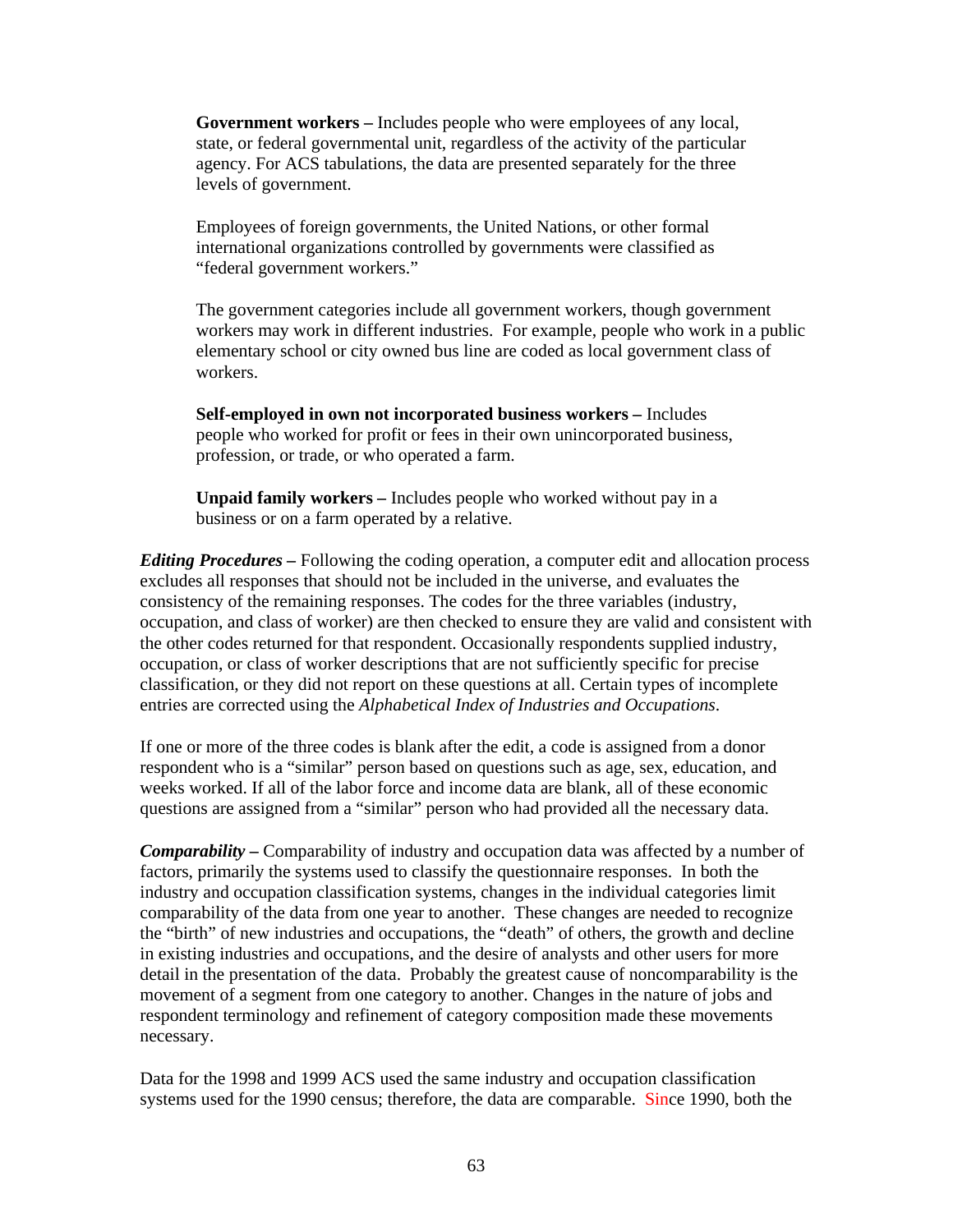industry and occupation classifications have had major revisions to reflect the shift from the Standard Industrial Classification (SIC) to the North American Industry Classification System (NAICS) and changes within the Standard Occupational Classification (SOC). These changes were reflected in the Census 2000 industry and occupation codes. The 2000-2002 ACS data used the same industry and occupation classification systems used for the 2000 census, therefore, the data are comparable. In 2002, NAICS underwent another change and the industry codes were changed accordingly. Because of the possibility of new industries and occupations being added to the list of codes, the Census Bureau needed to have more flexibility in adding codes. Consequently, in 2002, both industry and occupation census codes were expanded from three-digit codes to four-digit codes. The changes to these code classifications mean that the ACS data from 2003-2007 are not completely comparable to the data from earlier surveys. In 2007, NAICS was updated again. This resulted in a minor change in the industry data that will cause it to not be completely comparable to previous years. The changes were concentrated in the Information Sector where one census code was added (6672) and two were deleted (6675, 6692).

*Limitation of the Data* – Beginning in 2006, the population in group quarters (GQ) was included in the ACS. Some types of GQ populations have industry, occupation, and class of worker distributions that are very different from the household population. The inclusion of the GQ population could therefore have a noticeable impact on the industry, occupation, and class of worker distribution. This is particularly true for areas with a substantial GQ population.

*Question/Concept History –* The American Community Survey questions on industry, occupation, and class of worker were changed to match the Census 2000 questions, beginning with the 1999 ACS questionnaire. The 1996-1998 ACS "Class of Worker" question had an additional response category for "Active duty U.S. Armed Forces member." People who marked this category were tabulated as federal government workers. A check box was added to Industry question 36 in 1999 (question 41 in 2008). This check box is to be marked by anyone "now on active duty in the Armed Forces…." This information is used by the industry and occupation coders to assist in assigning proper industry codes for active duty military.

## *Journey to Work*

**Place of Work –** The data on place of work were derived from answers to Question 29, which was asked of people who indicated in Question 28 that they worked at some time during the reference week. (See "Reference Week.")

Data were tabulated for workers 16 years old and over, that is, members of the Armed Forces and civilians who were at work during the reference week. Data on place of work refer to the geographic location at which workers carried out their occupational activities during the reference week. In the American Community Survey, the exact address (number and street name) of the place of work was asked, as well as the place (city, town, or post office); whether the place of work was inside or outside the limits of that city or town; and the county, state or foreign country, and ZIP Code. In the Puerto Rico Community Survey, the question asked for the exact address, including the development or condominium name, as well as the place; whether or not the place of work was inside or outside the limits of that city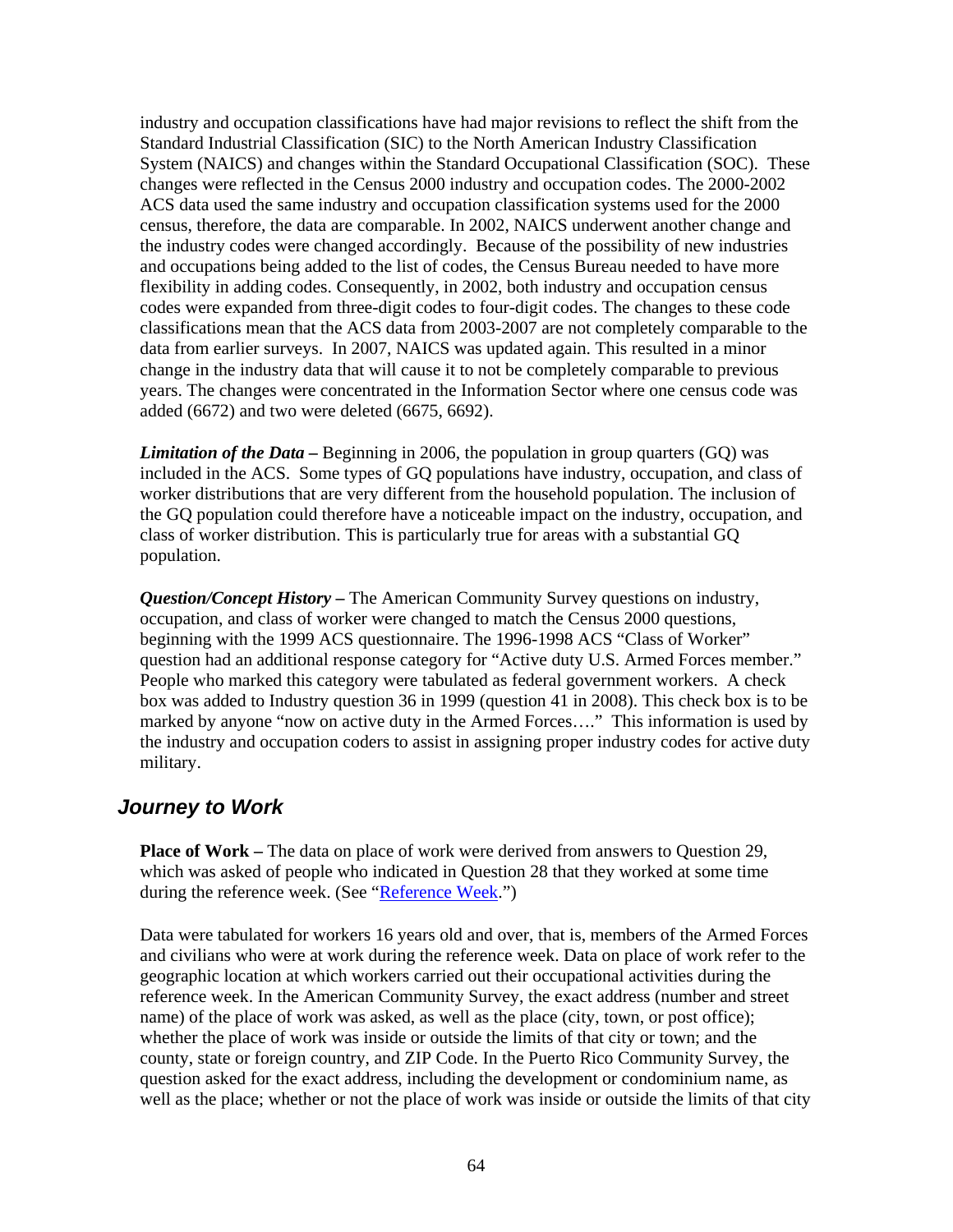or town; the municipio or U.S. county. Respondents also were asked to "enter Puerto Rico or name of U.S. state or foreign country" and the ZIP Code. If the respondent's employer operated in more than one location, the exact address of the location or branch where he or she worked was requested. When the number and street name were unknown, a description of the location, such as the building name or nearest street or intersection, was to be entered. People who worked at more than one location during the reference week were asked to report the location at which they worked the greatest number of hours. People who regularly worked in several locations each day during the reference week were requested to give the address at which they began work each day. For cases in which daily work did not begin at a central place each day, the respondent was asked to provide as much information as possible to describe the area in which he or she worked most during the reference week.

Place-of-work data may show a few workers who made unlikely daily work trips (e.g., workers who lived in New York and worked in California). This result is attributable to people who worked during the reference week at a location that was different from their usual place of work, such as people away from home on business.

In areas where the workplace address was geographically coded to the block level, people were tabulated as working inside or outside a specific place based on the location of that address regardless of the response to Question 29c concerning city/town limits. In areas where it was impossible to code the workplace address to the block level, or the coding system was unable to match the employer name and street address responses, people were tabulated as working inside or outside a specific place based on the combination of state, county, ZIP Code, place name, and city limits indicator. The city limits indicator was used only in coding decisions when there were multiple geographic codes to select from, after matching on the state, county, place, and ZIP Code responses. The accuracy of place-ofwork data for census designated places (CDPs) may be affected by the extent to which their census names were familiar to respondents, and by coding problems caused by similarities between the CDP name and the names of other geographic jurisdictions in the same vicinity.

Place-of-work data are given for selected minor civil divisions (MCDs), (generally cities, towns, and townships) in the 12 strong MCD states (Connecticut, Maine, Massachusetts, Michigan, Minnesota, New Hampshire, New Jersey, New York, Pennsylvania, Rhode Island, Vermont, and Wisconsin), based on the responses to the place of work question. Many towns and townships are regarded locally as equivalent to a place, and therefore, were reported as the place of work. When a respondent reported a locality or incorporated place that formed a part of a township or town, the coding and tabulating procedure was designed to include the response in the total for the township or town.

*Limitation of the Data* – Beginning in 2006, the group quarters (GQ) population is included in the ACS. Some types of GQ populations have place of work distributions that are different from the household population. The inclusion of the GQ population could therefore have a noticeable impact on the place of work distribution. This is particularly true for areas with a substantial GQ population.

**Workplace-based Geography –** The characteristics of workers may be shown using either residence-based or workplace-based geography. If you are interested in the number and characteristics of workers living in a specific area, you should use the standard (residence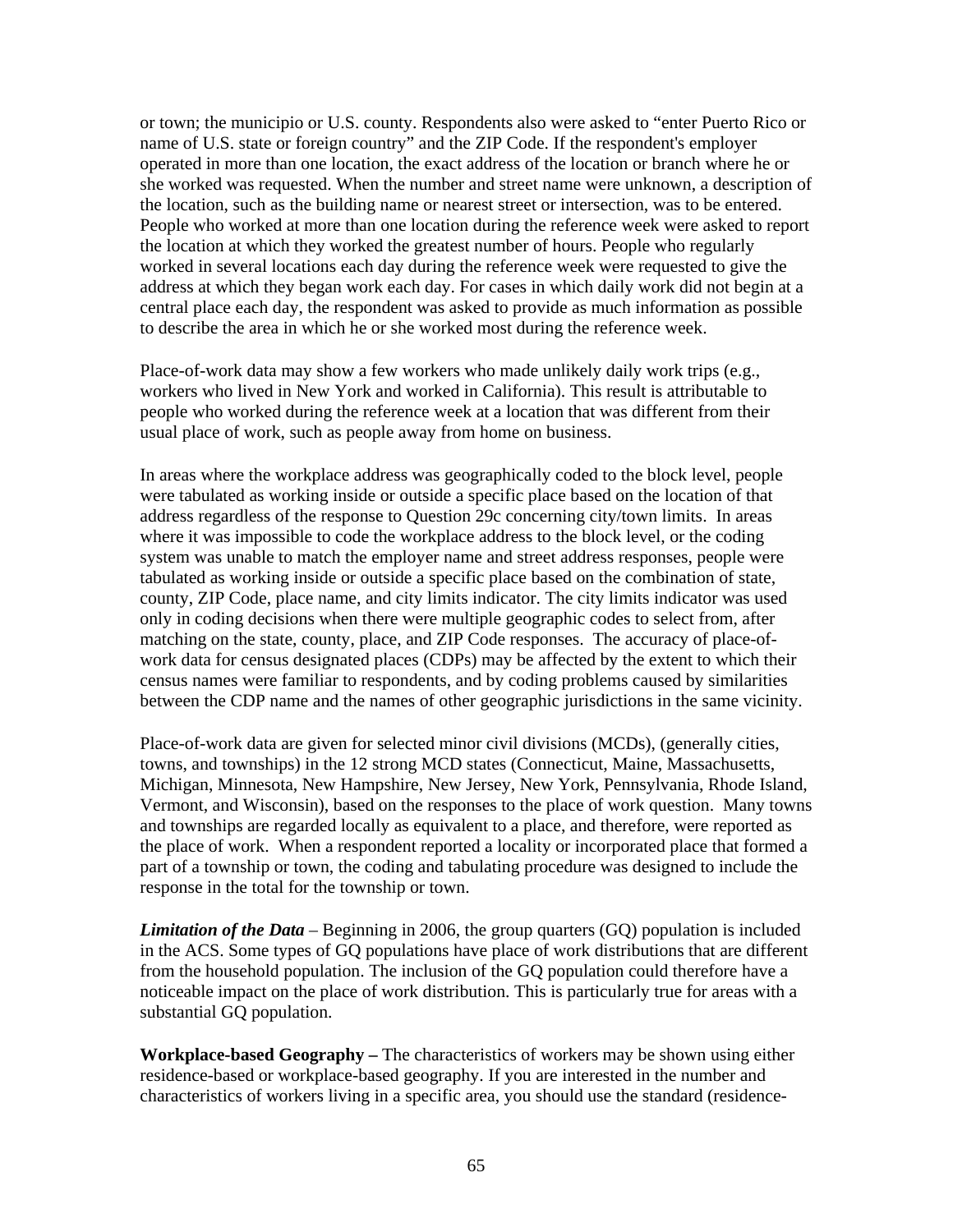based) journey-to-work tables. If you are interested in the number and characteristics of workers who work in a specific area, you should use the workplace-based journey-to-work tables. Because place-of-work information for workers cannot always be specified below the place level, the workplace-based tables are presented only for selected geographic areas.

*Limitation of the Data* – The data on place of work is related to a reference week, that is, the calendar week preceding the date on which the respondents completed their questionnaires or were interviewed. This week is not the same for all respondents because data were collected over a 12-month period. The lack of a uniform reference week means that the place-of-work data reported in the survey will not exactly match the distribution of workplace locations observed or measured during an actual workweek.

The place-of-work data are estimates of people 16 years and over who were both employed and at work during the reference week (including people in the Armed Forces). People who did not work during the reference week but had jobs or businesses from which they were temporarily absent due to illness, bad weather, industrial dispute, vacation, or other personal reasons are not included in the place-of-work data. Therefore, the data on place of work understate the total number of jobs or total employment in a geographic area during the reference week. It also should be noted that people who had irregular, casual, or unstructured jobs during the reference week might have erroneously reported themselves as not working.

The address where the individual worked most often during the reference week was recorded on the questionnaire. If a worker held two jobs, only data about the primary job (the job where one worked the greatest number of hours during the preceding week) was requested. People who regularly worked in several locations during the reference week were requested to give the address at which they began work each day. For cases in which daily work was not begun at a central place each day, the respondent was asked to provide as much information as possible to describe the area in which he or she worked most during the reference week.

Since both the American Community Survey and the decennial censuses are related to a "reference week" that has some variability, the data do not reflect any single week. Since the American Community Survey data are collected over 12 months, the reference week in American Community Survey has a greater range of variation. (See "Reference Week.")

*Question/Concept History –* Starting in 1999, the American Community Survey questions differ from the 1996-1998 questions in that the labels on the write-in spaces were modified to provide clarifications.

The 2004 American Community Survey marked the first time that workplace-based tables were released as a part of a standard census data product.

**Means of Transportation to Work** – The data on means of transportation to work were derived from answers to Question 30, which was asked of people who indicated in Question 28 that they worked at some time during the reference week. (See "Reference Week.") Means of transportation to work refers to the principal mode of travel or type of conveyance that the worker usually used to get from home to work during the reference week.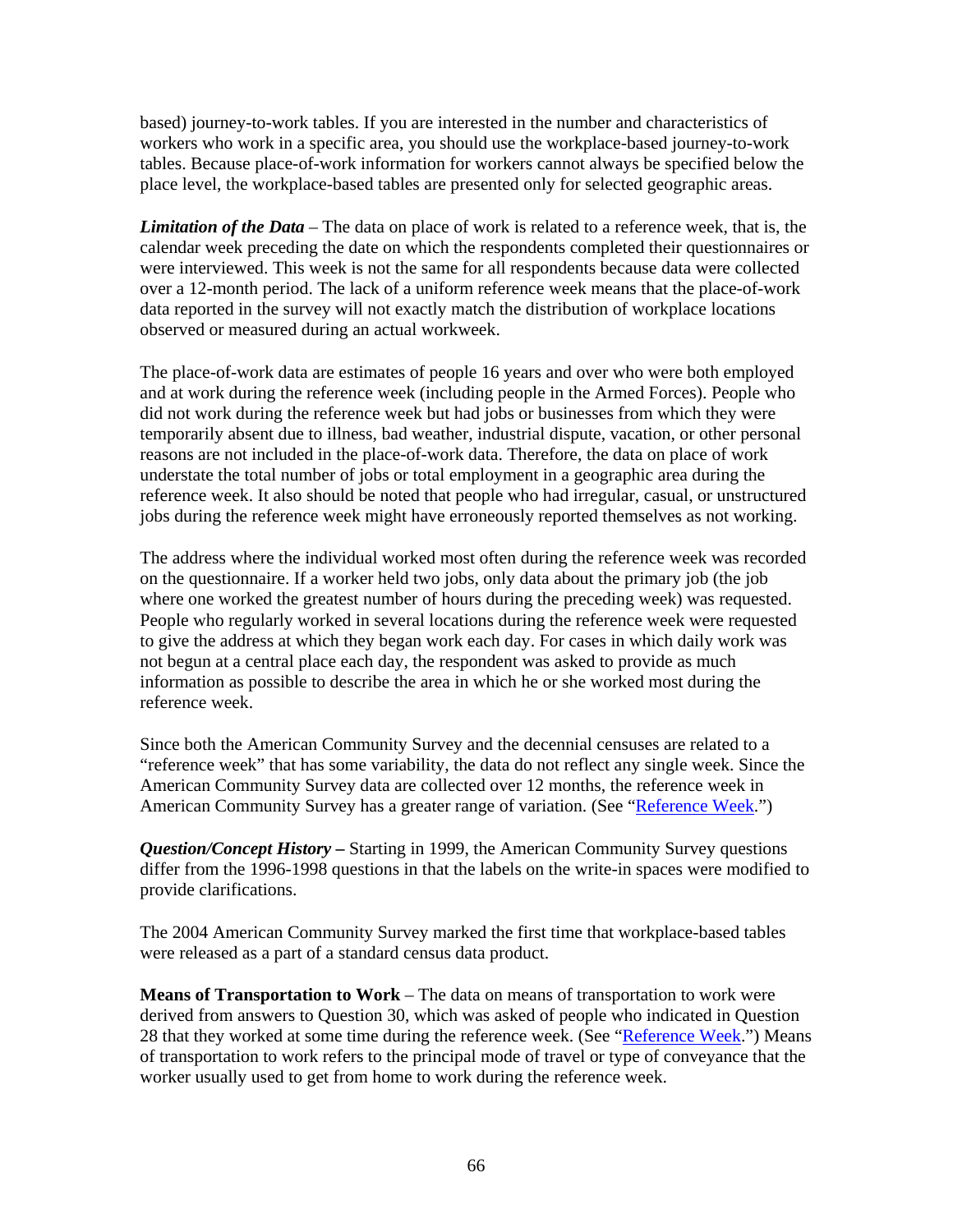People who used different means of transportation on different days of the week were asked to specify the one they used most often, that is, the greatest number of days. People who used more than one means of transportation to get to work each day were asked to report the one used for the longest distance during the work trip. The category, "Car, truck, or van," includes workers using a car (including company cars but excluding taxicabs), a truck of oneton capacity or less, or a van. The category, "Public transportation," includes workers who used a bus or trolley bus, streetcar or trolley car, subway or elevated, railroad, or ferryboat, even if each mode is not shown separately in the tabulation. "Carro público" is included in the public transportation category in Puerto Rico. The category, "Other means," includes workers who used a mode of travel that is not identified separately within the data distribution. The category, "Other means," may vary from table to table, depending on the amount of detail shown in a particular distribution.

The means of transportation data for some areas may show workers using modes of public transportation that are not available in those areas (for example, subway or elevated riders in a metropolitan area where there is no subway or elevated service). This result is largely due to people who worked during the reference week at a location that was different from their usual place of work (such as people away from home on business in an area where subway service was available), and people who used more than one means of transportation each day but whose principal means was unavailable where they lived (for example, residents of nonmetropolitan areas who drove to the fringe of a metropolitan area, and took the commuter railroad most of the distance to work).

*Limitation of the Data* – Beginning in 2006, the group quarters (GQ) population is included in the ACS. Some types of GQ populations have means of transportation distributions that are very different from the household population. The inclusion of the GQ population could therefore have a noticeable impact on the means of transportation to work distribution. This is particularly true for areas with a substantial GQ population.

*Question/Concept History – Beginning in 1999, the American Community Survey questions* differ from the 1996-1998 questions only in the format of the skip instructions. Beginning in 2004, the category, "Public transportation" was tabulated to exclude workers who used taxicab as their means of transportation.

**Private Vehicle Occupancy** – The data on private vehicle occupancy were derived from answers to Question 31. This question was asked of people who indicated in Question28 that they worked at some time during the reference week and who reported in Question 30 that their means of transportation to work was "Car, truck, or van." Data were tabulated for workers 16 years old and over, that is, members of the Armed Forces and civilians who were at work during the reference week. (See "Reference Week.")

Private vehicle occupancy refers to the number of people who usually rode to work in the vehicle during the reference week. The category, "Drove alone," includes people who usually drove alone to work as well as people who were driven to work by someone who then drove back home or to a non-work destination. The category, "Carpooled," includes workers who reported that two or more people usually rode to work in the vehicle during the reference week.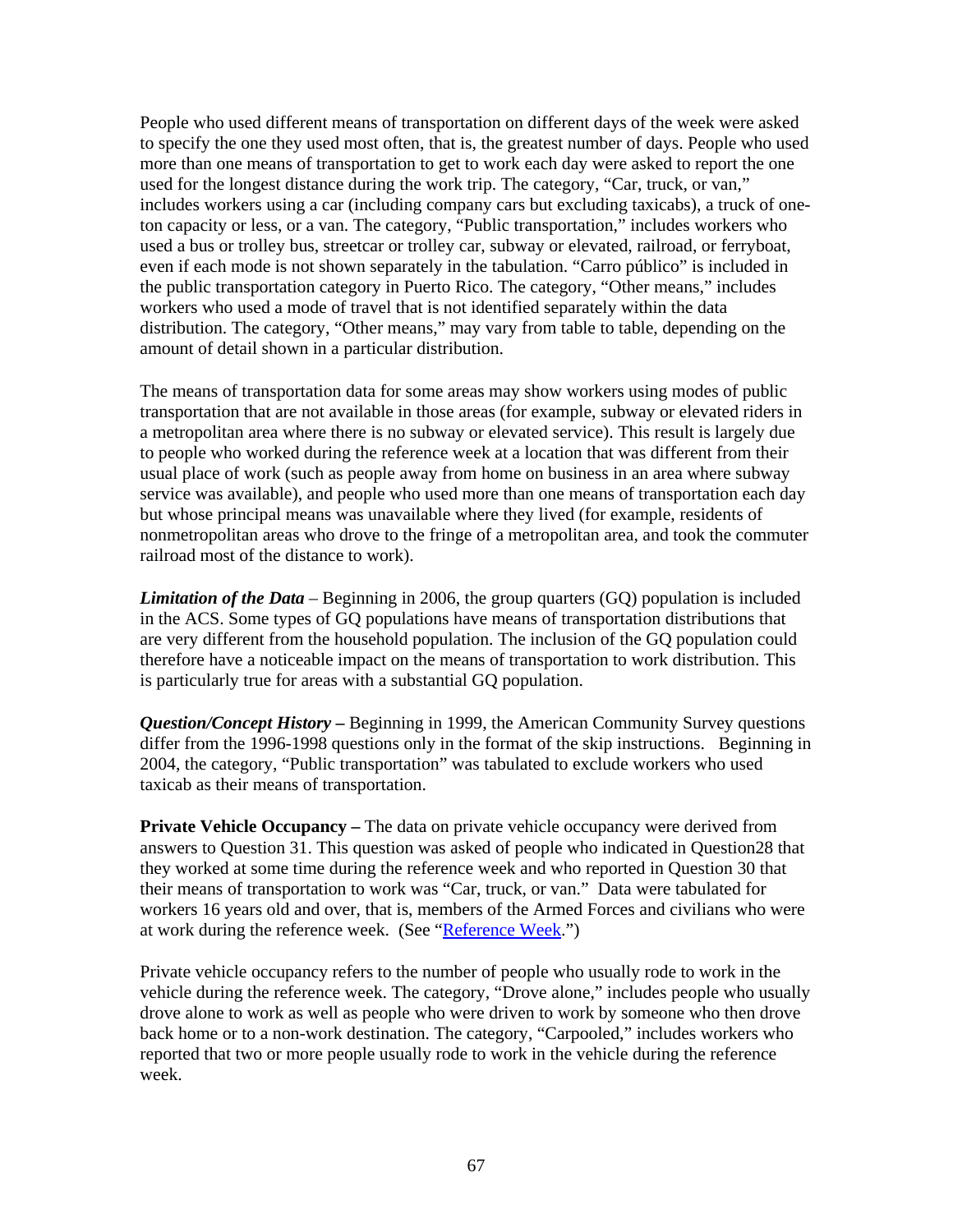*Limitation of the Data* – Beginning in 2006, the Group Quarters (GQ) population is included in the ACS. Some types of GQ populations may have private vehicle occupancy distributions that are different from the household population. The inclusion of the GQ population could therefore have a noticeable impact on the private vehicle occupancy distribution. This is particularly true for areas with a substantial GQ population.

*Question/Concept History* – Beginning in 1999, the American Community Survey questions differ from the 1996-1998 questions only in the format of the skip instructions.

**Workers Per Car, Truck, or Van** – Workers per car, truck, or van is a ratio obtained by dividing the aggregate number of workers who reported using a car, truck, or van to get to work by the number of such vehicles that they used. Workers per car, truck, or van is rounded to the nearest hundredth. This measure also may be known as "Workers per private vehicle."

**Aggregate Number of Vehicles (Car, Truck, or Van) Used in Commuting –** The aggregate number of vehicles used in commuting is derived by counting each person who drove alone as occupying one vehicle, each person who reported being in a two-person carpool as occupying one-half of a vehicle, each person who reported being in a three-person carpool as occupying one-third of a vehicle, and so on, then summing all the vehicles. This aggregate is used in the calculation for "workers per car, truck, or van."

*Question/Concept History – Beginning in 1999, the American Community Survey questions* differ from the 1996-1998 questions only in the format of the skip instructions.

**Time Leaving Home to Go to Work – The data on time leaving home to go to work were** derived from answers to Question 32. This question was asked of people who indicated in Question 28 that they worked at some time during the reference week, and who reported in Question 30 that they worked outside their home. The departure time refers to the time of day that the respondent usually left home to go to work during the reference week. (See "Reference Week.")

*Limitation of the Data – Beginning in 2006, the group quarters (GQ) population is included* in the ACS. Some types of GQ populations may have departure time distributions that are different from the household population. The inclusion of the GQ population could therefore have a noticeable impact on the departure time distribution. This is particularly true for areas with a substantial GQ population.

*Question/Concept History – Beginning in 1999, the American Community Survey questions* differ from the 1996-1998 questions only in the format of the skip instructions.

**Travel Time to Work** – The data on travel time to work were derived from answers to Question 33. This question was asked of people who indicated in Question 28 that they worked at some time during the reference week, and who reported in Question 30 that they worked outside their home. Travel time to work refers to the total number of minutes that it usually took the worker to get from home to work during the reference week. The elapsed time includes time spent waiting for public transportation, picking up passengers in carpools, and time spent in other activities related to getting to work. (See "Reference Week.")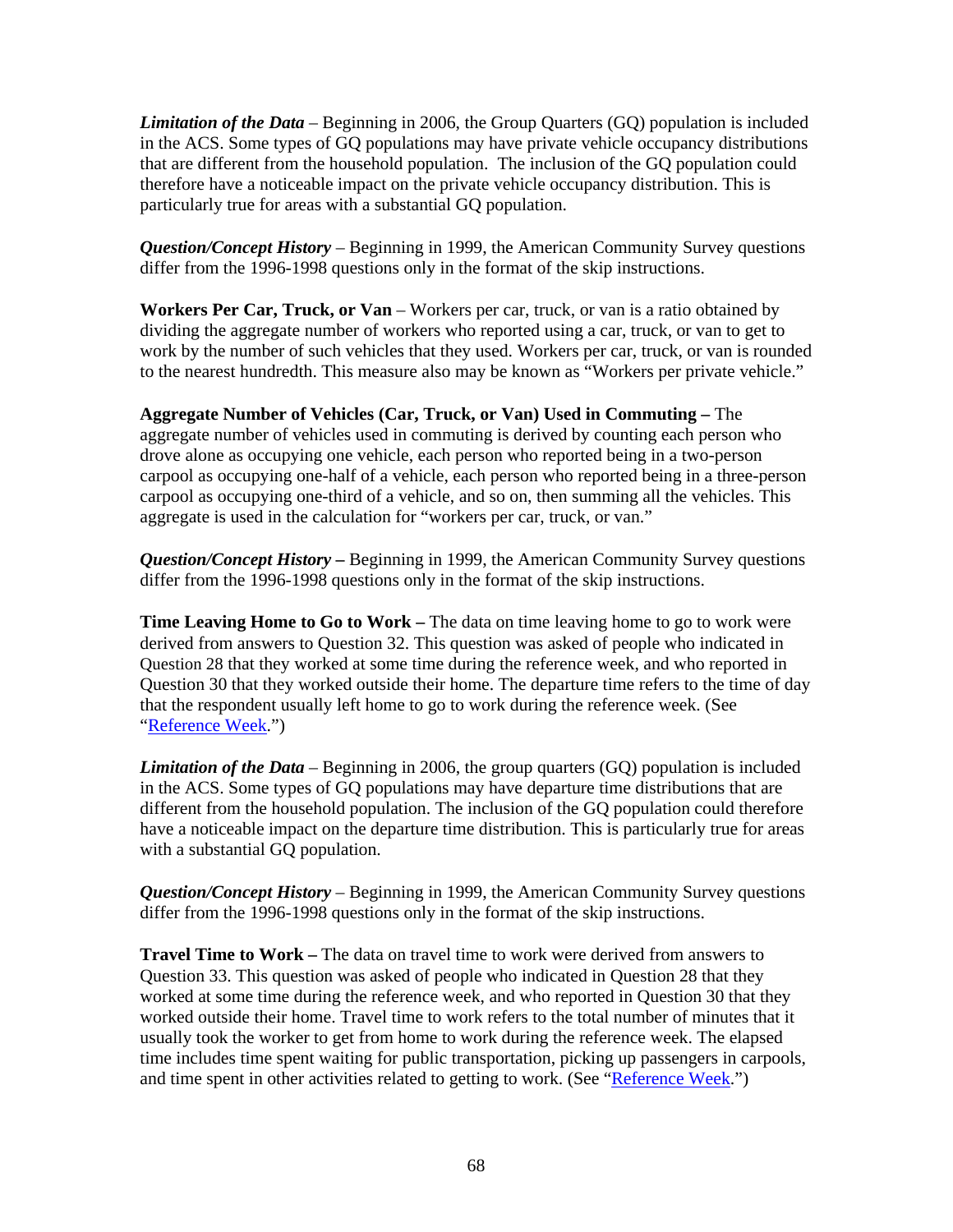**Aggregate Travel Time to Work (in Minutes)** – Aggregate travel time to work is calculated by adding all of the travel times (in minutes) for workers who did not work at home. Aggregate travel times of workers having specific characteristics also are computed. The aggregate travel time is subject to rounding, which means that all cells in a matrix are rounded to the nearest 5 minutes. (For more information, see "Aggregate" under "Derived Measures.")

**Mean Travel Time to Work (in Minutes)** – Mean travel time to work (in minutes) is the average travel time that workers usually took to get from home to work (one way) during the reference week. This measure is obtained by dividing the total number of minutes taken to get from home to work (the aggregate travel time) by the number of workers 16 years old and over who did not work at home. The travel time includes time spent waiting for public transportation, picking up passengers and carpools, and time spent in other activities related to getting to work. Mean travel times of workers having specific characteristics also are computed. For example, the mean travel time of workers traveling 45 or more minutes to work is computed by dividing the aggregate travel time of workers whose travel times were 45 or more minutes by the number of workers whose travel times were 45 or more minutes. The aggregate travel time to work used to calculate mean travel time to work is rounded. (For more information, see "Aggregate Travel Time to Work (in Minutes).") Mean travel time is rounded to the nearest tenth of a minute. (For more information on means, see "Derived Measures.")

*Limitation of the Data – Beginning in 2006, the group quarters (GQ) population is included* in the ACS. Some types of GQ populations have travel time distributions that are different from the household population. The inclusion of the GQ population could therefore have a noticeable impact on the travel time distribution. This is particularly true for areas with a substantial GQ population.

*Question/Concept History –* Beginning in 1999, the American Community Survey questions differ from the 1996-1998 questions only in the format of the skip instructions.

**Time Arriving at Work from Home** – The data on time arriving at work from home were derived from answers to Question 32 (Time Leaving Home to Go to Work) and from answers to Question 33 (Travel Time to Work). These questions were asked of people who indicated in Question 28 that they worked at some time during the reference week, and who reported in Question 30 that they worked outside their home. The arrival time is calculated by adding the travel time to work to the reported time leaving home to go to work. These data are presented with other characteristics of workers at their workplace. (See "Time Leaving Home to Go to Work" and "Travel Time to Work.")

# *Labor Force Status*

See Employment Status

# *Language Spoken at Home and Ability to Speak English*

**Language Spoken at Home –** Data on language spoken at home were derived from answers to the 2008 American Community Survey Questions 13a and 13b. These questions were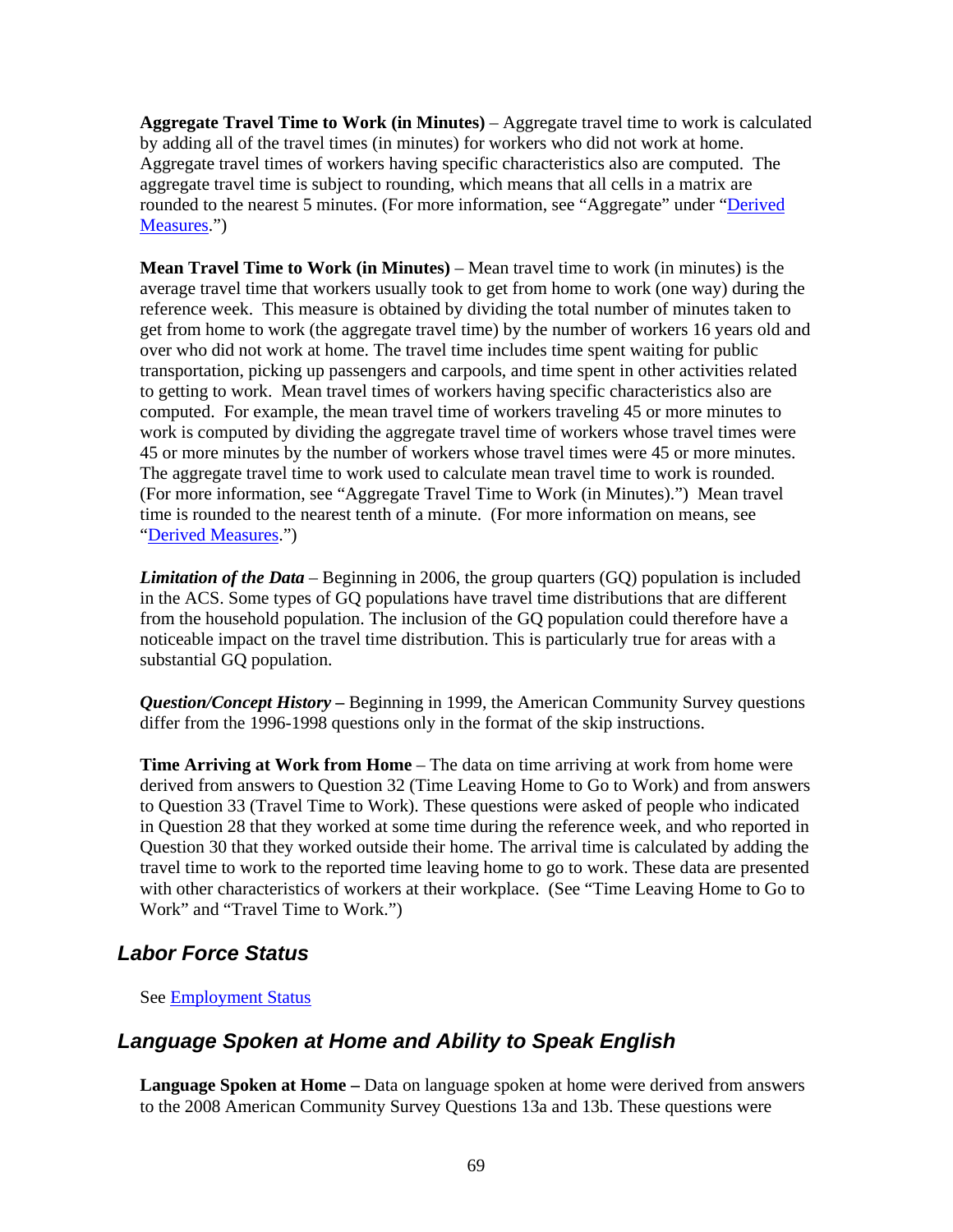asked only of persons 5 years of age and older. Instructions mailed with the American Community Survey questionnaire instructed respondents to mark "Yes" on Question 13a if they sometimes or always spoke a language other than English at home, and "No" if a language was spoken only at school – or if speaking was limited to a few expressions or slang. For Question 13b, respondents printed the name of the non-English language they spoke at home. If the person spoke more than one non-English language, they reported the language spoken most often. If the language spoken most frequently could not be determined, the respondent reported the language learned first.

Questions 13a and 13b referred to languages spoken at home in an effort to measure the current use of languages other than English. This category excluded respondents who spoke a language other than English exclusively outside of the home.

Most respondents who reported speaking a language other than English also spoke English. The questions did not permit a determination of the primary language of persons who spoke both English and another language.

An automated computer system coded write-in responses to Question 13b into more than 380 detailed language categories. This automated procedure compared write-in responses with a master computer code list – which contained approximately 55,000 previously coded language names and variants – and then assigned a detailed language category to each writein response. The computerized matching assured that identical alphabetic entries received the same code. Clerical coding categorized any write-in responses that did not match the computer dictionary. When multiple languages other than English were specified, only the first was coded.

The write-in responses represented the names people used for languages they spoke. They may not have matched the names or categories used by professional linguists. The categories used were sometimes geographic and sometimes linguistic. The following table provides an illustration of the content of the classification schemes used to present language data.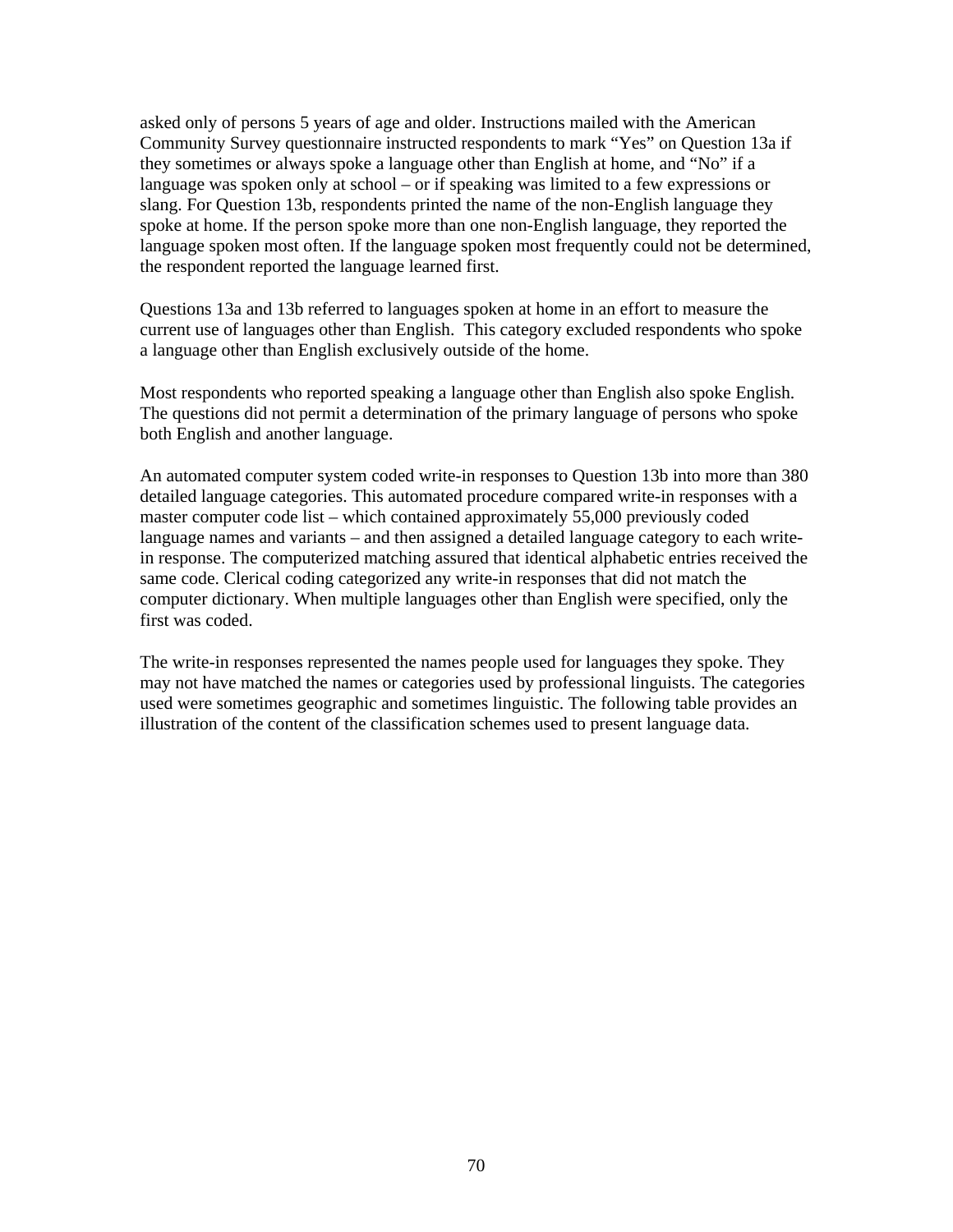**Four and Thirty-Nine Group Classifications of Languages Spoken at Home with Illustrative Examples**

| <b>Four-Group</b><br><b>Classification</b> | <b>Thirty-nine Group</b><br><b>Classification</b> | <b>Examples</b>                                |
|--------------------------------------------|---------------------------------------------------|------------------------------------------------|
| Spanish                                    | Spanish or Spanish Creole                         | Spanish, Ladino, Pachuco                       |
| Other Indo-European<br>languages           | French                                            | French, Cajun, Patois                          |
|                                            | <b>French Creole</b>                              | Haitian Creole                                 |
|                                            | Italian                                           | Italian                                        |
|                                            | Portuguese or Portuguese<br>Creole                | Portuguese, Papia Mentae                       |
|                                            | German                                            | German, Luxembourgian                          |
|                                            | Yiddish                                           | Yiddish                                        |
|                                            | Other West Germanic languages                     | Dutch, Pennsylvania Dutch,<br><b>Afrikaans</b> |
|                                            | Scandinavian languages                            | Danish, Norwegian, Swedish                     |
|                                            | Greek                                             | Greek                                          |
|                                            | Russian                                           | Russian                                        |
|                                            | Polish                                            | Polish                                         |
|                                            | Serbo-Croatian                                    | Serbo-Croatian, Croatian,<br>Serbian           |
|                                            | Other Slavic languages                            | Czech, Slovak, Ukrainian                       |
|                                            | Armenian                                          | Armenian                                       |
|                                            | Persian                                           | Persian                                        |
|                                            | Gujarathi                                         | Gujarathi                                      |
|                                            | Hindi                                             | Hindi                                          |
|                                            | Urdu                                              | Urdu                                           |
|                                            | Other Indic languages                             | Bengali, Marathi, Punjabi,<br>Romany           |
|                                            | Other Indo-European languages                     | Albanian, Gaelic, Lithuanian,<br>Rumanian      |
| Asian and Pacific Island<br>languages      | Chinese                                           | Cantonese, Formosan,<br>Mandarin               |
|                                            | Japanese                                          | Japanese                                       |
|                                            | Korean                                            | Korean                                         |
|                                            | Mon-Khmer, Cambodian                              | Mon-Khmer, Cambodian                           |
|                                            | Hmong                                             | Hmong                                          |
|                                            | Thai                                              | Thai                                           |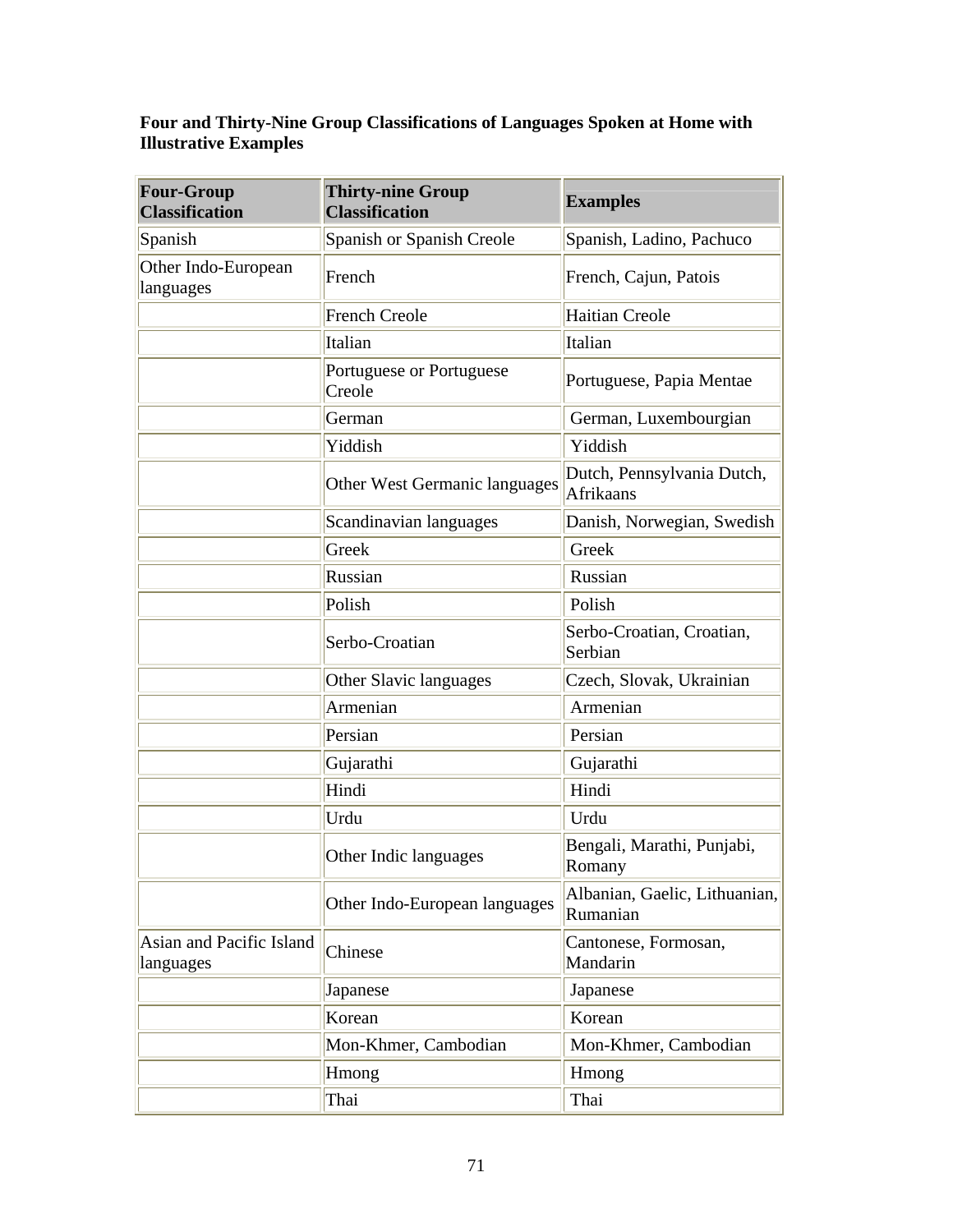|                     | Laotian                                         | Laotian                                                              |
|---------------------|-------------------------------------------------|----------------------------------------------------------------------|
|                     | Vietnamese                                      | Vietnamese                                                           |
|                     | Other Asian languages                           | Dravidian languages<br>(Malayalam, Telugu, Tamil),<br>Turkish        |
|                     | Tagalog                                         | Tagalog                                                              |
|                     | Other Pacific Island languages                  | Chamorro, Hawaiian,<br>Ilocano, Indonesian, Samoan                   |
| All other languages | Navajo                                          | Navajo                                                               |
|                     | <b>Other Native North American</b><br>languages | Apache, Cherokee, Dakota,<br>Pima, Yupik                             |
|                     | Hungarian                                       | Hungarian                                                            |
|                     | Arabic                                          | Arabic                                                               |
|                     | Hebrew                                          | Hebrew                                                               |
|                     | African languages                               | Amharic, Ibo, Twi, Yoruba,<br>Bantu, Swahili, Somali                 |
|                     | Other and unspecified<br>languages              | Syriac, Finnish, Other<br>languages of the Americas,<br>not reported |

**Household Language –** In households where one or more people spoke a language other than English, the household language assigned to all household members was the non-English language spoken by the first person with a non-English language. This assignment scheme ranked household members in the following order: householder, spouse, parent, sibling, child, grandchild, other relative, stepchild, unmarried partner, housemate or roommate, and other nonrelatives. Therefore, a person who spoke only English may have had a non-English household language assigned during tabulations by household language.

**Ability to Speak English –** Respondents who reported speaking a language other than English were asked to indicate their English-speaking ability based on one of the following categories: "Very well," "Well," "Not well," or "Not at all." Ideally, the data on ability to speak English represented a person's perception of their own English-speaking ability. However, because one household member usually completes American Community Survey questionnaires, the responses may have represented the perception of another household member. Respondents were not instructed on how to interpret the response categories in Question 13c.

**Linguistic Isolation –** A linguistically isolated household was one in which all adults had some limitation in communicating English. A household was classified as "linguistically isolated" if, 1.) No household member age 14 years and over spoke only English, and 2). No household member age 14 years and over who spoke another language spoke English "Very well." All members of a linguistically isolated household were tabulated as linguistically isolated, including members under 14 years old who may have spoken only English.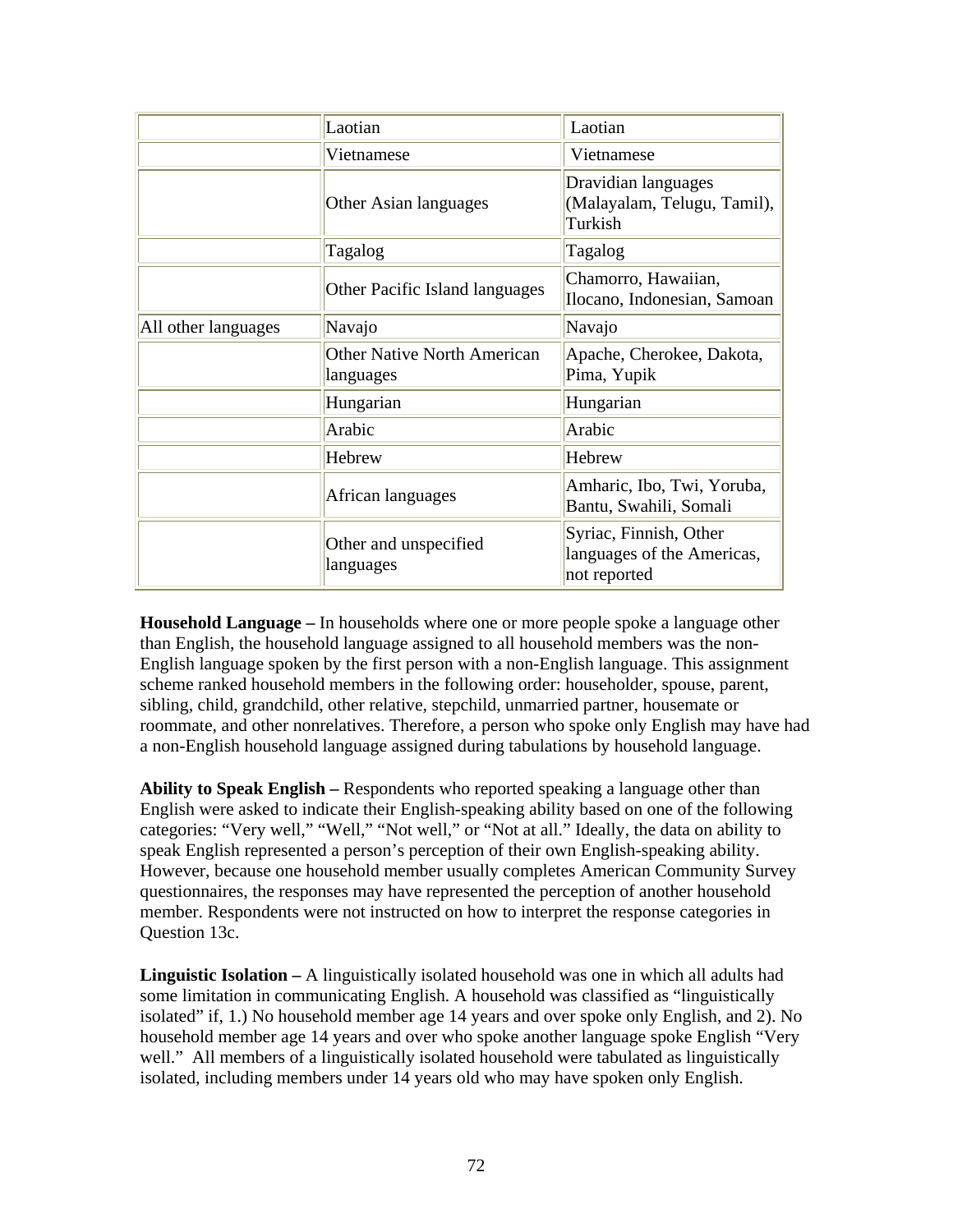*Limitation of the Data* **–** The language question is about current use of a non-English language, not about ability to speak another language or the use of such a language in the past. People who speak a language other than English outside of the home are not reported as speaking a language other than English. Similarly, people whose mother tongue is a non-English language but who do not currently use the language at home do not report the language. Some people who speak a language other than English at home may have first learned that language in school. These people are expected to indicate speaking English "Very well."

The detail in which language names are coded may give a false impression of the linguistic precision of these data. The identifying names used by speakers of a language may reflect ethnic, geographic, or political affiliations, and are not necessarily identical to official linguistic distinctions.

Although there are more than 6,000 languages in the world, the Census Bureau codes all reported languages into approximately 380 categories.

Beginning in 2006, the population in group quarters (GQ) is included in the ACS. Some types of GQ populations may have ability to speak English and language spoken at home distributions that are different from the household population. The inclusion of the GQ population could therefore have a noticeable impact on the ability to speak English and language spoken at home distribution. This is particularly true for areas with a substantial GQ population.

*Question/Concept History–* The minor changes in specific codes starting in 1999 do not affect the tabulations of languages. In the 1996-1998 questionnaire, the examples of languages were listed immediately followed the question "What is this language?" Starting in 1999, the list of languages was moved to below the write-in box.

## *Marital Status/Marital History*

The data on marital status and marital history were derived from answers to Questions 19 through 22. The marital status classification refers to the status at the time of interview. Before 2008, the marital status question was asked of all people. Beginning in 2008, the question on marital status was asked only for people 15 years old and over. People 15 and over were asked whether they were "now married," "widowed," "divorced," "separated," or "never married." Couples who live together (unmarried people, people in common-law marriages) were allowed to report the marital status they considered the most appropriate. When marital status was not reported, it was imputed according to the person's relationship to the householder, sex, and age.

Differences in the number of currently married males and females occur because there is no step in the weighting process to equalize the weighted estimates of husbands and wives.

**Never Married –** Includes all people who have never been married, including people whose only marriage(s) was annulled.

**Ever Married –** Includes people ever married at the time of interview (including those now married, separated, widowed, or divorced).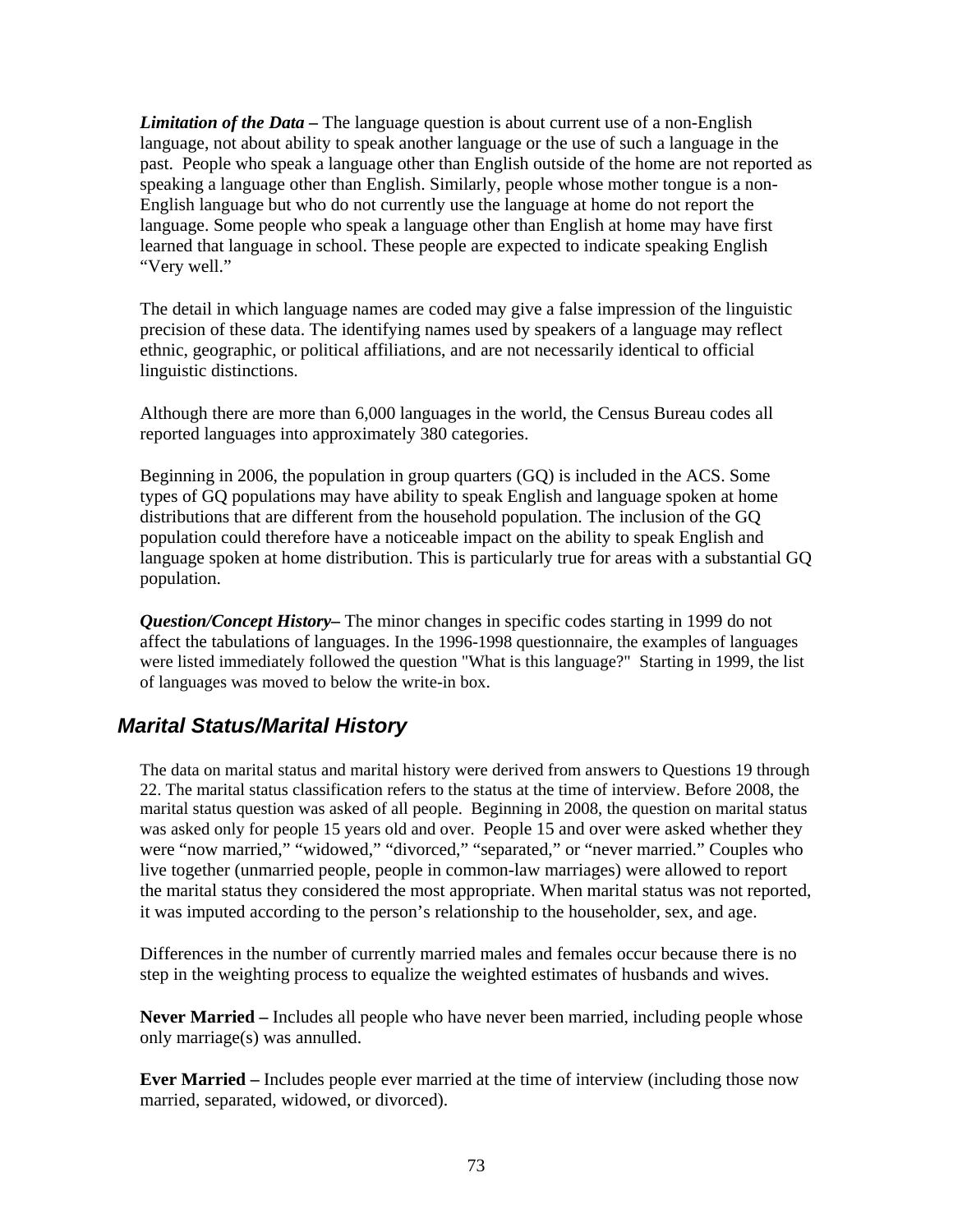**Now Married, Except Separated –** Includes people whose current marriage has not ended through widowhood, divorce, or separation (regardless of previous marital history). The category may also include couples who live together or people in common-law marriages if they consider this category the most appropriate. In certain tabulations, currently married people are further classified as "spouse present" or "spouse absent." For federal definitions, "now married" does not include same-sex married people even if the marriage was performed in a state issuing marriage certificates for same-sex couples. **Separated –** Includes people legally separated or otherwise absent from their spouse because of marital discord. Those without a final divorce decree are classified as "separated." This category also includes people who have been deserted or who have parted because they no longer want to live together but who have not obtained a divorce.

**Widowed –** Includes widows and widowers who have not remarried.

**Divorced –** Includes people who are legally divorced and who have not remarried. Those without a final divorce decree are classified as "separated."

In selected tabulations, data for married and separated people are reorganized and combined with information on the presence of the spouse in the same household.

**Now Married –** All people whose current marriage has not ended by widowhood or divorce. This category includes people defined above as "separated."

- **Spouse Present** Married people whose wife or husband was reported as a member of the same household or same group quarters facility, including those whose spouses may have been temporarily absent for such reasons as travel or hospitalization.
- **Spouse Absent** Married people whose wife or husband was not reported as a member of the same household or the same group quarters facility.
	- o **Separated** Defined above.
	- o **Spouse Absent, Other –** Married people whose wife or husband was not reported as a member of the same household, excluding separated. Included is any person whose spouse was employed and living away from home or in an institution or serving away from home in the Armed Forces.

Differences between the number of currently married males and the number of currently married females occur because of reporting differences and because some husbands and wives have their usual residence in different areas. By definition, the numbers would be the same.

**Median Age at First Marriage** – The median age at first marriage is calculated indirectly by estimating the proportion of young people who will marry during their lifetime, calculating one-half of this proportion, and determining the age (at the time of the survey) of people at this half-way mark by osculatory interpolation. It does not represent the actual median age of the population who married during the calendar year. It is shown to the nearest tenth of a year. Henry S. Shryock and Jacob S. Siegel outline the osculatory procedure in *Methods and Materials of Demography*, First Edition (May 1973), Volume 1, pages 291-296.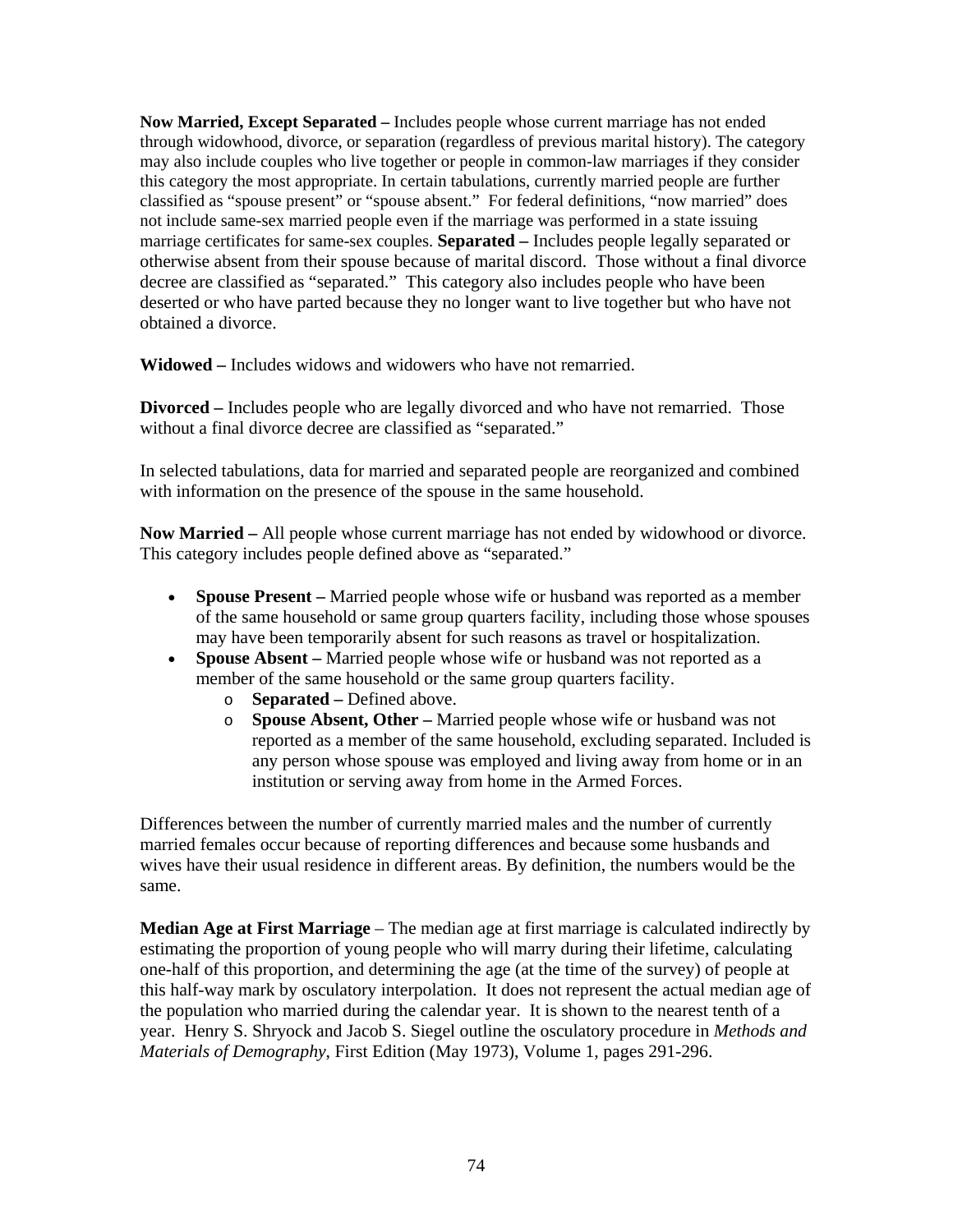**Marital History** -- Beginning in 2008, people 15 years and over who were ever married (currently married, widowed, separated, or divorced) were asked if they had been married, widowed, or divorced in the past 12 months. They were asked how many times (once, two times, three or more times) they have been married, and the year of their last marriage.

*Limitation of the Data* – Beginning in 2006, the population in group quarters (GQ) is included in the ACS. Some types of GQ populations have marital status distributions that are very different from the household population. The inclusion of the GQ population could therefore have a noticeable impact on the marital status distribution. This is particularly true for areas with a substantial GQ population.

*Question/Concept History – The word "current" was dropped from the 1996-1998 question.* Since 1999, the question states, "What is this person's marital status?" The American Community Survey began providing the median age at first marriage with the 2004 data. Data on marital history were first collected in 2008 at the request of the Department of Health and Human Services to provide more detailed annual information on the marital status of the population. Before 2008, the marital status question was asked of all people and only tabulated for those 15 and over. In 2008, marital status was moved from the basic demographic section, at the beginning of the ACS questionnaire, to the detailed person section - a part of the questionnaire where questions were asked of only people 15 and over. The marital history questions follow the marital status question on the questionnaire.

## *Means of Transportation to Work*

See Journey to Work

### *Migration*

See Residence 1 Year Ago

### *Native Population*

The native population includes anyone who was a U.S. citizen or a U.S. national at birth. This includes respondents who indicated they were born in the United States, Puerto Rico, a U.S. Island Area (such as Guam), or abroad of American (U.S. citizen) parent or parents. See Citizenship Status.

### *Nativity*

See Place of Birth

### *Nativity of Parent*

Nativity of parent indicates the nativity (native or foreign born) of the parent(s) of children living in a family or subfamily with one or more parents present in the household. It applies to "own children," that is, never married children under 18 years of age living with one or more of their parents. (See also "Own Child.") The nativity of the child's parent(s) is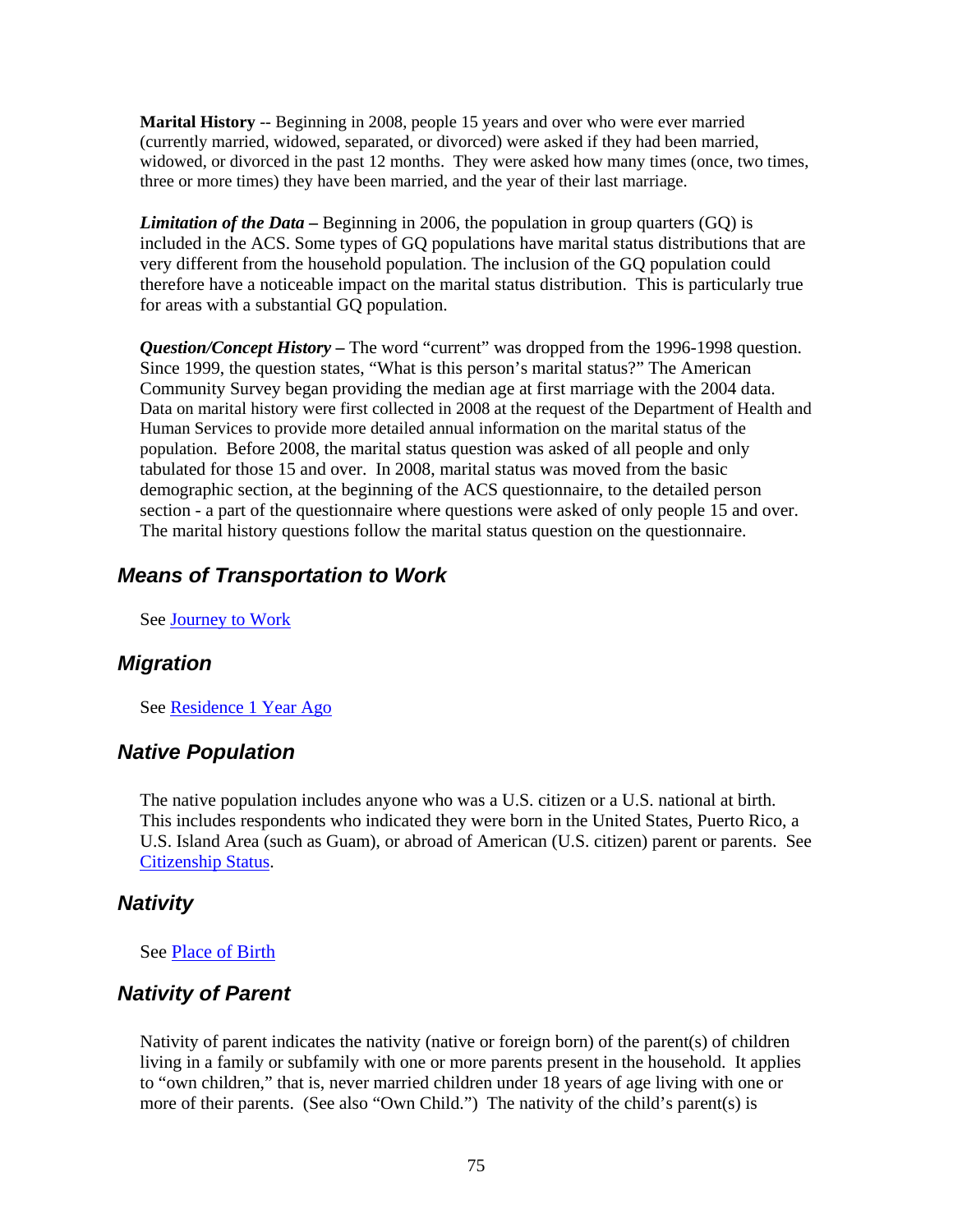determined by the citizenship status of the parent(s). A person is considered native if he/she is a native United States citizen at birth, and foreign born if he/she is not a United States citizen at birth. (See also "Place of Birth.")

*Comparability –* No comparable data were published in prior to 2006. However, prior years do include the nativity and relationship data from which "nativity of parent" was created.

*Limitation of the Data –* Nativity of parent does not provide information about children over the age of 18 who may live in the same household as their parents, or children of any age who live apart from their parents.

## *Occupation*

See **Industry**, Occupation, and Class of Worker

## *Own Children*

See Household Type and Relationship

## *Period of Military Service*

See Veteran Status

## *Persons in Family*

See Household Type and Relationship

## *Persons in Household*

See Household Type and Relationship

## *Place of Birth*

The data on place of birth were derived from answers to Question 7. Respondents were asked to select one of two categories: (1) in the United States, or (2) outside the United States. In the American Community Survey, respondents selecting category (1) were then asked to report the name of the state while respondents selecting category (2) were then asked to report the name of the foreign country, or Puerto Rico, Guam, etc. In the Puerto Rico Community Survey, respondents selecting category (1) were also asked to report the name of the state, while respondents selecting category (2) were then asked to print Puerto Rico or the name of the foreign country, or U.S. Virgin Islands, Guam, etc. People not reporting a place of birth were assigned the state or country of birth of another family member, or were allocated the response of another individual with similar characteristics. People born outside the United States were asked to report their place of birth according to current international boundaries. Since numerous changes in boundaries of foreign countries have occurred in the last century, some people may have reported their place of birth in terms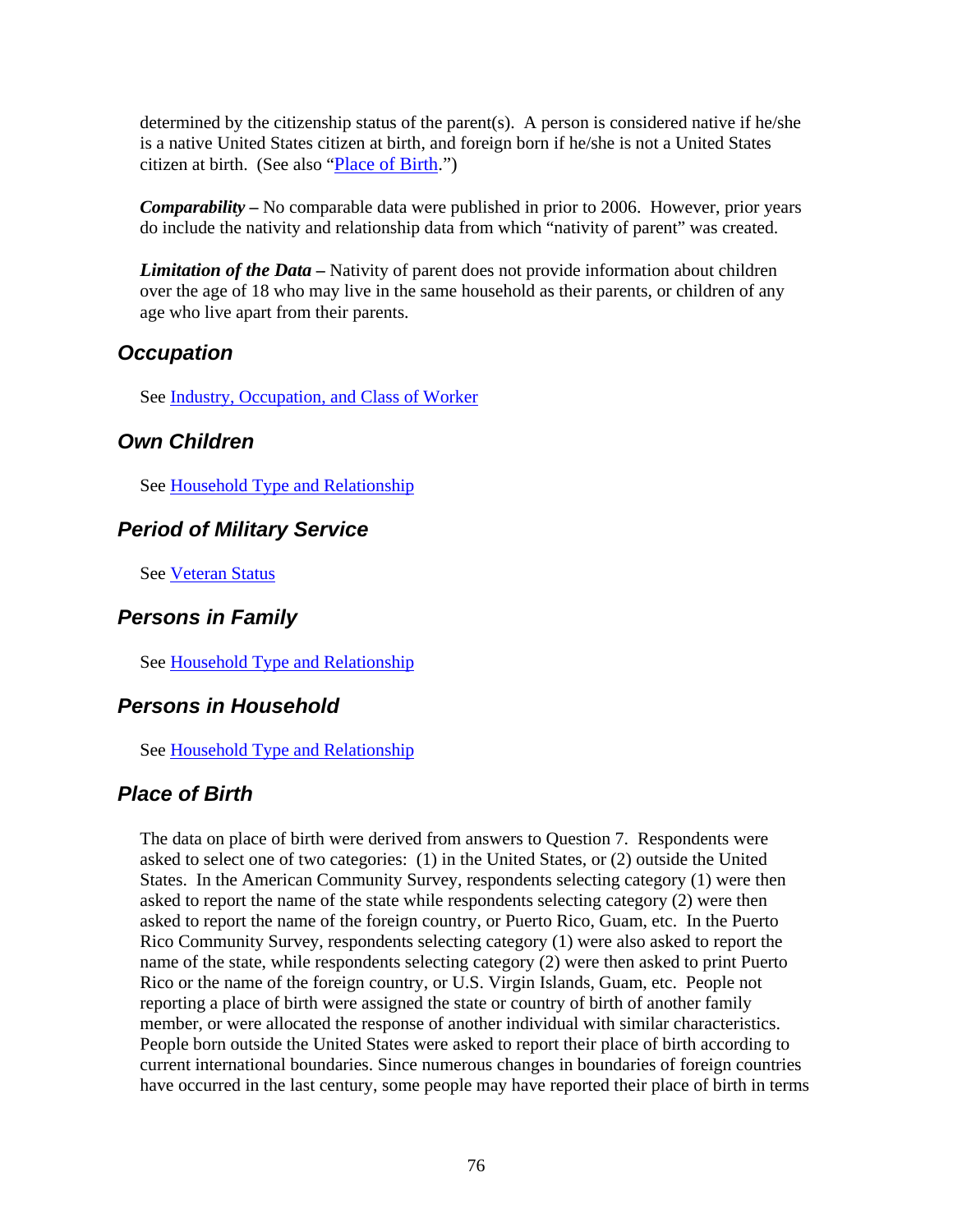of boundaries that existed at the time of their birth or emigration, or in accordance with their own national preference.

**Nativity –** Information on place of birth and citizenship status was used to classify the population into two major categories: native and foreign born.

**Native –** The native population includes anyone who was a U.S. citizen at birth. The native population includes those born in the United States, Puerto Rico, American Samoa, Guam, the Northern Marianas, or the U.S. Virgin Islands, as well as those born abroad of at least one U.S. citizen parent. The native population is divided into the following groups: people born in the state in which they resided at the time of the survey; people born in a different state, by region; people born in Puerto Rico or one of the U.S. Island Areas; and people born abroad with at least one U.S. citizen parent. (See also "Citizenship Status.")

**Foreign Born –** The foreign-born population includes anyone who was not a U.S. citizen at birth. This includes respondents who indicated they were a U.S. citizen by naturalization or not a U.S. citizen. (See also "Citizenship Status.")

The foreign-born population is shown by selected area, country, or region of birth. The places of birth shown in data products were chosen based on the number of respondents who reported that area or country of birth.

*Limitation of the Data* – Beginning in 2006, the group quarters (GQ) population is included in the ACS. Some types of GQ populations may have place of birth distributions that are different from the household population. The inclusion of the GQ population could therefore have a noticeable impact on the place of birth distribution. This is particularly true for areas with a substantial GQ population.

*Question/Concept History –* The 1996-1998 American Community Survey question asked respondents to write in the U.S. state, territory, commonwealth or foreign country where this person was born. Beginning in 1999, the question asked "Where was this person born?" and provided two check-boxes, each with a write-in space.

## *Place of Work*

See Journey to Work

## *Poverty Status in the Past 12 Months*

Poverty statistics in ACS products adhere to the standards specified by the Office of Management and Budget in Statistical Policy Directive 14. The Census Bureau uses a set of dollar value thresholds that vary by family size and composition to determine who is in poverty. Further, poverty thresholds for people living alone or with nonrelatives (unrelated individuals) vary by age (under 65 years or 65 years and older). The poverty thresholds for two-person families also vary by the age of the householder. If a family's total income is less than the dollar value of the appropriate threshold, then that family and every individual in it are considered to be in poverty. Similarly, if an unrelated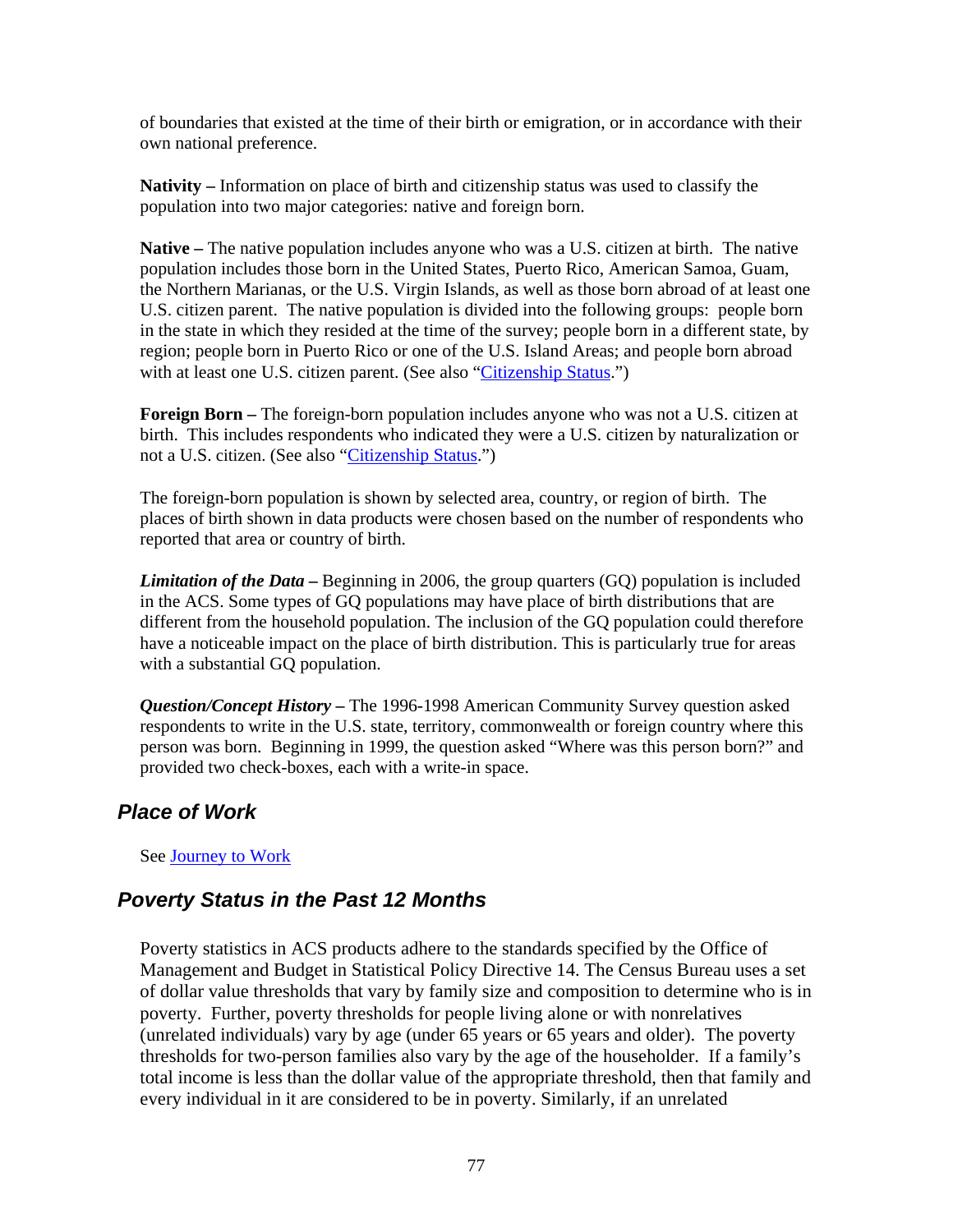individual's total income is less than the appropriate threshold, then that individual is considered to be in poverty.

### **How the Census Bureau Determines Poverty Status**

In determining the poverty status of families and unrelated individuals, the Census Bureau uses thresholds (income cutoffs) arranged in a two-dimensional matrix. The matrix consists of family size (from one person to nine or more people) cross-classified by presence and number of family members under 18 years old (from no children present to eight or more children present). Unrelated individuals and two-person families are further differentiated by age of reference person (RP) (under 65 years old and 65 years old and over).

To determine a person's poverty status, one compares the person's total family income in the last 12 months with the poverty threshold appropriate for that person's family size and composition (see example below). If the total income of that person's family is less than the threshold appropriate for that family, then the person is considered "below the poverty level," together with every member of his or her family. If a person is not living with anyone related by birth, marriage, or adoption, then the person's own income is compared with his or her poverty threshold. The total number of people below the poverty level is the sum of people in families and the number of unrelated individuals with incomes in the last 12 months below the poverty threshold.

Since ACS is a continuous survey, people respond throughout the year. Because the income questions specify a period covering the last 12 months, the appropriate poverty thresholds are determined by multiplying the base-year poverty thresholds (1982) by the average of the monthly inflation factors for the 12 months preceding the data collection. See the table below titled "Poverty Thresholds in 1982, by Size of Family and Number of Related Children Under 18 Years (Dollars)," for appropriate base thresholds. See the table "The 2008 Poverty Factors" for the appropriate adjustment based on interview month.

For example, consider a family of three with one child under 18 years of age, interviewed in July 2008 and reporting a total family income of \$14,000 for the last 12 months (July 2007 to June 2008). The base year (1982) threshold for such a family is \$7,765, while the average of the 12 inflation factors is 2.19359. Multiplying \$7,765 by 2.19359 determines the appropriate poverty threshold for this family type, which is \$17,033. Comparing the family's income of \$14,000 with the poverty threshold shows that the family and all people in the family are considered to have been in poverty. The only difference for determining poverty status for unrelated individuals is that the person's individual total income is compared with the threshold rather than the family's income.

### **The 2008 Poverty Factors:**

| Interview<br>Month | Poverty Factors |
|--------------------|-----------------|
| January            | 2.14841         |
| February           | 2.15589         |
| March              | 2.16297         |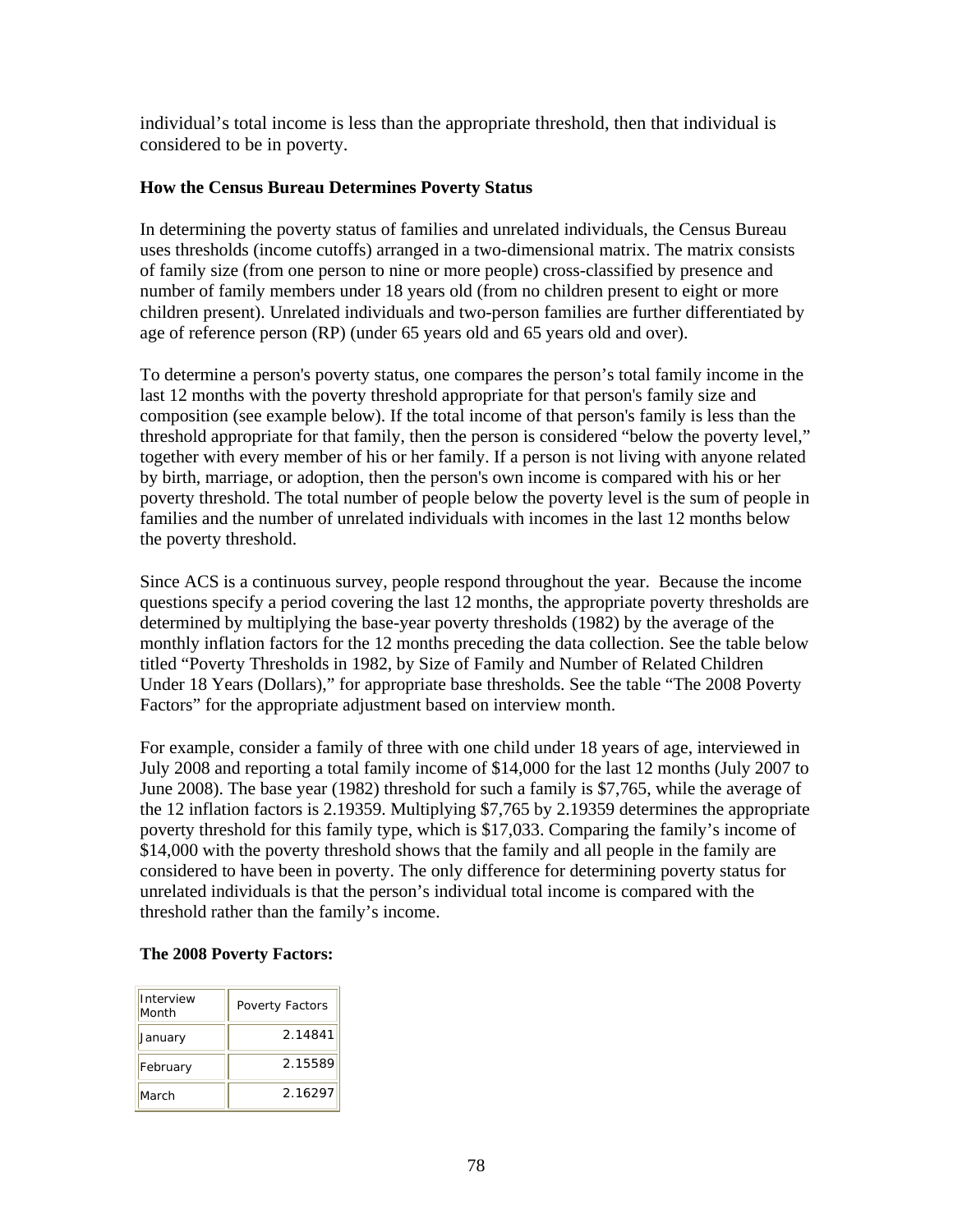| April     | 2.17003 |
|-----------|---------|
| May       | 2.17705 |
| June      | 2.18455 |
| July      | 2.19359 |
| August    | 2.20366 |
| September | 2.21330 |
| October   | 2.22219 |
| November  | 2.22879 |
| December  | 2.23073 |

### **Poverty Thresholds in 1982, by Size of Family and Number of Related Children Under 18 Years Old (Dollars)**

| Size of family unit                  | Related children under 18 years |              |       |                                                         |        |      |            |       |                  |  |  |
|--------------------------------------|---------------------------------|--------------|-------|---------------------------------------------------------|--------|------|------------|-------|------------------|--|--|
|                                      | None                            | One          | Two   | Three                                                   | Four   | Five | <b>Six</b> | Seven | Eight or<br>more |  |  |
| One person (unrelated<br>individual) |                                 |              |       |                                                         |        |      |            |       |                  |  |  |
| Under 65 years                       | 5,019                           |              |       |                                                         |        |      |            |       |                  |  |  |
| 65 years and over                    | 4,626                           |              |       |                                                         |        |      |            |       |                  |  |  |
| Two persons                          |                                 |              |       |                                                         |        |      |            |       |                  |  |  |
| Householder under 65 years           | 6,459                           | 6,649        |       |                                                         |        |      |            |       |                  |  |  |
| Householder 65 years and<br>over     | 5,831                           | 6,624        |       |                                                         |        |      |            |       |                  |  |  |
| Three persons                        | 7,546                           | 7,765        | 7,772 |                                                         |        |      |            |       |                  |  |  |
| Four persons                         |                                 | 9,950 10,112 | 9,783 | 9,817                                                   |        |      |            |       |                  |  |  |
| Five persons                         |                                 |              |       | 11,999 12,173 11,801 11,512                             | 11,336 |      |            |       |                  |  |  |
| Six persons                          |                                 |              |       | 13,801 13,855 13,570 13,296 12,890 12,649               |        |      |            |       |                  |  |  |
| Seven persons                        |                                 |              |       | 15,879 15,979 15,637 15,399 14,955 14,437 13,869        |        |      |            |       |                  |  |  |
| Eight persons or more                |                                 |              |       | 17,760 17,917 17,594 17,312 16,911 16,403 15,872 15,738 |        |      |            |       |                  |  |  |
| Nine persons or more                 |                                 |              |       | 21,364 21,468 21,183 20,943 20,549 20,008 19,517 19,397 |        |      |            |       | 18,649           |  |  |

*Source: U.S. Census Bureau* 

**Individuals for Whom Poverty Status is Determined –** Poverty status was determined for all people except institutionalized people, people in military group quarters, people in college dormitories, and unrelated individuals under 15 years old. These groups were excluded from the numerator and denominator when calculating poverty rates.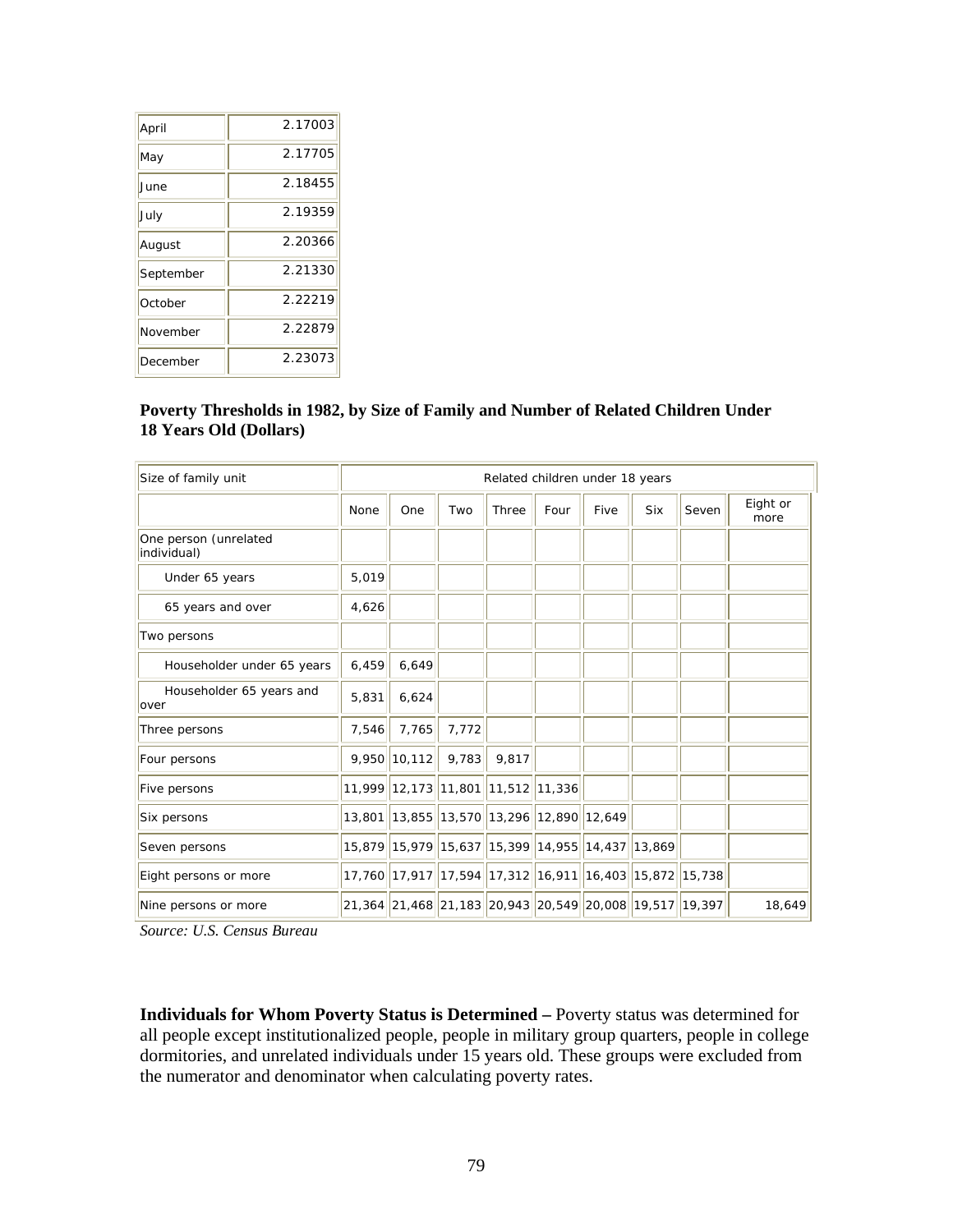**Specified Poverty Levels –** For various reasons, the official poverty definition does not satisfy all the needs of data users. Therefore, some of the data reflect the number of people below different percentages of the poverty thresholds. These specified poverty levels are obtained by multiplying the official thresholds by the appropriate factor. Using the previous example cited (a family of three with one related child under 18 years responding in July 2008), the dollar value of 125 percent of the poverty threshold was \$ 21,291 (\$ 17,033x 1.25).

**Income Deficit –** Income deficit represents the difference between the total income in the last 12 months of families and unrelated individuals below the poverty level and their respective poverty thresholds. In computing the income deficit, families reporting a net income loss are assigned zero dollars and for such cases the deficit is equal to the poverty threshold.

This measure provides an estimate of the amount, which would be required to raise the incomes of all poor families and unrelated individuals to their respective poverty thresholds. The income deficit is thus a measure of the degree of the impoverishment of a family or unrelated individual. However, please use caution when comparing the average deficits of families with different characteristics. Apparent differences in average income deficits may, to some extent, be a function of differences in family size.

**Aggregate Income Deficit –** Aggregate income deficit refers only to those families or unrelated individuals who are classified as below the poverty level. It is defined as the group (e.g., type of family) sum total of differences between the appropriate threshold and total family income or total personal income. Aggregate income deficit is subject to rounding, which means that all cells in a matrix are rounded to the nearest hundred dollars. (For more information, see "Aggregate" under "Derived Measures.")

**Mean Income Deficit –** Mean income deficit represents the amount obtained by dividing the total income deficit for a group below the poverty level by the number of families (or unrelated individuals) in that group. (The aggregate used to calculate mean income deficit is rounded. For more information, see "Aggregate Income Deficit.") As mentioned above, please use caution when comparing mean income deficits of families with different characteristics, as apparent differences may, to some extent, be a function of differences in family size. Mean income deficit is rounded to the nearest whole dollar. (For more information on means, see "Derived Measures.")

### *Question/Concept History –*

**Derivation of the Current Poverty Measure –** When the original poverty definition was developed in 1964 by the Social Security Administration (SSA), it focused on family food consumption. The U.S. Department of Agriculture (USDA) used its data about the nutritional needs of children and adults to construct food plans for families. Within each food plan, dollar amounts varied according to the total number of people in the family and the family's composition, that is, the number of children within each family. The cheapest of these plans, the Economy Food Plan, was designed to address the dietary needs of families on an austere budget.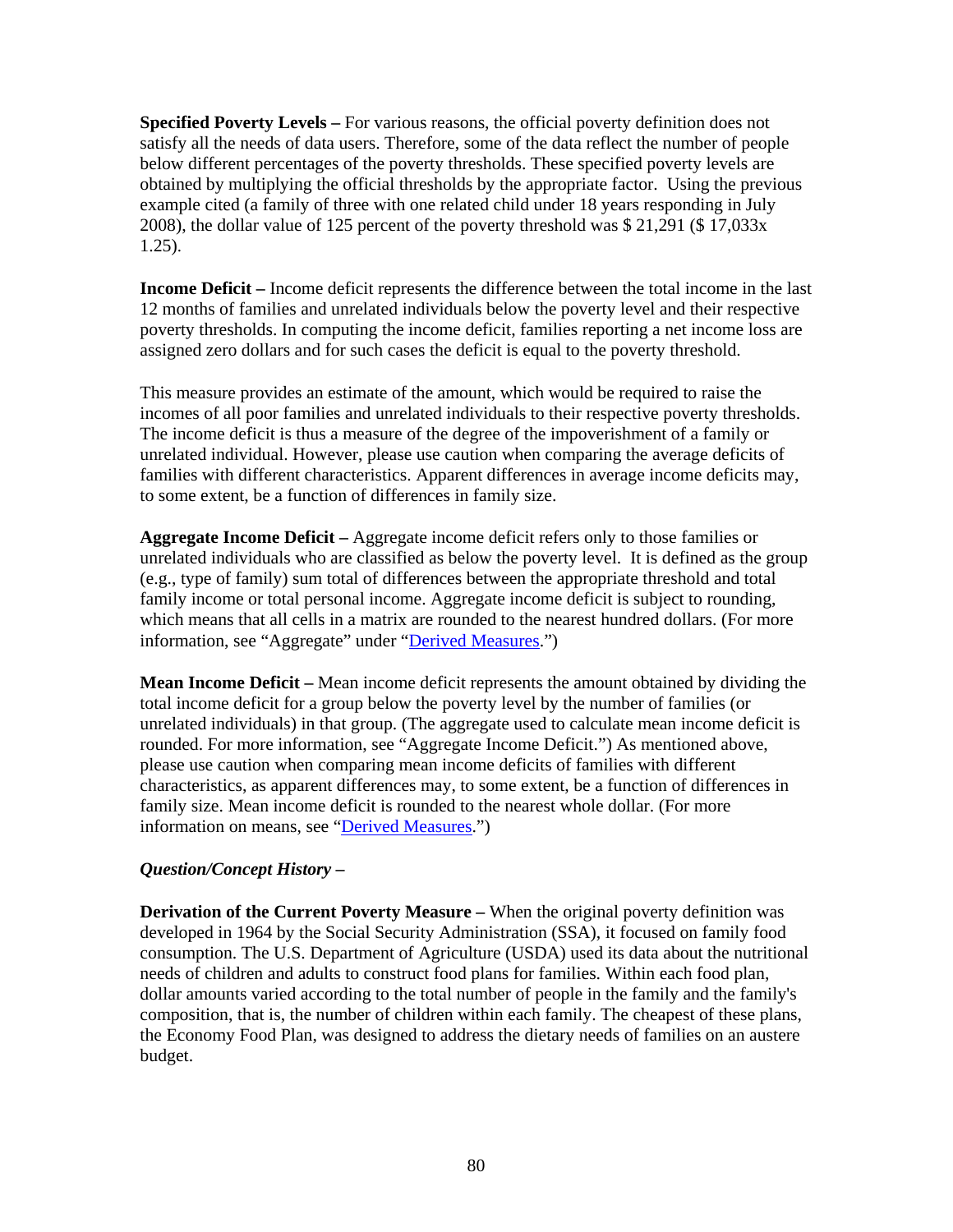Since the USDA's 1955 Food Consumption Survey showed that families of three or more people across all income levels spent roughly one-third of their income on food, the SSA multiplied the cost of the Economy Food Plan by three to obtain dollar figures for total family income. These dollar figures, with some adjustments, later became the official poverty thresholds. Since the Economy Food Plan budgets varied by family size and composition, so too did the poverty thresholds. For two-person families, the thresholds were adjusted by slightly higher factors because those households had higher fixed costs. Thresholds for unrelated individuals were calculated as a fixed proportion of the corresponding thresholds for two-person families.

The poverty thresholds are revised annually to allow for changes in the cost of living as reflected in the Consumer Price Index for All Urban Consumers (CPI-U). The poverty thresholds are the same for all parts of the country; they are not adjusted for regional, state, or local variations in the cost of living*.* 

*Comparability –* Because of differences in survey methodology (questionnaire design, method of data collection, sample size, etc.), the poverty rate estimates obtained from American Community Survey data may differ from those reported in the Current Population Survey, Annual Social and Economic Supplement, and those reported in Census 2000. Please refer to <http://www.census.gov/hhes/www/poverty/newguidance.html> for more details.

### **Poverty Status of Households in the Past 12 Months**

Since poverty is defined at the family level and not the household level, the poverty status of the household is determined by the poverty status of the householder. Households are classified as poor when the total income of the householder's family in the last 12 months is below the appropriate poverty threshold. (For nonfamily householders, their own income is compared with the appropriate threshold.) The income of people living in the household who are unrelated to the householder is not considered when determining the poverty status of a household, nor does their presence affect the family size in determining the appropriate threshold. The poverty thresholds vary depending upon three criteria: size of family, number of children, and, for one- and two- person families, age of the householder.

*Limitation of the Data* – Beginning in 2006, the population in group quarters (GQ) is included in the ACS. The part of the group quarters population in the poverty universe (for example, people living in group homes or those living in agriculture workers' dormitories) is many times more likely to be in poverty than people living in households. Direct comparisons of the data would likely result in erroneous conclusions about changes in the poverty status of all people in the poverty universe.

## *Private Vehicle Occupancy*

See Journey to Work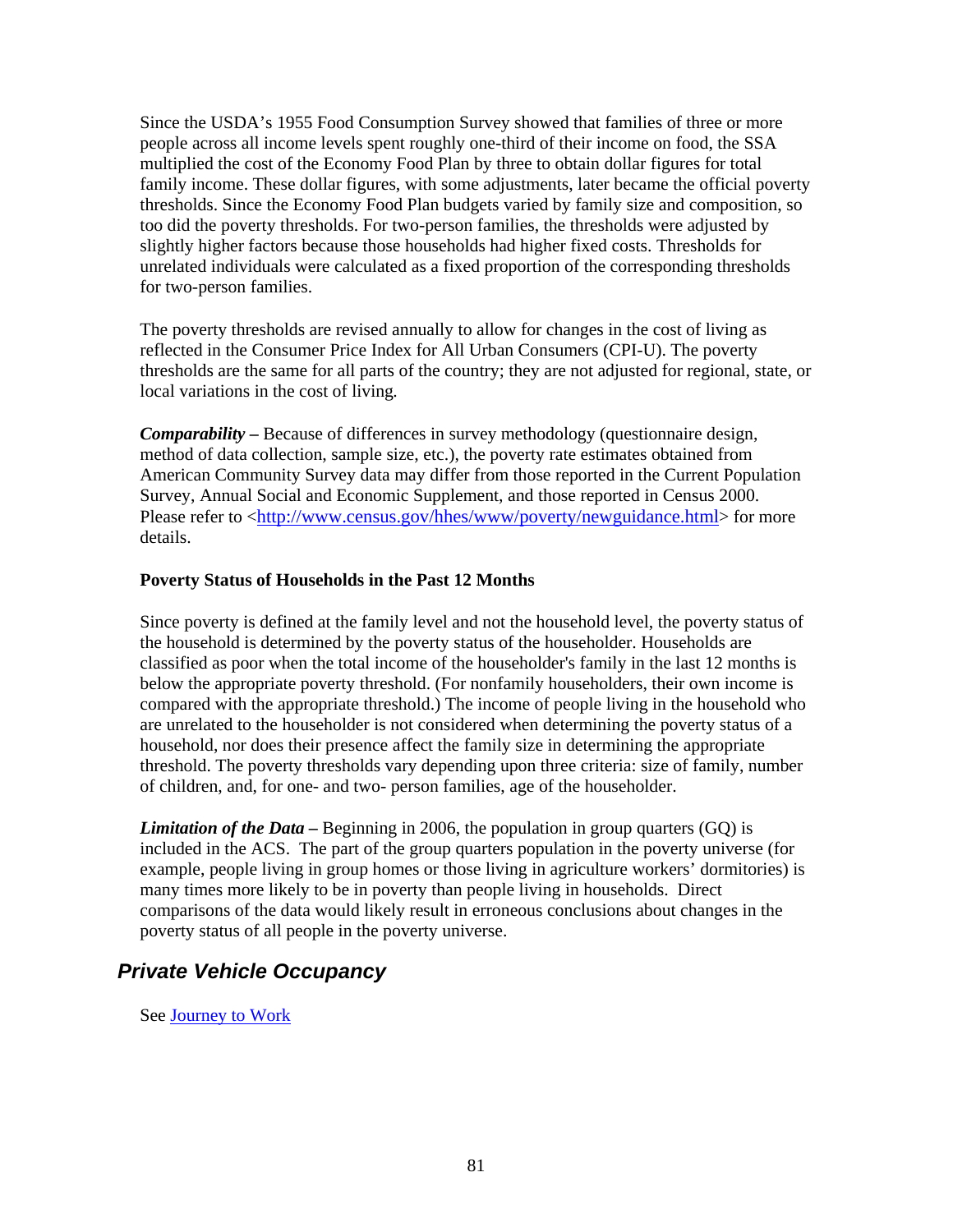### *Race*

The data on race were derived from answers to Question 6. The Census Bureau collects race data in accordance with guidelines provided by the U.S. Office of Management and Budget (OMB), and these data are based on self-identification. The racial categories included in the American Community Survey questionnaire generally reflect a social definition of race recognized in this country, and not an attempt to define race biologically, anthropologically, or genetically. In addition, it is recognized that the categories of the race item include racial and national origin or socio-cultural groups. People may choose to report more than one race to indicate their racial mixture, such as "American Indian" *and* "White." People who identify their origin as Hispanic, Latino, or Spanish may be of any race.

The racial classifications used by the Census Bureau adhere to the October 30, 1997, *Federal Register* Notice entitled, "*Revisions to the Standards for the Classification of Federal Data on Race and Ethnicity,"* issued by the Office of Management and Budget (OMB). These standards govern the categories used to collect and present federal data on race and ethnicity. The OMB requires five minimum categories (White, Black or African American, American Indian or Alaska Native, Asian, and Native Hawaiian or Other Pacific Islander) for race. The race categories are described below with a sixth category, "Some other race," added with OMB approval. In addition to the five race groups, the OMB also states that respondents should be offered the option of selecting one or more races.

If an individual did not provide a race response, the race or races of the householder or other household members were assigned using specific rules of precedence of household relationship. For example, if race was missing for a son or daughter in the household, then either the race or races of the householder, another child, or the spouse of the householder were assigned. If race was not reported for anyone in the household, the race or races of a householder in a previously processed household were assigned. This procedure is a variation of the general imputation procedures described in "Accuracy of the Data."

**White –** A person having origins in any of the original peoples of Europe, the Middle East, or North Africa. It includes people who indicate their race as "White" or report entries such as Irish, German, Italian, Lebanese, Near Easterner, Arab, or Polish.

**Black or African American –** A person having origins in any of the Black racial groups of Africa. It includes people who indicate their race as "Black, African American, or Negro," or provide written entries such as African American, Afro-American, Kenyan, Nigerian, or Haitian.

**American Indian or Alaska Native –** A person having origins in any of the original peoples of North and South America (including Central America) and who maintain tribal affiliation or community attachment. It includes people who classified themselves as described below.

*American Indian Tribe or Alaska Native.* Respondents who identified themselves as "American Indian or Alaska Native" were asked to report their enrolled or principal tribe. Therefore, tribal data in tabulations reflect the written entries reported on the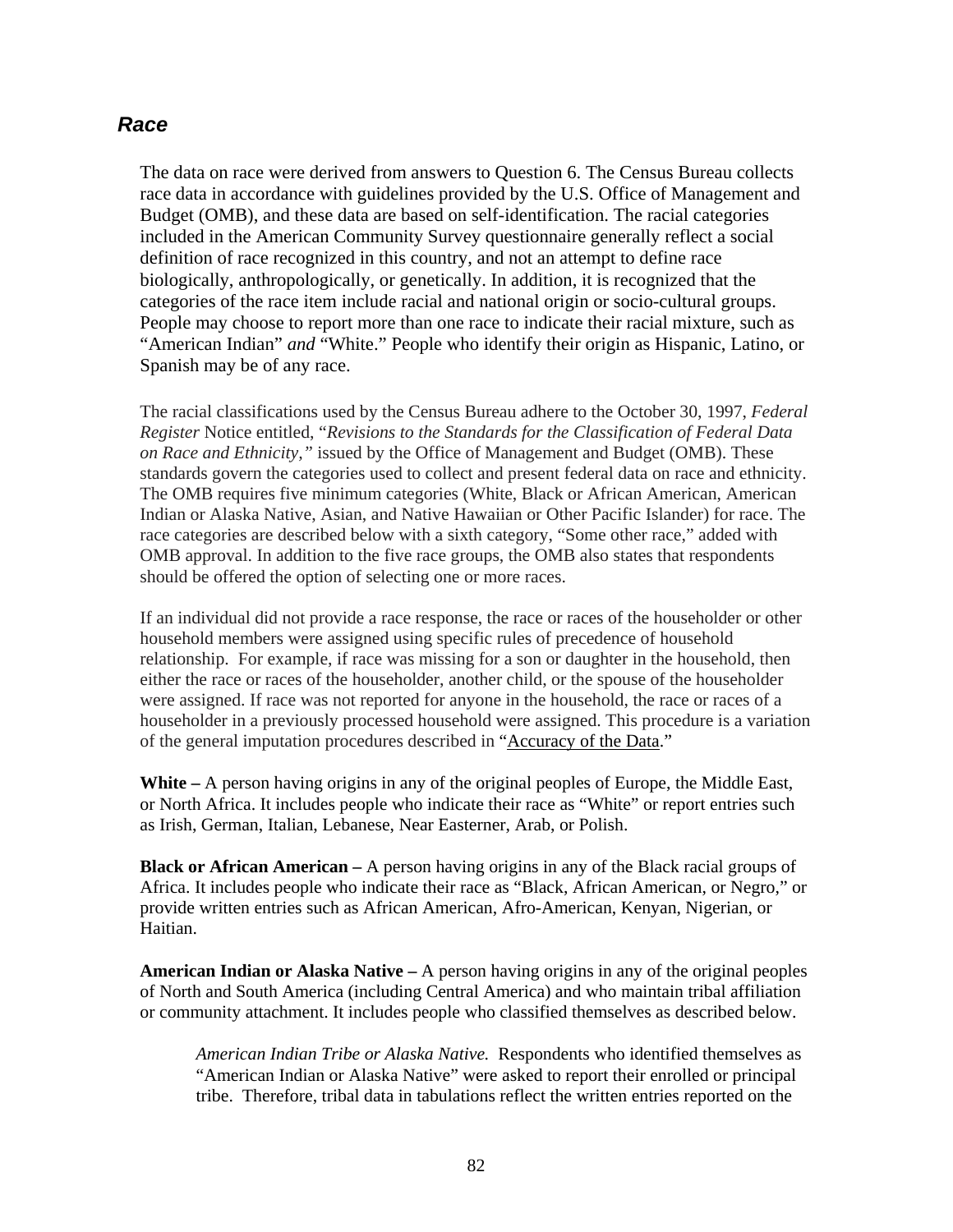questionnaires. Some of the entries (for example, Metlakatla Indian Community and Umatilla) represent reservations or a confederation of tribes on a reservation. The information on tribe is based on self-identification and therefore does not reflect any designation of federally- or state-recognized tribe. The information for the American Community Survey was derived from the American Indian and Alaska Native Tribal Classification List for the 1990 census that was updated for Census 2000 and the ACS based on the annual *Federal Register* notice entitled "Indian Entities Recognized and Eligible to Receive Services From the United States Bureau of Indian Affairs," Department of the Interior, Bureau of Indian Affairs, issued by the Office of Management and Budget.

**Asian –** A person having origins in any of the original peoples of the Far East, Southeast Asia, or the Indian subcontinent including, for example, Cambodia, China, India, Japan, Korea, Malaysia, Pakistan, the Philippine Islands, Thailand, and Vietnam. It includes "Asian Indian," "Chinese," "Filipino," "Korean," "Japanese," "Vietnamese," and "Other Asian."

*Asian Indian* Includes people who indicate their race as "Asian Indian" or identified themselves as Bengalese, Bharat, Dravidian, East Indian, or Goanese.

*Chinese –*Includes people who indicate their race as "Chinese" or who identify themselves as Cantonese, or Chinese American. In some tabulations, written entries of Taiwanese are included with Chinese while in others they are shown separately.

*Filipino –*Includes people who indicate their race as "Filipino" or who report entries such as Philipino, Philipine, or Filipino American.

*Japanese –*Includes people who indicate their race as "Japanese" or who report entries such as Nipponese or Japanese American.

*Korean* –Includes people who indicate their race as "Korean" or who provide a response of Korean American.

*Vietnamese* –Includes people who indicate their race as "Vietnamese" or who provide a response of Vietnamese American.

*Cambodian –*Includes people who provide a response such as Cambodian or Cambodia.

*Hmong* –Includes people who provide a response such as Hmong, Laohmong, or Mong.

*Laotian* –Includes people who provide a response such as Laotian, Laos, or Lao.

*Thai –*Includes people who provide a response such as Thai, Thailand, or Siamese.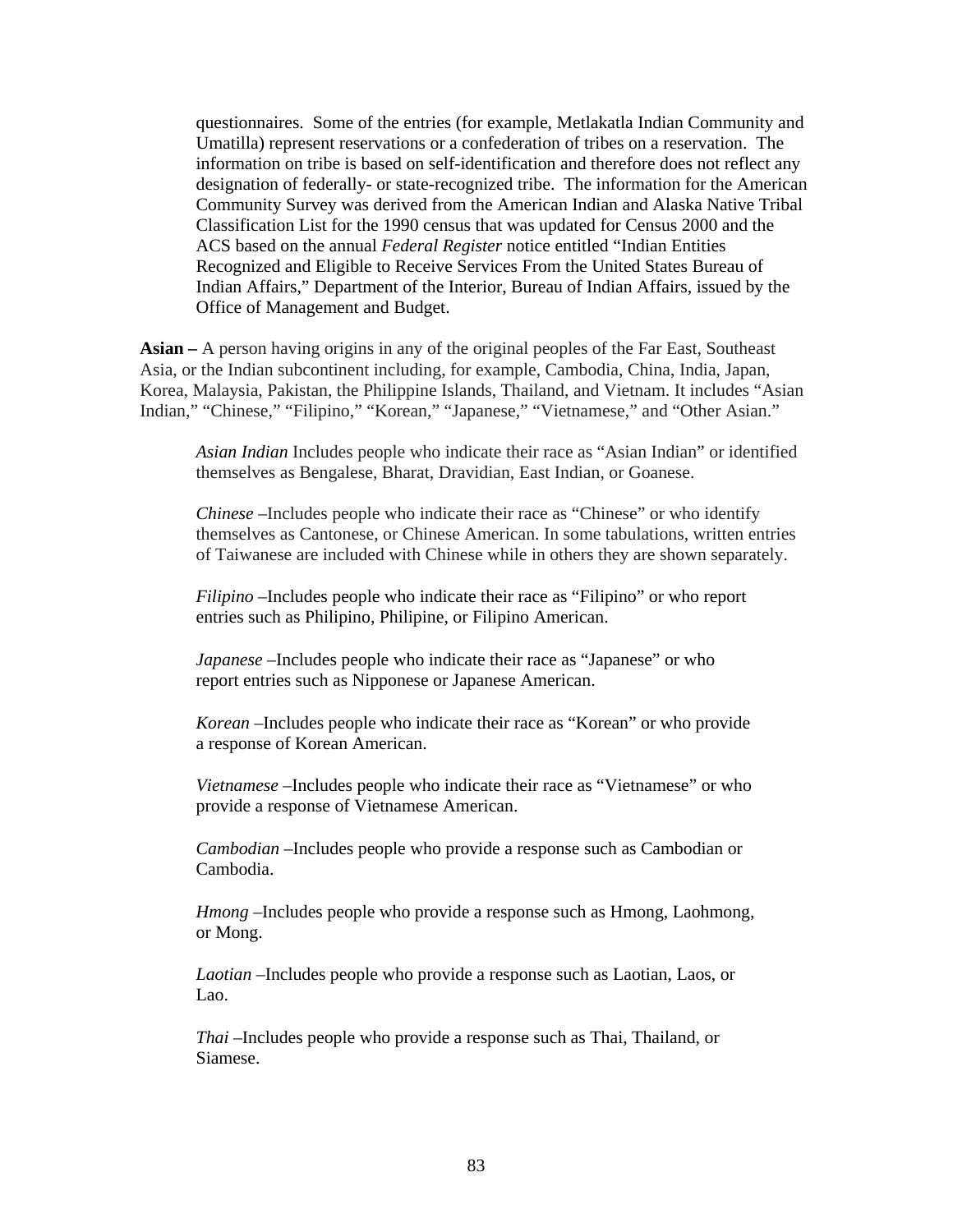*Other Asian –*. Includes people who provide a write-in response of an Asian group, such as Bangladeshi, Bhutanese, Burmese, Indochinese, Indonesian, Iwo Jiman, Madagascar, Malaysian, Maldivian, Nepalese, Okinawan, Pakistani, Singaporean, Sri Lankan, or Other Asian, not specified.

**Native Hawaiian or Other Pacific Islander –** A person having origins in any of the original peoples of Hawaii, Guam, Samoa, or other Pacific Islands. It includes people who indicate their race as "Native Hawaiian," "Guamanian or Chamorro," "Samoan," and "Other Pacific Islander."

*Native Hawaiian* Includes people who indicate their race as "Native Hawaiian" or who identify themselves as "Part Hawaiian" or "Hawaiian."

*Guamanian or Chamorro –*Includes people who indicate their race as such, including written entries of Guam or Chamorro.

*Samoan* –Includes people who indicate their race as "Samoan" or who identify themselves as American Samoan or Western Samoan.

*Other Pacific Islander* –Includes people who provide a write-in response of a Pacific Islander group such as Carolinian; Chuukese (Trukese); Fijian; Kosraean; Melanesian; Micronesian; Northern Mariana Islander; Palauan; Papua New Guinean; Pohnpeian; Polynesian; Solomon Islander; Tahitian; Tokelauan; Tongan; Yapese; or Other Pacific Islander, not specified.

Three Pacific Islander cultural groups are identified in the base tables: Melanesian, which includes Fijian; Micronesian, which includes Guamanian and Chamorro; and Polynesian, which includes Native Hawaiian, Samoan, and Tongan.

**Some Other Race –** Includes all other responses not included in the "White," "Black or African American," "American Indian or Alaska Native," "Asian," and "Native Hawaiian or Other Pacific Islander" race categories described above. Respondents providing write-in entries such as multiracial, mixed, interracial, or a Hispanic/Latino group (for example, Mexican, Puerto Rican, or Cuban) in the "Some other race" write-in space are included in this category.

**Two or More Races –** People may have chosen to provide two or more races either by checking two or more race response check boxes, by providing multiple responses, or by some combination of check boxes and write-in responses. The race response categories shown on the questionnaire are collapsed into the five minimum races identified by the OMB, and the Census Bureau's "Some other race" category. For data product purposes, "Two or More Races" refers to combinations of two or more of the following race categories:

- 1. White
- 2. Black or African American
- 3. American Indian and Alaska Native
- 4. Asian
- 5. Native Hawaiian and Other Pacific Islander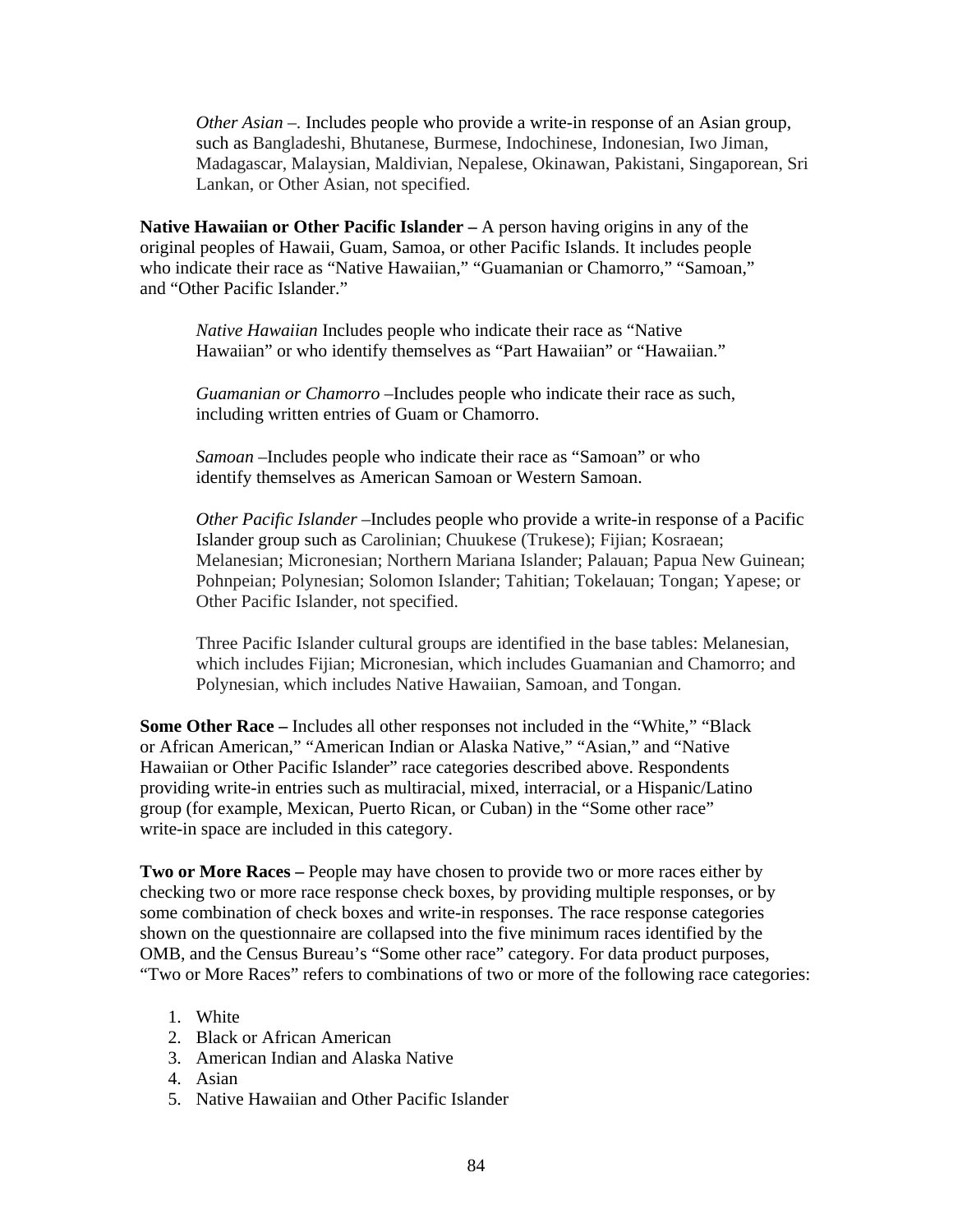6. Some other race

There are 57 possible combinations (see below) involving the race categories shown above. Thus, according to this approach, a response of "White" and "Asian" was tallied as two or more races, while a response of "Japanese" and "Chinese" was not because "Japanese" and "Chinese" are both Asian responses.

### **Two or More Races (57 Possible Specified Combinations)**

- 1. White; Black or African American
- 2. White; American Indian and Alaska Native
- 3. White; Asian
- 4. White; Native Hawaiian and Other Pacific Islander
- 5. White; Some other race
- 6. Black or African American; American Indian and Alaska Native
- 7. Black or African American; Asian
- 8. Black or African American; Native Hawaiian and Other Pacific Islander
- 9. Black or African American; Some other race
- 10. American Indian and Alaska Native; Asian
- 11. American Indian and Alaska Native; Native Hawaiian and Other Pacific Islander
- 12. American Indian and Alaska Native; Some other race
- 13. Asian; Native Hawaiian and Other Pacific Islander
- 14. Asian; Some other race
- 15. Native Hawaiian and Other Pacific Islander; Some other race
- 16. White; Black or African American; American Indian and Alaska Native
- 17. White; Black or African American; Asian
- 18. White; Black or African American; Native Hawaiian and Other Pacific Islander
- 19. White; Black or African American; Some other race
- 20. White; American Indian and Alaska Native; Asian
- 21. White; American Indian and Alaska Native; Native Hawaiian and Other Pacific Islander
- 22. White; American Indian and Alaska Native; Some other race
- 23. White; Asian; Native Hawaiian and Other Pacific Islander
- 24. White; Asian; Some other race
- 25. White; Native Hawaiian and Other Pacific Islander; Some other race
- 26. Black or African American; American Indian and Alaska Native; Asian
- 27. Black or African American; American Indian and Alaska Native; Native Hawaiian and Other Pacific Islander
- 28. Black or African American; American Indian and Alaska Native; Some other race
- 29. Black or African American; Asian; Native Hawaiian and Other Pacific Islander
- 30. Black or African American; Asian; Some other race
- 31. Black or African American; Native Hawaiian and Other Pacific Islander; Some other race
- 32. American Indian and Alaska Native; Asian; Native Hawaiian and Other Pacific Islander
- 33. American Indian and Alaska Native; Asian; Some other race
- 34. American Indian and Alaska Native; Native Hawaiian and Other Pacific Islander; Some other race
- 35. Asian; Native Hawaiian and Other Pacific Islander; Some other race
- 36. White; Black or African American; American Indian and Alaska Native; Asian
- 37. White; Black or African American; American Indian and Alaska Native; Native Hawaiian and Other Pacific Islander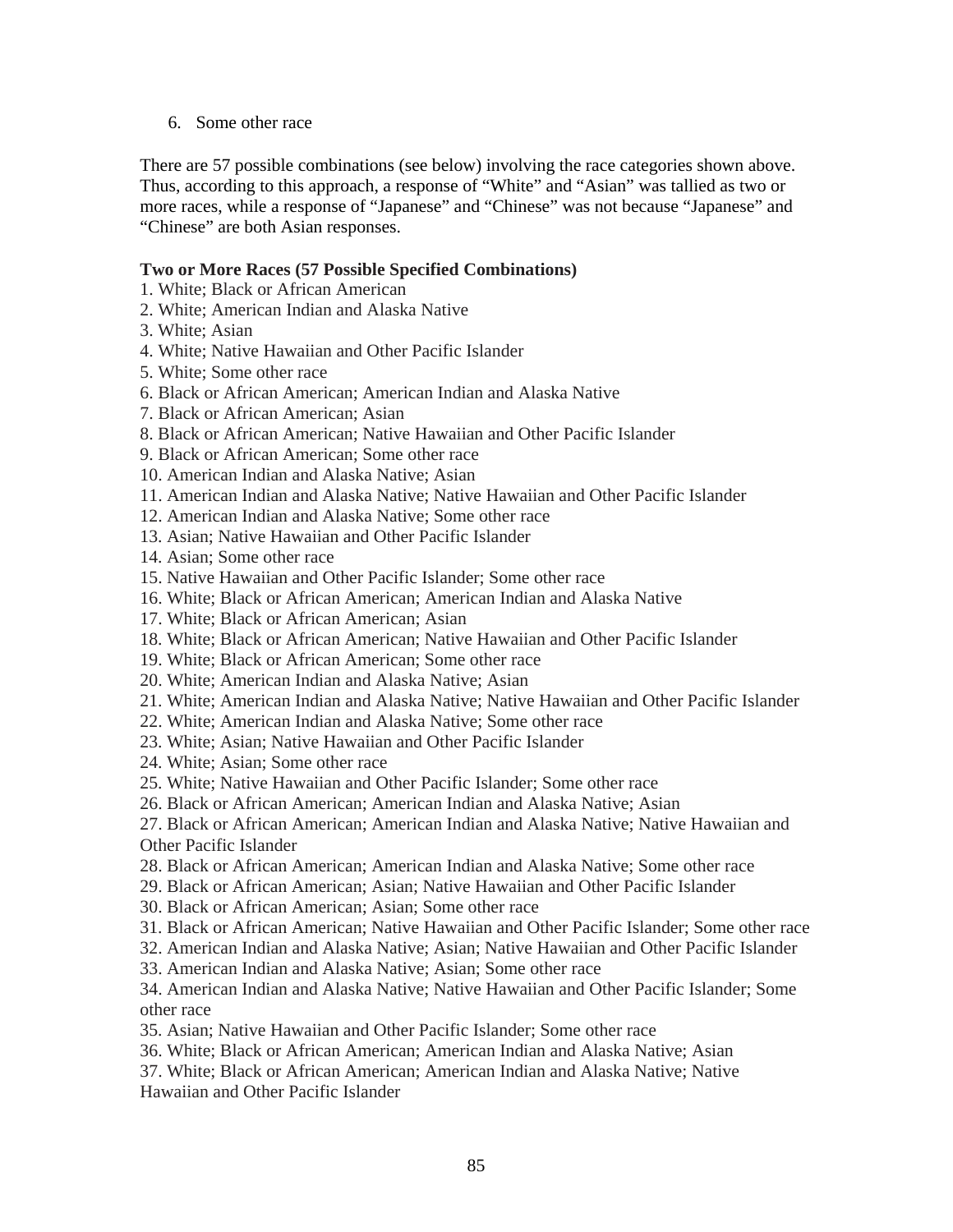38. White; Black or African American; American Indian and Alaska Native; Some other race

39. White; Black or African American; Asian; Native Hawaiian and Other Pacific Islander

40. White; Black or African American; Asian; Some other race

41. White; Black or African American; Native Hawaiian and Other Pacific Islander; Some other race

42. White; American Indian and Alaska Native; Asian; Native Hawaiian and Other Pacific Islander

43. White; American Indian and Alaska Native; Asian; Some other race

44. White; American Indian and Alaska Native; Native Hawaiian and Other Pacific Islander; Some other race

45. White; Asian; Native Hawaiian and Other Pacific Islander; Some other race

46. Black or African American; American Indian and Alaska Native; Asian; Native Hawaiian and Other Pacific Islander

47. Black or African American; American Indian and Alaska Native; Asian; Some other race 48. Black or African American; American Indian and Alaska Native; Native Hawaiian and Other Pacific Islander; Some other race

49. Black or African American; Asian; Native Hawaiian and Other Pacific Islander; Some other race

50. American Indian and Alaska Native; Asian; Native Hawaiian and Other Pacific Islander; Some other race

51. White; Black or African American; American Indian and Alaska Native; Asian; Native Hawaiian and Other Pacific Islander

52. White; Black or African American; American Indian and Alaska Native; Asian; Some other race

53. White; Black or African American; American Indian and Alaska Native; Native Hawaiian and Other Pacific Islander; Some other race

54. White; Black or African American; Asian; Native Hawaiian and Other Pacific Islander; Some other race

55. White; American Indian and Alaska Native; Asian; Native Hawaiian and Other Pacific Islander; Some other race

56. Black or African American; American Indian and Alaska Native; Asian; Native Hawaiian and Other Pacific Islander; Some other race

57. White; Black or African American; American Indian and Alaska Native; Asian; Native Hawaiian and Other Pacific Islander; Some other race

Given the many possible ways of displaying data on two or more races, data products will provide varying levels of detail. The most common presentation shows a single line indicating "Two or more races." Some data products provide totals of all 57 possible race combinations, as well as subtotals of people reporting a specific number of races, such as people reporting two races, people reporting three races, and so on. In other presentations on race, data are shown for the total number of people who reported one of the six categories alone or in combination with one or more other race categories. For example, the category, "Asian alone or in combination with one or more other races" includes people who reported Asian alone and people who reported Asian in combination with White, Black or African American, Native Hawaiian and Other Pacific Islander, and/or Some other race. This number, therefore, represents the maximum number of people who reported as Asian in the question on race. When this data presentation is used, the individual race categories will add to more than the total population because people may be included in more than one category.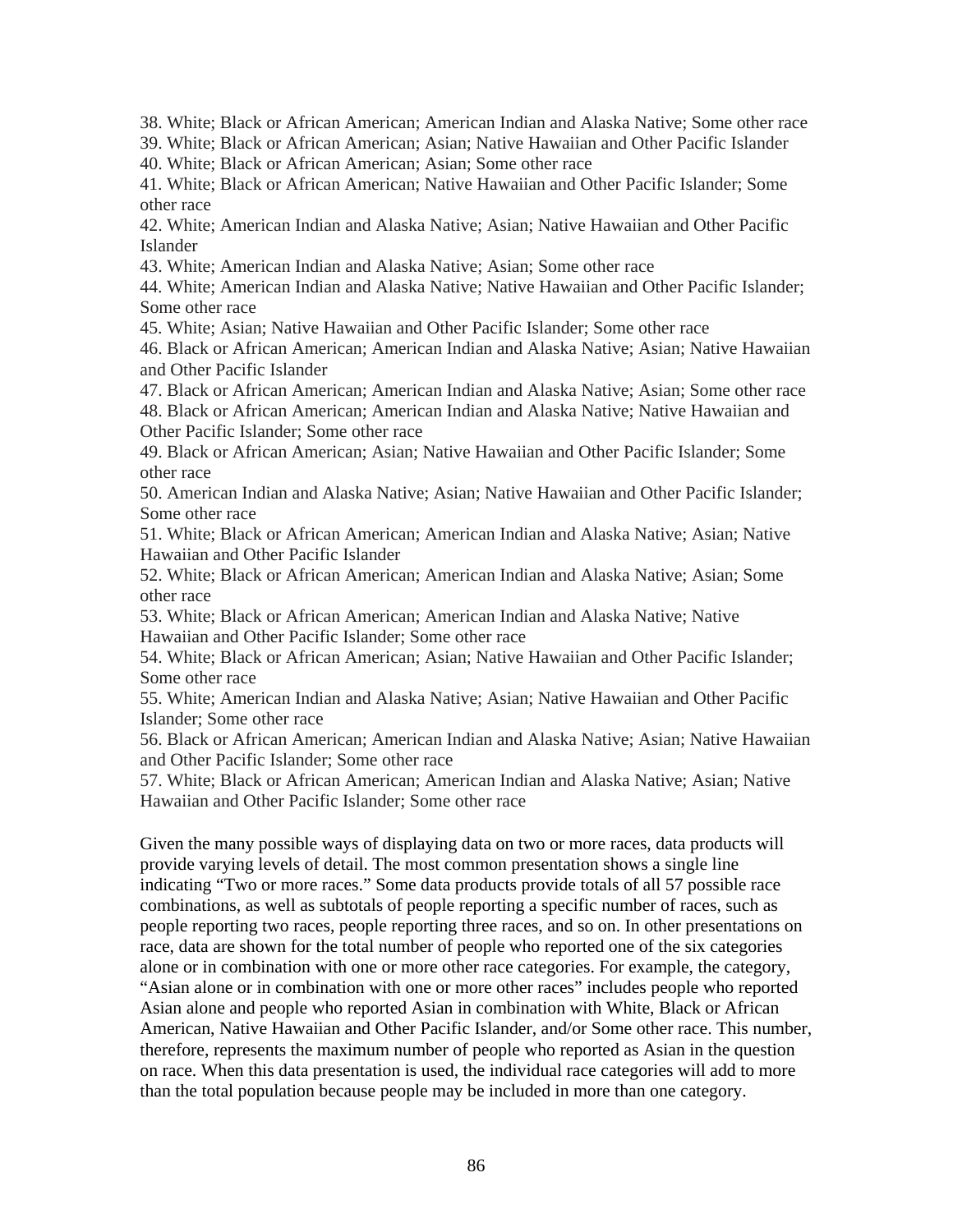**Coding of Race Write-in Responses –** The coding of race write-in entries included an automated review, computer edit, and coding operation. There were two types of coding operations: (1) automated coding where a write-in response was automatically coded if it matched a write-in response already contained in a database known as the "master file," and (2) expert coding, which took place when a write-in response did not match an entry already on the master file, and was sent to expert coders familiar with the subject matter. During the coding process, subject-matter specialists reviewed and coded written entries from four response categories on the race question: American Indian or Alaska Native, Other Asian, Other Pacific Islander, and Some other race. All tribal entries were coded as either American Indian or as Alaska Native.

*Comparability –* The data on race in the American Community Survey are not directly comparable across all years. Ongoing research conducted following the 1990 census affected the ACS question on race since its inception in 1996. Also, the October 1997 revised standards for federal data on race and ethnicity issued by the OMB led to changes in the question on race for Census 2000. Consequently, in order to achieve consistency, other census-administered surveys such as the ACS were modified to reflect changes required by OMB.

*Limitation of the data –* Beginning in 2006, the population in group quarters (GQ) is included in the ACS. Some types of GQ populations may have race distributions that are different from the household population. The inclusion of the GQ population could therefore have a noticeable impact on the race distribution. This is particularly true for areas with a substantial GQ population.

### *Question/Concept History –*

### **1996-1998 American Community Survey**

- The sequence of the questions on race and Hispanic origin was switched. In the 1996-1998 ACS, the question on race immediately followed the question on Hispanic origin. This approach differed from the 1990 census, where the question on race preceded the question on Hispanic origin with two intervening questions.
- The 1990 census category, "Black or Negro" was changed to "Black, African Am."
- The 1990 census category, "Other race," was renamed "Some other race." A separate "Multiracial" category was added. The instruction to "print the race(s) or group below" pertained to both the "Some other race" and "Multiracial" categories.
- The "Indian (Amer.)," "Other Asian/Pacific Islander," "Some other race," and "Multiracial" response categories all shared a single write-in area.

#### **1999-2002 American Community Survey**

• The response category "Black, African Am." was changed to "Black, African Am., or Negro" to correspond with the Census 2000 response category.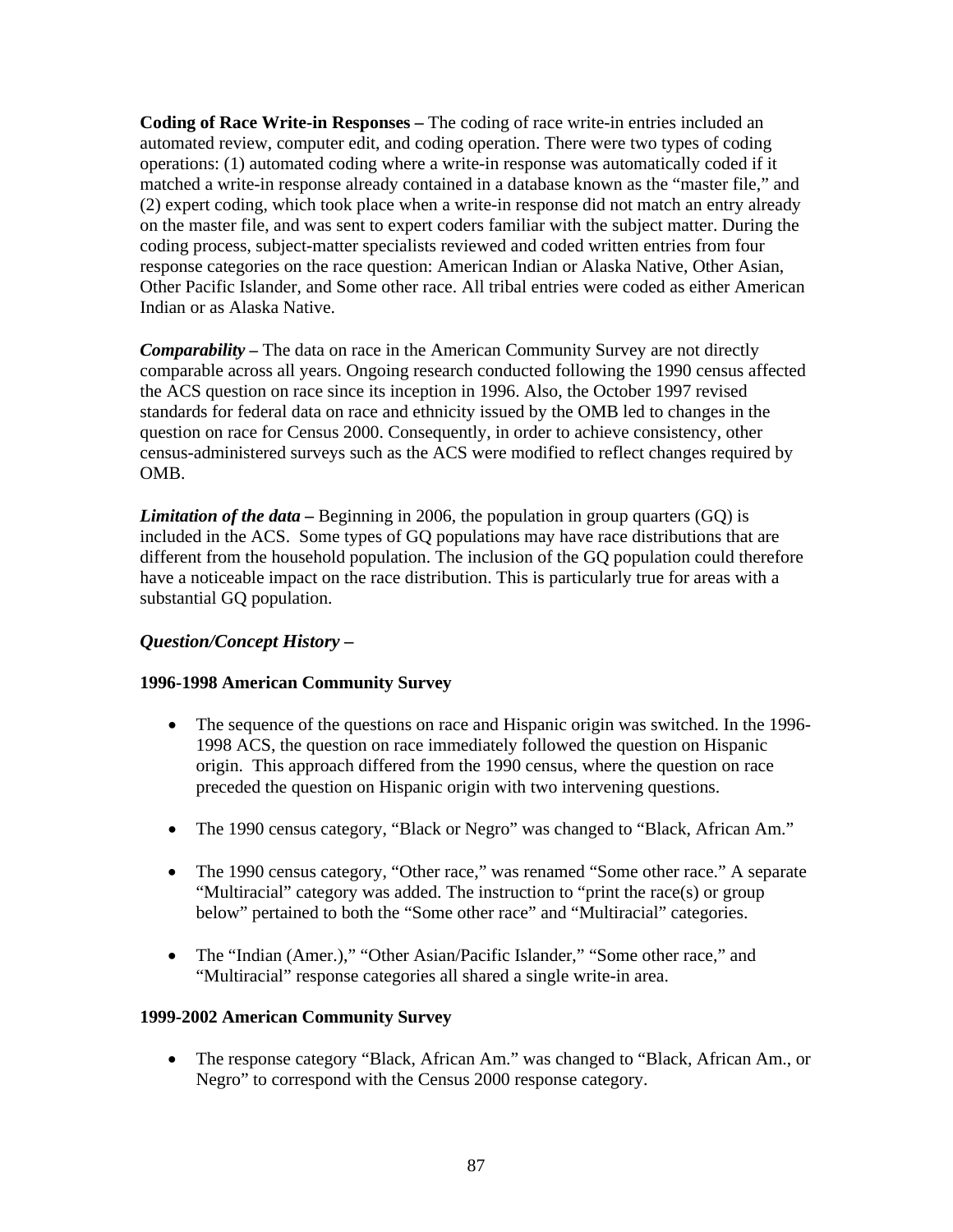- The separate 1990 census and 1996-1998 ACS response categories "Indian (Amer.)," "Eskimo," and "Aleut," were combined into one response category, "American Indian or Alaska Native." Respondents were asked to "print name of enrolled or principal tribe" on a separate write-in line to correspond with the Census 2000 response category.
- The 1990 Asian or Pacific Islander category was separated into two categories, "Asian" and "Native Hawaiian or Other Pacific Islander." Also, the six detailed Asian groups were alphabetized; and the three detailed Pacific Islander groups were alphabetized after the Native Hawaiian response category.
- The response category "Hawaiian" was changed to "Native Hawaiian." The response category "Guamanian" was changed to "Guamanian or Chamorro." The response category "Other Asian/Pacific Islander" was split into two separate response categories, "Other Asian," and "Other Pacific Islander." These changes correspond to those in the Census 2000 response categories.
- The separate "multiracial" response category was dropped. Rather, respondents were instructed to "**Mark [x] one or more races** *to indicate what this person considers himself/herself to be*." Respondents were allowed to select more than one category for race in Census 2000.
- In the American Community Survey, the "Other Asian," "Other Pacific Islander," and "Some other race" response categories shared the same write-in area. On the Census 2000 questionnaire, only the "Other Asian" and "Other Pacific Islander" response categories shared the same write-in area, and the "Some other race" category had a separate write-in area.

### **2003-2007 American Community Survey**

• The response category "Black, African Am., or Negro" was changed to "Black or African American."

### **Puerto Rico Community Survey, starting in 2005:**

• Separate questions on race and Hispanic origin were included on the questionnaire. These questions were identical to the questions used in the United States.

### **2008 American Community Survey**

- The wording of the race question was changed to read, "What is Person 1's race? Mark  $(X)$  one or more boxes" and the reference to what this person considers him/herself to be was deleted.
- The response category "Black or African American" was changed to "Black, African Am., or Negro."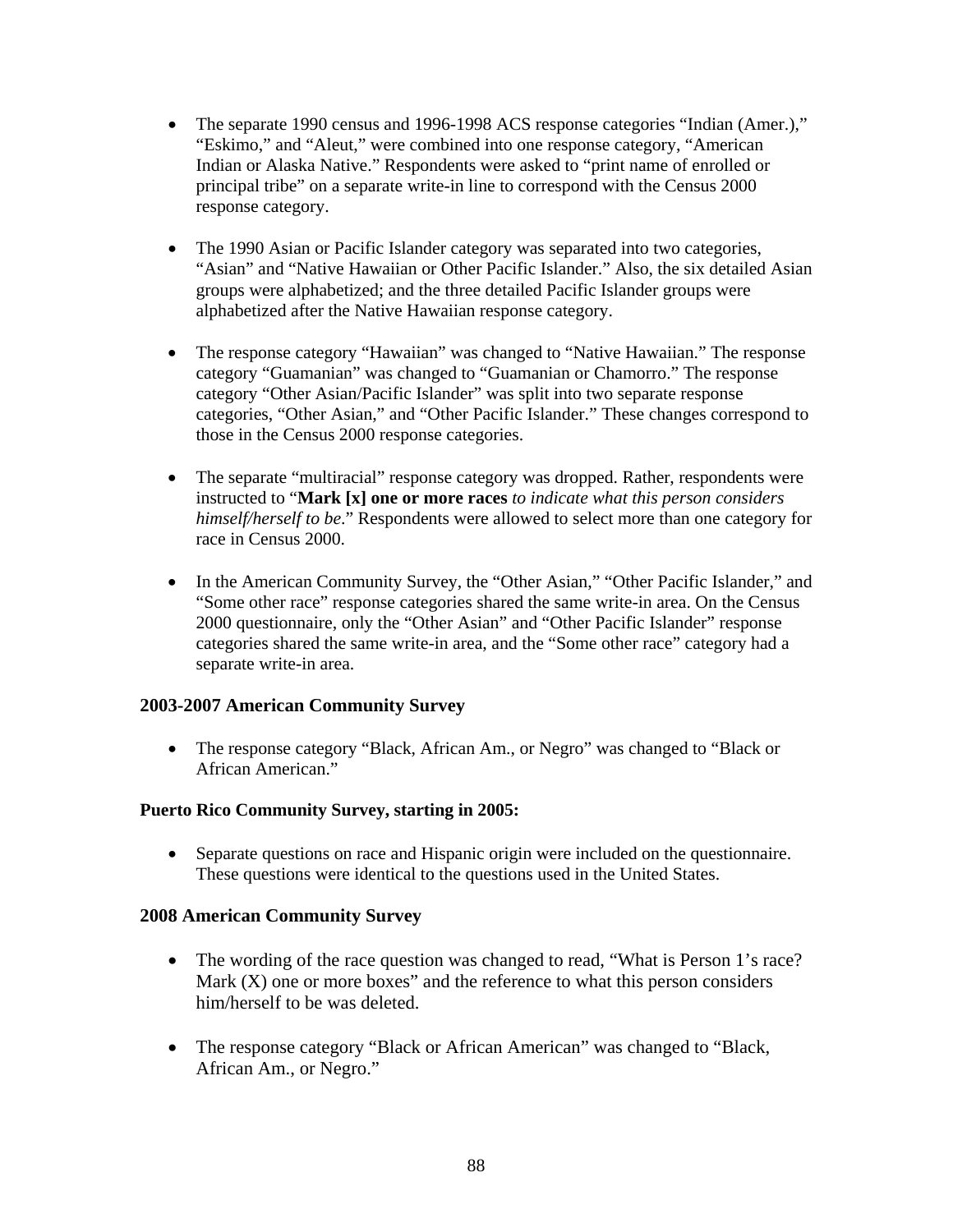Examples were added to the "Other Asian" response categories (Hmong, Laotian, Thai, Pakistani, Cambodian, and so on) and the "Other Pacific Islander" response categories (Fijian, Tongan, and so on).

### *Reference Week*

The data on employment status and journey to work relate to the reference week, that is, the calendar week preceding the date on which the respondents completed their questionnaires or were interviewed. This week is not the same for all respondents since the interviewing was conducted over a 12-month period. The occurrence of holidays during the relative reference week could affect the data on actual hours worked during the reference week, but probably had no effect on overall measurement of employment status.

## *Relatives and Nonrelatives*

See Household Type and Relationship

## *Residence 1 Year Ago*

The data on residence 1 year ago were derived from answers to Question 14, which were asked of the population 1 year and older. For the American Community Survey, people who had moved from another residence in the United States or Puerto Rico 1 year earlier were asked to report the exact address (number and street name); the name of the city, town, or post office; the name of the U.S. county or municipio in Puerto Rico; state or Puerto Rico; and the ZIP Code where they lived 1 year ago. People living outside the United States and Puerto Rico were asked to report the name of the foreign country or U.S. Island Area where they were living 1 year ago.

For the Puerto Rico Community Survey, people who moved from another residence in Puerto Rico or the United States 1 year ago were asked to report the exact address, including the development or condominium name; the name of the city, town, or post office; the municipio in Puerto Rico (county equivalent) or county in the U.S.; and the ZIP Code where they lived. People living outside Puerto Rico and the United States were asked to report the name of the foreign country or U.S. Island Area where they were living 1 year ago.

Residence 1 year ago is used in conjunction with location of current residence to determine the extent of residential mobility of the population and the resulting redistribution of the population across the various states, metropolitan areas, and regions of the country.

When no information on previous residence was reported for a person, information for other family members, if available, was used to assign a location of residence 1 year ago. All cases of nonresponse or incomplete response that were not assigned a previous residence based on information from other family members were allocated the previous residence of another person with similar characteristics who provided complete information.

The tabulation category, "Same house," includes all people 1 year and over who did not move during the 1 year as well as those who had moved and returned to their residence 1 year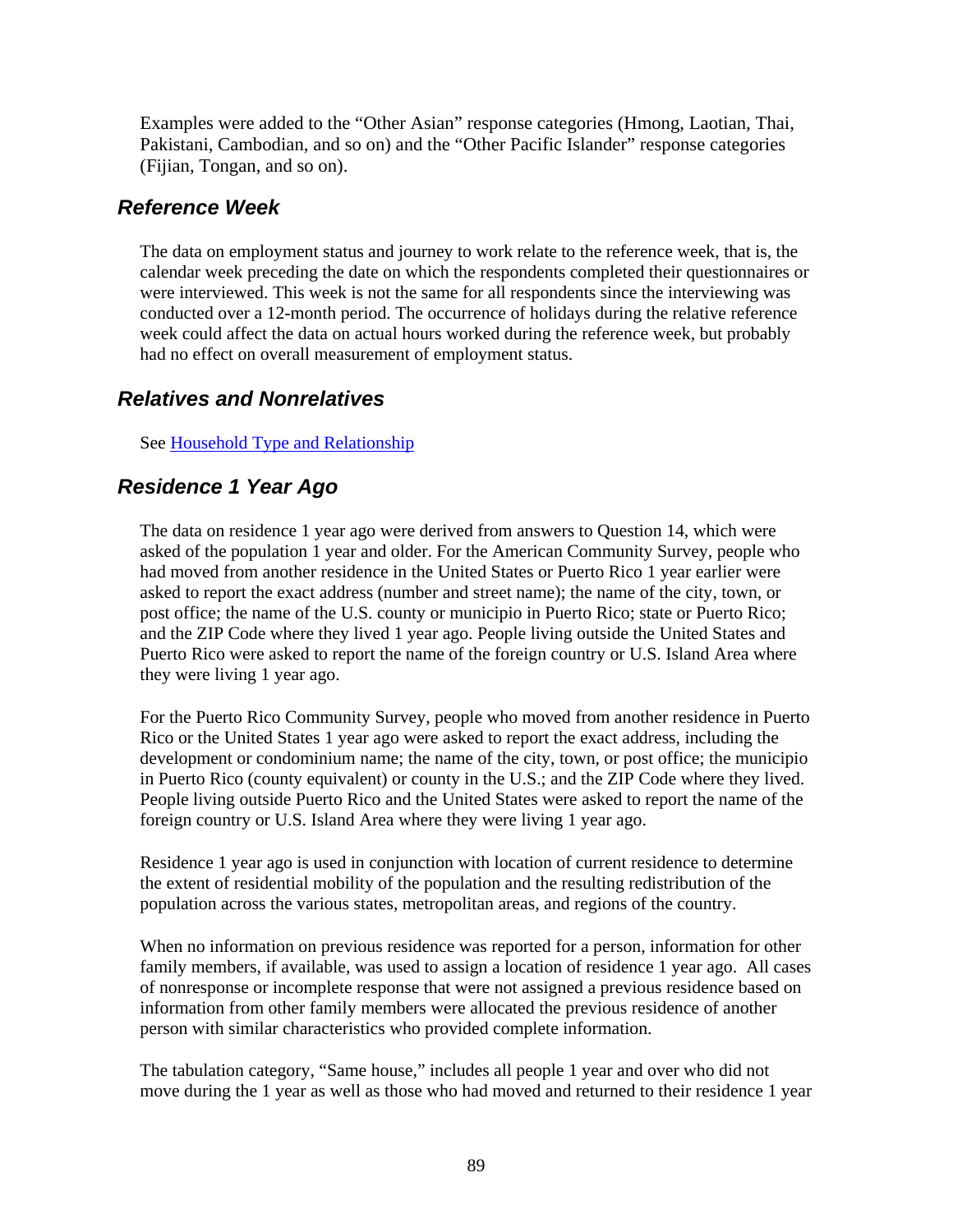ago. The category, "Different house in the United States" includes people who lived in the United States 1 year ago but in a different house or apartment from the one they occupied at the time of interview. These movers are then further subdivided according to the type of move.

In most tabulations, movers within the U.S. are divided into three groups according to their previous residence: "Different house, same county," "Different county, same state," and "Different state." The last group may be further subdivided into region of residence 1 year ago. An additional category, "Abroad," includes those whose previous residence was in a foreign country, Puerto Rico, American Samoa, Guam, the Northern Marianas, or the

 U.S. Virgin Islands, including members of the Armed Forces and their dependents. Some tabulations show movers who were residing in Puerto Rico or one of the U.S. Island Areas 1 year ago separately from those residing in foreign countries.

In most tabulations, movers within Puerto Rico are divided into two groups according to their residence 1 year ago: "Same municipio," and "Different municipio." Other tabulations show movers within or between metropolitan areas similar to the stateside tabulations.

**Residence-1-Year-Ago-based Geography –** The characteristics of movers may be shown using either current residence-based or previous residence-based geography. If you are interested in the number and characteristics of movers living in a specific area, you should use the standard (residence-based) tables. If you are interested in the number and characteristics of movers who previous residence was in a specific area, you should use the residence-1-year-ago-based tables. Because residence-1-year-ago information for movers cannot always be specified below the place level, the previous residence-based tables are presented only for selected geographic areas.

*Limitation of the Data* – Beginning in 2006, the group quarters (GQ) population is included in the ACS. Some types of GQ populations have residence one year ago (migration) distributions that are different from the household population. The inclusion of the GQ population could therefore have a noticeable impact on the residence one year ago (migration) distribution. This is particularly true for areas with a substantial GQ population.

*Question/Concept History –* The 1996-1998 questions asked about residence 5 years ago. Beginning in 1999, the time period was changed to that of 1 year ago, which reflects the on-going data collection on the American Community Survey, and allows for annual estimates of migration. Beginning in 1999, a separate write-in line and a skip instruction were added for a foreign country response. This write-in line was moved to one of the answer categories for the residence one year ago question. The migration parts (city, county, and state response areas) were also reordered. Beginning in 2003, the numerical order was changed so that part c of this question would not be displayed in a separate column of the questionnaire. Beginning with 2008, a write-in space for street address was included and the questions were reworded on both the ACS and the PRCS so that the geographic specificity is maintained for movers within and between the U.S. and Puerto Rico. Municipio of previous residence in Puerto Rico is available for people living in the United States as a result of this change.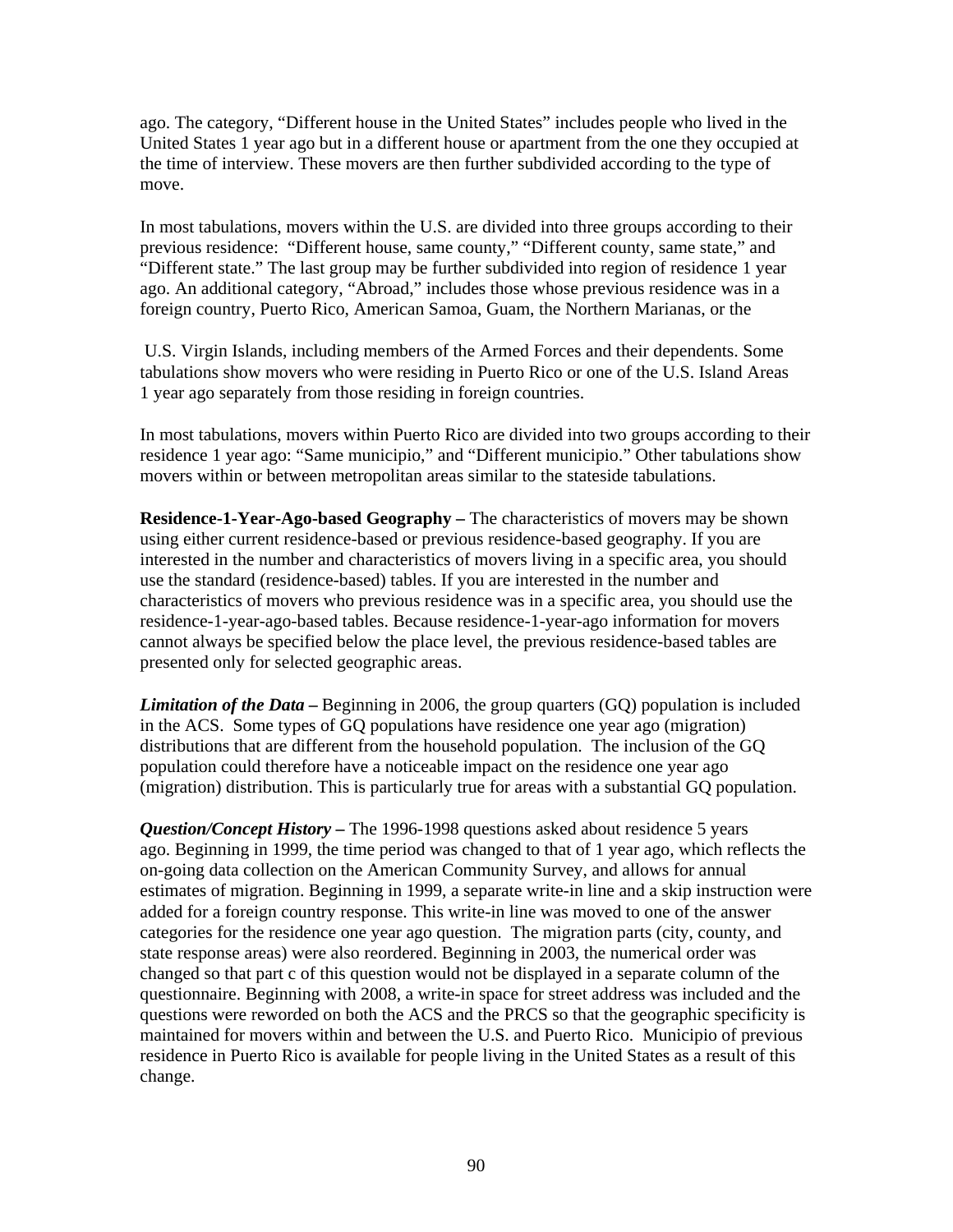## *School Enrollment and Type of School*

Data on school enrollment and grade or level attending were derived from answers to Question 10. People were classified as enrolled in school if they were attending a public or private school or college at any time during the 3 months prior to the time of interview. The question included instructions to "include only nursery or preschool, kindergarten, elementary school, home school, and schooling which leads to a high school diploma, or a college degree". Respondents who did not answer the enrollment question were assigned the enrollment status and type of school of a person with the same age, sex, race, and Hispanic or Latino origin whose residence was in the same or nearby area.

School enrollment is only recorded if the schooling advances a person toward an elementary school certificate, a high school diploma, or a college, university, or professional school (such as law or medicine) degree. Tutoring or correspondence schools are included if credit can be obtained from a public or private school or college. People enrolled in "vocational, technical, or business school" such as post secondary vocational, trade, hospital school, and on job training were not reported as enrolled in school. Field interviewers were instructed to classify individuals who were home schooled as enrolled in private school. The guide sent out with the mail questionnaire includes instructions for how to classify home schoolers.

**Enrolled in Public and Private School –** Includes people who attended school in the reference period and indicated they were enrolled by marking one of the questionnaire categories for "public school, public college," or "private school, private college, home school." The instruction guide defines a public school as "any school or college controlled and supported primarily by a local, county, state, or federal government." Private schools are defined as schools supported and controlled primarily by religious organizations or other private groups. Home schools are defined as "parental-guided education outside of public or private school for grades 1-12." Respondents who marked both the "public" and "private" boxes are edited to the first entry, "public."

*Comparability* **–** Data on school enrollment also are collected and published by other federal, state, and local government agencies. Because these data are obtained from administrative records of school systems and institutions of higher learning, they are only roughly comparable to data from population censuses and surveys. Differences in definitions and concepts, subject matter covered, time references, and data collection methods contribute to the differences in estimates. At the local level, the difference between the location of the institution and the residence of the student may affect the comparability of census and administrative data because census data are collected from and based on a respondent's residence. Differences between the boundaries of school districts and census geographic units also may affect these comparisons.

*Question/Concept History –* Since 1999, the American Community Survey refers to "regular school or college," while the 1996-1998 American Community Survey did not restrict reporting to "regular" school, and contained an additional category for the "vocational, technical or business school."

**Grade in Which Enrolled –** From 1999-2007, in the American Community Survey, people reported to be enrolled in "public school, public college" or "private school, private college"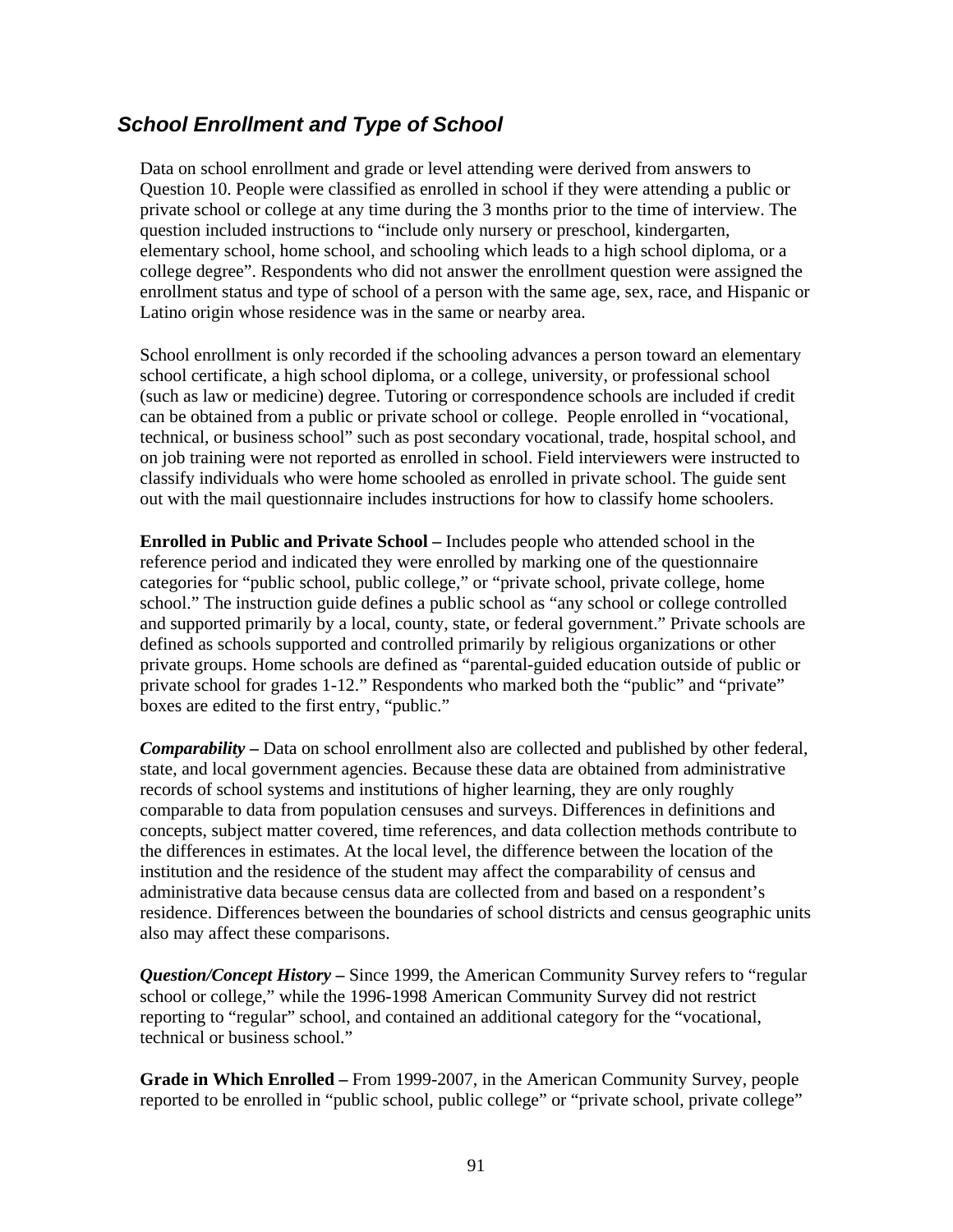were classified by grade or level according to responses to Question 10b, "What grade or level was this person attending?" Seven levels were identified: "nursery school, preschool;" "kindergarten;" elementary "grade 1 to grade 4" or "grade 5 to grade 8;" high school "grade 9 to grade 12;" "college undergraduate years (freshman to senior);" and "graduate or professional school (*for example: medical, dental, or law school*)."

In 2008, the school enrollment questions had several changes. "Home school" was explicitly included in the "private school, private college" category. For question 10b the categories changed to the following "Nursery school, preschool," "Kindergarten," "Grade 1 through grade 12," "College undergraduate years (freshman to senior)," "Graduate or professional school beyond a bachelor's degree (for example: MA or PhD program, or medical or law school)." The survey question allowed a write-in for the grades enrolled from 1-12.

*Limitation of the Data –* Beginning in 2006, the population universe in the American Community Survey includes people living in group quarters. Data users may see slight differences in levels of school enrollment in any given geographic area due to the inclusion of this population. The extent of this difference, if any, depends on the type of group quarters present and whether the group quarters population makes up a large proportion of the total population. For example, in areas that are home to several colleges and universities, the percent of individuals 18 to 24 who were enrolled in college or graduate school would increase, as people living in college dormitories are now included in the universe.

*Question/Concept History –* The 1996-1998 American Community Survey used the educational attainment question to estimate level of enrollment for those reported to be enrolled in school, and had a single year write-in for the attainment of grades 1 through 11. Grade levels estimated using the attainment question were not consistent with other estimates, so a new question specifically asking grade or level of enrollment was added starting with the 1999 American Community Survey questionnaire.

## *Sex*

The data on sex were derived from answers to Question 3. Individuals were asked to mark either "male" or "female" to indicate their sex. For most cases in which sex was not reported, the appropriate entry was determined from the person's given (i.e., first) name and household relationship. Otherwise, sex was imputed according to the relationship to the householder and the age of the person.

**Sex Ratio** – The sex ratio represents the balance between the male and female populations. Ratios above 100 indicate a larger male population, and ratios below 100 indicate a larger female population. This measure is derived by dividing the total number of males by the total number of females and then multiplying by 100. It is rounded to the nearest tenth.

*Limitation of the data –* Beginning in 2006, the population in group quarters (GQ) is included in the ACS. Some types of GQ populations have sex distributions that are very different from the household population. The inclusion of the GQ population could therefore have a noticeable impact on the sex distribution. This is particularly true for areas with a substantial GQ population.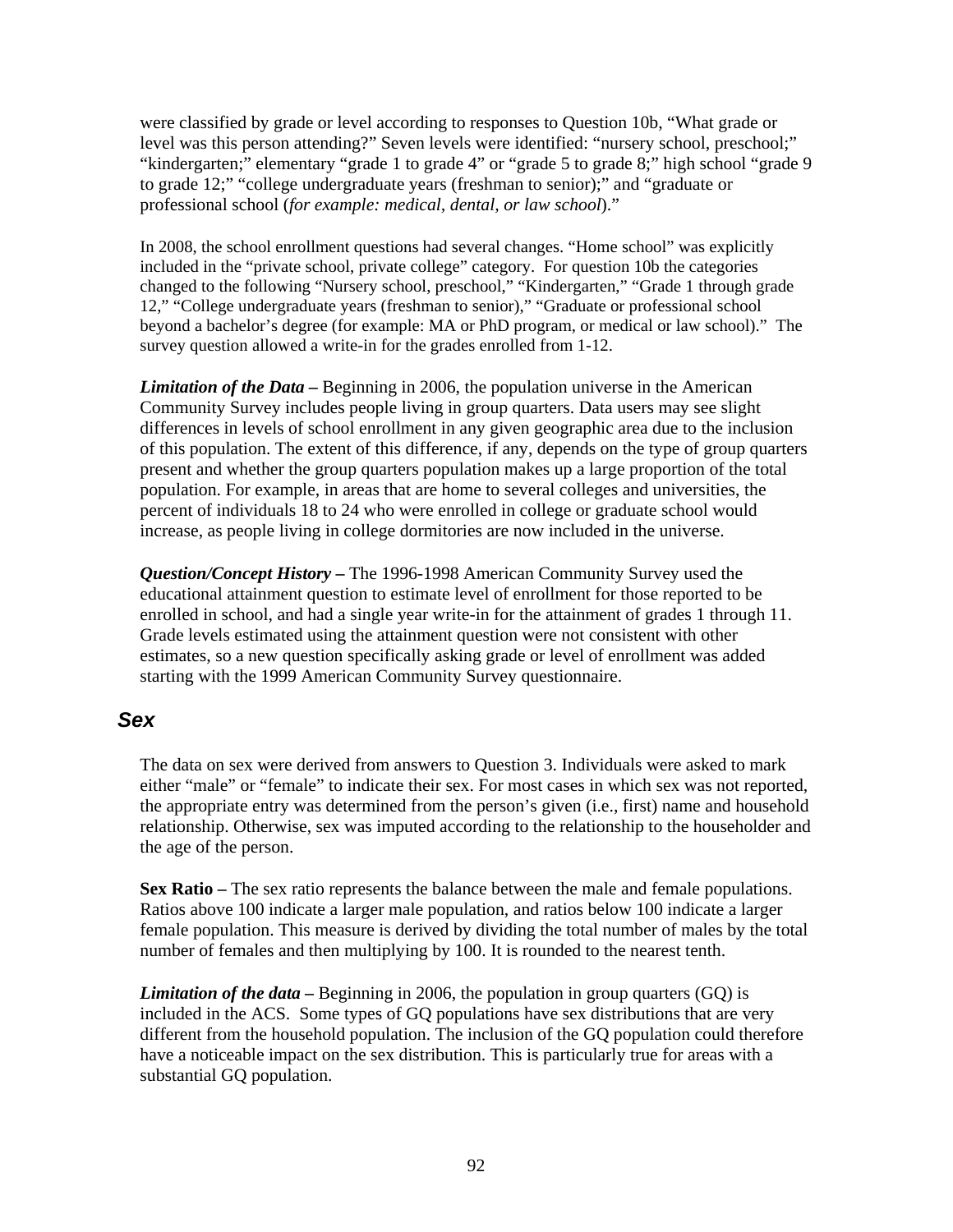The Census Bureau tested the changes introduced to the 2008 version of the sex question in the 2007 ACS Grid-Sequential Test (http://www.census.gov/acs/www/Downloads/ACS-MP-09\_Grid-Sequential\_Test\_Final\_Report.pdf). The results of this testing show that the changes may introduce an inconsistency in the data produced for this question as observed from the years 2007 to 2008

*Question/Concept History –* Beginning in 2008, the layout of the sex question response categories was changed to a horizontal side-by-side layout from a vertically stacked layout on the mail paper ACS questionnaire.

## *Social Security Income*

See Income in the Past 12 Months

## *Subfamily*

See Household Type and Relationship

## *Time Leaving Home to Go to Work*

See Journey to Work

## *Travel Time to Work*

See Journey to Work

## *Type of School*

See School Enrollment

## *Usual Hours Worked in the Past 12 Months*

See Work Experience

### *Veteran Status*

Data on veteran status and period of military service were derived from answers to Questions 25 and 26.

**Veteran Status –** For data products, a "civilian veteran" is a person 18 years old or over who has served (even for a short time), but is not now serving, on active duty in the U.S. Army, Navy, Air Force, Marine Corps, or the Coast Guard, or who served in the U.S. Merchant Marine during World War II. People who served in the National Guard or military Reserves are classified as veterans only if they were ever called or ordered to active duty, not counting the 4-6 months for initial training or yearly summer camps. All other civilians 18 years old and over are classified as nonveterans.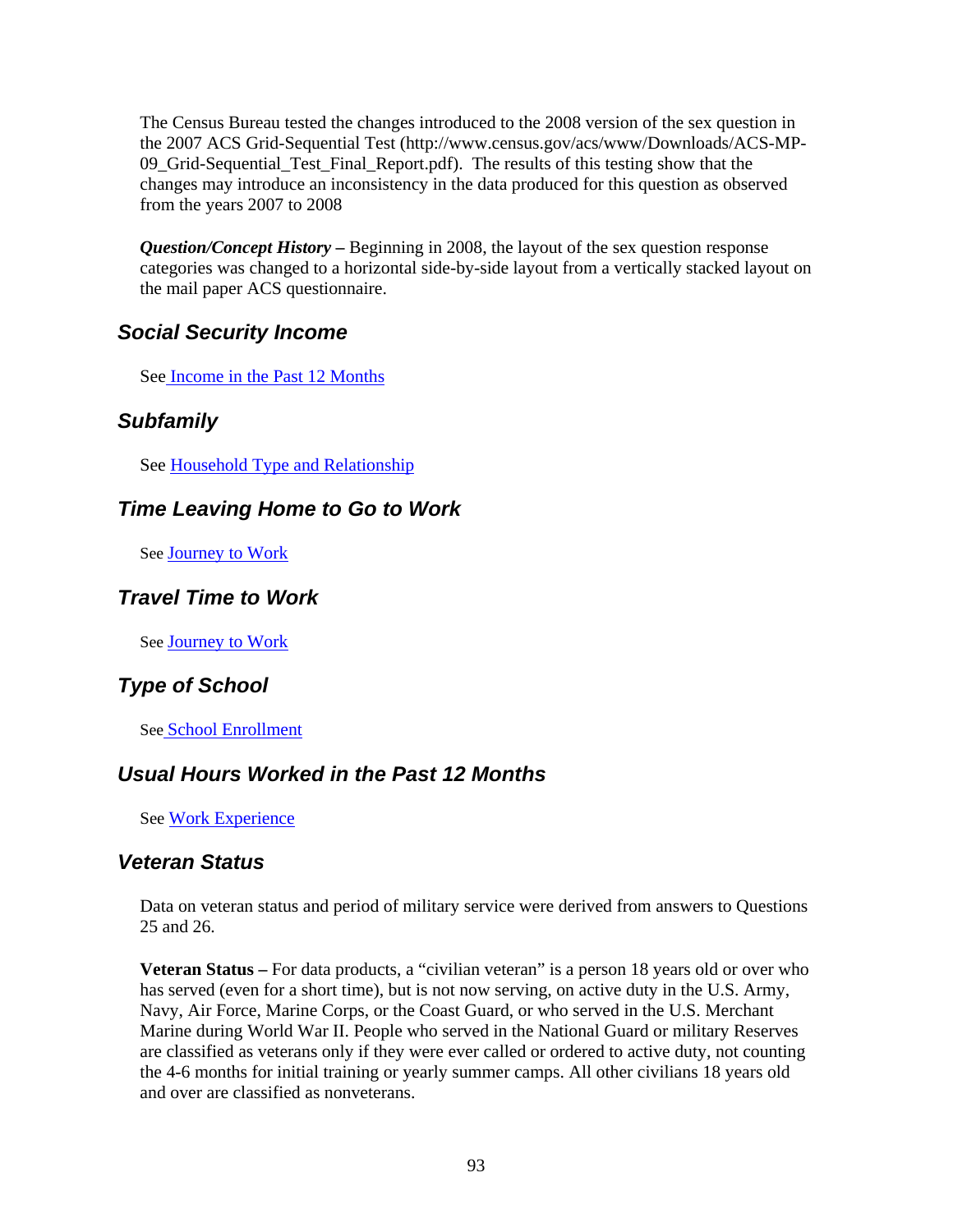**Period of Military Service –** People who indicated that they had served on active duty or were now on active duty were asked to indicate the period or periods in which they served. The responses to the question about period of service were edited for consistency and reasonableness. The edit eliminated inconsistencies between reported period(s) of service and age of the person; it also removed reported combinations of periods containing unreasonable gaps (for example, it did not accept a response that indicated that the person had served in World War II and in the Vietnam era, but not in the Korean conflict).

*Limitation of the Data* – There may be a tendency for the following kinds of persons to report erroneously that they served on active duty in the Armed Forces: (a) persons who served in the National Guard or Military Reserves but were never called to duty; (b) civilian employees or volunteers for the USO, Red Cross, or the Department of Defense (or its predecessors, the Department of War and the Department of the Navy); and (c) employees of the Merchant Marine or Public Health Service.

Beginning in 2006, the population in group quarters (GQ) is included in the ACS. Some types of GQ populations may have period of military service and veteran status distributions that are different from the household population. The inclusion of the GQ population could therefore have a noticeable impact on the period of service and veteran status distributions. This is particularly true for areas with a substantial GQ population.

### *Question/Concept History –*

**Veteran Status:** Beginning in the 1999 American Community Survey question, the response categories were modified by expanding the "No active duty service" answer category to distinguish persons whose only military service was for training in the Reserves or National Guard, from persons with no military experience whatsoever.

**Period of Military Service:** For the 1999-2002 American Community Survey question, the response categories were modified by closing the "August 1990 or later (including Persian Gulf War)" period at March 1995, and adding the "April 1995" or later category.

For the 2001-2002 American Community Survey question, the response category was changed from "Korean conflict" to "Korean War."

Starting in 2003, the response categories for the question were modified in several ways. The first category "April 1995 or later" was changed to "September 2001 or later" to reflect the era that began after the events of September 11, 2001; the second category "August 1990 to March 1995" was then expanded to "August 1990 to August 2001 (including Persian Gulf War)." The category "February 1955 to July 1964" was split into two categories: "March 1961 to July 1964" and "February 1955 to February 1961." To match the revised dates for war-time periods of the Department of Veterans Affairs (VA), the dates for the "World War II" category were changed from "September 1940 to July 1947" to "December 1941 to December 1946," and the dates for the "Korean War" were changed from "June 1950 to January 1955" to "July 1950 to January 1955." To increase specificity, the "Some other time" category was split into two categories: "January 1947 to June 1950" and "November 1941 or earlier."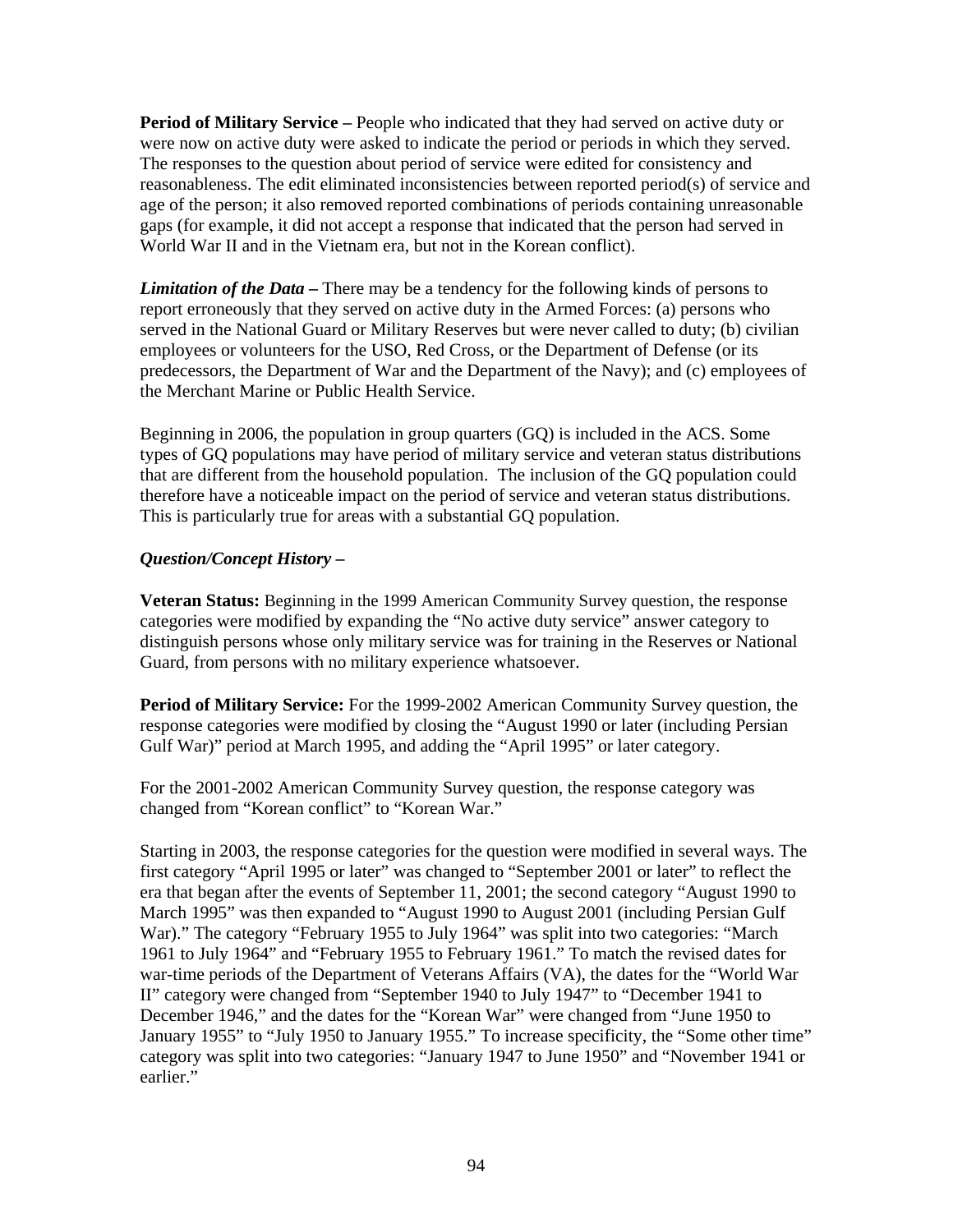### *Service-Connected Disability Rating*

Data on service-connected disability-rating status and service-connected disability ratings were derived from answers to Questions 27a and 27b.

### **Service-Connected Disability-Rating Status –**

People who indicated they had served on active duty in the U.S. Armed Forces, military Reserves, or National Guard, or trained with the Reserves or National Guard or were now on active duty were asked to indicate whether or not they had a VA service-connected disability rating. These disabilities are evaluated according to the VA Schedule for Rating Disabilities in Title 38, U.S. Code of Federal Regulations, Part 4.

"Service-connected" means the disability was a result of disease or injury incurred or aggravated during active military service.

### **Service-Connected Disability Ratings –**

Question 27b asks about a service-connected disability RATING, not just a serviceconnected disability.

This question is asked of people who reported having a VA service-connected disability rating. Ratings are graduated according to the degree of the veteran's disability on a scale from 0 to 100 percent, in increments of 10 percent. Zero percent is a valid rating and is different than having no rating at all.

*Limitation of the Data –* There may be a tendency for people to erroneously report having a 0 percent rating when they have no service-connected disability rating at all.

## *Weeks Worked in the Past 12 Months*

See Work Experience

## *Work Experience*

The data on work experience were derived from answers to Questions 37, 38, and 39. This term relates to work status in the past 12 months, weeks worked in the past 12 months, and usual hours worked per week worked in the past 12 months.

### **Work Status in the Past 12 Months**

The data on work status in the past 12 months were derived from answers to Question 37. People 16 years old and over who worked 1 or more weeks according to the criteria described below are classified as "Worked in the past 12 months." All other people 16 years old and over are classified as "Did not work in the past 12 months."

#### **Weeks Worked in the Past 12 Months**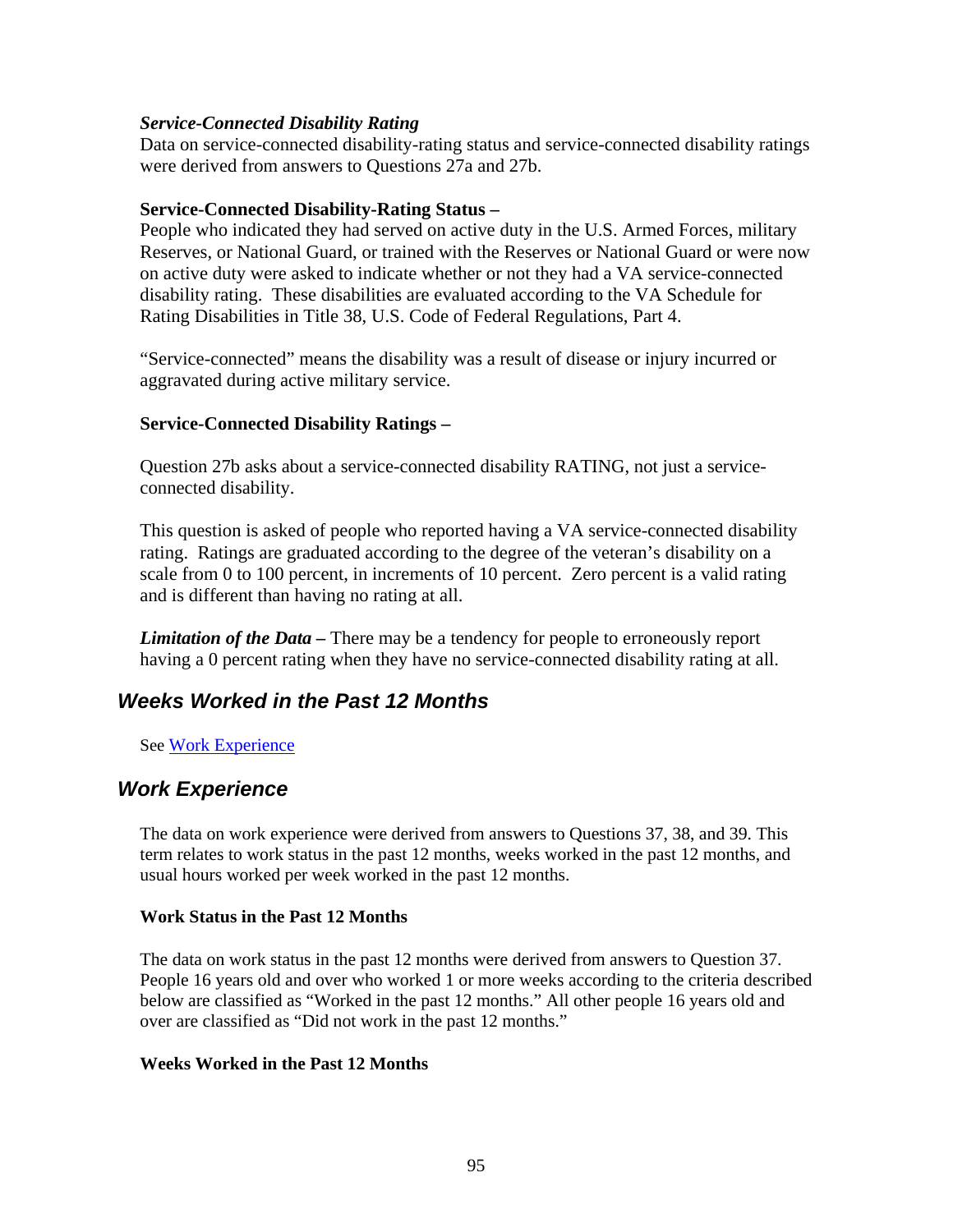The data on weeks worked in the past 12 months were derived from responses to Question 38, which was asked of people 16 years old and over who indicated that they worked during the past 12 months.

The data pertain to the number of weeks during the past 12 months in which a person did any work for pay or profit (including paid vacation and paid sick leave) or worked without pay on a family farm or in a family business. Weeks of active service in the Armed Forces are also included.

### **Usual Hours Worked Per Week Worked in the Past 12 Months**

The data on usual hours worked per week worked in the past 12 months were derived from answers to Question 39. This question was asked of people 16 years old and over who indicated that they worked during the past 12 months.

The data pertain to the number of hours a person usually worked during the weeks worked in the past 12 months. The respondent was to report the number of hours worked per week in the majority of the weeks he or she worked in the past 12 months. If the hours worked per week varied considerably during the past 12 months, the respondent was to report an approximate average of the hours worked per week.

People 16 years old and over who reported that they usually worked 35 or more hours each week during the weeks they worked are classified as "Usually worked full time;" people who reported that they usually worked 1 to 34 hours are classified as "Usually worked part time."

**Aggregate Usual Hours Worked Per Week in the Past 12 Months –** Aggregate usual hours worked is the sum of the values for usual hours worked each week of all the people in a particular universe. (For more information, see "Aggregate" under "Derived Measures.")

**Mean Usual Hours Worked Per Week in the Past 12 Months –** Mean usual hours worked is the number obtained by dividing the aggregate number of hours worked each week of a particular universe by the number of people in that universe. For example, mean usual hours worked for workers 16 to 64 years old is obtained by dividing the aggregate usual hours worked each week for workers 16 to 64 years old by the total number of workers 16 to 64 years old. Mean usual hours worked values are rounded to the nearest one-tenth of an hour. (For more information, see "Mean" under "Derived Measures.")

**Full-Time, Year-Round Workers** – All people 16 years old and over who usually worked 35 hours or more per week for 50 to 52 weeks in the past 12 months.

**Number of Workers in Family in the Past 12 Months – The term "worker" as used for** these data is defined based on the criteria for work status in the past 12 months.

*Limitation of the Data* – It is probable that the number of people who worked in the past 12 months and the number of weeks worked are understated since there is some tendency for respondents to forget intermittent or short periods of employment or to exclude weeks worked without pay. There may also be a tendency for people not to include weeks of paid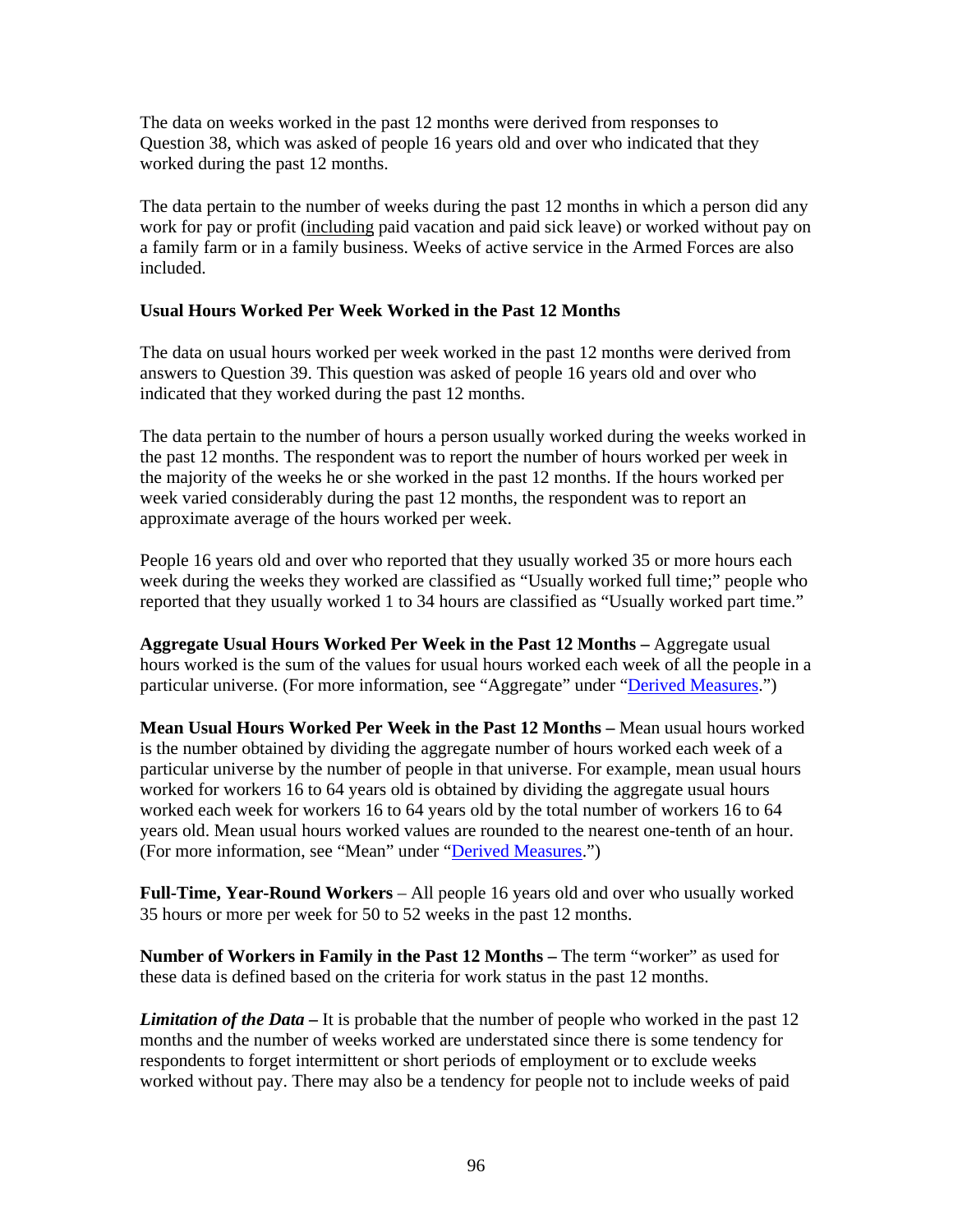vacation among their weeks worked; one result may be that the American Community Survey figures understate the number of people who worked "50 to 52 weeks."

The American Community Survey data refer to the 12 months preceding the date of interview. Since not all people in the American Community Survey were interviewed at the same time, the reference period for the American Community Survey data is neither fixed nor uniform.

Beginning in 2006, the population in group quarters (GQ) is included in the ACS. Some types of GQ populations may have work experience distributions that are different from the household population. The inclusion of the GQ population could therefore have a noticeable impact on the work experience distribution. This is particularly true for areas with a substantial GQ population.

The Census Bureau tested the changes introduced to the 2008 version of the weeks worked question in the 2006 ACS Content Test. The results of this testing show that the changes may introduce an inconsistency in the data produced for this question as observed from the years 2007 to 2008, see "2006 ACS Content Test Evaluation Report Covering Weeks Worked"

(http://www.census.gov/acs/www/AdvMeth/content\_test/P6b\_Weeks\_Worked\_Final\_Report .pdf).

*Question/Concept History –* Beginning in 2008, the weeks worked question was separated into 2 parts: part (a) asked whether the respondent worked 50 or more weeks in the past 12 months and part (b) asked respondents who answered 'no' to part (a) how many weeks they worked, even for a few hours.

## *Work Status in the Past 12 Months*

### See Work Experience

## *Year of Entry*

The data on year of entry were derived from answers to Question 9.

All respondents born outside the United States were asked for the year in which they came to live in the United States. This includes people born in Puerto Rico and U.S. Island Areas; people born abroad of an U.S. citizen parent or parents; and the foreign born. (See "Citizenship Status.") For the Puerto Rico Community Survey, respondents were asked for the year in which they came to live in Puerto Rico.

*Limitation of the Data* – Respondents were directed to indicate the year they entered the U.S. (or Puerto Rico, for the Puerto Community Survey) "to live." For respondents who have entered the U.S. (or Puerto Rico for the Puerto Rico Community Survey) multiple times, the interviewers were instructed to request the most recent year of entry. For respondents who either did not ask the interviewer for clarification or for those who mailed back the questionnaire without being interviewed in person, it was difficult to ensure that respondents interpreted the question as intended.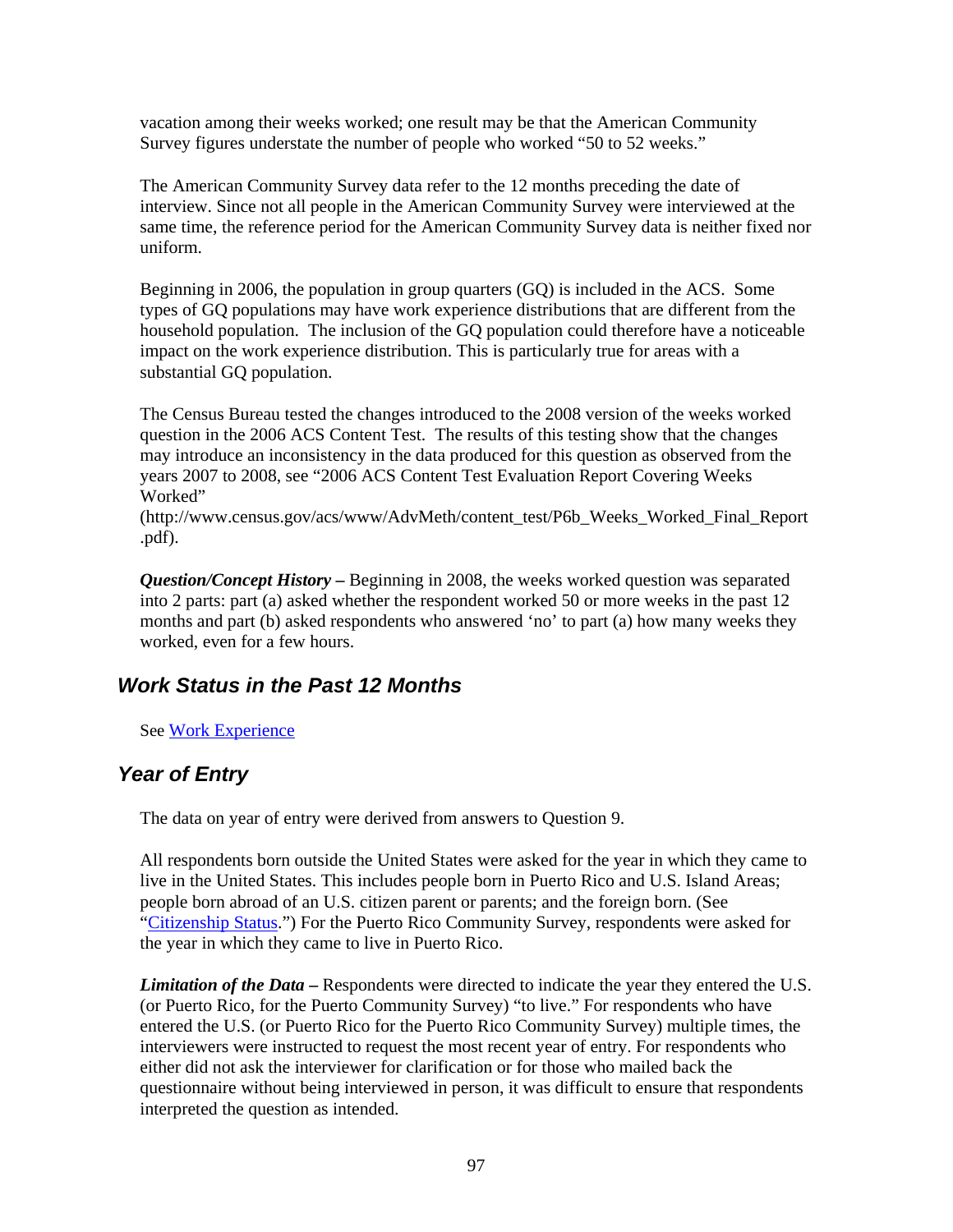Beginning in 2006, the population in group quarters (GQ) is included in the ACS. Some types of GQ populations may have year of entry distributions that are different from the household population. The inclusion of the GQ population could therefore have a noticeable impact on the year of entry distribution. This is particularly true for areas with a substantial GQ population.

*Question/Concept History –* Since 1996, the year of entry questions for the American Community Survey and for the Puerto Rico Survey were identical. An instruction was added beginning in 1999 to "Print numbers in boxes."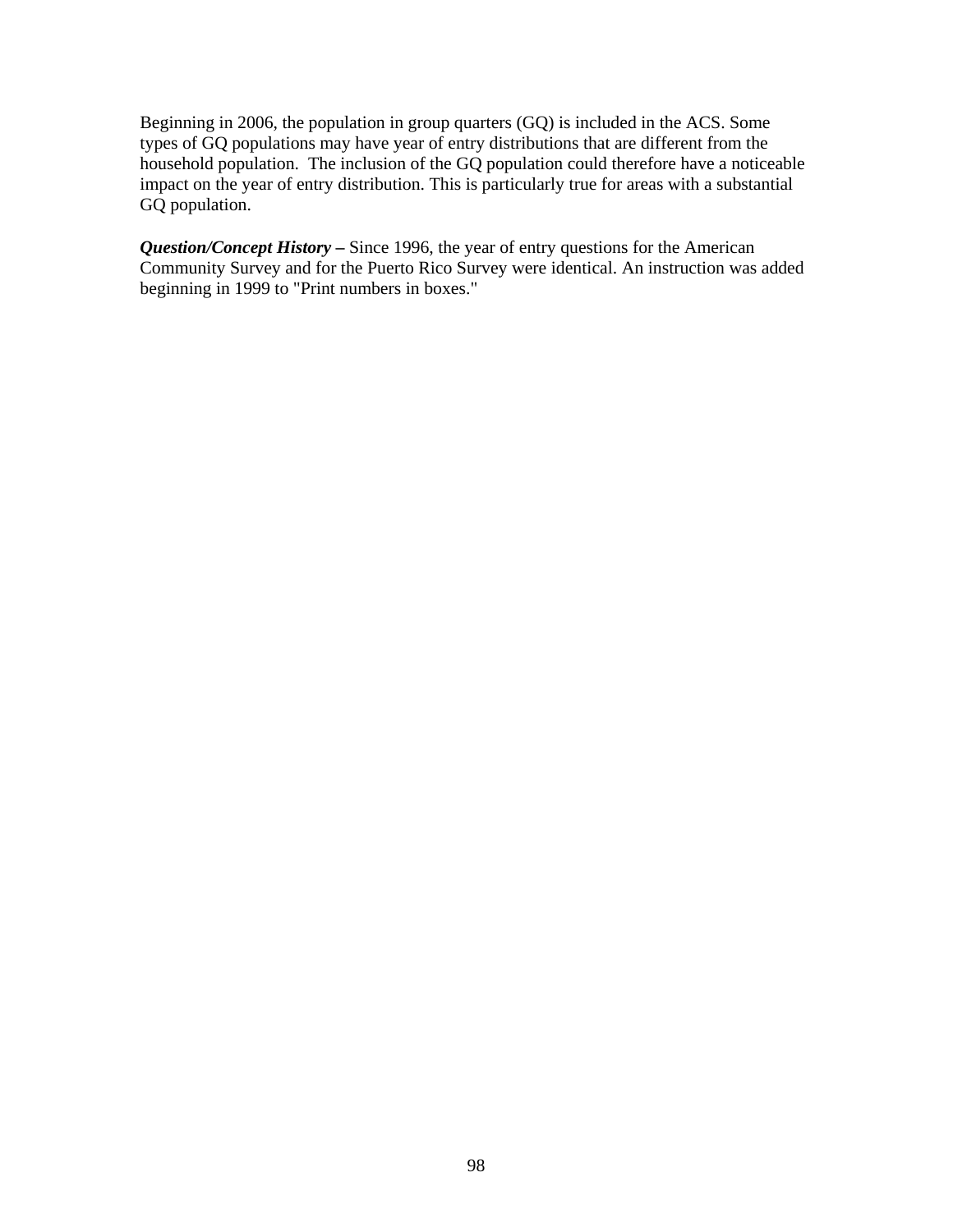# **Quality Measures**

## *General Information*

Measures describing the quality of the ACS sample and the data collected by the ACS – including sample sizes, coverage rates, and response rates – are available for 2000 through 2006 on the ACS web page, at http://www.census.gov/acs/www/UseData/sse/. The quality measures illustrate the steps the Census Bureau takes to ensure that ACS survey data are accurate and reliable.

Beginning in 2007, the quality measures are available through American FactFinder in the B98\* series of Detailed Tables.

## *Sample Size*

**Initially Selected Housing Unit Addresses** – The number of addresses in each state and for the nation that were selected for the ACS sample for a particular year. Each year's sample is systematically divided into 12 monthly samples for ACS interviewing. This initial number includes addresses later determined to be commercial or nonexistent, as well as housing units that are not interviewed due to subsampling for personal visit follow-up, refusals or other reasons.

**Housing Unit Final Interviews** – The final number of interviews across all three modes of data collection for the ACS in a given year. This number **includes** occupied and vacant housing units that were interviewed by mail, telephone, or personal visit methods between January 1 - December 31. It **excludes** addresses determined to be nonexistent or commercial, and addresses not selected in the subsample for personal visit follow-up, and addresses that are not interviewed due to refusals or other reasons.

**Group Quarters Person Initial Sample Selected** – The number of people living in GQs that could be contacted for ACS interviewing in a given year for a given geographic area. Each year's sample is systematically divided into 12 monthly samples for ACS interviewing. This initial number includes people thought to be in group quarters that were later determined to be out of scope or nonexistent, as well as people not interviewed due to the group quarter refusing entry, the person refusing to respond, or other reasons.

**Group Quarters Person Final Interviews** – The final number of person interviews for the ACS for those living in group quarters in a given year for a given geographic area.

## *Coverage Rates*

There are two kinds of coverage error: under-coverage and over-coverage. Under-coverage exists when housing units or people do not have a chance of being selected in the sample. Overcoverage exists when housing units or people have more than one chance of selection in the sample, or are included in the sample when they should not have been. If the characteristics of under-covered or over-covered housing units or individuals differ from those that are selected, the ACS may not provide an accurate picture of the population.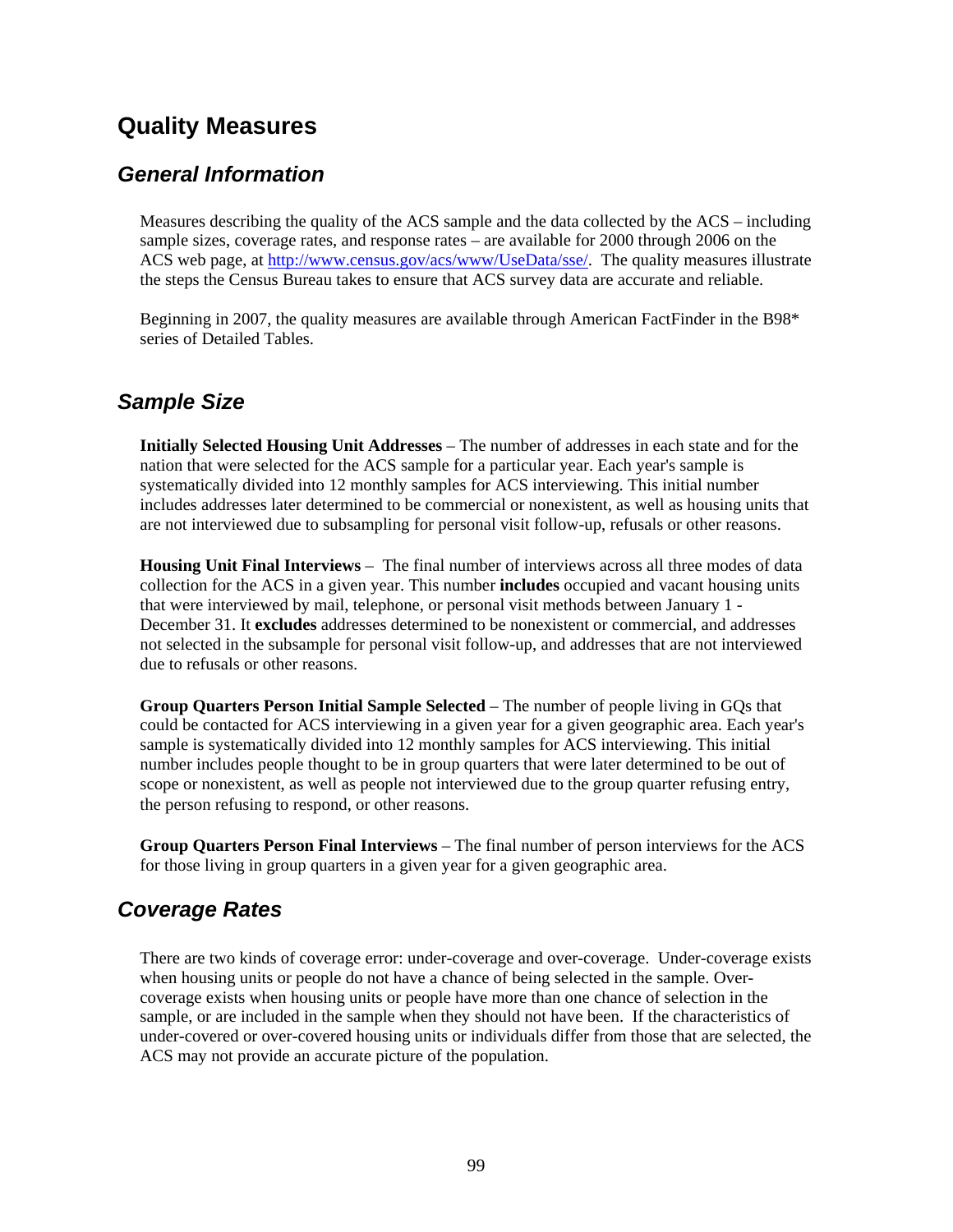The coverage rates measure coverage error in the ACS. The coverage rate is the ratio of the ACS population or housing estimate of an area or group to the independent estimate for that area or group, times 100.

Coverage rates for the total resident population are calculated by sex at the national, state, and Puerto Rico levels, and at the national level only for total Hispanics, and non-Hispanics crossed by the five major race categories: White, Black, American Indian and Alaska Native, Asian, and Native Hawaiian and Other Pacific Islander. The total resident population includes persons in both housing units and group quarters. In addition, a coverage rate that includes only the group quarters population is calculated at the national level. Coverage rates for housing units are calculated at the national and state level, except for Puerto Rico because independent housing unit estimates are not available. These rates are weighted to reflect the probability of selection into the sample, the subsampling for personal visit follow-up, and non-response adjustment.

## *Response Rates*

The survey response rate is the ratio of the estimate of units interviewed after data collection is complete to the estimate of all units that should have been interviewed. Separate rates are calculated for housing unit response and GQ person response. For housing units, this means all interviews after mail, telephone and personal visit follow-up. For GQ persons, this means all interviews after the personal visit. Interviews include complete and partial interviews with enough information to be processed.

All final noninterviews have been grouped into one of the following Reasons for Noninterviews:

**Refusal:** Even though the ACS is a mandatory survey and households whose addresses are selected and GQ persons who are selected for the survey are required to answer the survey questions, a few are reluctant to cooperate and refuse to participate.

**Unable to Locate:** If the interviewer cannot find the sample address after using all possible sources, they consider it "unable to locate". For GQ persons, the individual could not be located.

**No One Home:** Interviewers assign this code if they could not find anyone at the housing unit during the entire month's interview period. There is no equivalent rate for GQ persons.

**Temporarily Absent:** The interviewers confirm that all household members or the GQ person are away during the entire month's interview period on vacation, a business trip, or caring for sick relatives.

**Language Problem:** The interviewer could not conduct an interview because of language barriers, was not able to get an interpreter who could translate, and the supervisor or regional office could not help complete this case.

**Insufficient Data:** To be considered an interviewed unit in ACS, a household or GQ person's response needs to have a minimum amount of data. Occupied housing units and GQ persons not meeting this minimum are treated as noninterviews in the estimation process. Responses for vacant housing units are not subject to a minimum data requirement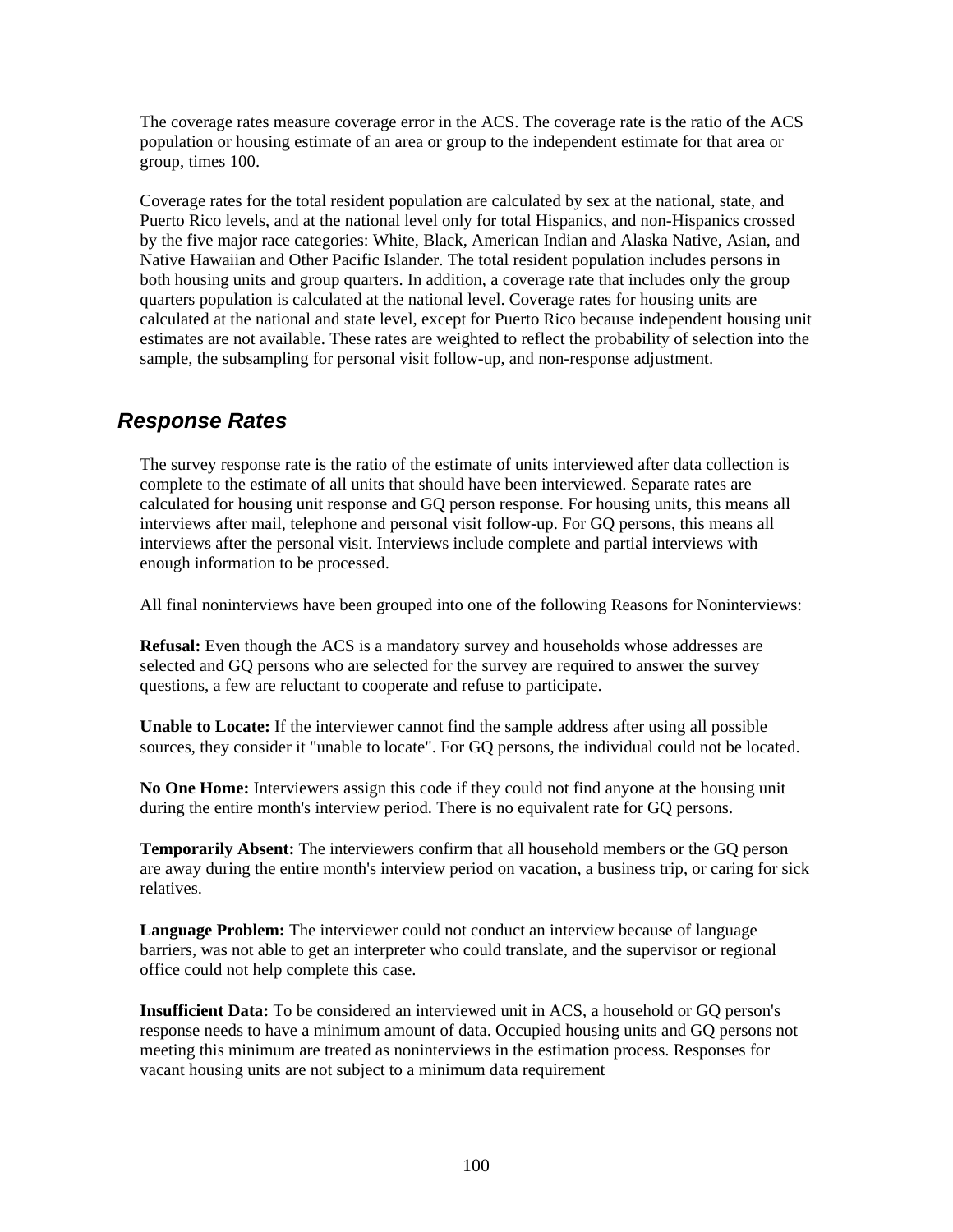**Other:** Unique situations when the reason for noninterview does not fit into one of the classifications described above. Possible reasons include "death in the family", "household quarantined", or "roads impassable".

**Whole GQ Refusal:** Some group quarters refuse to allow the ACS to interview any of their residents, citing legal or other reasons.

**Whole GQ Other:** These account for other situations where no one in the GQ was interviewed due to reasons other than refusals.

## *Imputation Rates*

Missing data for a particular question or item is called item nonresponse. It occurs when a respondent fails to provide an answer to a required item. The ACS also considers invalid answers as item nonresponse. The Census Bureau uses imputation methods that either use rules to determine acceptable answers or use answers from similar housing units or people who provided the item information. One type of imputation, allocation, involves using statistical procedures, such as within-household or nearest neighbor matrices populated by donors, to impute for missing values.

**Overall Person Characteristic Imputation Rate** – This rate is calculated by adding together the weighted number of allocated items across a set of person characteristics, and dividing by the total weighted number of responses across the same set of characteristics.

**Overall Housing Characteristic Imputation Rate** – This rate is calculated by adding together the weighted number of allocated items across a set of household and housing unit characteristics, and dividing by the total weighted number of responses across the same set of characteristics.

These rates give an overall picture of the rate of item nonresponse for a geographic area.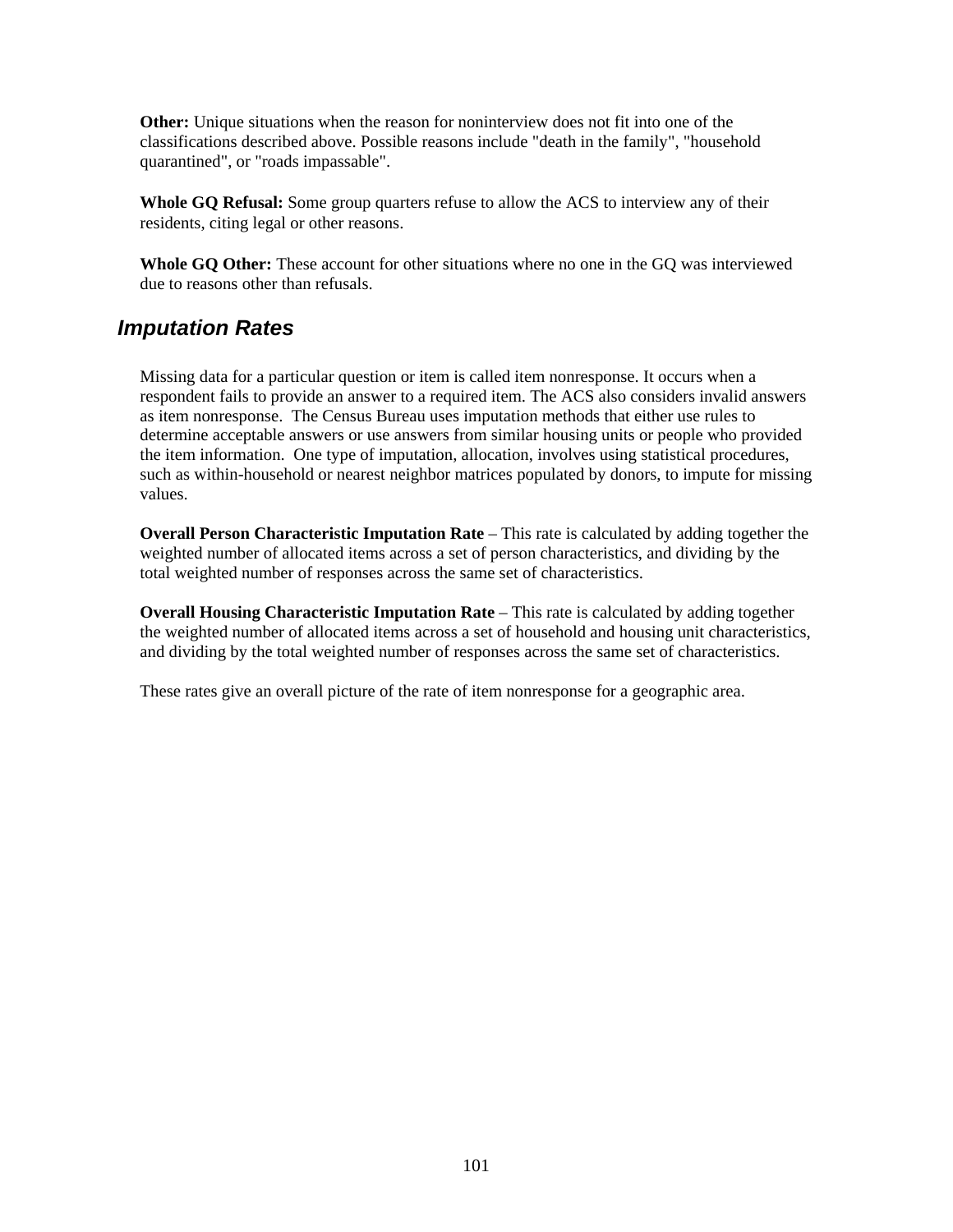# **Derived Measures**

Census data products include various derived measures, such as medians, means, and percentages, as well as certain rates and ratios. Most derived measures that round to less than 0.1 are shown as zero.

### **Aggregate**

See "Mean."

### **Average**

See "Mean."

### **Gini Index**

The Gini is a measure of how much a distribution varies from a proportionate distribution. A purely proportionate distribution would have every value in the distribution being equal (that is 20% of the values would equal 20% of the aggregate total of all the values). This is also known as "perfect equality" – all households have an equal share of income. An example of a distribution that deviates the most from perfect equality would be have every value except one equal to zero, and one value that would be equal to the nonzero aggregate total for all the values. This is also known as "perfect inequality" – one household has all income.

The Gini ranges from zero (perfect equality) to one (perfect inequality), and it is calculated by measuring the difference between a diagonal line (the purely proportionate distribution) and the distribution of actual values (a Lorenz curve). This measure is presented for household income.

### **Interpolation**

Interpolation is frequently used to calculate medians or quartiles and to approximate standard errors from tables based on interval data. Different kinds of interpolation may be used to estimate the value of a function between two known values, depending on the form of the distribution. The most common distributional assumption is that the data are linear, resulting in linear interpolation. However, this assumption may not be valid for income data, particularly when the data are based on wide intervals. For these cases, a Pareto distribution is assumed and the median is estimated by interpolating between the logarithms of the upper and lower income limits of the median category. The Census Bureau estimates median income using the Pareto distribution within intervals when the intervals are wider than \$2,500.

### **Mean**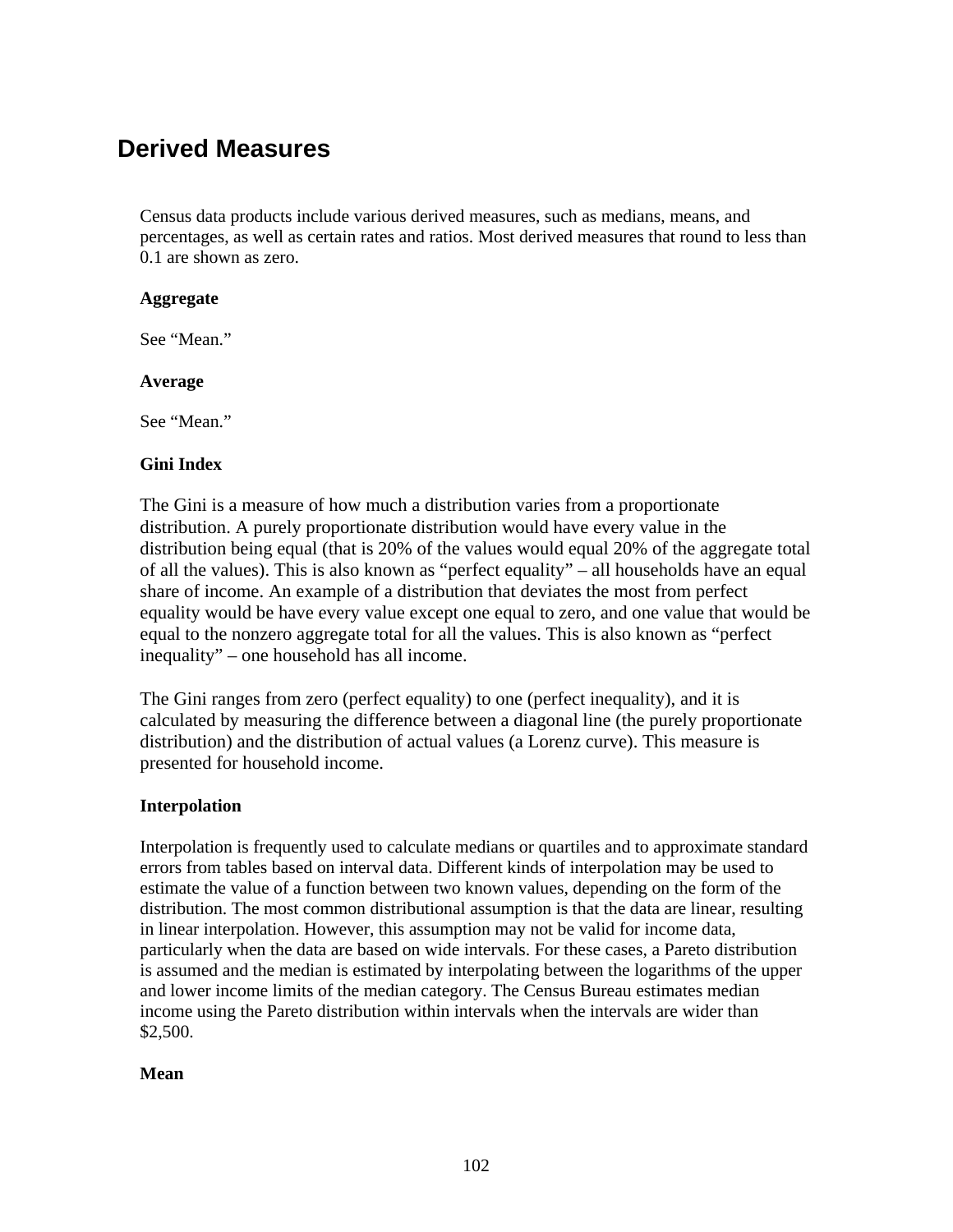This measure represents an arithmetic average of a set of values. It is derived by dividing the sum (or aggregate) of a group of numerical questions by the total number of questions in that group. For example, mean household earnings is obtained by dividing the aggregate of all earnings reported by individuals with earnings living in households by the total number of households with earnings. (Additional information on means and aggregates is included in the separate explanations of many population and housing variables.)

**Aggregate.** An aggregate is the sum of the values for each of the elements in the universe. For example, aggregate household income is the sum of the incomes of all households in a given geographic area. Means are derived by dividing the aggregate by the appropriate universe. When an aggregate used as a numerator is rounded in the detailed (base) tables, the rounded value is used for the calculation of the mean.

**Rounding for selected aggregates.** To protect the confidentiality of responses, the aggregates shown in matrices for the list of subjects below are rounded. This means that the aggregates for these subjects, except for travel time to work, are rounded to the nearest hundred dollars. Unless special rounding rules apply (see below); \$150 rounds up to \$200; \$149 rounds down to \$100. Note that each cell in a matrix is rounded individually. This means that an aggregate value shown for the United States may not necessarily be the sum total of the aggregate values in the matrices for the states. This also means that the cells in the aggregate matrices may not add to the total and/or subtotal lines.

#### **Special rounding rules for aggregates**.

– If the dollar value is between –\$100 and +\$100, then the dollar value is rounded to \$0.

 – If the dollar value is less than –\$100, then the dollar value is rounded to the nearest –\$100.

### **Aggregates Subject to Rounding:**

Contract Rent, Rent Asked Earnings in the Past 12 Months (Households) Earnings in the Past 12 Months (Individuals)

 Gross Rent\* Income Deficit in the Past 12 Months (Families) Income Deficit in the Past 12 Months Per Family Member Income Deficit in the Past 12 Months Per Unrelated Individual Income in the Past 12 Months (Household/Family/Nonfamily Household) Income in the Past 12 Months (Individuals) Mobile Home Costs Real Estate Taxes (Per \$1,000 Value) Rent Asked Selected Monthly Owner Costs\* by Mortgage Status Total Mortgage Payment Travel Time to Work\*\* Type of Income in the Past 12 Months (Households) Value, Price Asked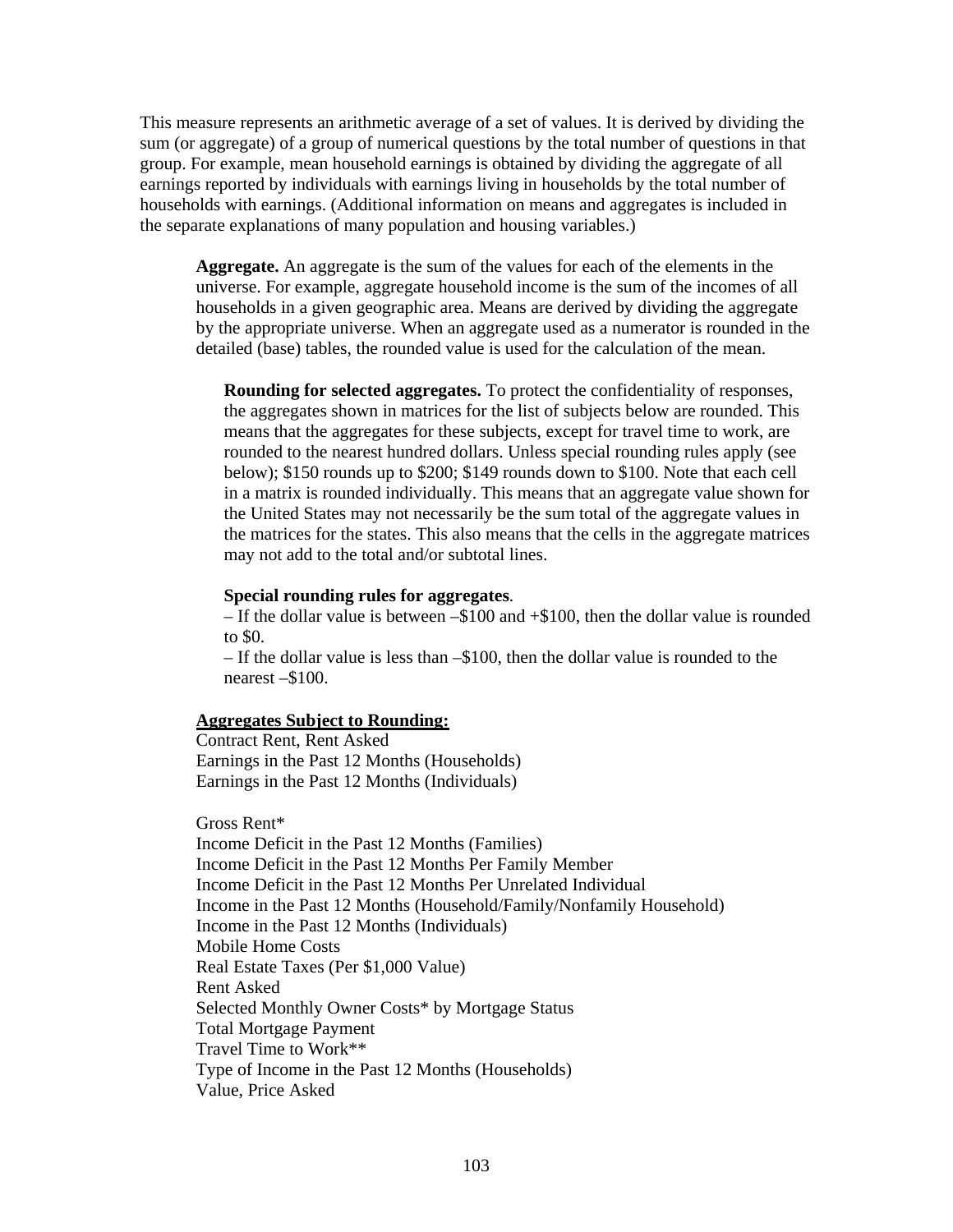[**\*Note:** Gross Rent and Selected Monthly Owner Costs include other aggregates that also are subject to rounding. For example, Gross Rent includes aggregates of payments for "contract rent" and the "costs of utilities and fuels." Selected Monthly Owner Costs includes aggregates of payments for "mortgages, deeds of trust, contracts to purchase, or similar debts on the property (including payments for the first mortgage, second mortgage, home equity loans, and other junior mortgages); real estate taxes; fire, hazard, and flood insurance on the property, and the costs of utilities and fuels."]

[**\*\*Note:** Aggregate Travel Time to Work is zero if the aggregate is zero, is rounded to 4 minutes if the aggregate is 1 to 7 minutes, and is rounded to the nearest multiple of 5 minutes for all other values (if the aggregate is not already evenly divisible by 5).]

#### **Median**

This measure represents the middle value (if n is odd) or the average of the two middle values (if n is even) in an ordered list of n data values. The median divides the total frequency distribution into two equal parts: one-half of the cases falling below the median and one-half above the median. Each median is calculated using a standard distribution (see below). (For more information, see "Interpolation.")

For data products displayed in American FactFinder, medians that fall in the upper-most category of an open-ended distribution will be shown with a plus symbol (+) appended (e.g., "\$2,000+" for contract rent), and medians that fall in the lowest category of an open-ended distribution will be shown with a minus symbol (-) appended (e.g., "\$100- for contract rent"). For other data products and data files that are downloaded by users (i.e., FTP files), plus and minus signs will not be appended. Contract Rent, for example will be shown as \$2001 if the median falls in the upper-most category (\$2,000 or more) and \$99 if the median falls in the lowest category (Less than \$100). (The "Standard Distributions" section below shows the open-ended intervals for medians.)

**Standard Distributions.** In order to provide consistency in the values within and among data products, standard distributions from which medians and quartiles are calculated are used for the American Community Survey. The American Community Survey standard distributions are listed below.

Standard Distribution for **Median Age**: [116 data cells]

Under 1 year 1 year 2 years 3 years 4 years 5 years .

.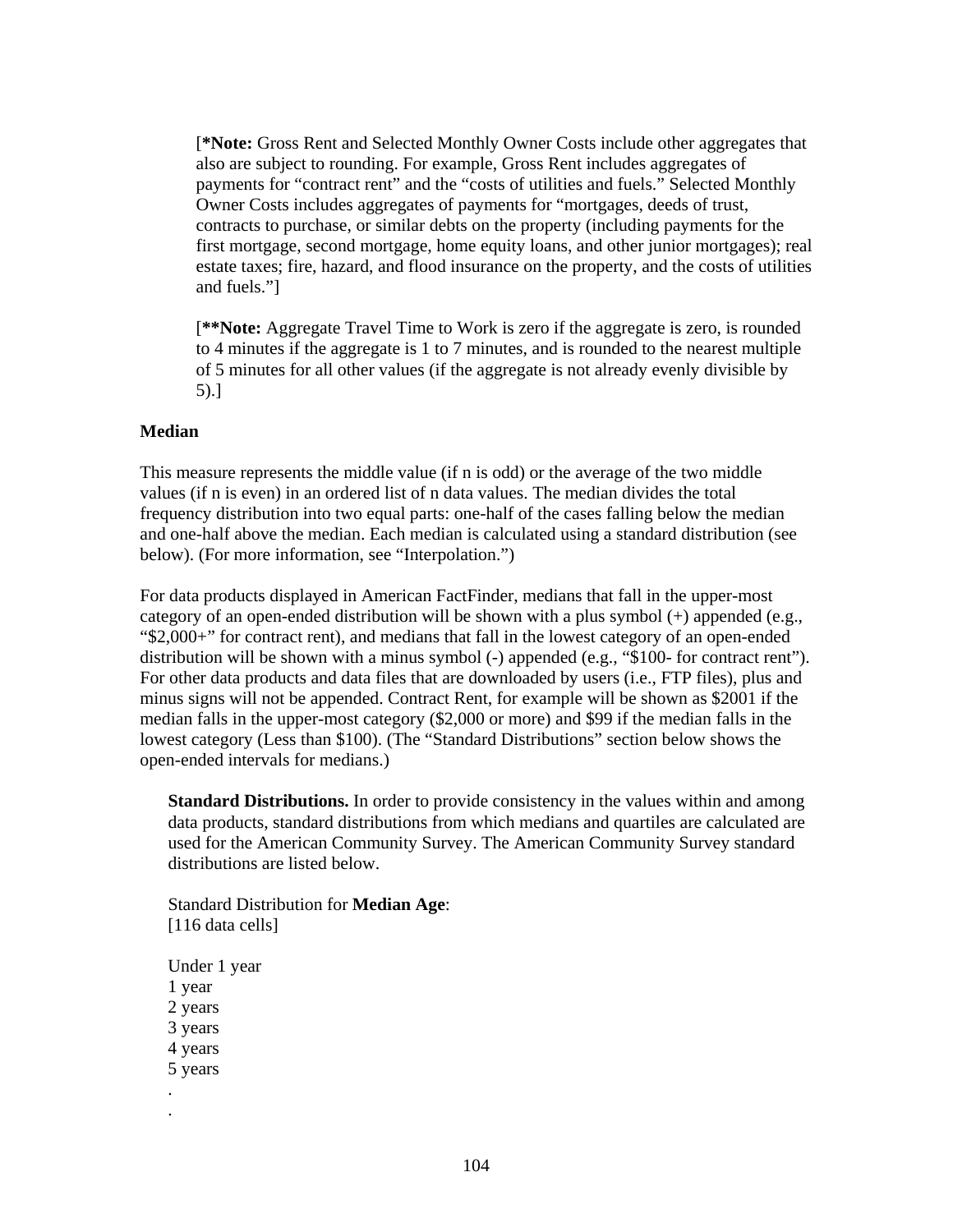. 112 years 113 years 114 years 115 years and over

Standard Distribution for **Median Age at First Marriage** [9 cells]

5 to 9 years 10 to 14 years 15 to 19 years 20 to 24 years 25 to 29 years 30 to 34 years 35 to 39 years 40 to 44 years 45 to 49 years

Standard Distribution for **Median Agricultural Crop Sales:** [5 data cells]

Less than \$1,000 \$1,000 to \$2,499 \$2,500 to \$4,999 \$5,000 to \$9,999 \$10,000 or more

Standard Distribution for **Median Bedrooms**: [9 data cells]

No bedroom 1 bedroom 2 bedrooms 3 bedrooms 4 bedrooms 5 bedrooms 6 bedrooms 7 bedrooms 8 or more bedrooms

Standard Distribution for **Median Condominium Fees**: [15 data cells]

Less than \$50 \$50 to \$99 \$100 to \$199 \$200 to \$299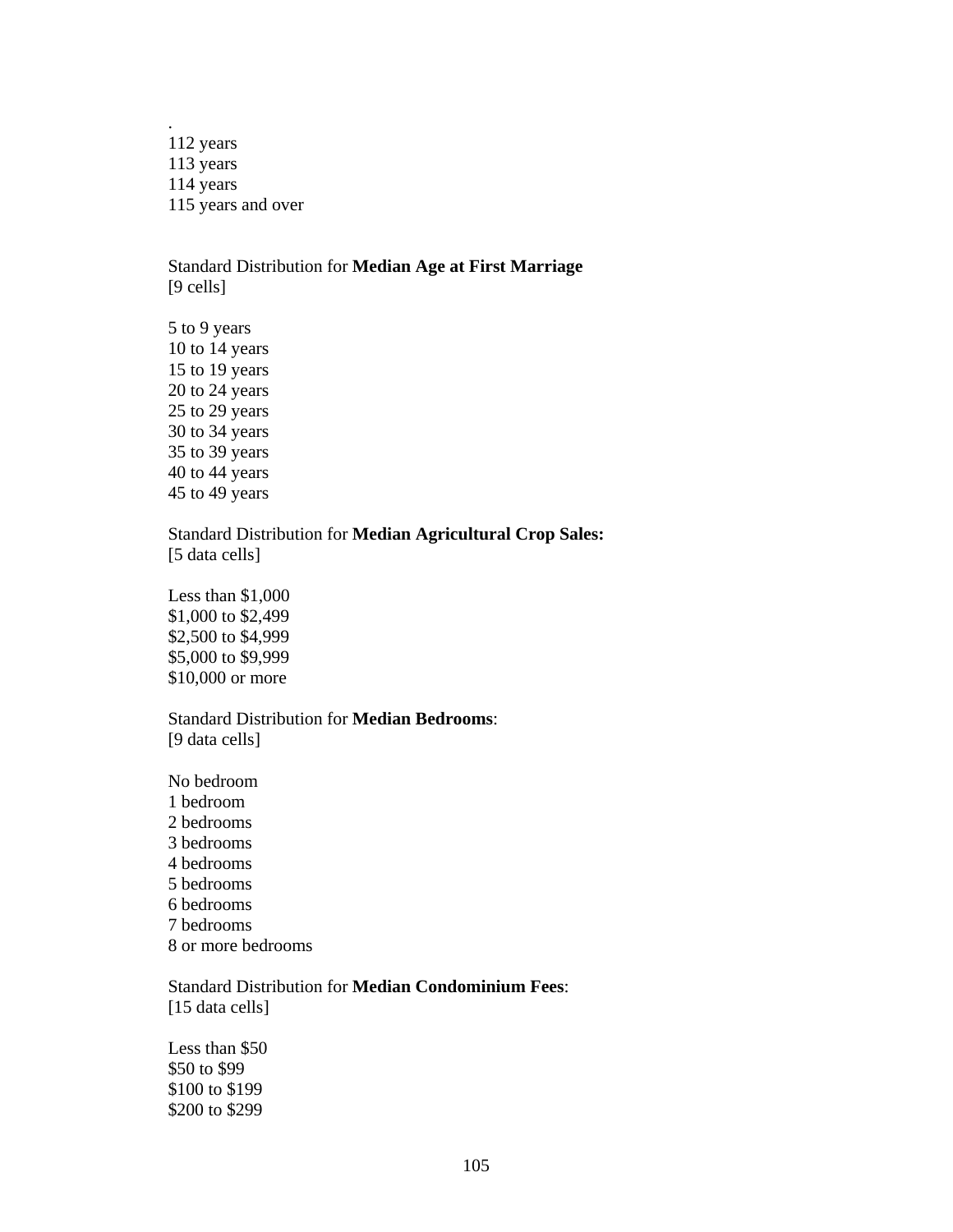\$300 to \$399 \$400 to \$499 \$500 to \$599 \$600 to \$699 \$700 to \$799 \$800 to \$899 \$900 to \$999 \$1,000 to \$1,249 \$1,250 to \$1,499 \$1,500 to \$1,749 \$1,750 or more

### Standard Distribution for **Median Contract Rent/Quartile Contract Rent/Rent Asked/Gross Rent**:

[23 data cells]

Less than \$100 \$100 to \$149 \$150 to \$199 \$200 to \$249 \$250 to \$299 \$300 to \$349 \$350 to \$399 \$400 to \$449 \$450 to \$499 \$500 to \$549 \$550 to \$599 \$600 to \$649 \$650 to \$699 \$700 to \$749 \$750 to \$799 \$800 to \$899 \$900 to \$999 \$1,000 to \$1,249 \$1,250 to \$1,499 \$1,500 to \$1,999 \$2,000 to \$2,499 \$2,500 to \$2,999 \$3,000 or more

Standard Distribution for **Duration of Current Marriage**: [101 data cells]

Under 1 year 1 year 2 years 3 years 4 years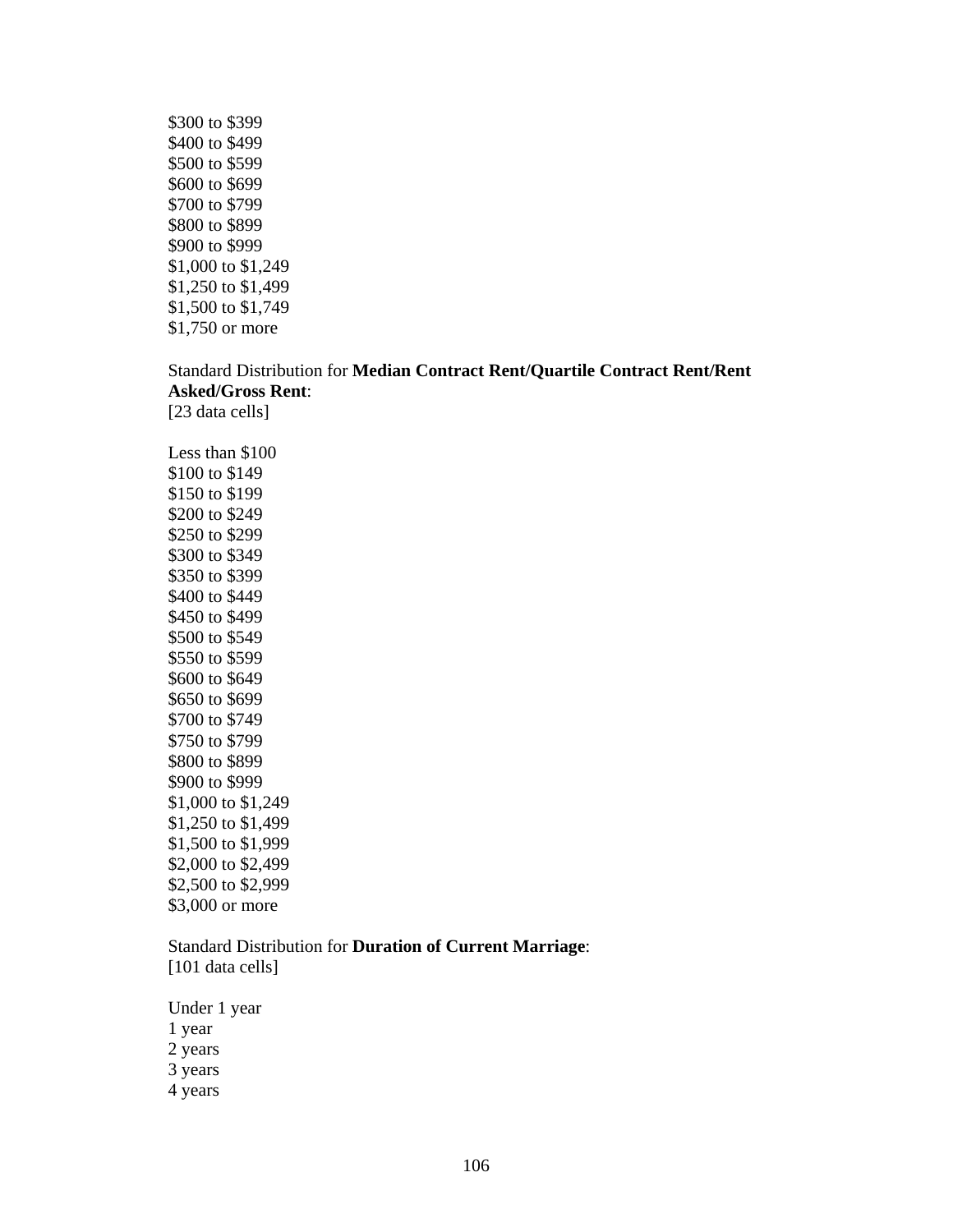5 years . . . 97 years 98 years 99 years 100 years and over

### Standard Distribution for **Median Earnings and Median Income (Individuals)**: [35 data cells]

\$1 to \$2,499 or loss \$2,500 to \$4,999 \$5,000 to \$7,499 \$7,500 to \$9,999 \$10,000 to \$12,499 \$12,500 to \$14,999 \$15,000 to \$17,499 \$17,500 to \$19,999 \$20,000 to \$22,499 \$22,500 to \$24,999 \$25,000 to \$27,499 \$27,500 to \$29,999 \$30,000 to \$32,499 \$32,500 to \$34,999 \$35,000 to \$37,499 \$37,500 to \$39,999 \$40,000 to \$42,499 \$42,500 to \$44,999 \$45,000 to \$47,499 \$47,500 to \$49,999 \$50,000 to \$52,499 \$52,500 to \$54,999 \$55,000 to \$57,499 \$57,500 to \$59,999 \$60,000 to \$62,499 \$62,500 to \$64,999 \$65,000 to \$67,499 \$67,500 to \$69,999 \$70,000 to \$72,499 \$72,500 to \$74,999 \$75,000 to \$79,999 \$80,000 to \$84,999 \$85,000 to \$89,999 \$90,000 to \$99,999 \$100,000 or more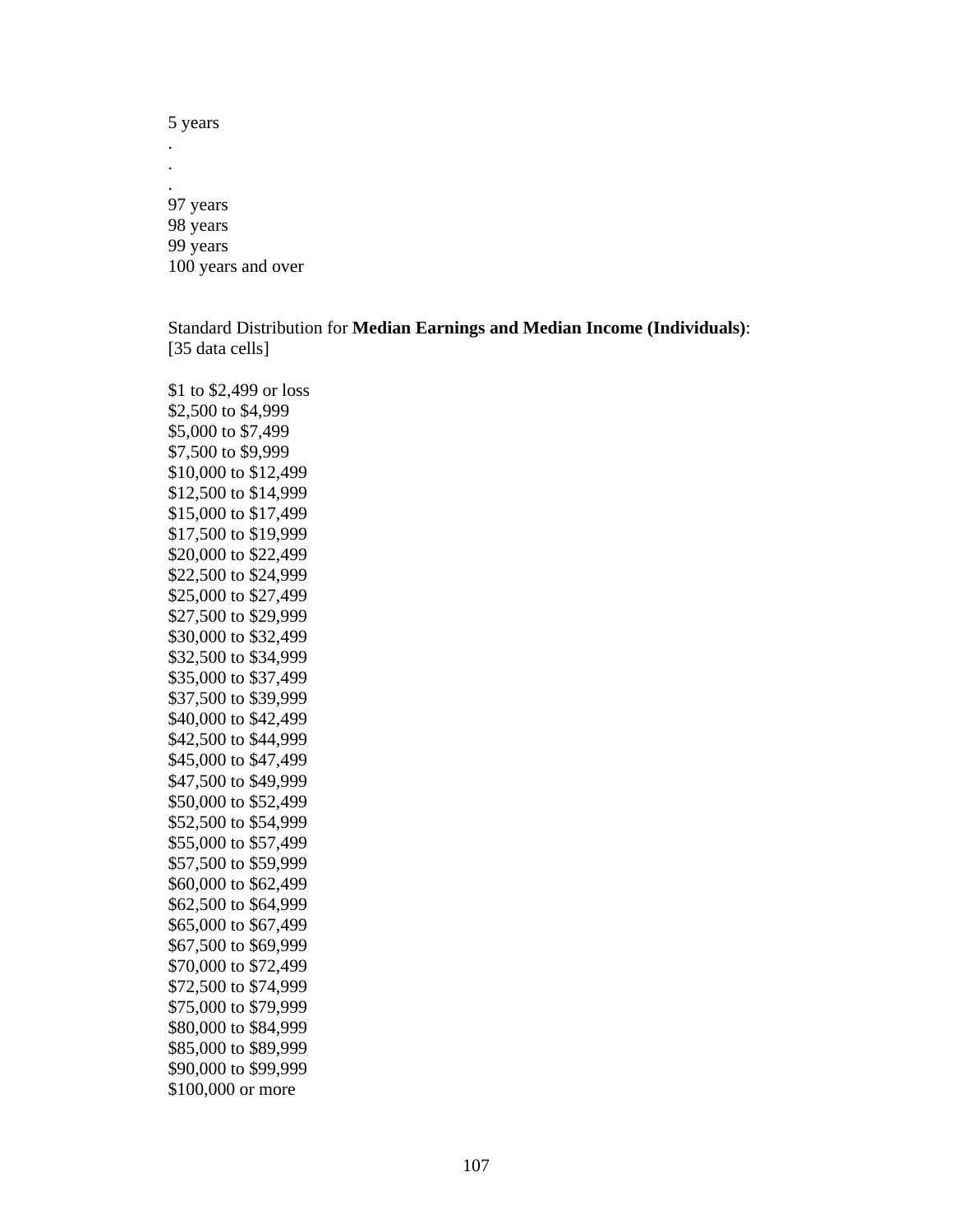Standard Distribution for **Median Fire, Hazard, and Flood Insurance:**  [19 data cells]

\$0 \$1 to \$49 \$50 to \$99 \$100 to \$149 \$150 to \$199 \$200 to \$249 \$250 to \$299 \$300 to \$349 \$350 to \$399 \$400 to \$449

 \$450 to \$499 \$500 to \$599 \$600 to \$699 \$700 to \$799 \$800 to \$899 \$900 to \$999 \$1,000 to \$1,499 \$1,500 to \$1,999

\$2,000 or more

Standard Distribution for **Median Gross Rent as a Percentage of Household Income**: [13 data cells]

Less than 10.0 percent 10.0 to 14.9 percent 15.0 to 19.9 percent 20.0 to 24.9 percent 25.0 to 29.9 percent 30.0 to 34.9 percent 35.0 to 39.9 percent 40.0 to 49.9 percent 50.0 to 59.9 percent 60.0 to 69.9 percent 70.0 to 79.9 percent 80.0 to 89.9 percent 90.0 percent or more

Standard Distribution for **Median Income in the Past 12 Months (Household/Family/Nonfamily Household)**: [39 data cells]

Less than \$2,500 \$2,500 to \$4,999 \$5,000 to \$7,499 \$7,500 to \$9,999 \$10,000 to \$12,499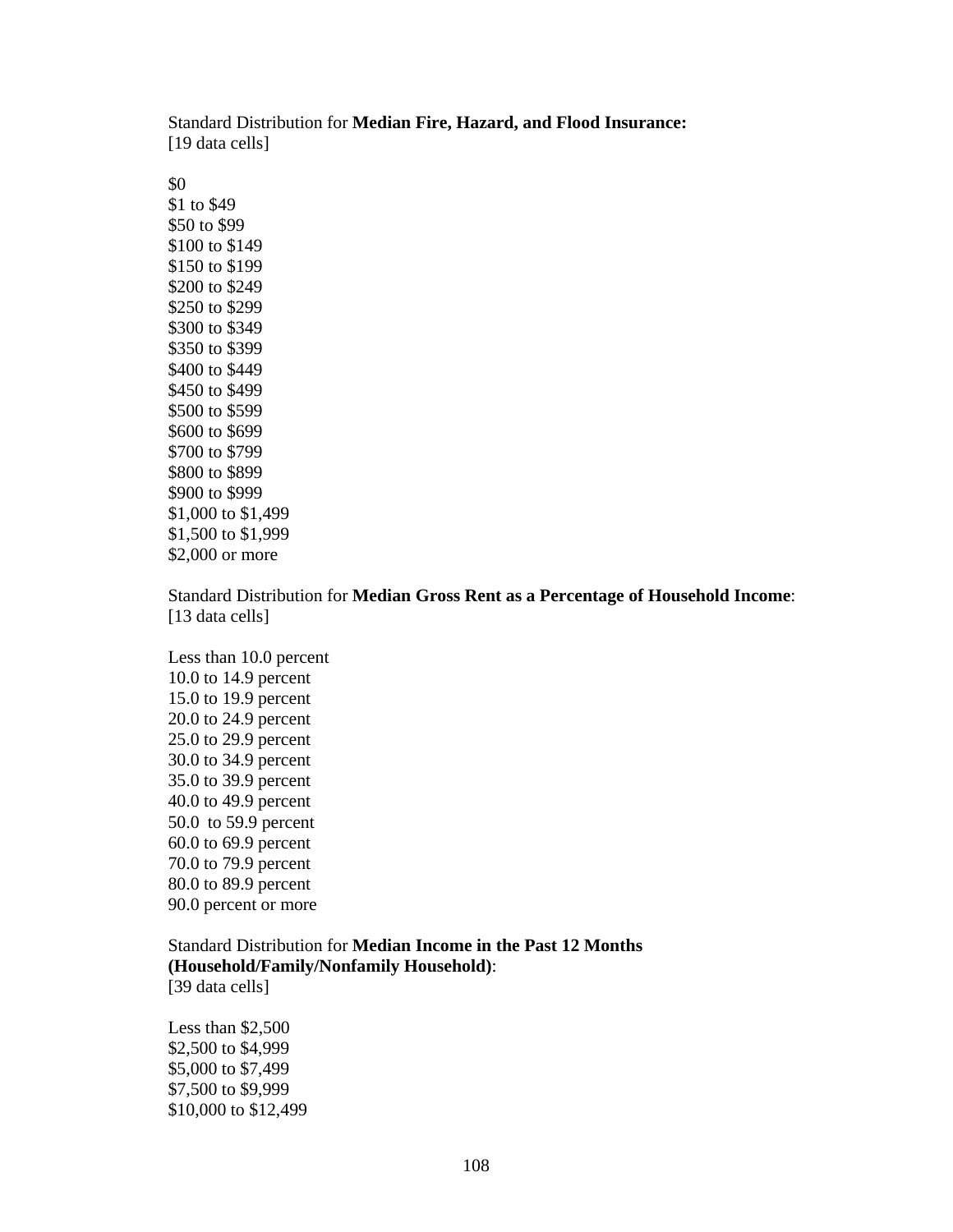\$12,500 to \$14,999 \$15,000 to \$17,499 \$17,500 to \$19,999 \$20,000 to \$22,499 \$22,500 to \$24,999 \$25,000 to \$27,499 \$27,500 to \$29,999 \$30,000 to \$32,499 \$32,500 to \$34,999 \$35,000 to \$37,499 \$37,500 to \$39,999 \$40,000 to \$42,499 \$42,500 to \$44,999 \$45,000 to \$47,499 \$47,500 to \$49,999 \$50,000 to \$52,499 \$52,500 to \$54,999 \$55,000 to \$57,499 \$57,500 to \$59,999 \$60,000 to \$62,499 \$62,500 to \$64,999 \$65,000 to \$67,499 \$67,500 to \$69,999 \$70,000 to \$72,499 \$72,500 to \$74,999 \$75,000 to \$79,999 \$80,000 to \$84,999 \$85,000 to \$89,999 \$90,000 to \$99,999 \$100,000 to \$124,999 \$125,000 to \$149,999 \$150,000 to \$174,999 \$175,000 to \$199,999 \$200,000 or more

#### Standard Distribution for **Median Monthly Housing Costs**  [30 cells]

Less than \$100 \$100 to \$149 \$150 to \$199 \$200 to \$249 \$250 to \$299 \$300 to \$349 \$350 to \$399 \$400 to \$449 \$450 to \$499 \$500 to \$549 \$550 to \$599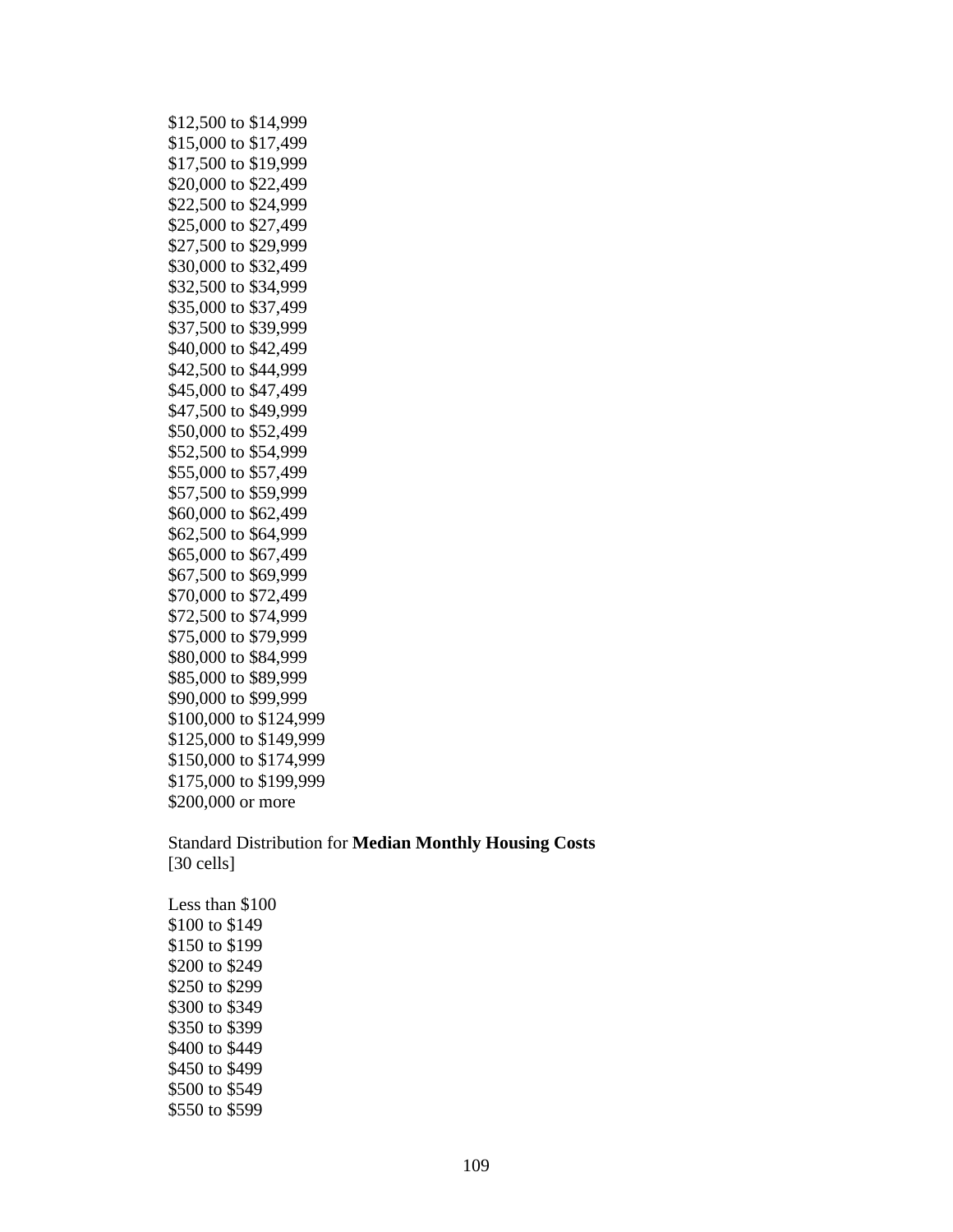| \$600 to \$649     |
|--------------------|
| \$650 to \$699     |
| \$700 to \$749     |
| \$750 to \$799     |
| \$800 to \$899     |
| \$900 to \$999     |
| \$1,000 to \$1,249 |
| \$1,250 to \$1,499 |
| \$1,500 to \$1,749 |
| \$1,750 to \$1,999 |
| \$2,000 to \$2,499 |
| \$2,500 to \$2,999 |
| \$3,000 to \$3,499 |
| \$3,500 to \$3,999 |
| \$4,000 to \$4,499 |
| \$4,500 to \$4,999 |
| \$5,000 to \$5,499 |
| \$5,500 to \$5,999 |
| \$6,000 or more    |

Standard Distribution for **Median Real Estate Taxes Paid**: [14 data cells]

Less than \$200 \$200 to \$299 \$300 to \$399 \$400 to \$599 \$600 to \$799 \$800 to \$999 \$1,000 to \$1,499 \$1,500 to \$1,999 \$2,000 to \$2,999 \$3,000 to \$3,999 \$4,000 to \$4,999 \$5,000 to \$7,499 \$7,500 to \$9,999 \$10,000 or more

Standard Distribution for **Median Rooms**: [14 data cells]

1 room 2 rooms 3 rooms 4 rooms 5 rooms 6 rooms 7 rooms 8 rooms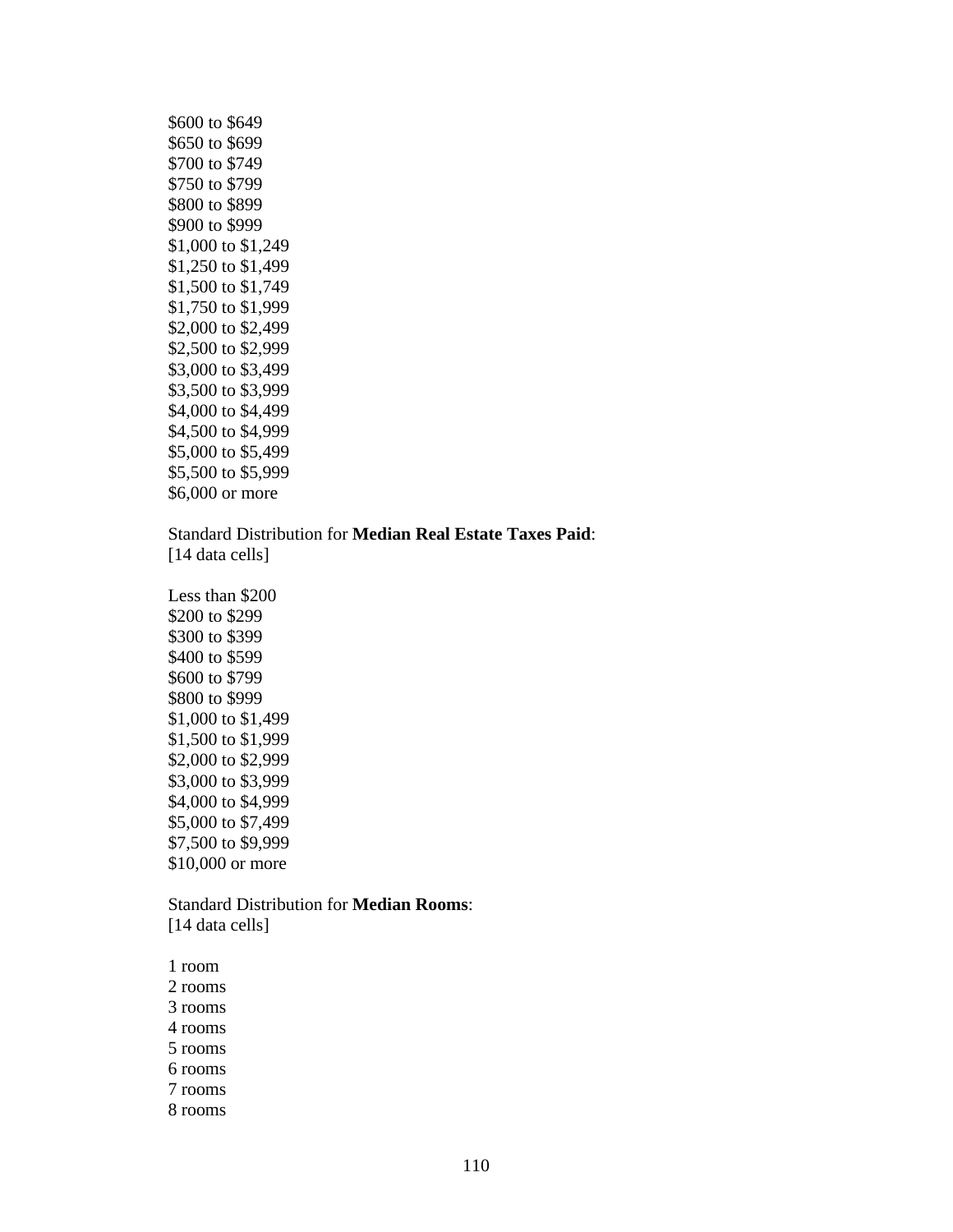9 rooms 10 rooms 11 rooms 12 rooms 13 rooms 14 or more rooms

## Standard Distribution for **Median Selected Monthly Owner Costs/Median Selected Monthly Owner Costs by Mortgage Status (With a Mortgage)**:

[23 data cells]

Less than \$100 \$100 to \$199 \$200 to \$299 \$300 to \$399 \$400 to \$499 \$500 to \$599 \$600 to \$699 \$700 to \$799 \$800 to \$899 \$900 to \$999 \$1,000 to \$1,249 \$1,250 to \$1,499 \$1,500 to \$1,749 \$1,750 to \$1,999 \$2,000 to \$2,499 \$2,500 to \$2,999 \$3,000 to \$3,499 \$3,500 to \$3,999 \$4,000 to \$4,499 \$4,500 to \$4,999 \$5,000 to \$5,499 \$5,500 to \$5,999 \$6,000 or more

# Standard Distribution for **Median Selected Monthly Owner Costs by Mortgage Status (Without a Mortgage)**:

[17 data cells]

Less than \$100 \$100 to \$149 \$150 to \$199 \$200 to \$249 \$250 to \$299 \$300 to \$349 \$350 to \$399 \$400 to \$499 \$500 to \$599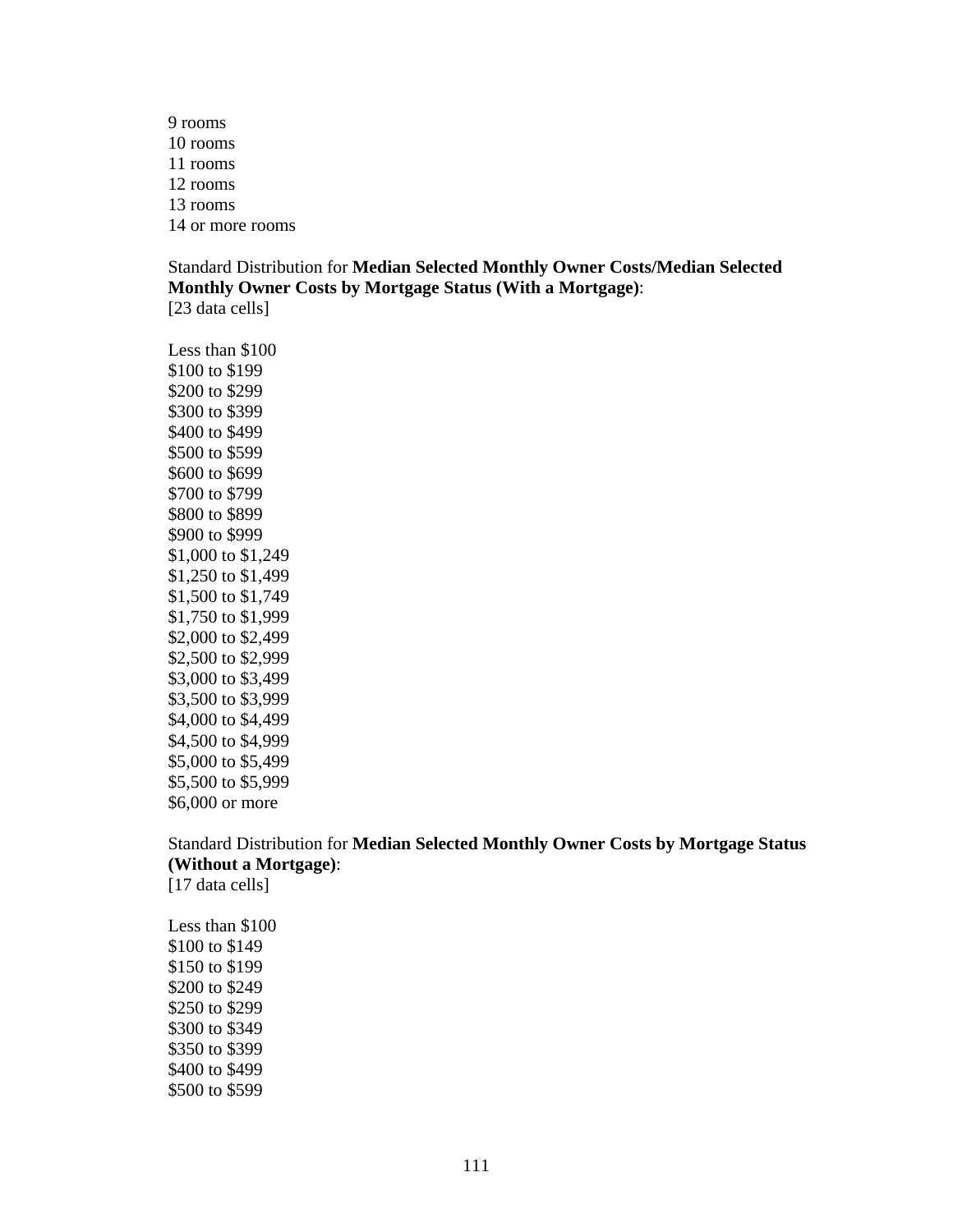\$600 to \$699 \$700 to \$799 \$800 to \$899 \$900 to \$999 \$1,000 to \$1,249 \$1,250 to \$1,499 \$1,500 to \$1,999 \$2,000 or more

# Standard Distribution for **Median Selected Monthly Owner Costs as a Percentage of Household Income by Mortgage Status**:

[13 data cells]

Less than 10.0 percent 10.0 to 14.9 percent 15.0 to 19.9 percent 20.0 to 24.9 percent 25.0 to 29.9 percent 30.0 to 34.9 percent 35.0 to 39.9 percent 40.0 to 49.9 percent 50.0 to 59.9 percent 60.0 to 69.9 percent 70.0 to 79.9 percent 80.0 to 89.9 percent 90.0 percent or more

Standard Distribution for **Median Total Mortgage Payment**: [21 data cells]

Less than \$100 \$100 to \$199 \$200 to \$299 \$300 to \$399 \$400 to \$499 \$500 to \$599 \$600 to \$699 \$700 to \$799 \$800 to \$899 \$900 to \$999 \$1,000 to \$1,249 \$1,250 to \$1,499 \$1,500 to \$1,749 \$1,750 to \$1,999 \$2,000 to \$2,499 \$2,500 to \$2,999 \$3,000 to \$3,499 \$3,500 to \$3,999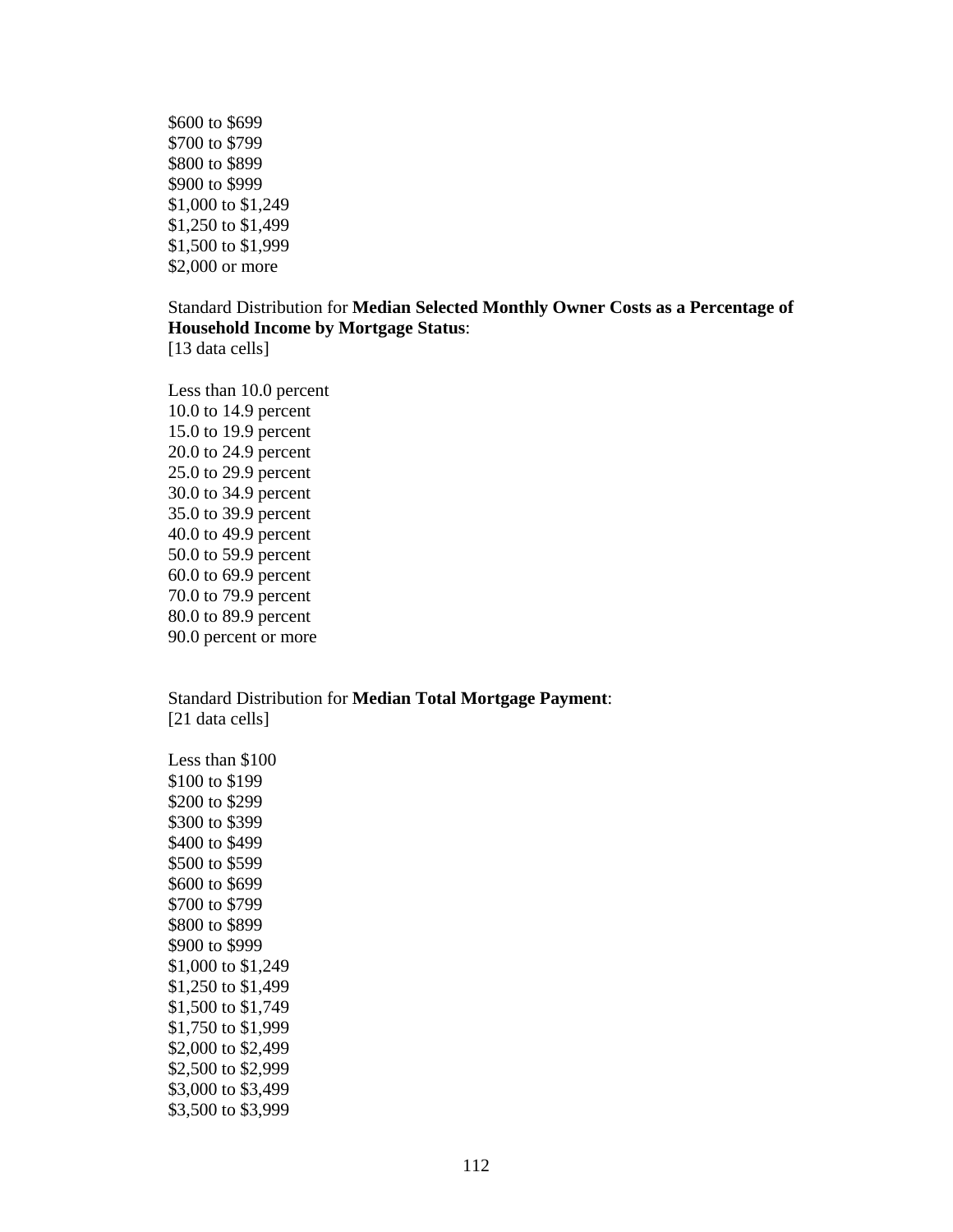\$4,000 to \$4,499 \$4,500 to \$4,999 \$5,000 or more

## Standard Distribution for **Median Usual Hours Worked Per Week Worked in the Past 12 Months**:

[9 data cells]

Usually worked 50 to 99 hours per week Usually worked 45 to 49 hours per week Usually worked 41 to 44 hours per week Usually worked 40 hours per week Usually worked 35 to 39 hours per week Usually worked 30 to 34 hours per week Usually worked 25 to 29 hours per week Usually worked 15 to 24 hours per week Usually worked 1 to 14 hours per week

Standard Distribution for **Median Value/Quartile Value/Price Asked**: [24 data cells]

Less than \$10,000 \$10,000 to \$14,999 \$15,000 to \$19,999 \$20,000 to \$24,999 \$25,000 to \$29,999 \$30,000 to \$34,999 \$35,000 to \$39,999 \$40,000 to \$49,999 \$50,000 to \$59,999 \$60,000 to \$69,999 \$70,000 to \$79,999 \$80,000 to \$89,999 \$90,000 to \$99,999 \$100,000 to \$124,999 \$125,000 to \$149,999 \$150,000 to \$174,999 \$175,000 to \$199,999 \$200,000 to \$249,999 \$250,000 to \$299,999 \$300,000 to \$399,999 \$400,000 to \$499,999 \$500,000 to \$749,999 \$750,000 to \$999,999 \$1,000,000 or more

Standard Distribution for **Median Vehicles Available**: [6 data cells]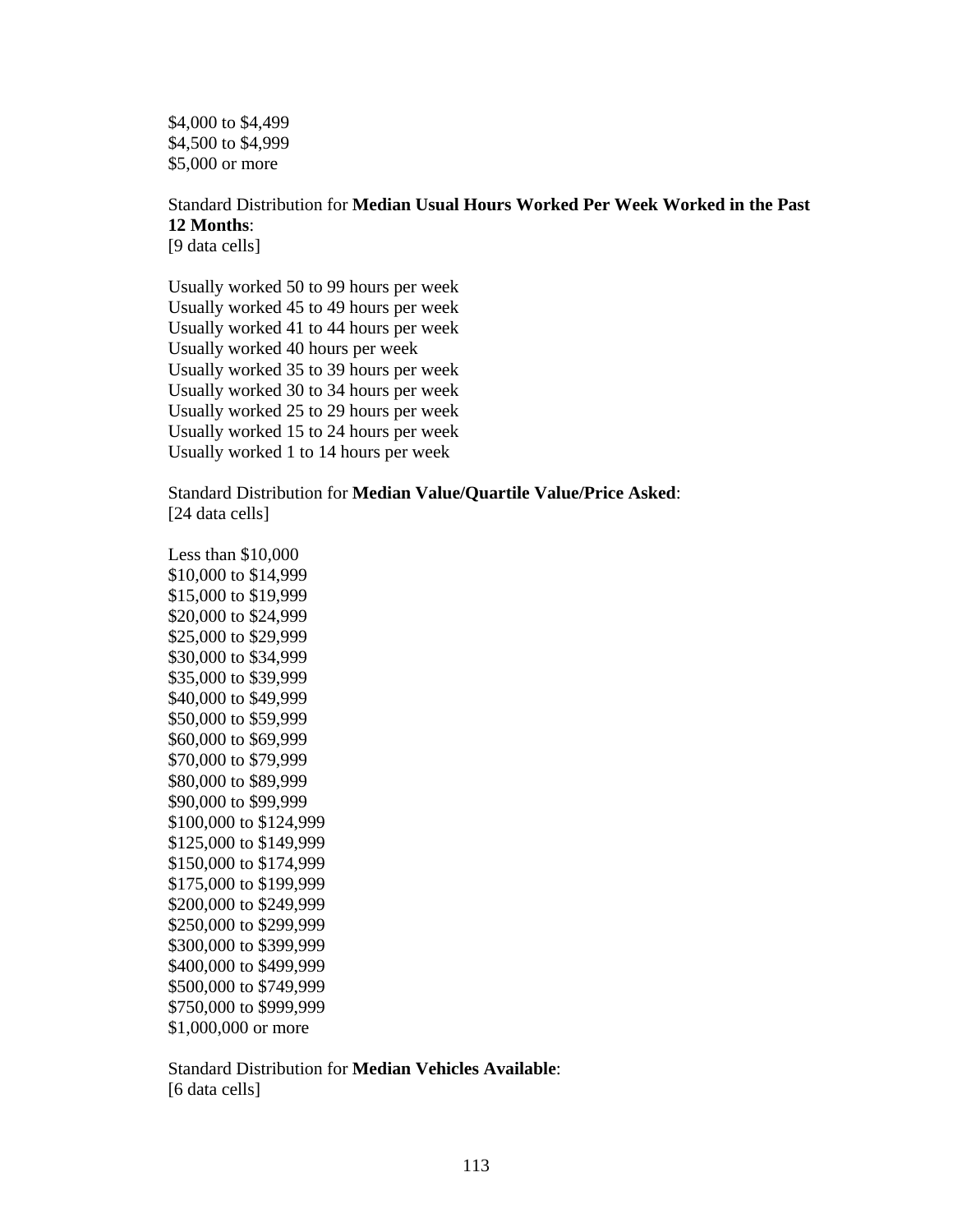No vehicle available 1 vehicle available 2 vehicles available 3 vehicles available 4 vehicles available 5 or more vehicles available

Standard Distribution for **Median Year Householder Moved Into Unit**: [13 data cells]

Moved in 2008 Moved in 2007 Moved in 2006 Moved in 2005 Moved in 2004 Moved in 2003 Moved in 2002 Moved in 2001 Moved in 2000 Moved in 1990 to 1999 Moved in 1980 to 1989 Moved in 1970 to 1979 Moved in 1969 or earlier

Standard Distribution for **Median Year Structure Built**: [16 data cells]

Built in 2008 Built in 2007 Built in 2006 Built in 2005 Built in 2004 Built in 2003 Built in 2002 Built in 2001 Built in 2000 Built 1990 to 1999 Built 1980 to 1989 Built 1970 to 1979 Built 1960 to 1969 Built 1950 to 1959 Built 1940 to 1949 Built 1939 or earlier